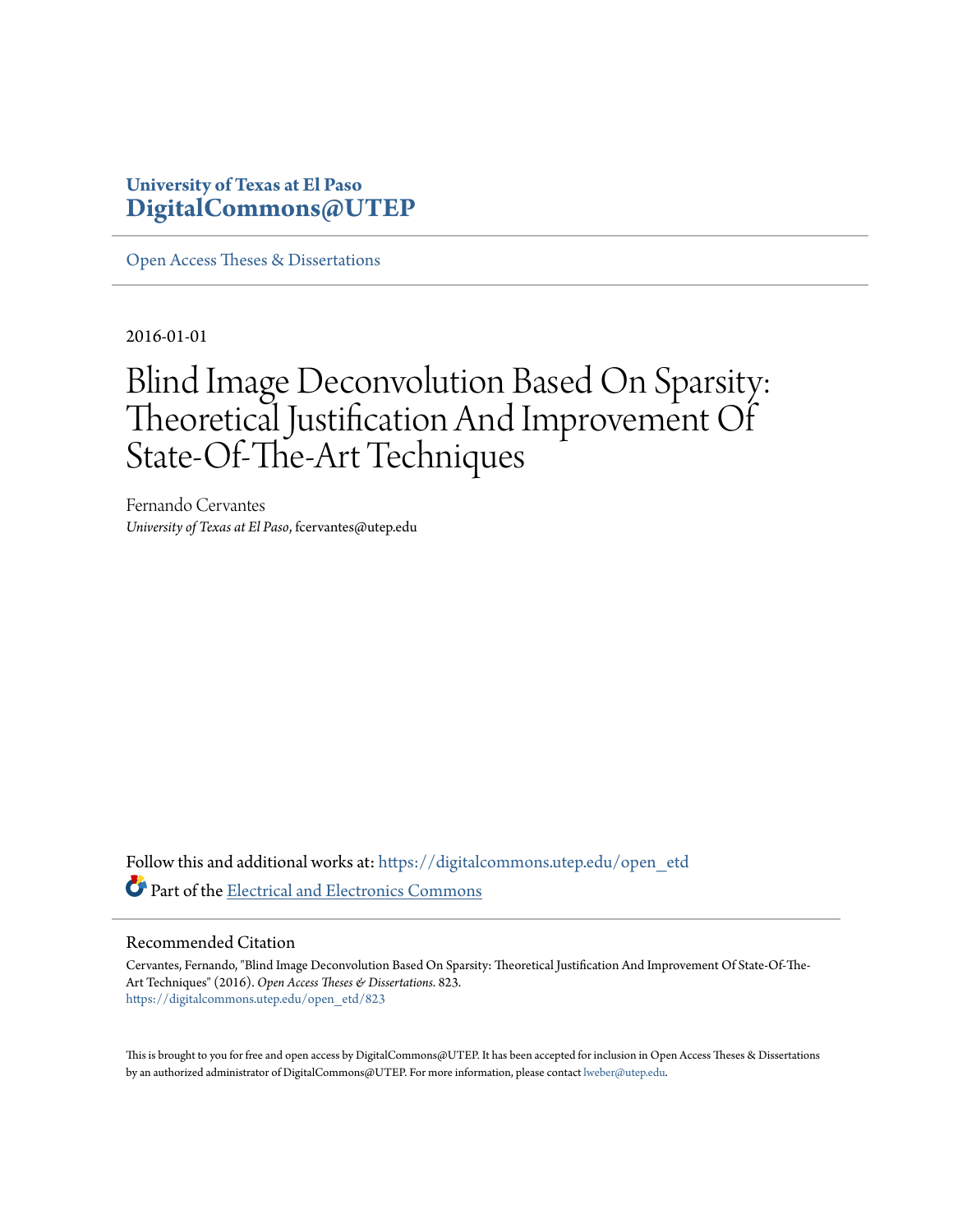#### BLIND IMAGE DECONVOLUTION BASED ON SPARSITY: THEORETICAL JUSTIFICATION AND IMPROVEMENT OF STATE-OF-THE-ART TECHNIQUES

#### FERNANDO CERVANTES

Doctoral Program in Electrical and Computer Engineering

APPROVED:

Bryan E. Usevitch, Ph.D., Chair

Scott A. Starks, Ph.D.

Vladik Kreinovich, Ph.D.

Charles H. Ambler, Ph.D. Dean of the Graduate School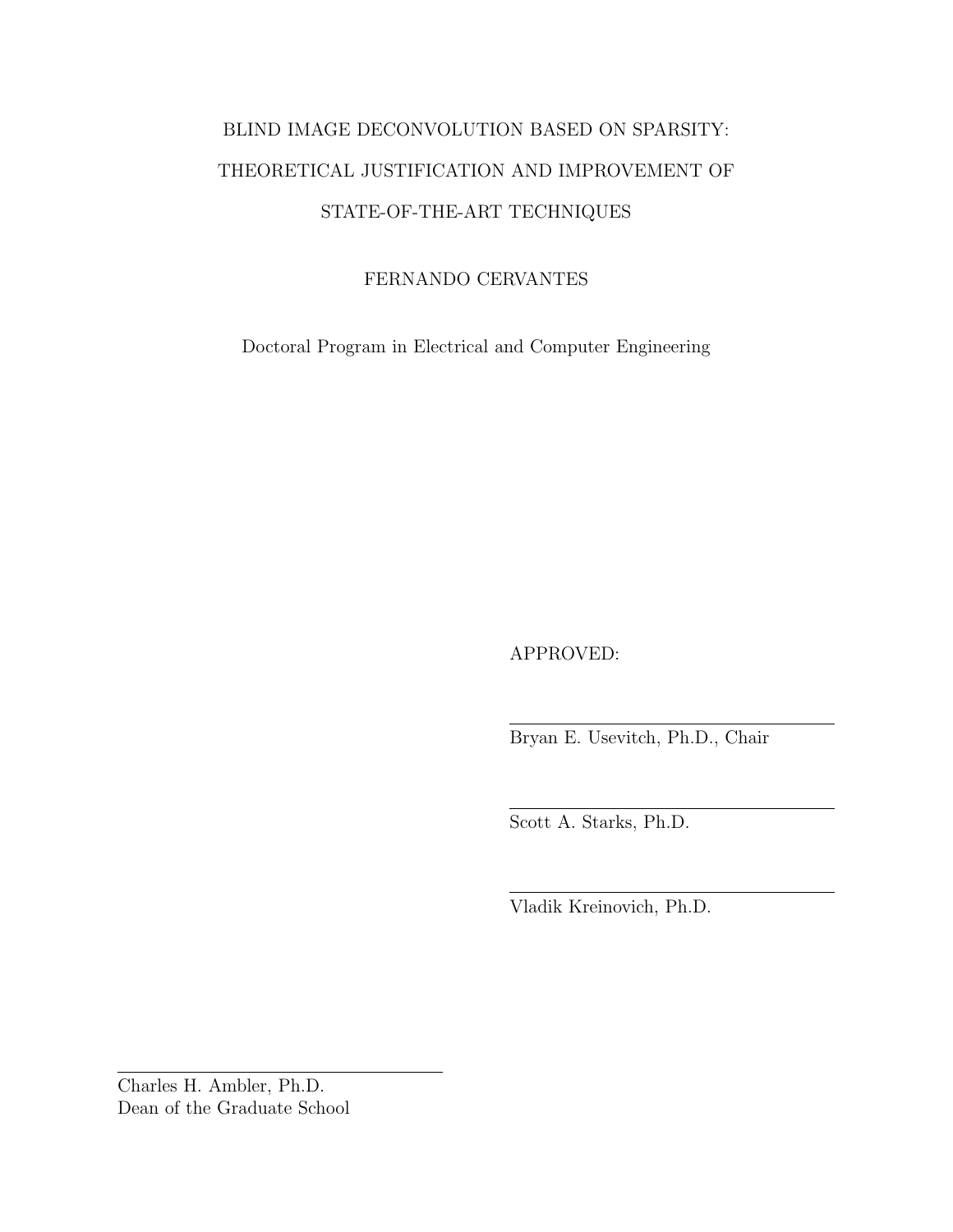To my mother Elizabeth, my late father Jose Luis, my twin sister Diana, and my brother Raul. I also dedicate this to my friends, specifically Leobardo Valera and Octavio Lerma, who were always there when I needed them the most.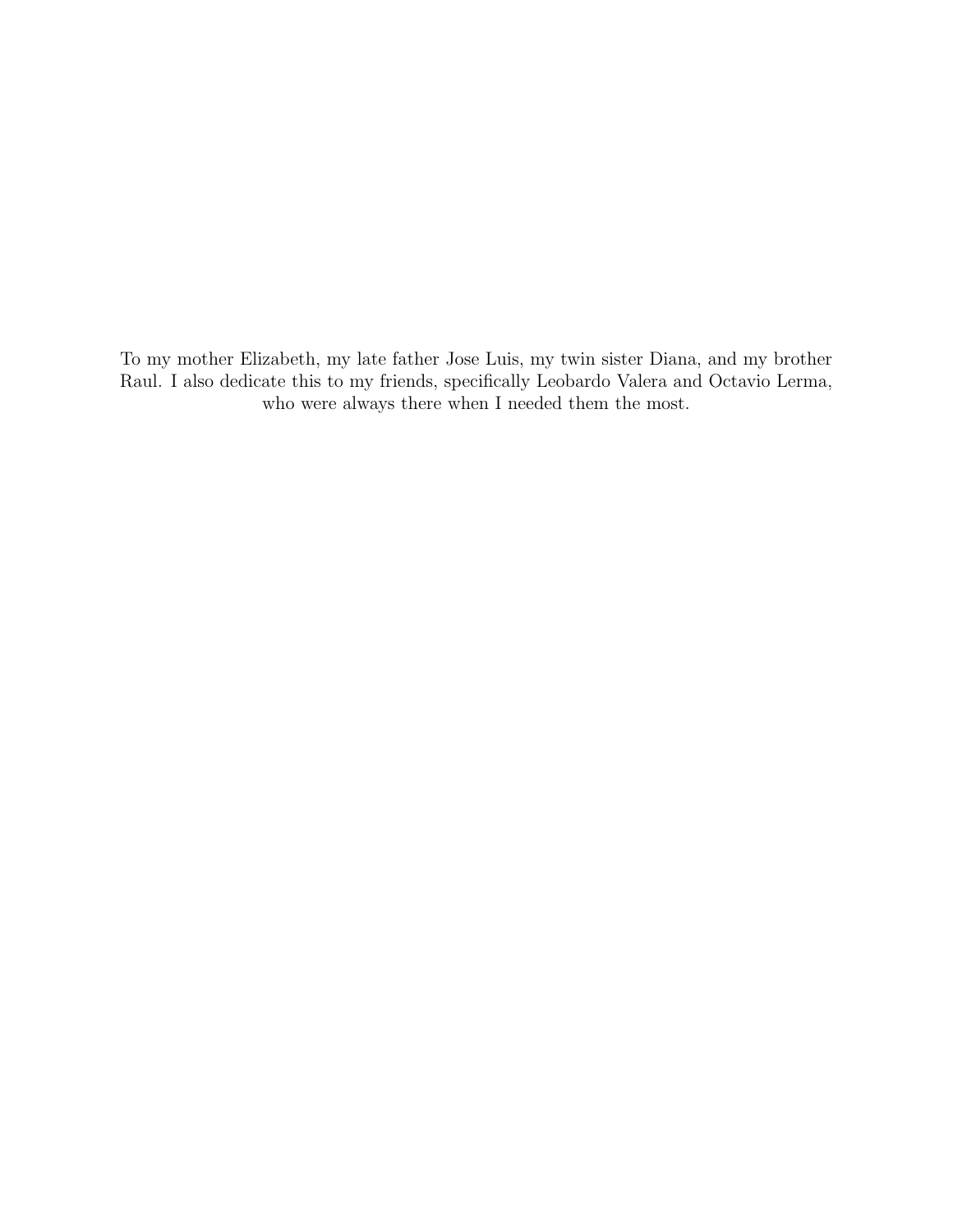#### BLIND IMAGE DECONVOLUTION BASED ON SPARSITY: THEORETICAL JUSTIFICATION AND IMPROVEMENT OF STATE-OF-THE-ART TECHNIQUES

by

#### FERNANDO CERVANTES

#### DISSERTATION

Presented to the Faculty of the Graduate School of

The University of Texas at El Paso

in Partial Fulfillment

of the Requirements

for the Degree of

#### DOCTOR OF PHILOSOPHY

Department of Electrical and Computer Engineering THE UNIVERSITY OF TEXAS AT EL PASO

August 2016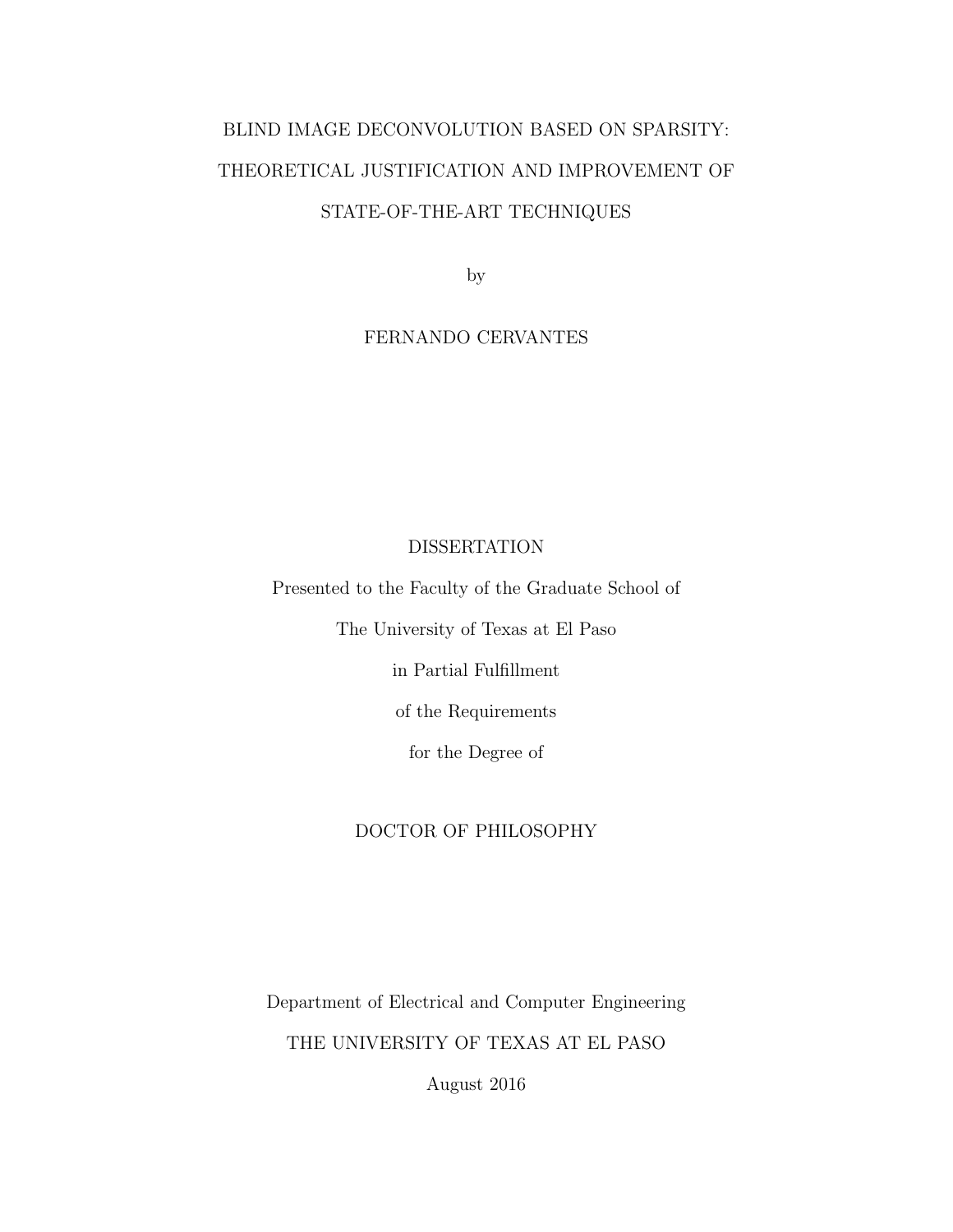# Acknowledgements

I would like to thank God for giving me the wisdom and the patience to overcome the challenges that I faced throughout my school career. I would also like to thank Him for surrounding me with loving people that supported and motivated me to overcome these challenges.

I would like to thank my family and all my friends who supported me throughout this difficult endeavor.

I would also like to thank Dr. Bryan Usevitch for accepting me as his student, his support, whether it was academic or non-academic related, his guidance, time and patience. He was always there for me when I needed him. I could never thank him enough. I would like to thank Dr. Scott Starks for being part of my dissertation committee at the final stages of my research. His opinions and suggestions were highly valued and appreciated.

I would also like to thank Dr. Vladik Kreinovich for his support and his guidance. His loving and caring nature for his students are unmatchable. He was always willing to help his students, whether they were in his department or not.

Overall, I would like to thank the Electrical Engineering Department for their support and helping me graduate.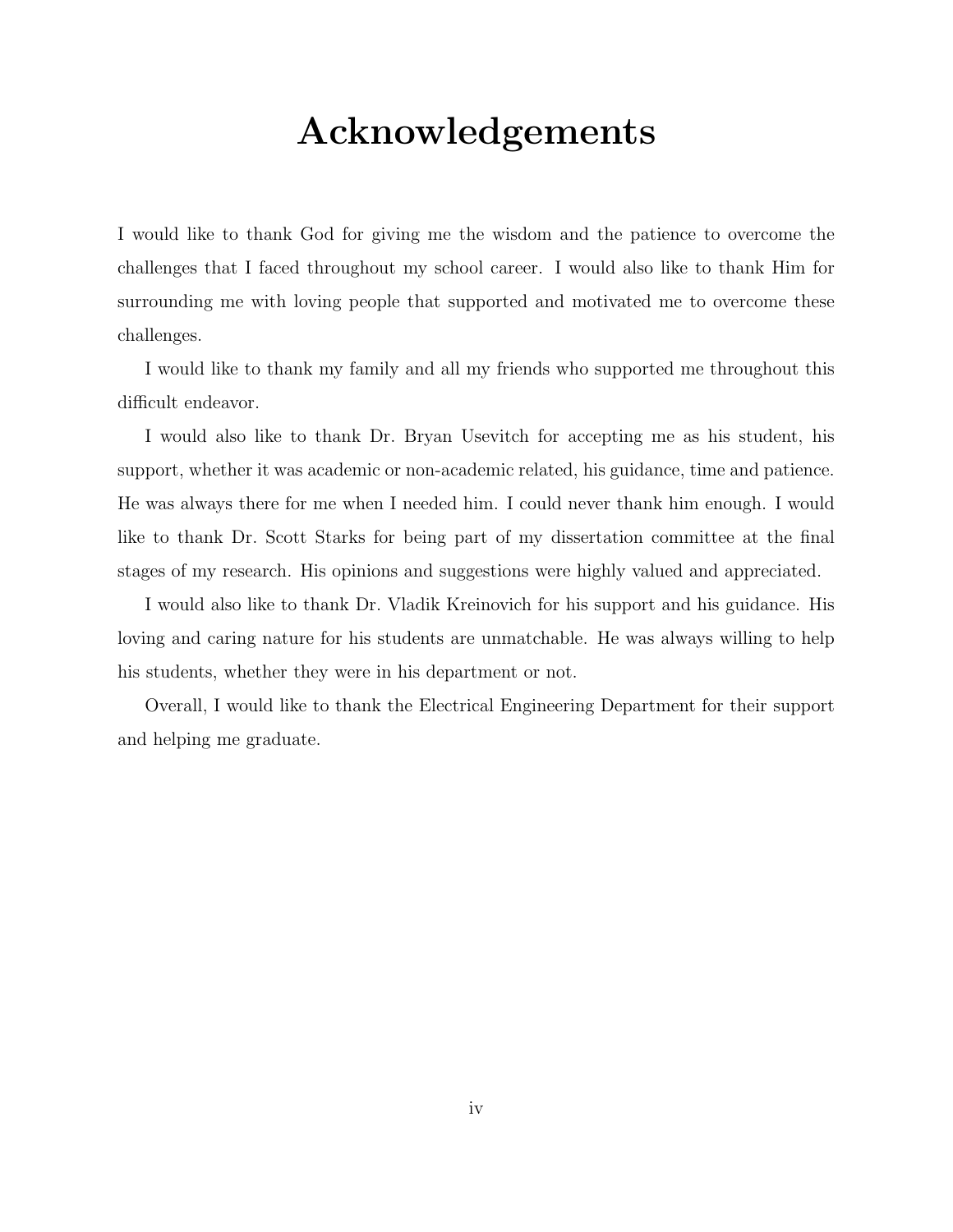### Abstract

Observed signals and images are distorted by noise and blurring. In precise terms, blurring is a convolution of the original image with some blurring function. From this viewpoint, to reconstruct the original image, we need to reverse the effects of this convolution, i.e., to "deconvolve" the image.

Many efficient methods for image deconvolution are known. However, most of these methods assume that we know the blurring function  $-$  or at least that we have some partial information about the blurring function. In some practical situations, however, we do not have this information. In such situations, we need to perform *blind image deconvolution*, i.e., deconvolution without any knowledge about the original blurring function.

Recently, several algorithms have been proposed that successfully perform blind image deconvolution. However, these algorithms have some limitations. First, some of the techniques used by these algorithms lack a convincing theoretical justification. Without a theoretical justification, there is no guarantee that these methods will be as successful on other images as they are on currently tested examples. Second, these methods are still not perfect, so it is desirable to try tot improve them.

In this dissertation, we start with the state-of-the-art blind image deconvolution method based on the ideas of sparsity and  $\ell^p$ -regularization – ideas which do not have a convincing theoretical justification. We provide a theoretical justification for these ideas, and we also describe a modification of the state-of-the-art techniques that lead to a better quality blind image deconvolution.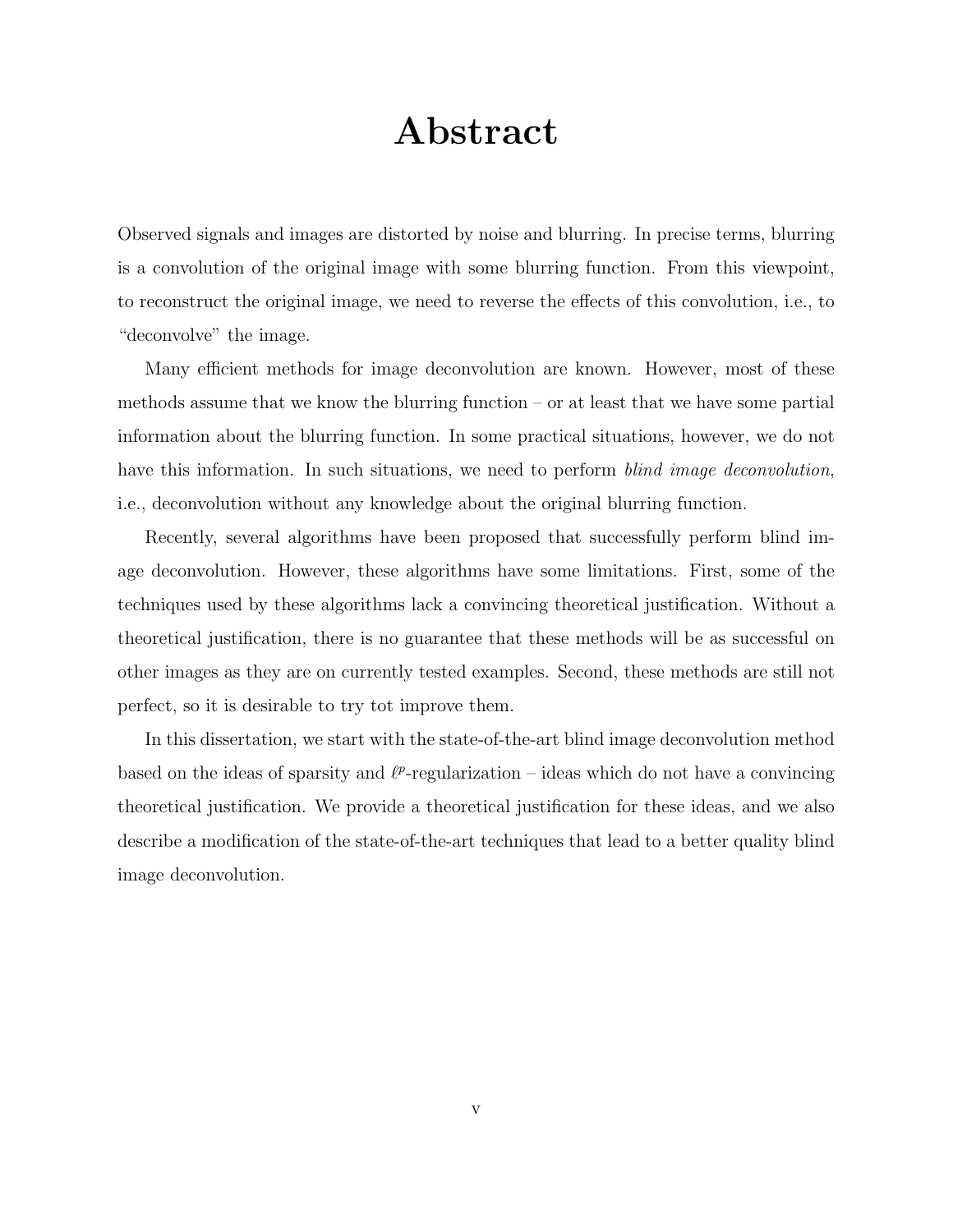# Table of Contents

|                |         | Page                                                                                  |             |  |  |  |  |
|----------------|---------|---------------------------------------------------------------------------------------|-------------|--|--|--|--|
|                |         |                                                                                       | iv          |  |  |  |  |
|                |         |                                                                                       | $\mathbf V$ |  |  |  |  |
|                |         |                                                                                       | vi          |  |  |  |  |
|                | Chapter |                                                                                       |             |  |  |  |  |
| 1              |         |                                                                                       |             |  |  |  |  |
| $\overline{2}$ |         | Blind Image Deconvolution: Formulation of the General Problem and Description         |             |  |  |  |  |
|                |         |                                                                                       | 3           |  |  |  |  |
|                | 2.1     | Signal and Image Deconvolution: Formulation of the Problem $\dots \dots$              | 3           |  |  |  |  |
|                | 2.2     | Signal and Image Deconvolution in the Ideal No-Noise Case $\dots \dots$               | 6           |  |  |  |  |
|                | 2.3     | Signal and Image Deconvolution in the Presence of Noise $\dots \dots \dots$           | 12          |  |  |  |  |
|                | 2.4     | Blind Image Deconvolution in the Presence of Prior Knowledge                          | 15          |  |  |  |  |
|                | 2.5     | Blind Image Deconvolution in the Absence of Prior Knowledge: Need to Use              |             |  |  |  |  |
|                |         |                                                                                       | 17          |  |  |  |  |
|                | 2.6     | State-of-the-Art Techniques for Sparsity-Based Blind Image Deconvolution              | 18          |  |  |  |  |
| 3              |         | Open Problems Related to Blind Image Deconvolution: Need for Theoretical              |             |  |  |  |  |
|                |         | Justification and Need for Improvement of the Existing Techniques                     | 22          |  |  |  |  |
|                | 3.1     |                                                                                       | 22          |  |  |  |  |
|                | 3.2     |                                                                                       | 23          |  |  |  |  |
| 4              |         | Theoretical Justification of Sparsity-Based Techniques in Blind Image Deconvolution   | 24          |  |  |  |  |
|                | 4.1     | 24                                                                                    |             |  |  |  |  |
|                |         | 4.1.1                                                                                 | 24          |  |  |  |  |
|                |         | But why are sparsity-related techniques useful?<br>4.1.2                              | 25          |  |  |  |  |
|                |         | 4.1.3<br>What we do in this chapter $\dots \dots \dots \dots \dots \dots \dots \dots$ | 25          |  |  |  |  |
|                | 4.2     | General Analysis of the Problem                                                       | 25          |  |  |  |  |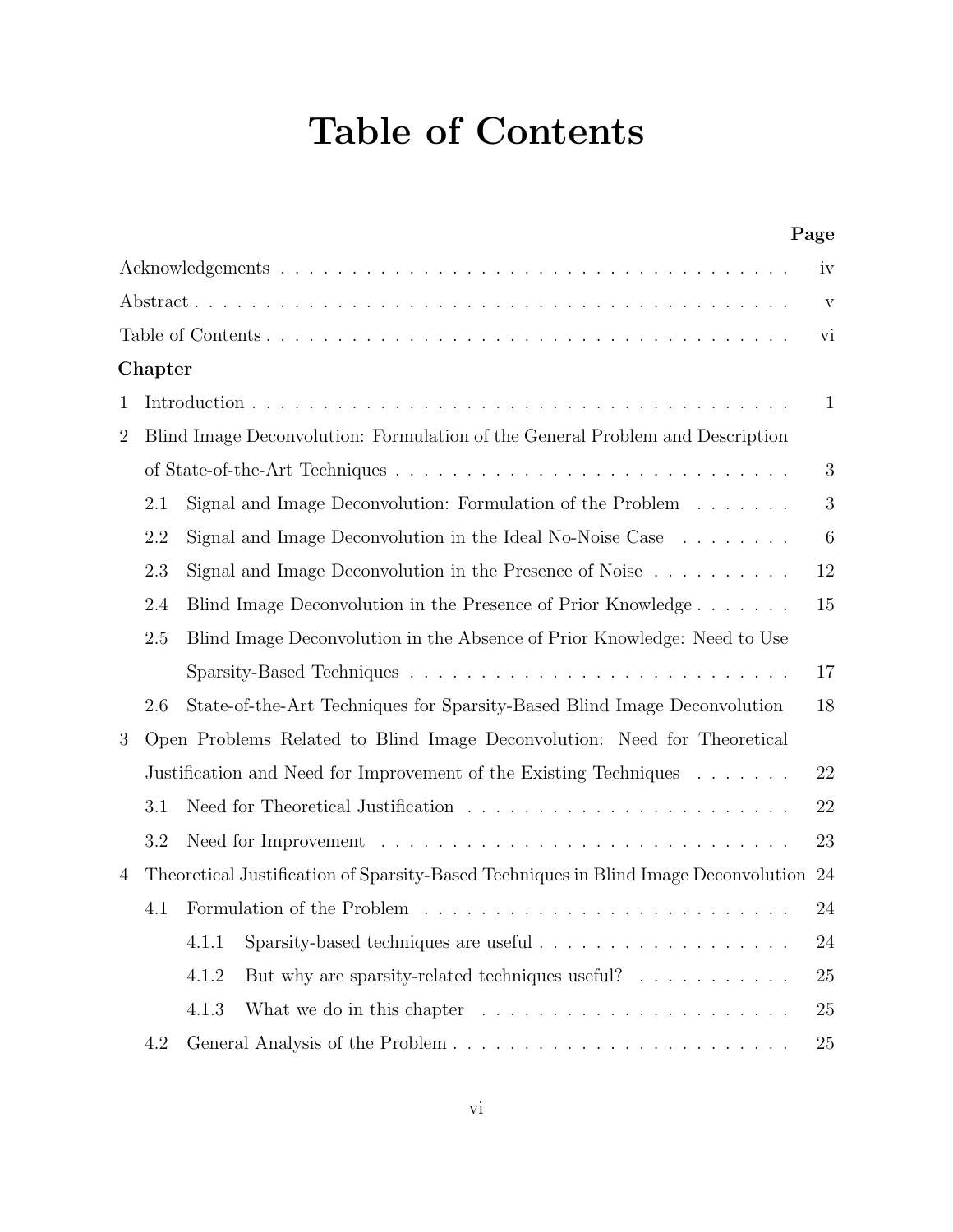|                |     | 4.2.1 | Why do we need data processing in the first place? $\ldots \ldots \ldots$      | 25 |
|----------------|-----|-------|--------------------------------------------------------------------------------|----|
|                |     | 4.2.2 | Before we perform data processing, we first need to know which in-             |    |
|                |     |       |                                                                                | 27 |
|                | 4.3 |       | Analysis of the Problem: Let Us Use Fuzzy-Related Techniques                   | 27 |
|                |     | 4.3.1 | Description of our problem in natural-language terms $\ldots \ldots$           | 27 |
|                |     | 4.3.2 | Fuzzy techniques can translate this natural-language description into          |    |
|                |     |       |                                                                                | 28 |
|                |     | 4.3.3 | Resulting precise formulation of the first stage of data processing in         |    |
|                |     |       |                                                                                | 30 |
|                |     | 4.3.4 |                                                                                | 30 |
|                |     | 4.3.5 |                                                                                | 31 |
|                | 4.4 |       | Definitions and the Main Result: Fuzzy-Related Techniques Explain Sparsity     | 31 |
|                | 4.5 |       | A Similar Derivation Can Be Obtained in the Probabilistic Case                 | 34 |
| $\overline{5}$ |     |       | Theoretical Justification of $\ell^p$ -Techniques in Blind Image Deconvolution | 37 |
|                | 5.1 |       |                                                                                | 37 |
|                |     | 5.1.1 | In general, signal and image reconstruction are ill-posed problems.            | 37 |
|                |     | 5.1.2 | Tikhonov's regularization: a brief reminder                                    | 39 |
|                |     | 5.1.3 | From continuous to discrete signals and images                                 | 40 |
|                |     | 5.1.4 | Limitations of Tikhonov regularization                                         | 41 |
|                |     | 5.1.5 | $\ell^p$ -methods as a heuristic idea to take non-smoothness into account      | 41 |
|                |     | 5.1.6 |                                                                                | 42 |
|                |     | 5.1.7 | What we do in this chapter $\dots \dots \dots \dots \dots \dots \dots$         | 42 |
|                | 5.2 |       | Let us Apply Fuzzy Techniques to Our Problem                                   | 42 |
|                |     | 5.2.1 | Need to describe imprecise ("fuzzy") expert knowledge $\dots \dots$            | 42 |
|                |     | 5.2.2 | "And" - and "or" -operations: a brief reminder $\dots \dots \dots \dots$       | 43 |
|                |     | 5.2.3 | What we are trying to formalize $\ldots \ldots \ldots \ldots \ldots \ldots$    | 44 |
|                |     | 5.2.4 | What we need to do to formalize this statement $\dots \dots \dots$             | 44 |
|                |     | 5.2.5 |                                                                                | 45 |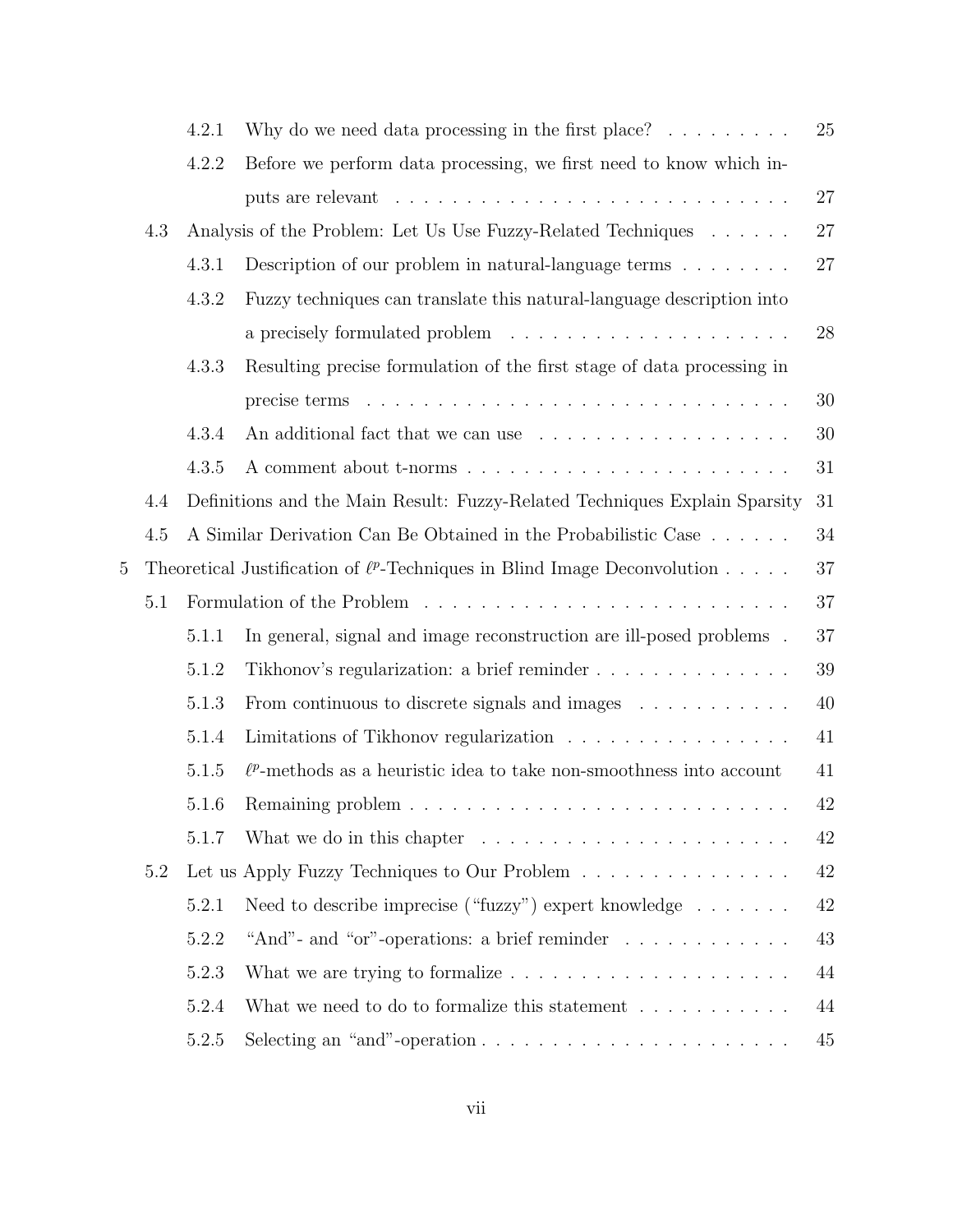|                |     | 5.2.6 | The selection of an "and"-operation simplifies the corresponding op-            |        |  |  |
|----------------|-----|-------|---------------------------------------------------------------------------------|--------|--|--|
|                |     |       |                                                                                 | 45     |  |  |
|                |     | 5.2.7 | Which function $g(x)$ should we select: idea                                    | 46     |  |  |
|                |     | 5.2.8 | Let us find the corresponding function $g(x)$                                   | 46     |  |  |
|                |     | 5.2.9 | Conclusion: we have indeed justified the $\ell^p$ -method                       | 48     |  |  |
| 6              |     |       | The Idea of Rotation-Invariance Enables Us To Further Improve the Results of    |        |  |  |
|                |     |       | the State-of-the-Art Blind Deconvolution Techniques                             | $50\,$ |  |  |
|                | 6.1 |       |                                                                                 | 50     |  |  |
|                | 6.2 |       |                                                                                 |        |  |  |
|                | 6.3 |       |                                                                                 | 53     |  |  |
|                | 6.4 |       | Resulting Modification of the State-of-the-Art Blind Deconvolution Algorithm 54 |        |  |  |
|                | 6.5 |       |                                                                                 | 56     |  |  |
| $\overline{7}$ |     |       | Towards Using Embedded Zerotree Wavelet (EZW) Algorithm                         | 59     |  |  |
|                | 7.1 |       | Theoretical Background of Embedded Zerotree Wavelet (EZW) Coding                | 59     |  |  |
|                |     | 7.1.1 | How to Incorporate EZW Into Blind Deconvolution: First Idea                     | 65     |  |  |
|                |     | 7.1.2 | How to Incorporate EZW Into Blind Deconolution: Second Idea                     | 70     |  |  |
|                | 7.2 |       | Numerical Results of Applying the Two Ideas                                     | 72     |  |  |
| 8              |     |       |                                                                                 | 75     |  |  |
|                | 8.1 |       |                                                                                 | 75     |  |  |
|                | 8.2 |       |                                                                                 | 75     |  |  |
|                |     |       | A Matlab Code for the Original Algorithm and for Its Proposed Modifications     | 82     |  |  |
|                | A.1 |       | Matlab Code for the Original State-of-the-Art Image Deconvolution Algorithm 82  |        |  |  |
|                | A.2 |       | Matlab Code for the Newly Proposed Rotation-Invariant Modification of the       |        |  |  |
|                |     |       | State-of-the-Art Image Deconvolution Algorithm                                  | 87     |  |  |
|                | A.3 |       | Matlab Code for the Method Using the First EZW Idea                             | 92     |  |  |
|                | A.4 |       | Matlab Code for the Method Using the First EZW Idea Combined With               |        |  |  |
|                |     |       |                                                                                 | 99     |  |  |
|                | A.5 |       | Matlab Code for the Method Using the Second EZW Idea                            | 105    |  |  |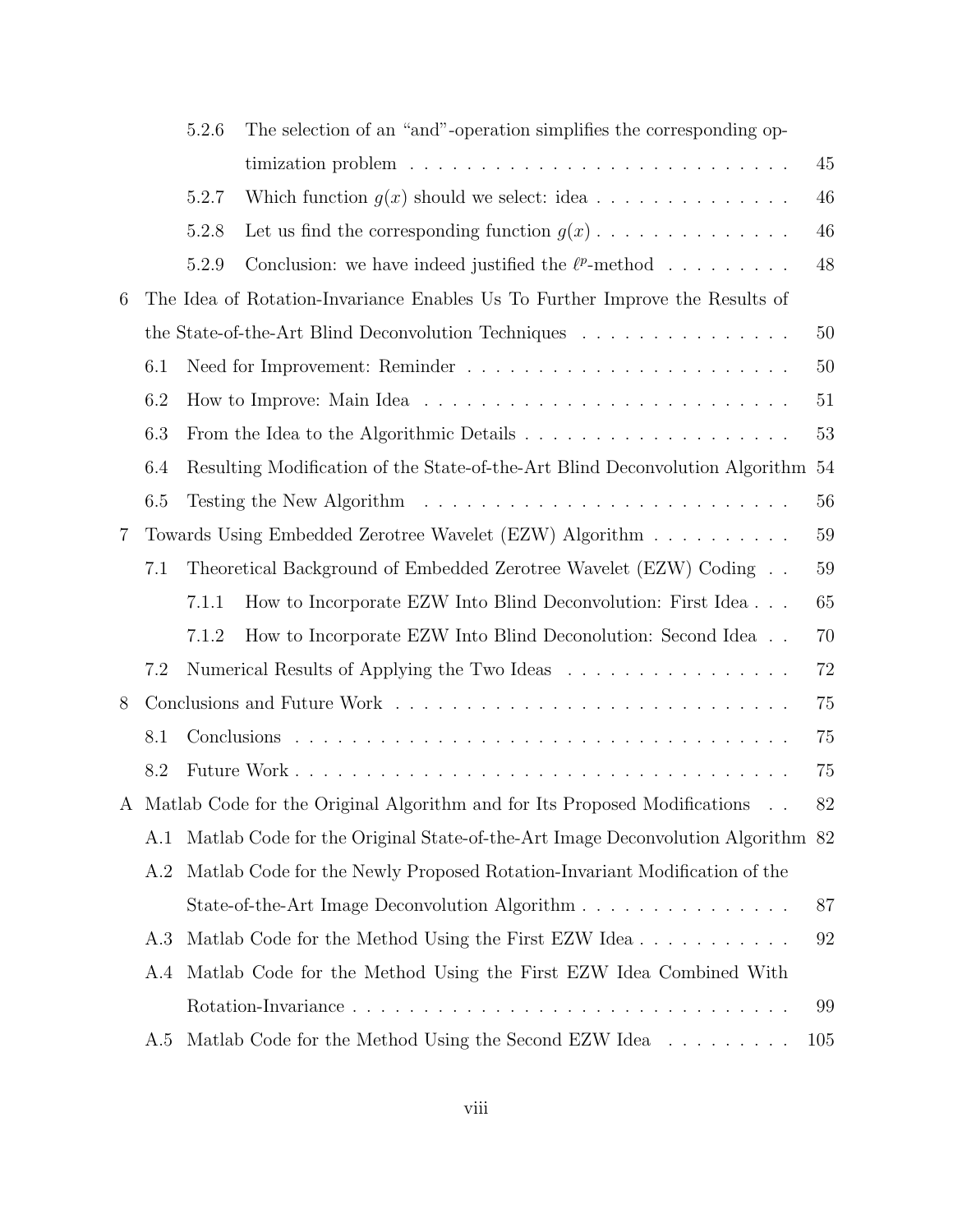| A.6 Matlab Code for the Method Using the Second EZW Idea Combined With |  |
|------------------------------------------------------------------------|--|
|                                                                        |  |
|                                                                        |  |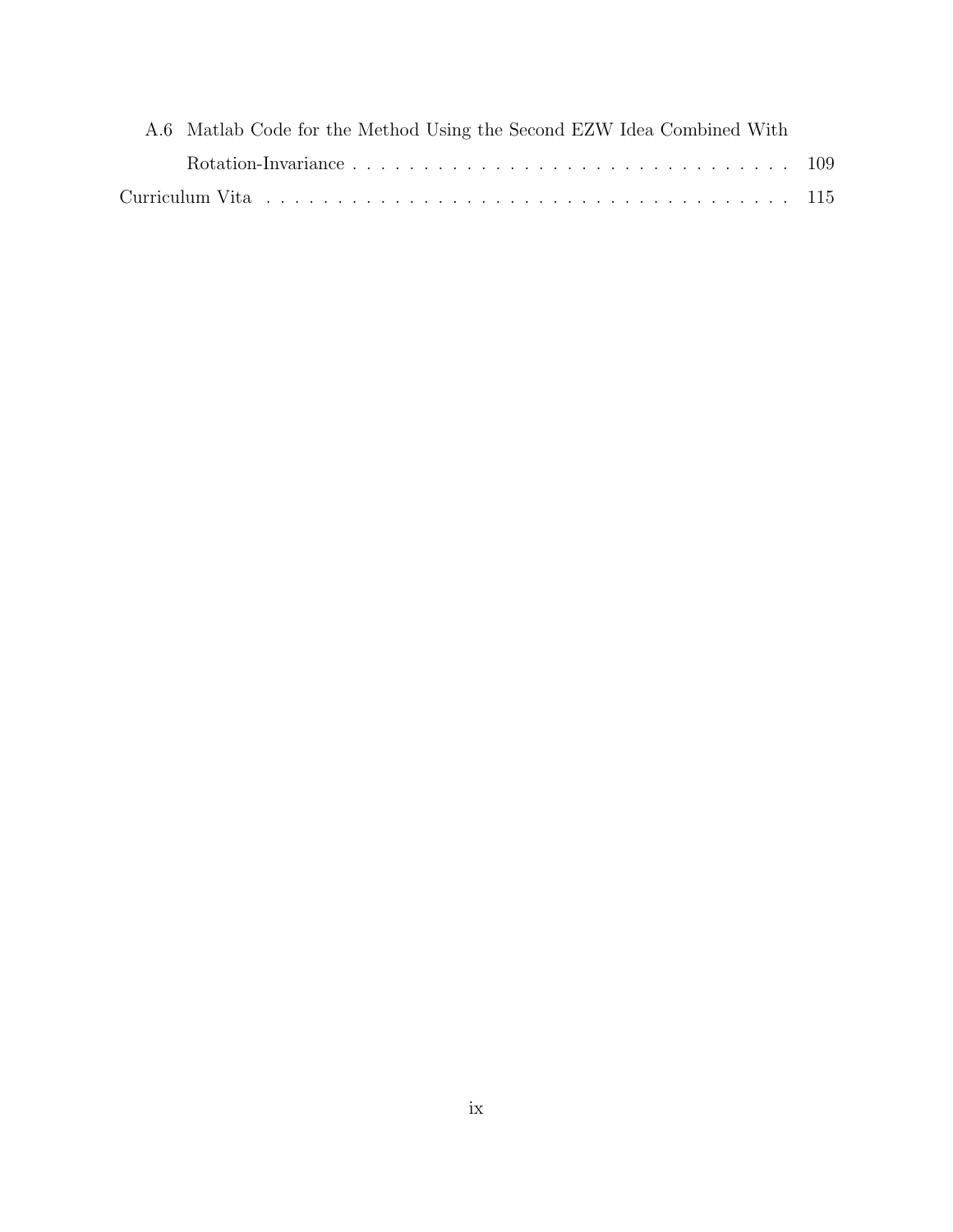# Chapter 1

# Introduction

Observed signals and images are distorted by noise and blurring. In precise terms, blurring is a convolution of the original image with some blurring function. From this viewpoint, to reconstruct the original image, we need to reverse the effects of this convolution, i.e., to "deconvolve" the image.

Many efficient methods for image deconvolution are known. However, most of these methods assume that we know the blurring function  $-$  or at least that we have some partial information about the blurring function. In some practical situations, however, we do not have this information. In such situations, we need to perform *blind image deconvolution*, i.e., deconvolution without any knowledge about the original blurring function.

Recently, several algorithms have been proposed that successfully perform blind image deconvolution; see, e.g., [3]. However, these algorithms have some limitations.

- First, some of the techniques used by these algorithms lack a convincing theoretical justification. Without a theoretical justification, there is no guarantee that these methods will be as successful on other images as they are on currently tested examples.
- Second, these methods are still not perfect, so it is desirable to try to improve them.

In this dissertation, we start with the state-of-the-art blind image deconvolution method [3] based on the ideas of sparsity and  $\ell^p$ -regularization – ideas which do not have a convincing theoretical justification.

We provide a theoretical justification for these ideas, and we also describe a modification of the state-of-the-art techniques that lead to a better quality blind image deconvolution. The structure of the dissertation is as follows: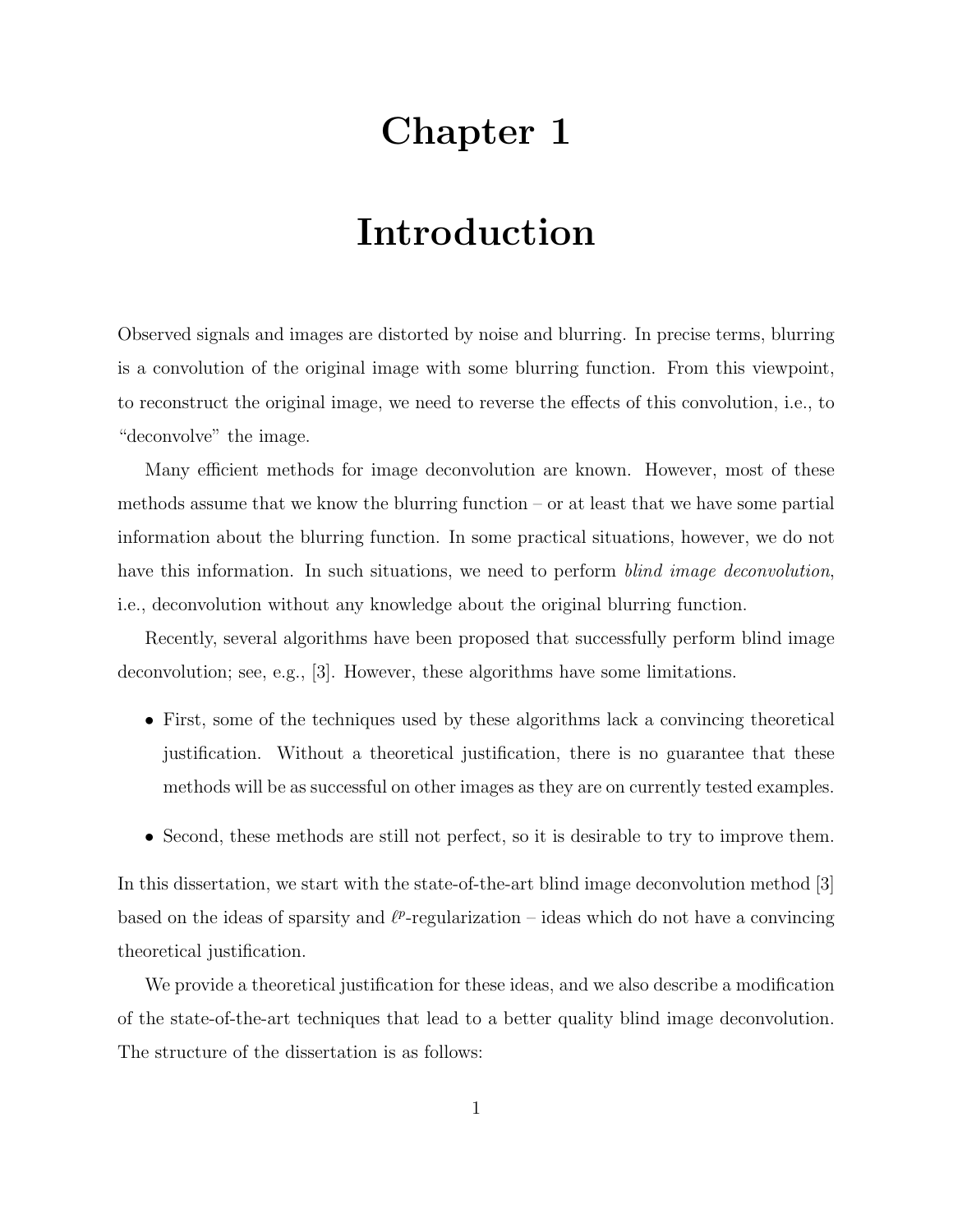- Chapter 2 contains the formulation of the general problem of blind deconvolution and the description of the state-of-the-art blind image deconvolution algorithm.
- Chapter 3 discussed the limitations of the state-of-the-art blind image deconvolution techniques – i.e., open problems that we solve in this dissertation: the need for a theoretical justification and the need for improvement.
- Chapter 4 contains a theoretical justification of the use of sparsity-based techniques in blind image deconvlution.
- Chapter 5 contains a theoretical justification of the use of  $\ell^p$ -regularization techniques in blind image deconvolution.
- Chapter 6 describes rotation invariance ideas that leads to an improved algorithm for blind image deconvolution. This chapter also contains the results of the experimental comparison that shows that the newly proposed techniques lead to a statistically significant improvement in the accuracy of image reconstruction.
- In Chapter 7, we discuss possible combination of our ideas with the Embedded Zerotree Wavelet (EZW) algorithm.
- Chapter 8 contains conclusions and suggestions for future work.
- Finally, the Appendix contains the corresponding Matlab codes.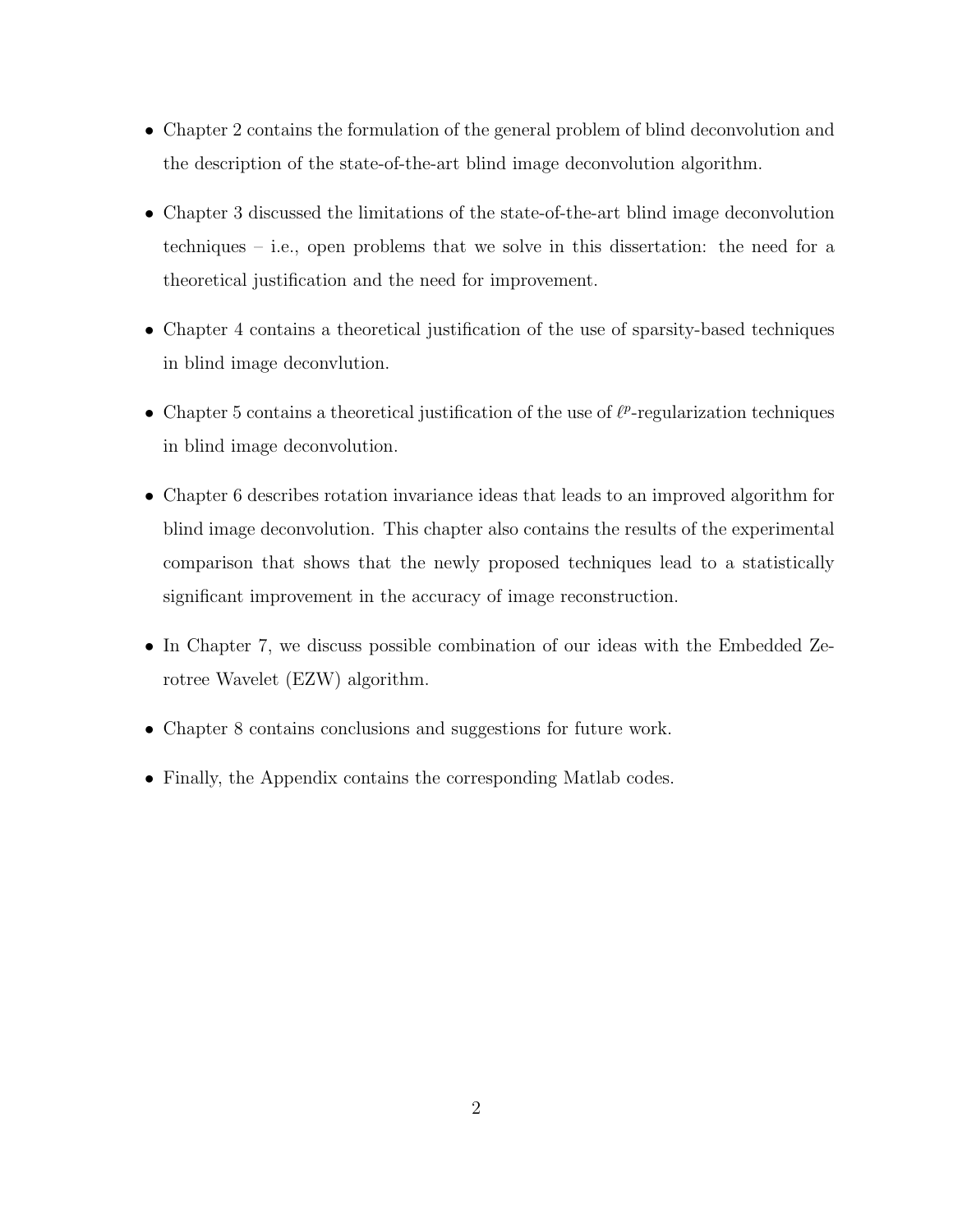### Chapter 2

# Blind Image Deconvolution: Formulation of the General Problem and Description of State-of-the-Art **Techniques**

The main problem with which we deal in this dissertation is the problem of blind image decomposition, when we need to reconstruct a blurred image in situations when no information about the blurring is available. In this chapter, we describe this problem in precise terms and explain how this problem is currently solved.

For that, we start with a brief reminder of the general problem of image deconvolution and techniques for solving this problem in situations when the blurring function is known, then we describe techniques for solving the image deconvolution problem when we have partial information about the blurring function, and finally, we get to the problem of blind image deconvolution.

# 2.1 Signal and Image Deconvolution: Formulation of the Problem

Our information about the physical world comes from measurements. Measurement results are, in general, different from the actual values of the corresponding quantities. For exam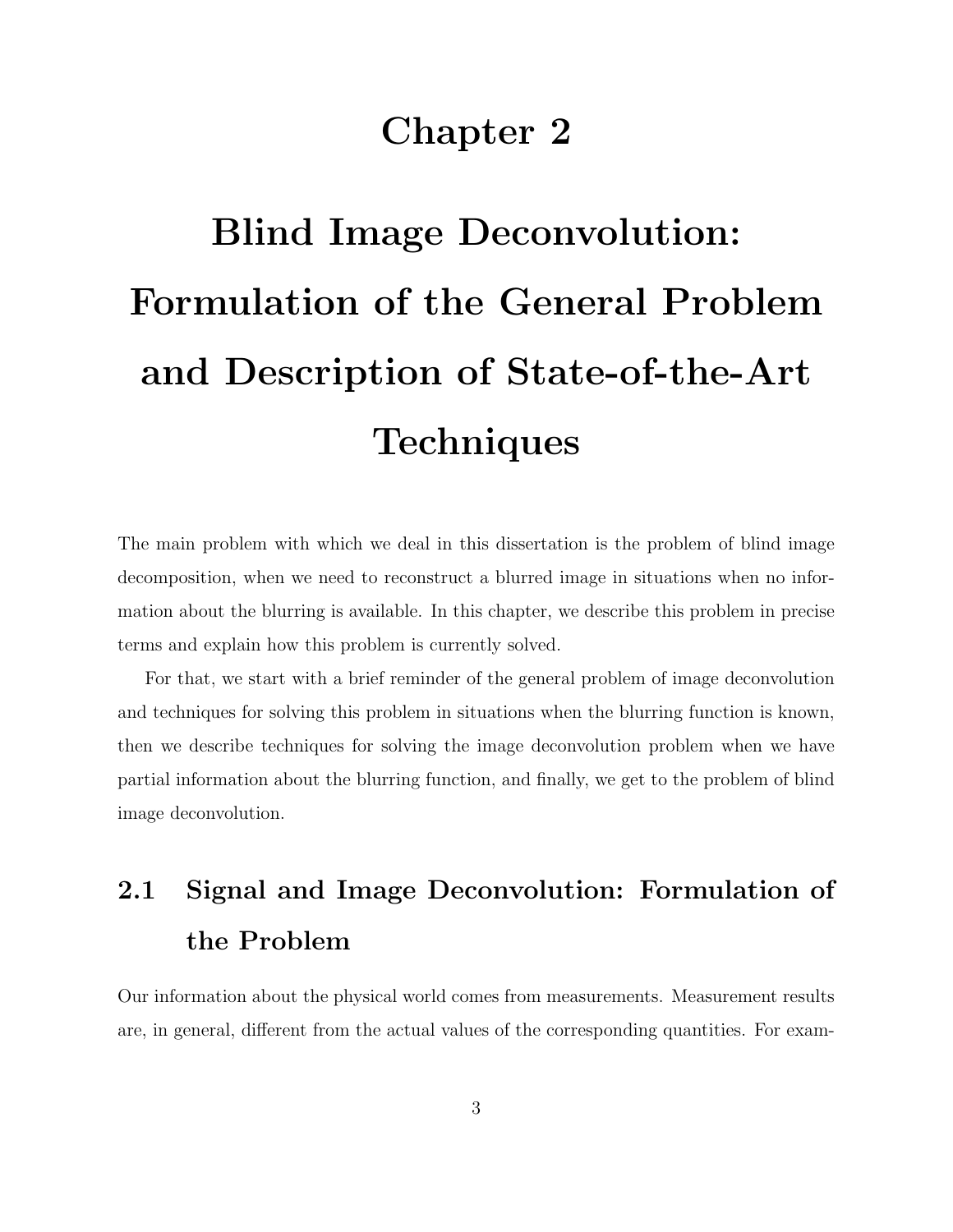ple, when we measure the values of the quantity of interest at different moments of time, then the measurement results  $y_1, y_2$ , etc., are, in general, different from the actual values  $x_1, x_2, \ldots$ , of the physical quantity at the corresponding moments of time.

There are two main reasons for this difference between the actual values  $x_k$  and the observed values  $y_k$ :

- first, there is usually an additive noise  $n_k$ ;
- second, there is inertia: even if the actual value changes abruptly, it takes some time for the sensor to capture this change.

As a result of the noise, the value  $y_k$  is different from the value  $x_k$ . As a result of inertia, we have what is called a blur: the measurement result  $y_k$  depends not only on the current value  $x_k$  of the physical quantity, but also on the previous values  $x_{k-1}, x_{k-2}, \ldots$  Usually, the dependence of  $y_k$  on  $x_i$  is linear, so we conclude that

$$
y_k = h_{k,0} \cdot x_k + h_{k,1} \cdot x_{k-1} + \ldots + n_k,
$$

for some coefficients  $h_{k,i}$ .

The coefficients  $h_{k,0}, h_{k,1}, \ldots$  describe how the measuring instrument distorts the signal in the  $k$ -th moment of time. The properties of measuring instruments usually do not change with time; thus, these coefficients usually do not depend on the moment  $k$ :

$$
h_{1,i} = h_{2,i} = \ldots = h_{k,i} = \ldots
$$

for Let us denote this common value of  $h_{k,i}$  by  $h_i$ .

The values  $h_i$  describe the blur. They are known as a *point spread function* (PSF, for short) or, alternatively, a *blurring function*.

Substituting  $h_{k,i} = h_i$  into the above formula, we get

$$
y_k = h_0 \cdot x_k + h_1 \cdot x_{k-1} + \ldots + n_k = \sum_{i=0}^{k} h_i \cdot x_{k-i} + n_k.
$$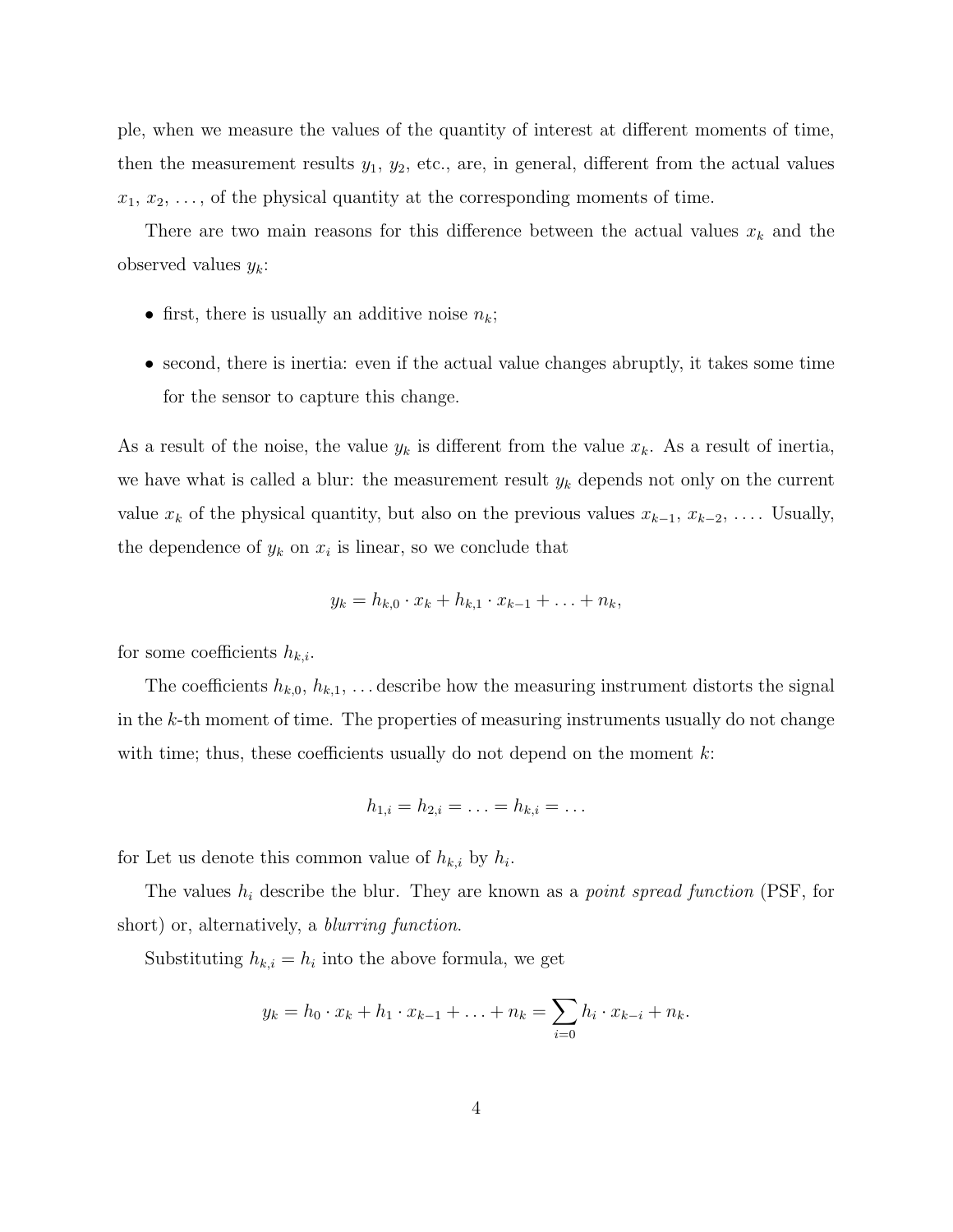The sum

$$
\sum_{i=0} h_i \cdot x_{k-i} \tag{2.1.1}
$$

is known as as the *convolution* of the sequences  $x_k$  and  $h_k$ .

Once we get the measurement results  $y_k$ , we would like to reconstruct the actual values  $x_k$  from  $y_k$  as accurately as possible. This reconstruction – i.e., inverting the effects of convolution – is known as deconvolution.

A similar problem can be formulated for image deconvolution. When we observe an image, we usually observe the image intensity values  $y(i, j)$  at different locations  $(i, j)$  on a rectangular grid, i.e., at a spatial location  $(u_0 + i \cdot \Delta u, v_0 + j \cdot \Delta v)$ , where  $(u_0, v_0)$  is the starting point and  $\Delta u$  and  $\Delta v$  are distances between the neighboring pixels in the u- and v-directions.

Similarly to signals, each observed value  $y(i, j)$  is, in general, different from the actual (desired) value  $x(i, j)$  of the corresponding intensity. First, there is noise (measurement error), and second, the image is blurred, in the sense that the observed signal  $y(i, j)$  reflects not only the actual intensity  $x(i, j)$  at the same spatial location  $(i, j)$ , but also the intensities  $x(i', j')$  at nearby locations. Under the assumption that the dependence of  $y(i, j)$  on x is linear, we conclude that

$$
y(i,j) = \sum_{i',j'} h(i,j,i',j') \cdot x(i',j') + n(i,j)
$$

for some coefficients  $h(i, j, i', j')$ , where  $n(i, j)$  denotes the (additive) noise.

Usually, the blurring is the same for all the pixels, so the coefficients  $h(i, j, i', j')$  depend only on the differences  $(i - i', j - j')$  between the spatial locations  $(i, j)$  and  $(i', j')$ :

$$
y(i,j) = \sum_{i'} \sum_{j'} h(i-i',j-j') \cdot x(i',j') + n(i,j). \tag{2.1.2}
$$

Thus, the observed image  $y(i, j)$  is obtained from the actual image  $x(i, j)$  by a convolution. Based on the observed image  $y(i, j)$ , we need to reconstruct the original image  $x(i, j)$ , i.e., to perform a deconvolution.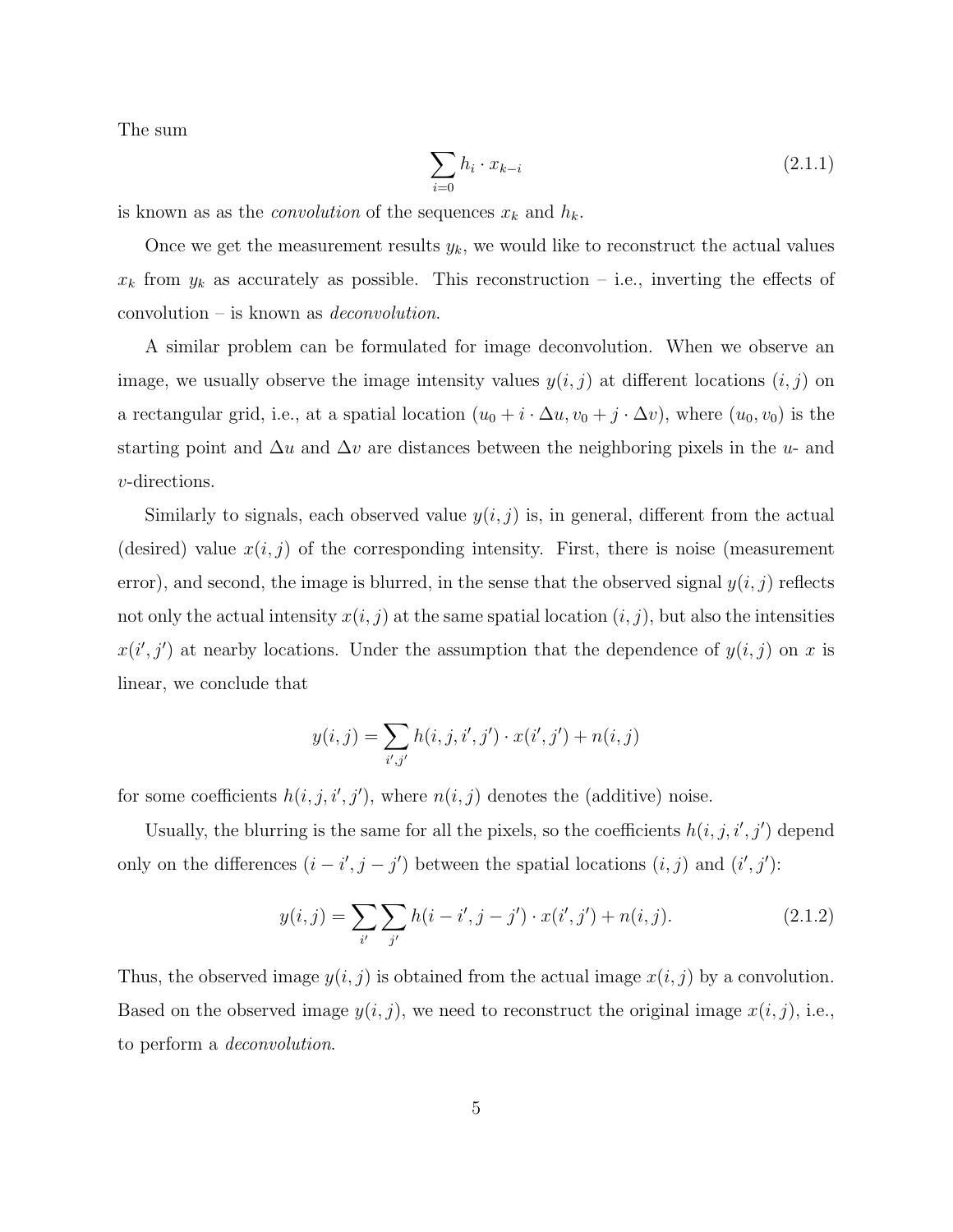### 2.2 Signal and Image Deconvolution in the Ideal No-Noise Case

Our ultimate goal is to describe methods for blind signal and image deconvolution, when we reconstruct the signal  $x_i$  or the image  $x(i, j)$  without knowing the corresponding blurring function  $h_j$  or  $h(i, j)$ . Most methods for solving this problem, however, are modifications of the methods for solving the signal/image deconvolution problem in situations when we do know the blurring function, so we will start by describing these non-blind deconvolution techniques.

These non-blind deconvolution techniques, in their turn, are usually modifications of the techniques that could be applied in the ideal no-noise case, when the additive noise  $(n_i)$ or  $n(i, j)$  can be safely ignored. Let us therefore start by describing these methods.

In the absence of noise, the formula (2.1.1) becomes a system of linear equations for the unknowns  $x_i$ :

$$
y_k = \sum_i h_{k-i} \cdot x_i. \tag{2.2.1}
$$

In practice, we can only make finitely many observations. Let us denote the number of these observations by  $n$ . Without losing generality, let us denote these observations by  $y_0, y_1, \ldots, y_{n-1}$ . Based on these observations, we need to find the corresponding values  $x_0, x_1, \ldots, x_{n-1}$ . To find these values, we need to solve the corresponding system of linear equations

$$
y_k = \sum_{i=0}^{k} h_{k-i} \cdot x_i.
$$
 (2.2.2)

Standard methods of using systems of linear equations – e.g., standard Matlab procedures – are based on the matrix representation of the corresponding system. In our case, the system can be represented as

$$
y = \mathbf{H} \cdot x,
$$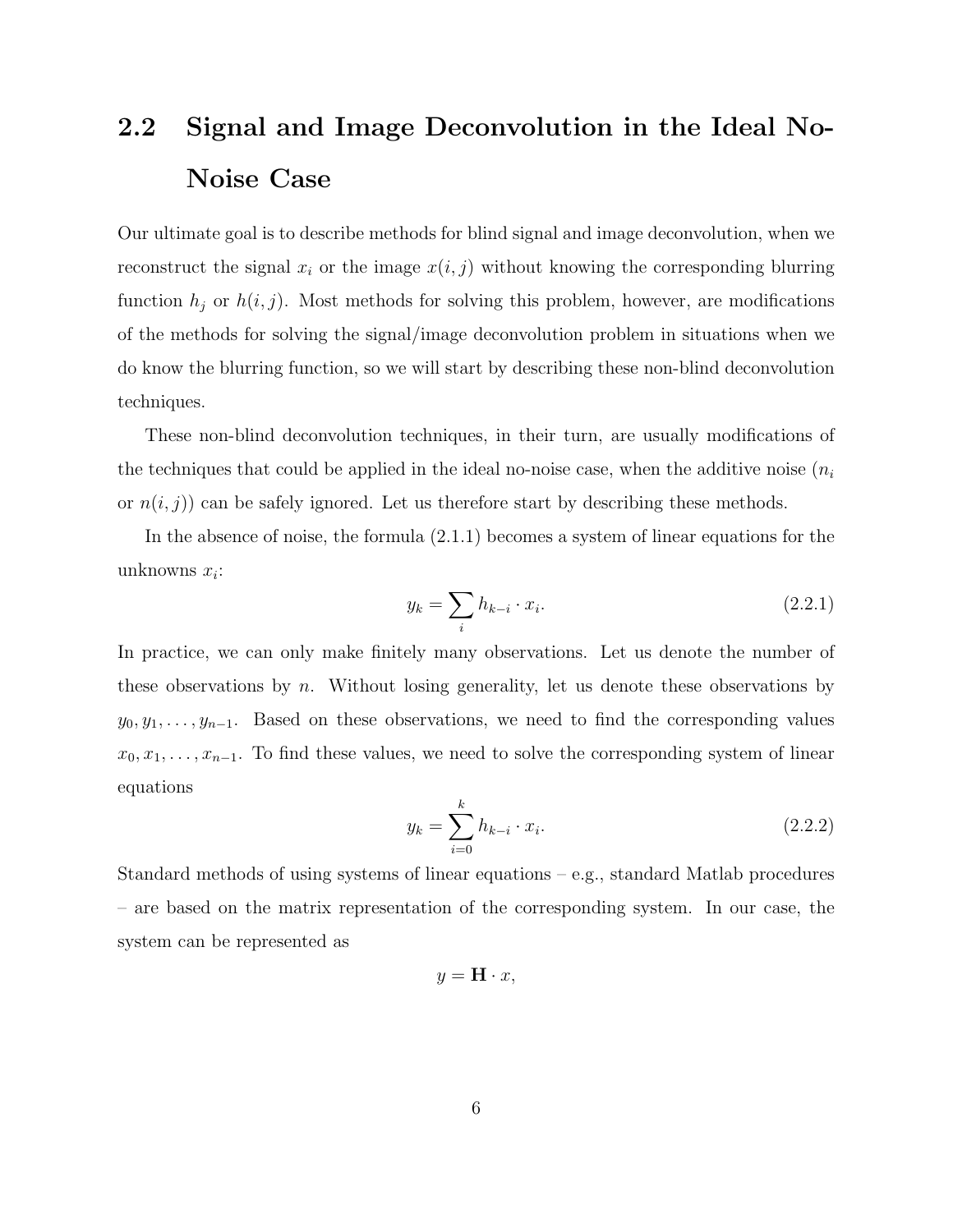where

$$
x = \begin{bmatrix} x_0 \\ x_1 \\ x_2 \\ \vdots \\ x_{n-1} \end{bmatrix},
$$

$$
y = \begin{bmatrix} y_0 \\ y_1 \\ y_2 \\ \vdots \\ y_{n-1} \end{bmatrix},
$$

and

$$
\mathbf{H} = \begin{bmatrix} h_0 & 0 & 0 & \dots & 0 \\ h_1 & h_0 & 0 & \dots & 0 \\ h_2 & h_1 & h_0 & \dots & 0 \\ \vdots & \vdots & \vdots & \ddots & \vdots \\ h_{n-1} & h_{n-2} & h_{n-3} & \dots & h_0 \end{bmatrix}.
$$

The matrix  $H$  is known as the *convolution matrix*, or, to be more precise, the convolution matrix corresponding to the vector

$$
h = \left[\begin{array}{c} h_0 \\ h_1 \\ h_2 \\ \vdots \\ h_{n-1} \end{array}\right].
$$

In the convolution matrix  $H$ , each descending diagonal from left to right is constant. Such matrices are known as diagonal-constant, or Toeplitz matrices. Thus, convolution matrices are a particular case of Toeplitz matrices.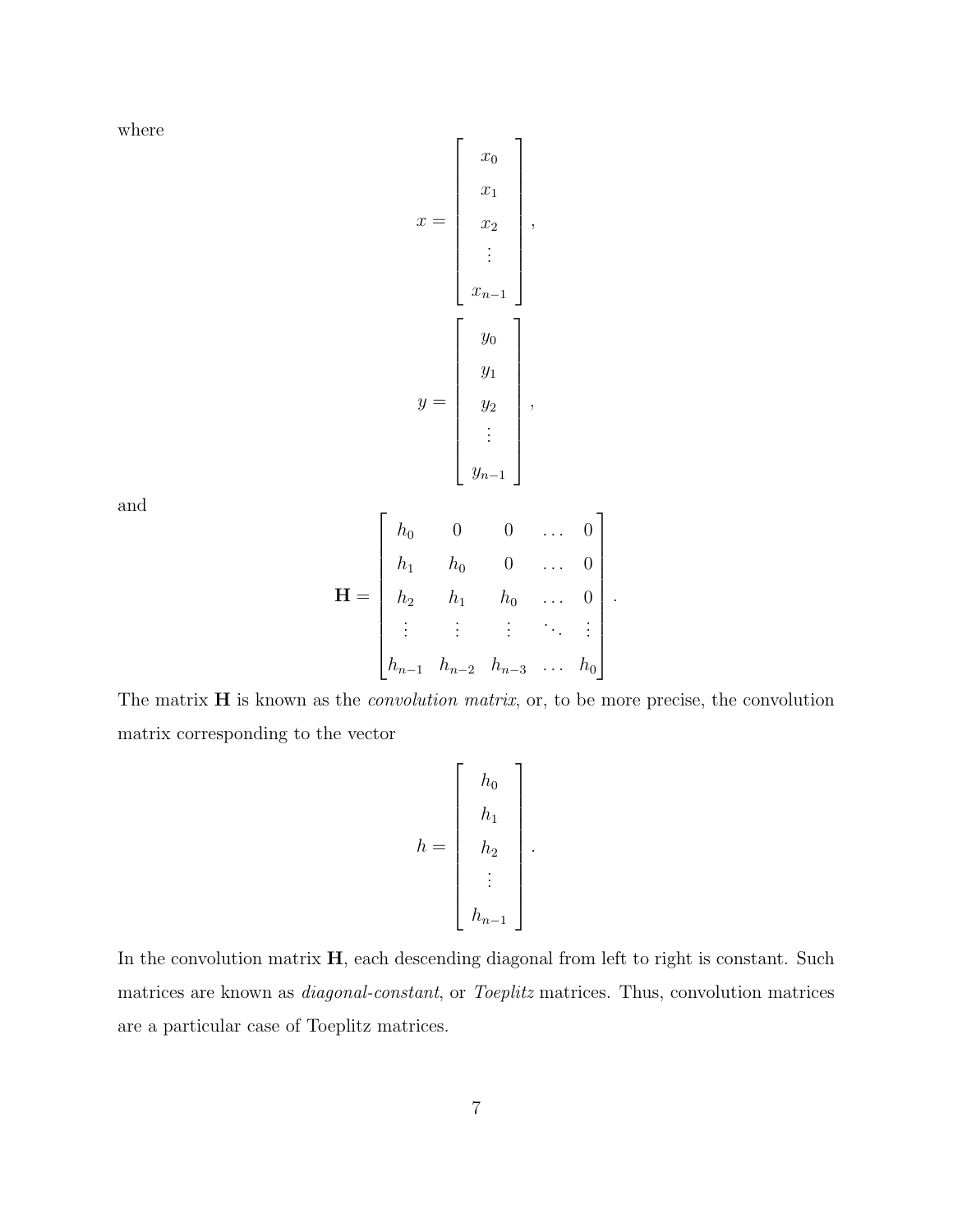For images, to represent the corresponding linear systems of equations

$$
y(i,j) = \sum_{i'} \sum_{j'} h(i-i',j-j') \cdot x(i',j')
$$
 (2.2.3)

in the matrix form, we need to represent all the values  $x(i, j)$  as a single vector. This is usually done by lexicographically ordering the values corresponding to different locations  $(i, j)$  by rows. As a result, an  $n \times m$  images is represented as a vector with  $N = n \cdot m$ elements.

For example, a  $3 \times 3$  image

$$
\begin{bmatrix} x_{00} & x_{01} & x_{02} \ x_{10} & x_{11} & x_{12} \ x_{02} & x_{12} & x_{22} \end{bmatrix}
$$

is transformed into the following vector with 9 elements:

$$
x = \begin{bmatrix} x_{00} \\ x_{01} \\ x_{02} \\ x_{10} \\ x_{11} \\ x_{12} \\ \vdots \\ x_{22} \end{bmatrix}.
$$

Similarly, the corresponding matrix describing the blurring

$$
\begin{bmatrix} h_{00} & h_{01} & h_{02} \ h_{10} & h_{11} & h_{12} \ h_{02} & h_{12} & h_{22} \end{bmatrix}
$$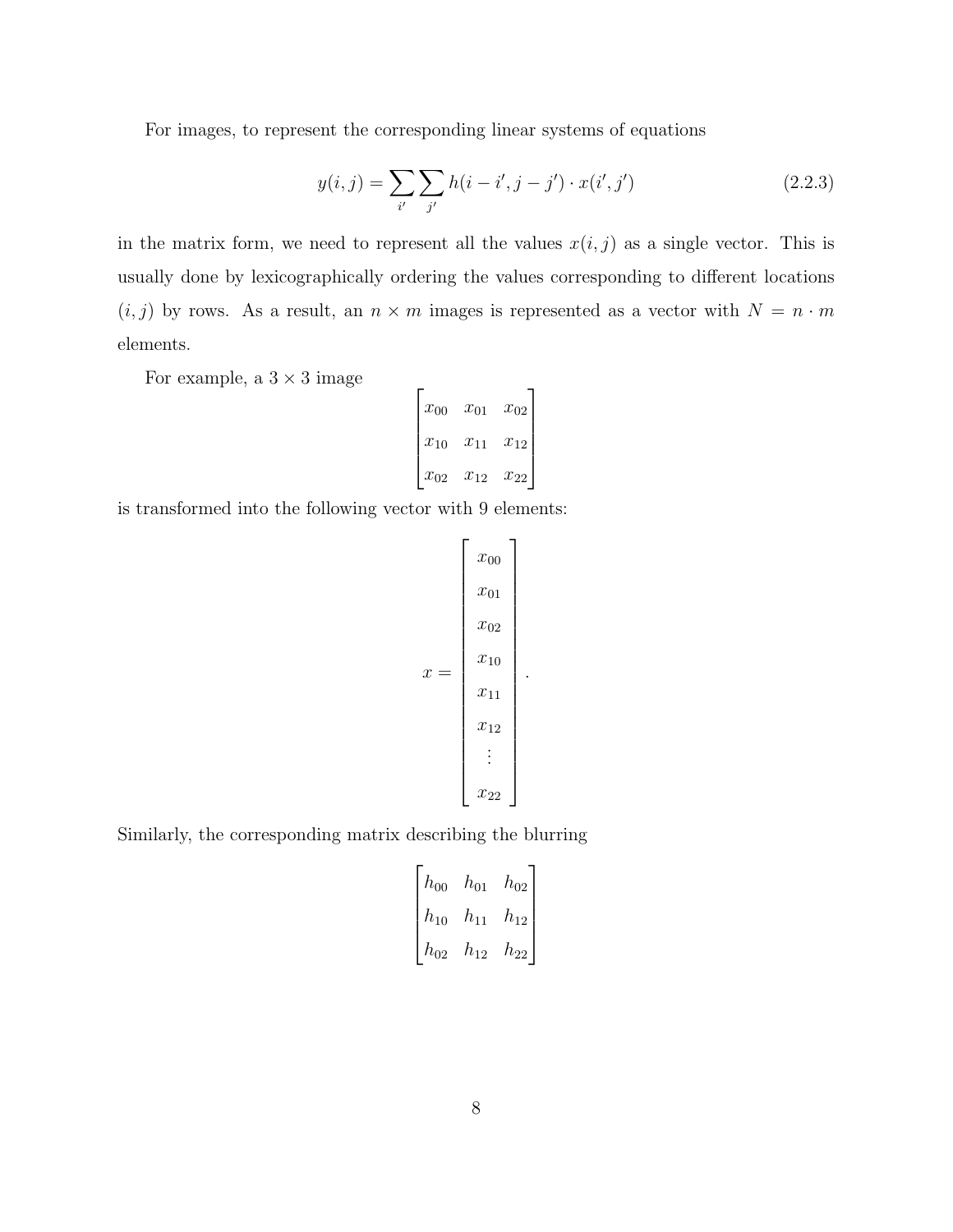is transformed into the following vector with 9 elements:

$$
h = \begin{bmatrix} h_{00} \\ h_{01} \\ h_{02} \\ h_{10} \\ h_{11} \\ h_{12} \\ \vdots \\ h_{22} \end{bmatrix}
$$

.

The relation between the vectors  $x$  and  $y$  that represent the actual and the observed images takes the form

$$
y = \mathbf{H}x
$$

for an appropriate matrix H.

In the  $3 \times 3$  case, the matrix **H** has the form

$$
\mathbf{H} = \begin{bmatrix} h_{00} & 0 & 0 & 0 & 0 & 0 & 0 & 0 & 0 \\ h_{01} & h_{00} & 0 & 0 & 0 & 0 & 0 & 0 & 0 \\ h_{02} & h_{01} & h_{00} & 0 & 0 & 0 & 0 & 0 & 0 \\ h_{10} & 0 & 0 & h_{00} & 0 & 0 & 0 & 0 & 0 \\ h_{11} & h_{10} & 0 & h_{01} & h_{00} & 0 & 0 & 0 & 0 \\ h_{12} & h_{11} & h_{10} & h_{02} & h_{01} & h_{00} & 0 & 0 & 0 \\ h_{20} & 0 & 0 & h_{10} & 0 & 0 & h_{00} & 0 & 0 \\ h_{21} & h_{20} & 0 & h_{11} & h_{10} & 0 & h_{01} & h_{00} & 0 \\ h_{22} & h_{21} & h_{20} & h_{12} & h_{11} & h_{10} & h_{02} & h_{01} & h_{00} \end{bmatrix}.
$$

This matrix can be represented as

$$
\mathbf{H} = \begin{bmatrix} \mathbf{A} & \mathbf{0} & \mathbf{0} \\ \mathbf{B} & \mathbf{A} & \mathbf{0} \\ \mathbf{C} & \mathbf{B} & \mathbf{A} \end{bmatrix},
$$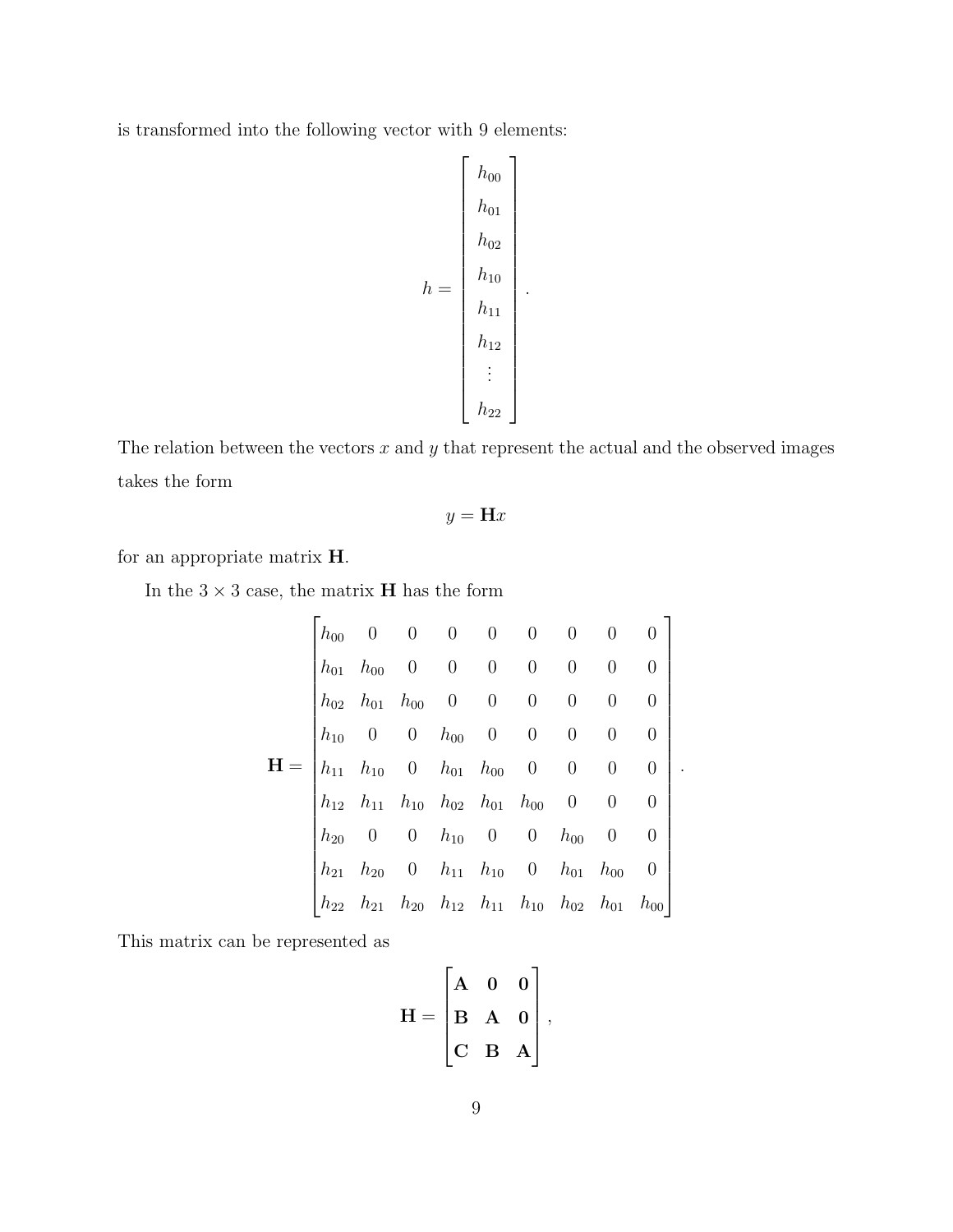where

$$
\mathbf{A} = \begin{bmatrix} h_{00} & 0 & 0 \\ h_{01} & h_{00} & 0 \\ h_{02} & h_{01} & h_{00} \end{bmatrix},
$$

$$
\mathbf{B} = \begin{bmatrix} h_{10} & 0 & 0 \\ h_{11} & h_{10} & 0 \\ h_{12} & h_{11} & h_{10} \end{bmatrix},
$$

$$
\mathbf{C} = \begin{bmatrix} h_{20} & 0 & 0 \\ h_{21} & h_{20} & 0 \\ h_{22} & h_{21} & h_{20} \end{bmatrix}.
$$

and

One can see that this is Toeplitz matrix of blocks, and each of the blocks A, B, and C is itself a Toeplitz matrix. Such matrices are known as block Toeplitz matrices.

The above reduction to matrices works well for small-length signals and small-size images. However, already for images of modest size  $256 \times 256$ , the corresponding convolution matrix will be of size  $65,536\times65,536$ , with billion entries. This size is too huge for usual computers, way above their limits on memory and speed.

To handle such images, it is beneficial to use Fourier transforms. The possibility to use Fourier transform comes from the known fact that the Fourier transform  $Y(\omega)$  of the convolution  $y = h \star x$  is equal to the product of the Fourier transforms:

$$
Y(\omega) = H(\omega) \cdot X(\omega).
$$

Thus, once we know  $y$  and  $h$ , we can:

- first compute their Fourier transforms  $Y(\omega) = \mathcal{F}(x)$  and  $H(\omega) = \mathcal{F}(h)$ ;
- then compute

$$
X(\omega) = \frac{Y(\omega)}{H(\omega)};
$$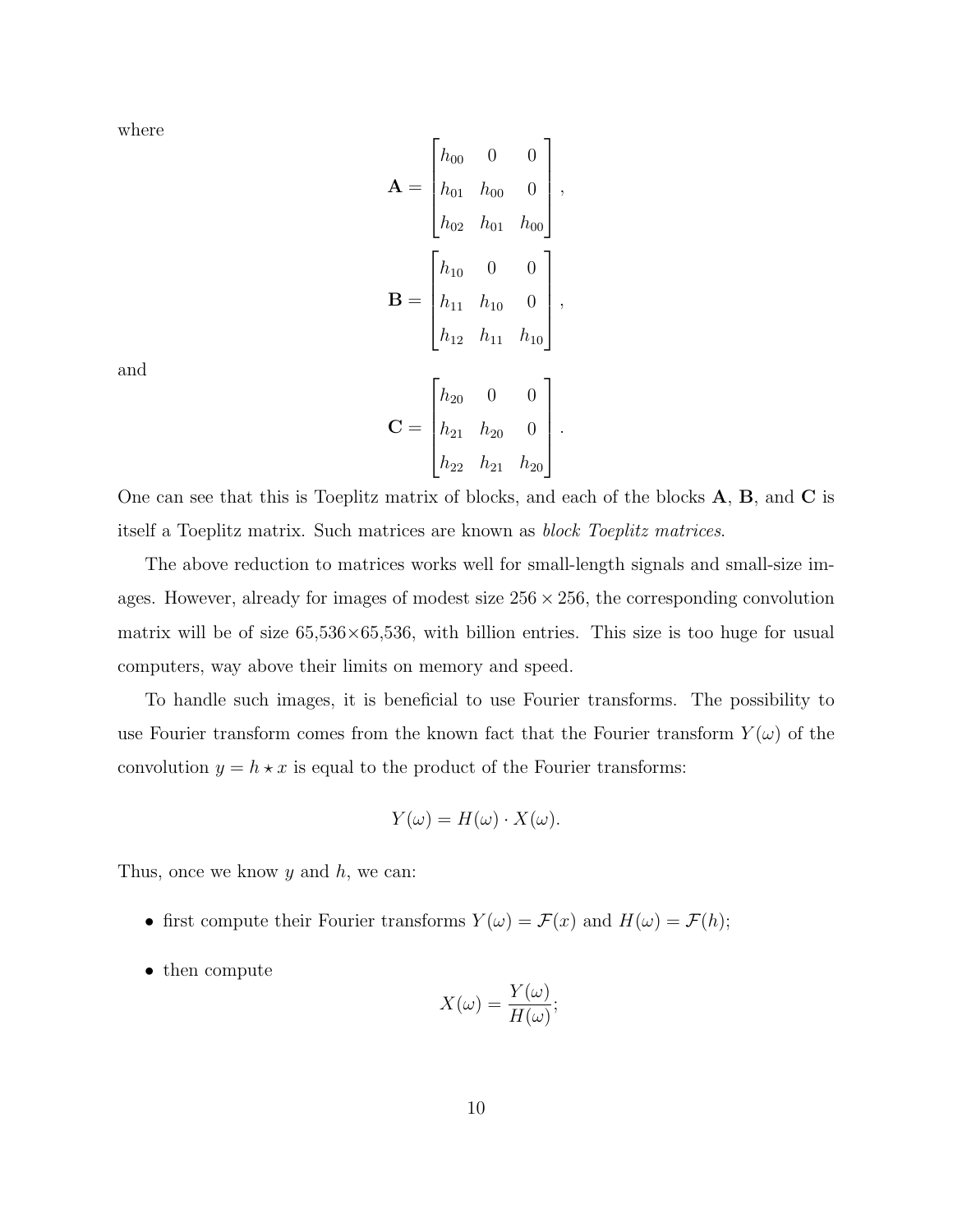• and, finally, we can reconstruct  $x$  by applying the inverse Fourier transform

$$
x = \mathcal{F}^{-1}(X(\omega)).
$$

Similarly, for 2-D images, we have

$$
Y(\omega_1, \omega_2) = H(\omega_1, \omega_2) \cdot X(\omega_1, \omega_2).
$$

Thus, once we know  $y$  and  $h$ , we can:

- first compute their Fourier transforms  $Y(\omega_1, \omega_2) = \mathcal{F}(x)$  and  $H(\omega_1, \omega_2) = \mathcal{F}(h)$ ;
- then compute

$$
X(\omega_1, \omega_2) = \frac{Y(\omega_1, \omega_2)}{H(\omega_1, \omega_2)};
$$

• and, finally, we can reconstruct  $x$  by applying the inverse Fourier transform

$$
x = \mathcal{F}^{-1}(X(\omega_1, \omega_2)).
$$

It is important to mention that while these formulas are exact for an infinite signal or an infinite image, for finite signals, the use of the above Fourier transform method does not exactly solve the original system  $y = Hx$ , but a similar system in which H is a *circular* matrix:  $\mathbf{r}$  $\overline{\mathbf{1}}$ 

$$
\mathbf{H} = \begin{bmatrix} h_0 & h_{n-1} & h_{n-2} & \dots & h_1 \\ h_1 & h_0 & h_{n-1} & \dots & h_2 \\ h_2 & h_1 & h_{n-1} & \dots & h_3 \\ \vdots & \vdots & \vdots & \ddots & \vdots \\ h_{n-1} & h_{n-2} & h_{n-3} & \dots & h_0 \end{bmatrix}.
$$

Similarly, for the 2-D  $3 \times 3$  case, we have

$$
\mathbf{H} = \begin{bmatrix} \mathbf{A} & \mathbf{C} & \mathbf{B} \\ \mathbf{B} & \mathbf{A} & \mathbf{C} \\ \mathbf{C} & \mathbf{B} & \mathbf{A} \end{bmatrix},
$$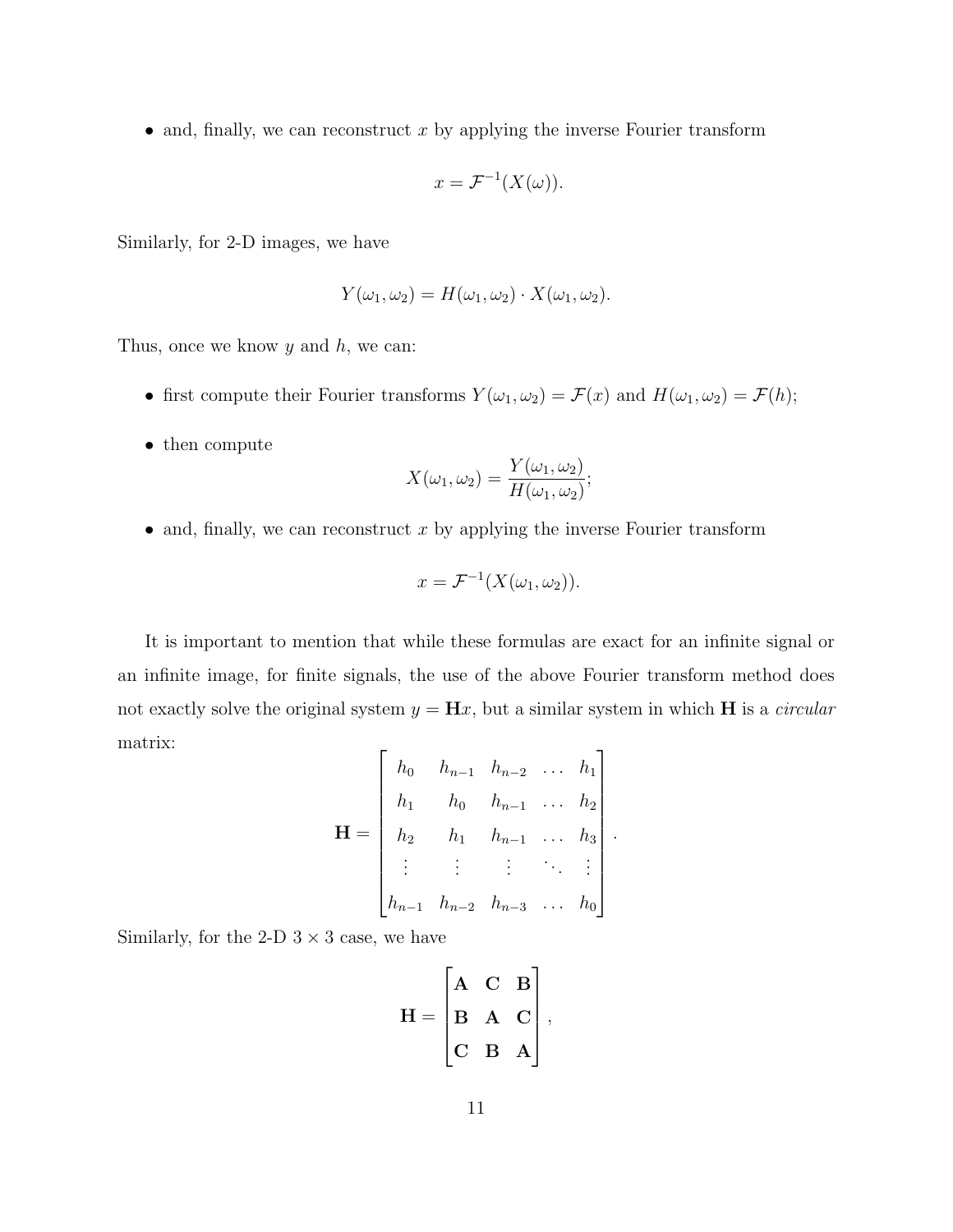where

$$
\mathbf{A} = \begin{bmatrix} h_{00} & h_{02} & h_{01} \\ h_{01} & h_{00} & h_{02} \\ h_{02} & h_{01} & h_{00} \end{bmatrix},
$$

$$
\mathbf{B} = \begin{bmatrix} h_{10} & h_{12} & h_{11} \\ h_{11} & h_{10} & h_{12} \\ h_{12} & h_{11} & h_{10} \end{bmatrix},
$$

$$
\mathbf{C} = \begin{bmatrix} h_{20} & h_{22} & h_{21} \\ h_{21} & h_{20} & h_{22} \\ h_{22} & h_{21} & h_{20} \end{bmatrix}.
$$

and

# 2.3 Signal and Image Deconvolution in the Presence of Noise

Let us now consider the case when the noise is present. We assume that we know the statistical characteristics of the signal and of the noise. Specifically, we know that the signal and noise are independent and that their statistical properties do not change with time, i.e., that they are *stationary* random processes. We also assume that the mean values of the signal and the noise are 0. We assume that we know the power spectral densities

$$
S_I(\omega) \stackrel{\text{def}}{=} \lim_{T \to \infty} E\left[\frac{1}{T} \cdot |X_T(\omega)|^2\right] = \lim_{T \to \infty} E\left[\frac{1}{T} \cdot X_T^*(\omega) \cdot X_T(\omega)\right]
$$

and

$$
S_N(\omega) \stackrel{\text{def}}{=} \lim_{T \to \infty} E\left[\frac{1}{T} \cdot |N_T(\omega)|^2\right] = \lim_{T \to \infty} E\left[\frac{1}{T} \cdot N_T^*(\omega) \cdot N_T(\omega)\right],
$$

where  $X_T(\omega)$  and  $N_T(\omega)$  are the Fourier transforms of the signal and noise restricted to the interval  $\left[-\frac{T}{2}\right]$ 2 , T 2 1 .

It is reasonable to use the Least Squares approach to find an estimate

$$
\widehat{X}_T(\omega) = K(\omega) \cdot Y_T(\omega)
$$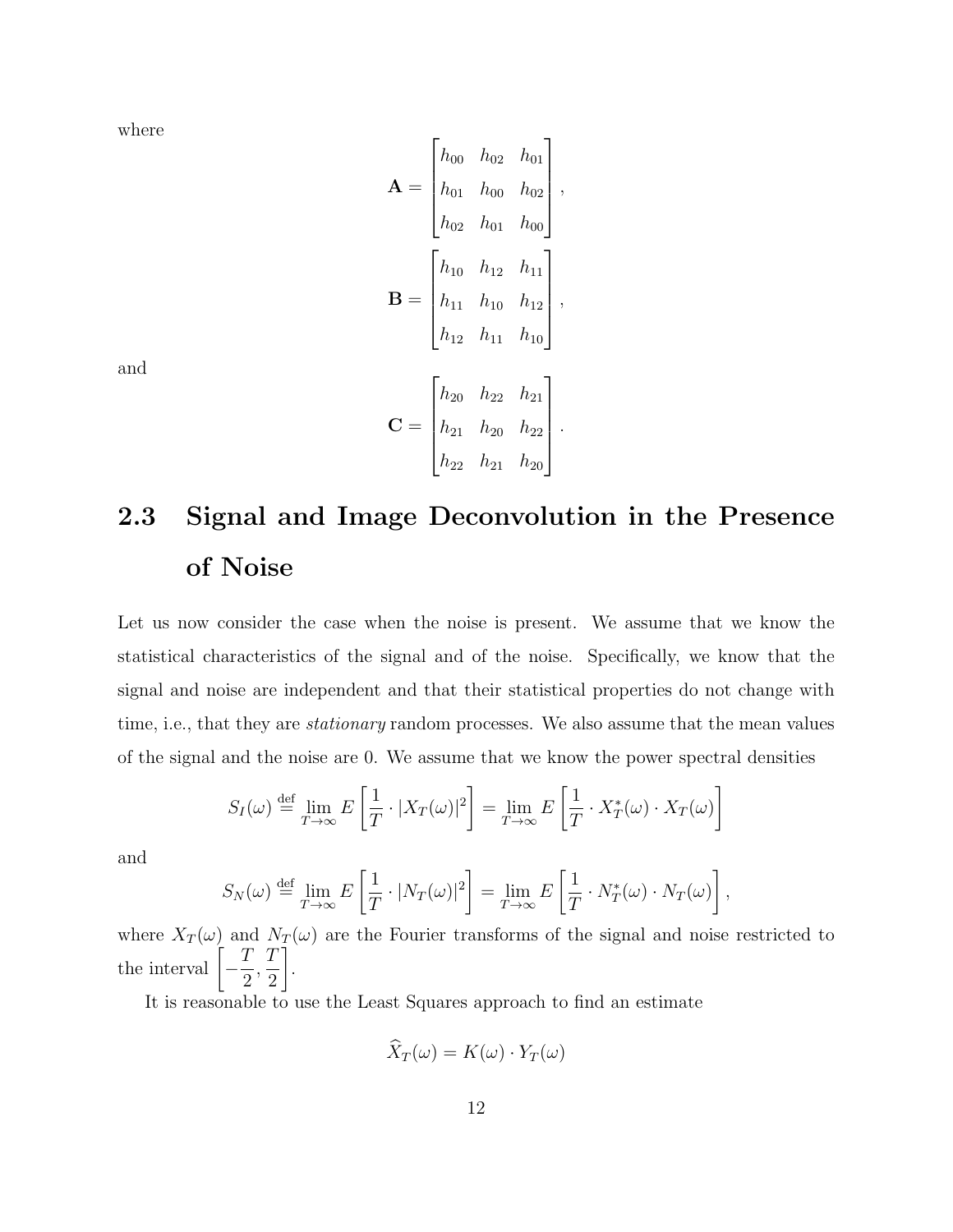for  $X_T(\omega)$ . According to this approach, we should find the coefficients  $K(\omega)$  for which the expected value of the mean square difference

$$
D \stackrel{\text{def}}{=} \lim_{T \to \infty} \frac{1}{T} \cdot \int_{-T/2}^{T/2} (\widehat{x}(t) - x(t))^2 dt
$$

is the smallest possible.

Due to the Parseval's Theorem, the means square difference is equal to the same difference between the Fourier transforms, i.e., to the value

$$
D = \lim_{T \to \infty} \frac{1}{T} \cdot \int |\widehat{X}_T(\omega) - X_T(\omega)|^2 d\omega.
$$

Substituting

$$
\widehat{X}_T(\omega) = K(\omega) \cdot Y_T(\omega) = K(\omega) \cdot (H(\omega) \cdot X_T(\omega) + N_T(\omega))
$$

into this expression, we get

$$
D = \lim_{T \to \infty} \frac{1}{T} \cdot \int |K(\omega) \cdot (H(\omega) \cdot X_T(\omega) + N_T(\omega)) - X_T(\omega)|^2 d\omega =
$$
  

$$
\lim_{T \to \infty} \frac{1}{T} \cdot \int |(K(\omega) \cdot H(\omega) - 1) \cdot X_T(\omega) + K(\omega) \cdot N_T(\omega)|^2 d\omega.
$$

Since  $|z|^2 = z^* \cdot z$ , we get

$$
D = \lim_{T \to \infty} \frac{1}{T} \cdot \int ((K^*(\omega) \cdot H^*(\omega) - 1) \cdot X_T^*(\omega) + K^*(\omega) \cdot N_T^*(\omega)) \cdot ((K(\omega) \cdot H(\omega) - 1) \cdot X_T(\omega) + K(\omega) \cdot N_T(\omega)) d\omega.
$$

The expected value of the sum or an integral is equal to the sum or the integral of expected values. So, the expected value of the above limit is equal to the following expression:

$$
\lim_{T \to \infty} \int \left( (K^*(\omega) \cdot H^*(\omega) - 1) \cdot (K(\omega) \cdot H(\omega) - 1) \cdot E\left[\frac{1}{T} \cdot X^*(\omega) \cdot X(\omega)\right] + K^*(\omega) \cdot K(\omega) \cdot E\left[\frac{1}{T} \cdot N^*(\omega) \cdot N(\omega)\right]\right) d\omega;
$$

we took into account that the signal and the noise are independent and have 0 means, hence

$$
E[X_T(\omega) \cdot N_T(\omega)] = E[X_T(\omega)] \cdot E[N_T(\omega)] = 0 \cdot 0 = 0.
$$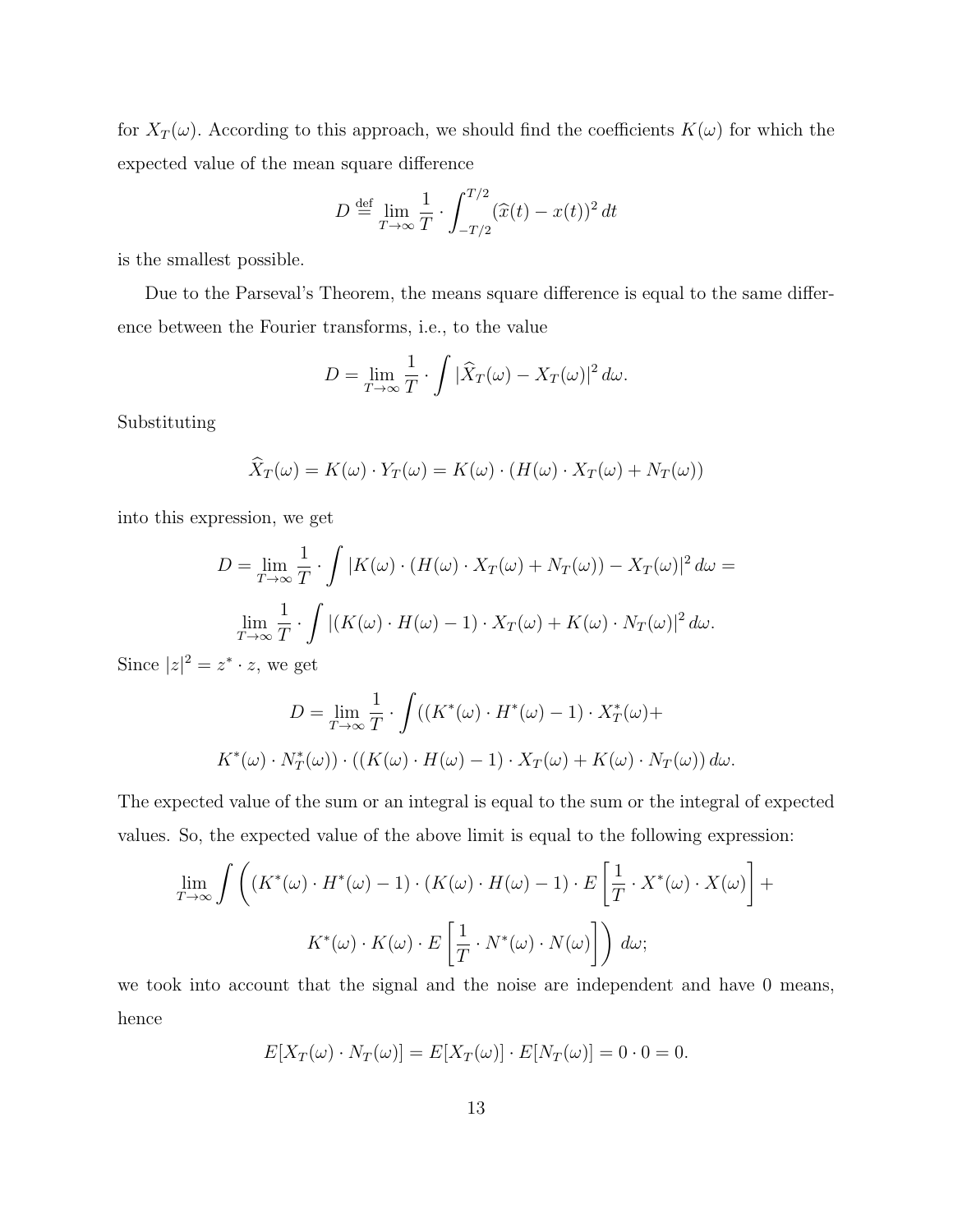We know the values

$$
S_I(\omega) = \lim_{T \to \infty} E\left[\frac{1}{T} \cdot X_T^*(\omega) \cdot X_T(\omega)\right]
$$

and

$$
S_N(\omega) = \lim_{T \to \infty} E\left[\frac{1}{T} \cdot N_T^*(\omega) \cdot N_T(\omega)\right],
$$

so the above limit takes the form

$$
\int [(K^*(\omega) \cdot H^*(\omega) - 1) \cdot (K(\omega) \cdot H(\omega) - 1) \cdot S_I(\omega) + K^*(\omega) \cdot K(\omega) \cdot S_N(\omega))] d\omega.
$$

Differentiating this expression with respect to  $K^*(\omega)$  and equating the derivative to 0, we conclude that

$$
(K(\omega)\cdot H(\omega)-1)\cdot H^*(\omega)\cdot S_I(\omega)+K(\omega)\cdot S_N(\omega)=0,
$$

so

$$
K(\omega) \cdot (|H(\omega)|^2 \cdot S_I(\omega) + S_N(\omega)) = H^*(\omega) \cdot S_I(\omega)
$$

and

$$
K(\omega) = \frac{H^*(\omega) \cdot S_I(\omega)}{|H(\omega)|^2 \cdot S_I(\omega) + S_N(\omega)}.
$$

Dividing both the numerator and the denominator of this expression by  $S_I(\omega)$ , we get the known formula for the Wiener filter:

$$
K(\omega) = \frac{H^*(\omega)}{|H(\omega)|^2 + \frac{S_N(\omega)}{S_I(\omega)}}.
$$

Similarly, for 2-D images, we get

$$
\widehat{X}(\omega_1, \omega_2) = K(\omega_1, \omega_2) \cdot Y(\omega_1, \omega_2),
$$

where

$$
K(\omega_1, \omega_2) = \frac{H^*(\omega_1, \omega_2)}{|H(\omega_1, \omega_2)|^2 + \frac{S_N(\omega_1, \omega_2)}{S_I(\omega_1, \omega_2)}}.
$$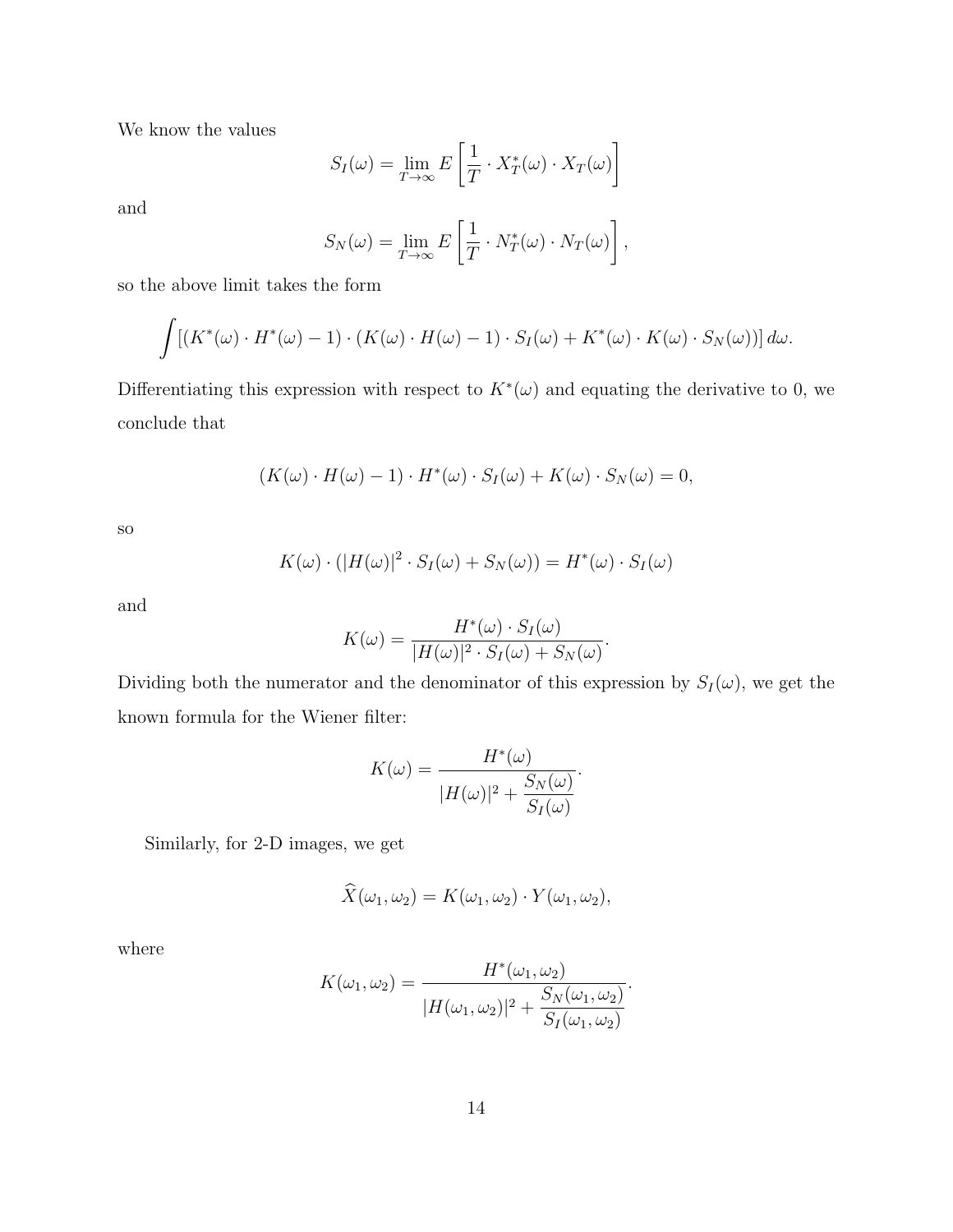For both signal and image processing, one can see that in the no-noise case, when  $S_N(\omega) = 0$ , we get exactly the above formulas

$$
X(\omega) = \frac{Y(\omega)}{H(\omega)}
$$

and

$$
X(\omega_1, \omega_2) = \frac{Y(\omega_1, \omega_2)}{H(\omega_1, \omega_2)}.
$$

As the noise increases, the coefficient  $K(\omega)$  decreases.

Wiener filter is based on using the Least Squares method, which is optimal for Gaussian distributions. In practice, the distribution is often non-Gaussian. For example, an image is often well described by a Poisson process. In such non-Gaussian situations, a more accurate estimate for the original signal comes from using the Maximum Likelihood approach (which for Gaussian distributions leads to Least Squares). Such methods are described, e.g., in [39].

### 2.4 Blind Image Deconvolution in the Presence of Prior Knowledge

The above methods assumed that we know the blurring function  $h$ . In practice, we often do not have a complete knowledge about the blurring function. In such situations, we need to perform a *blind deconvolution*, i.e., reconstruct both the original signal x and the blurring function h.

In many cases, while we do not have a *complete* information about the blurring function, we have some *partial* knowledge about this function (and about the image). Let us describe blurring deconvolution techniques in the presence of such prior knowledge. This knowledge is usually of two types.

In some situations, we know that the actual blurring function (and the image) belongs to a certain class of functions. For example, we know that the blurring function is smooth, and we know the bounds on its smoothness, e.g., we know the bound on the mean squared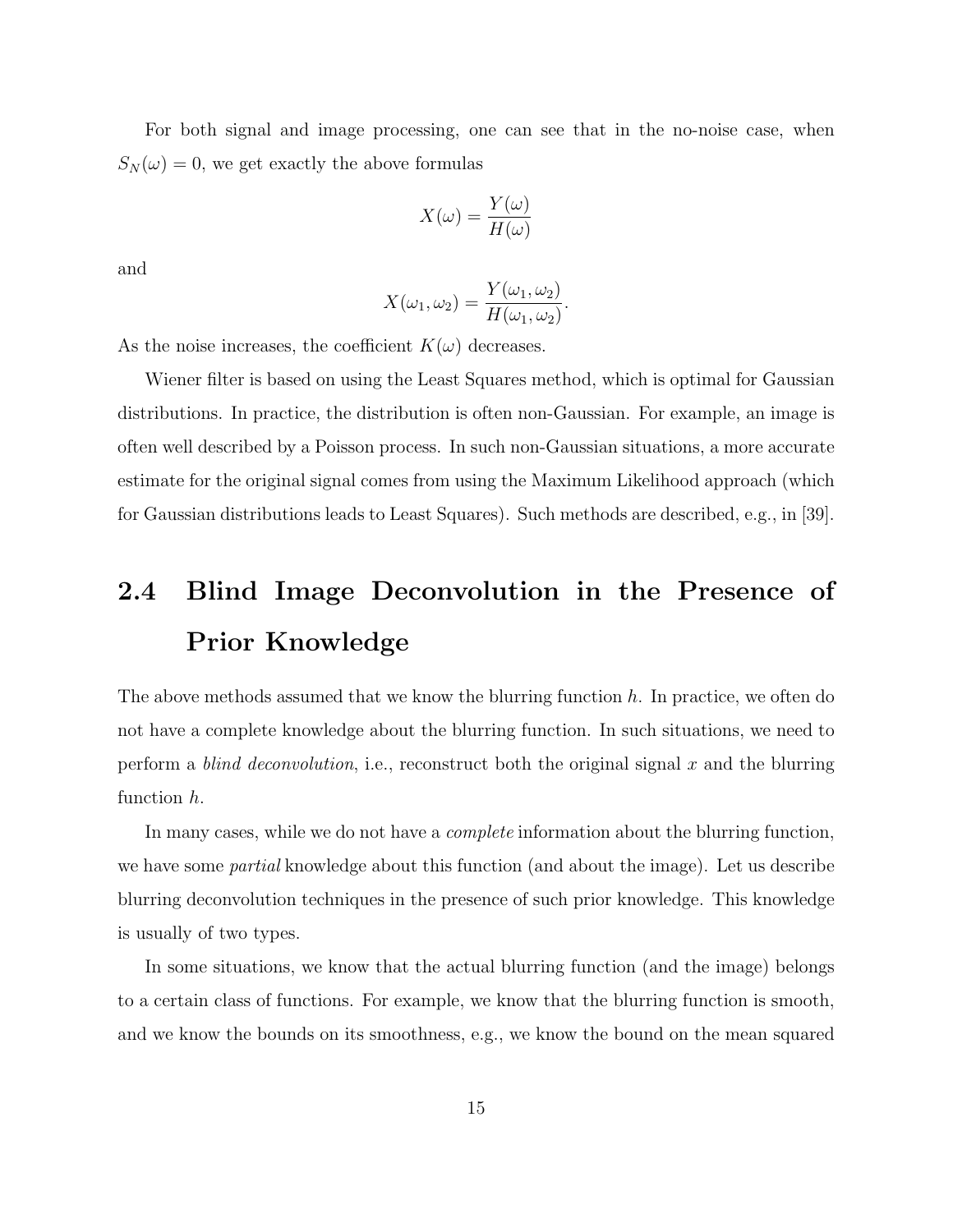derivative:  $\int (h(t))^2 dt \leq C$ . We usually also know similar restrictions on the image. In this case, we can use regularization techniques, i.e., find the image  $x$  and the blurring function h for which the mean square error is the smallest under the known constraints; see, e.g.,  $[9]$ . In addition, we may know that the blurring function belongs to a known finite-parametric family of functions.

In other situations, we know the class of blurring functions, but we know a prior probability distribution on the set of all possible blurring functions (and images). Specifically, we have a finite-parametric family of distributions  $p(h | \Omega)$  and  $p(x | \Omega)$  characterized by some parameters  $\Omega$ . We know prior probabilities  $p(\Omega)$  of different values of these parameters, and we know the probabilities of different noise values, i.e., we know the probabilities  $p(y | x, h, \Omega)$ . Based on these probabilities, we can then determine the joint distribution of  $\Omega, x, h$ , and y as

$$
p(\Omega, x, h, y) = p(\Omega) \cdot p(x \mid \Omega) \cdot p(h \mid \Omega) \cdot p(y \mid x, h, \Omega);
$$

in this formula, we took into account that the signal  $x$  and the blur have different origins and can, thus be considered statistically independent:

$$
p(x, h | \Omega) = p(x | \Omega) \cdot p(h | \Omega).
$$

Once we know this joint distribution, then, based on the observations  $y$ , we can compute the most probable values of the parameters

$$
\widehat{\Omega} = \arg \max_{\Omega} p(\Omega \mid y) = \int \int_{x,h} p(\Omega, x, h, y) \, dx \, dh.
$$

We can now use this estimate  $\widehat{\Omega}$  to find estimates  $\widehat{x}$  and  $\widehat{h}$  for which

$$
(\widehat{x}, \widehat{h}) = \arg \max_{x, h} p(x, h \mid \widehat{\Omega}, y);
$$

see, e.g., [30] for details.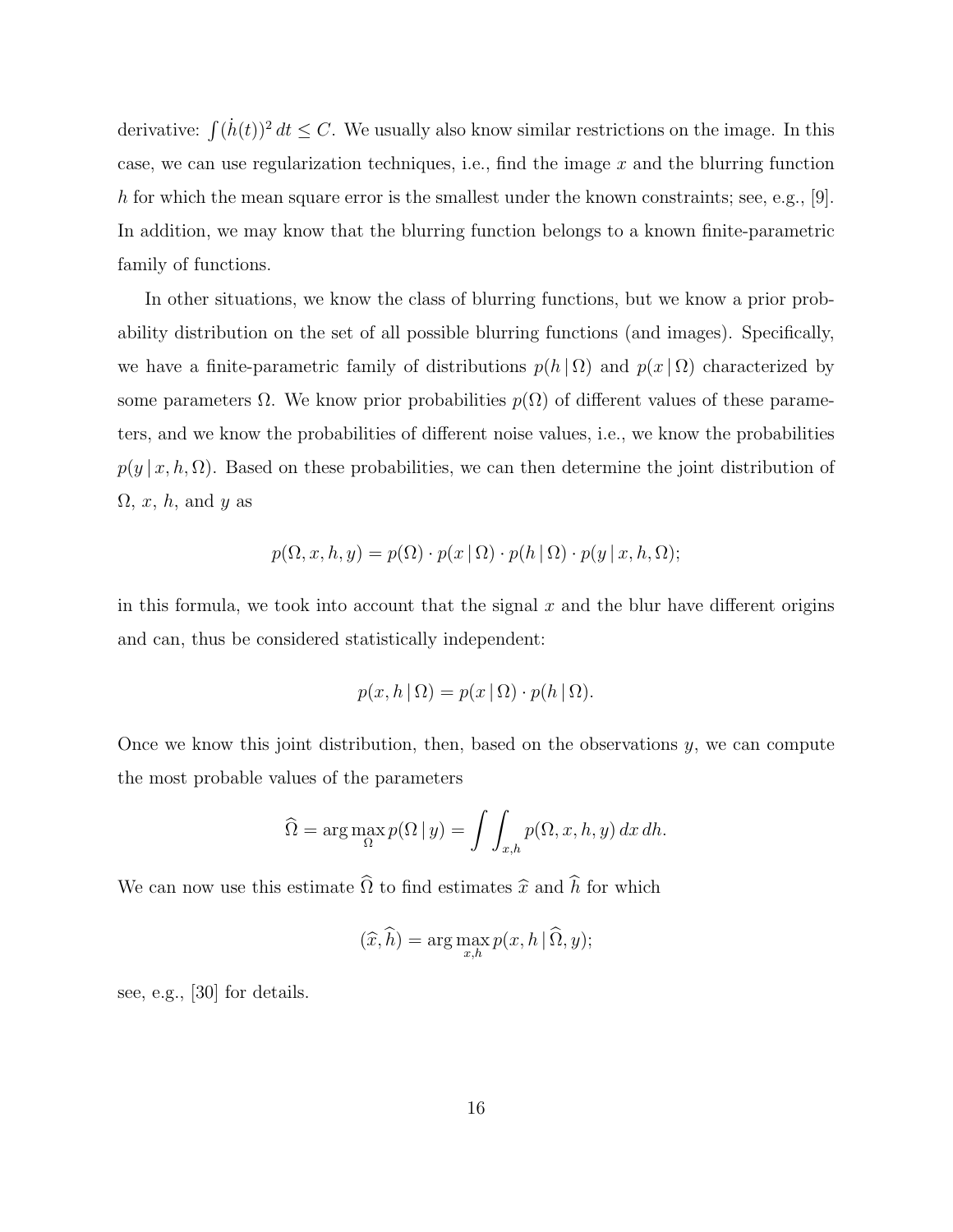# 2.5 Blind Image Deconvolution in the Absence of Prior Knowledge: Need to Use Sparsity-Based **Techniques**

In the previous section, we described image deconvolution techniques in situations when we have a partial knowledge of the blurring function. In many practical situations, we do not have such prior knowledge. In such situation, what often helps is the observation that the observed image has a sparsity property: namely, if we represent the observed image as a linear combination of functions from an appropriate basis (e.g., an appropriate wavelet basis), then most of the coefficients  $a = (a_1, a_2, \ldots)$  in this representation will be 0s (or almost 0s).

In such situations, we have a bound on the number of non-zero coefficients:  $||a||_0 \leq c$ , where  $||a||_0 \stackrel{\text{def}}{=} \#\{i : a_i \neq 0\}$  and c is a known constant.

In general, once we have a constraint  $f(a) \leq c$ , then the original problem of minimizing an objective function  $J$  gets transformed into a constrained optimization problem of minimizing the objective function J under this constraint  $f(a) \leq c$ . To solve this constraint optimization problem, we can use the Lagrange multiplier approach, according to which the above constraint optimization problem is equivalent to minimizing a function

$$
J + \lambda \cdot f(a)
$$

for some constant  $\lambda$  (known as *Lagrange multiplier*) which needs to be determined from the condition that  $f(a) \leq c$ .

For  $f(a) = ||a||_0$ , no efficient algorithms are known for minimizing such an objective function: most efficient optimization algorithms require that the objective function be differentiable (or at least continuous), and the expression  $||a||_0$  is not even continuous. The good news is that under some reasonable conditions, minimizing this function is equivalent to minimizing the similar expression

$$
J + \lambda \cdot ||a||_1
$$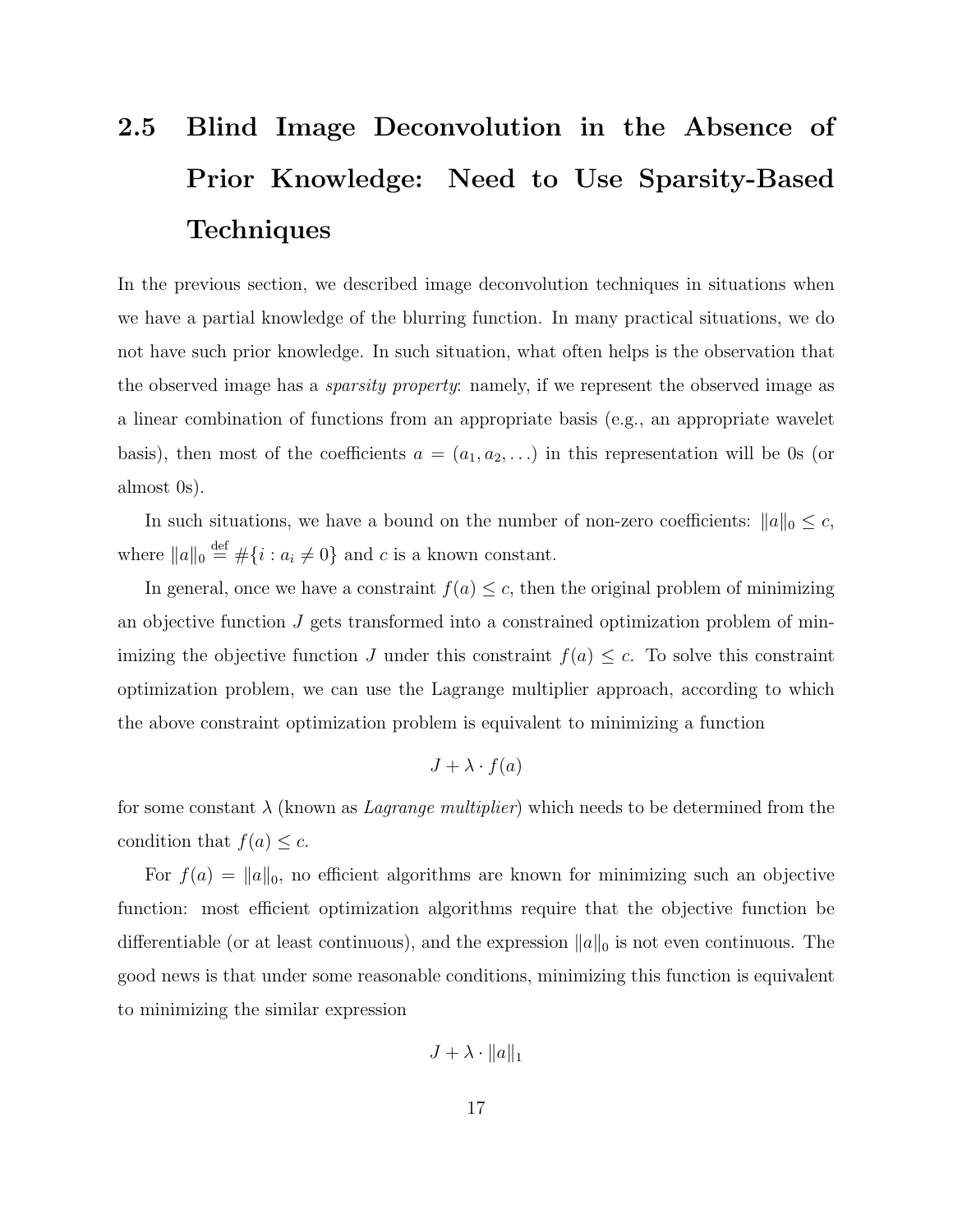with a continuous  $\ell^1$ -norm  $||a||_1 \stackrel{\text{def}}{=} \sum$ i  $|a_i|$  instead of the discontinuous expression  $||a||_0$ ; see, e.g., [4]. The  $\ell_1$ -norm is convex, so if J is also convex (and it often is), then we get an additional advantage of being able to use known algorithms for minimizing convex functions.

# 2.6 State-of-the-Art Techniques for Sparsity-Based Blind Image Deconvolution

In [3], the following algorithm was proposed to solve the blind deconvolution problem. We know that  $y \approx \mathbf{H}x$ , we also know that y has the sparsity property, i.e., that  $y \approx \mathbf{W}a$ , where W is the matrix describing the corresponding decomposition (e.g., into wavelets), and the vector a is sparse. We also impose additional restrictions  $R_1(x) \leq$  const and  $R_2(h) \leq$  const that imply that  $x$  and  $h$  are sufficiently smooth.

Since  $y \approx \mathbf{W}a$ , the condition  $y \approx \mathbf{H}x$  can be equivalently described as  $\mathbf{W}a \approx \mathbf{H}x$ . The least square approach thus leads us to minimizing the value  $\|y-\mathbf{W}a\|_2^2$  under the constraints that  $\mathbf{W}a \approx \mathbf{H}x$  (i.e., that  $\|\mathbf{W}a - \mathbf{H}x\|_2^2 \le \text{const}$ ), that a is sparse (i.e., that  $\|a\|_1 \le \text{const}$ ), that  $R_1(x) \leq$  const, and that  $R_2(h) \leq$  const. Applying the Lagrange multiplier technique to this constraint optimization problem, we can reduce it to the unconstrained optimization problem of minimizing

$$
Q(a, x, h) \stackrel{\text{def}}{=} \frac{\beta}{2} \cdot ||y - \mathbf{W}a||_2^2 + \frac{\eta}{2} \cdot ||\mathbf{W}a - \mathbf{H}x||_2^2 + \tau \cdot ||a||_1 + \alpha \cdot R_1(x) + \gamma \cdot R_2(h), \tag{2.6.1}
$$

for appropriate parameters  $\beta$ ,  $\eta$ ,  $\tau$ ,  $\alpha$ , and  $\gamma$ .

Specifically, the authors select

$$
R_1(x) = \sum_{d \in D} 2^{1 - o(d)} \sum_i |\Delta_i^p(x)|^p,
$$
\n(2.6.2)

where  $o(d) \in \{1,2\}$  is the order of the difference operator  $\Delta_i^p(\mathbf{x})$ ,  $0 < p < 1$ , and  $d \in D =$  $\{h, v, hh, vv, hv\}$ . Here,  $\Delta_i^h$  and  $\Delta_i^v$  correspond, respectively to horizontal and vertical first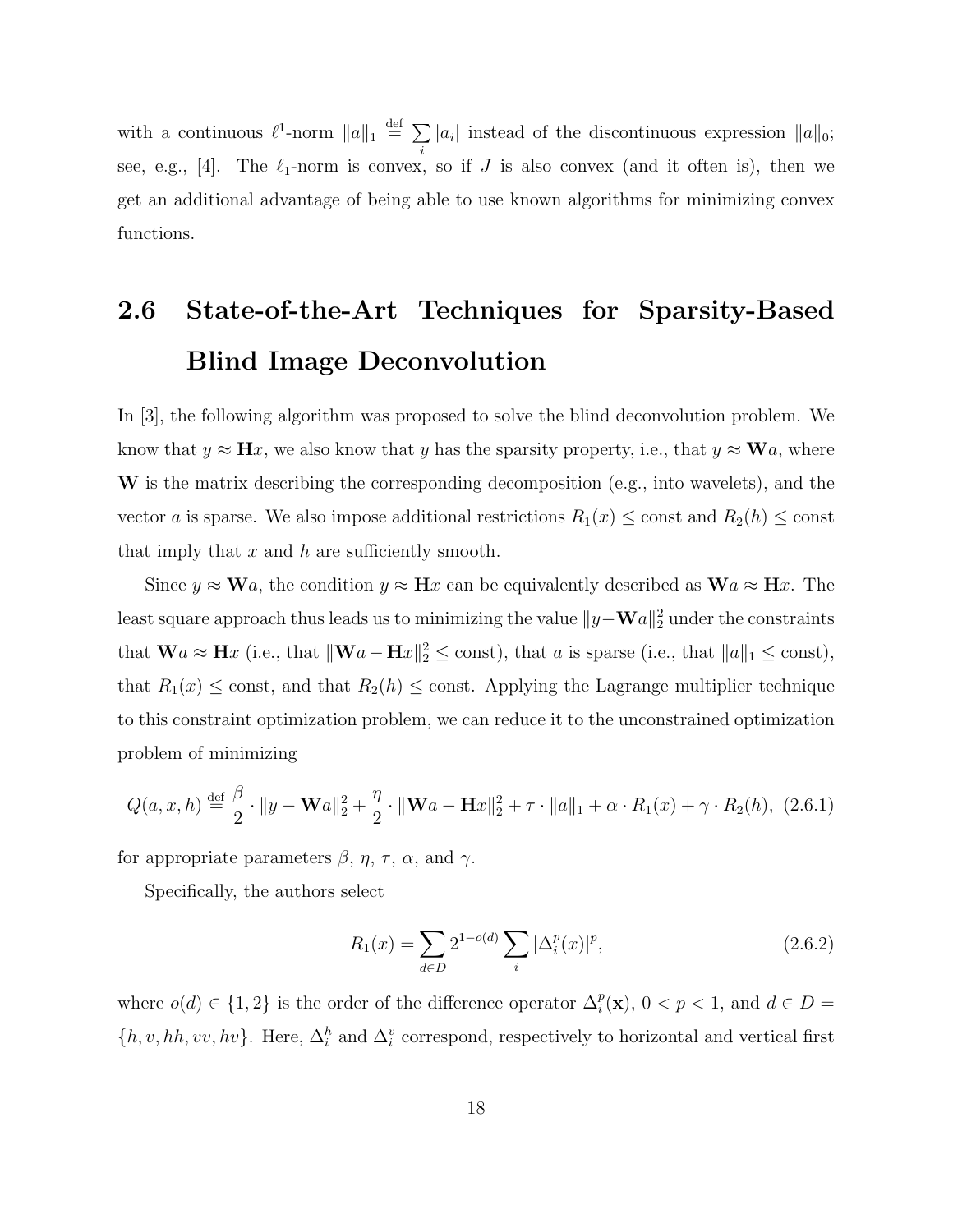order differences at pixel i:

$$
(\Delta^h x)(n_x, n_y) \stackrel{\text{def}}{=} x(n_x, n_y) - x(n_x - 1, n_y)
$$

and

$$
(\Delta^v x)(n_x, n_y) \stackrel{\text{def}}{=} x(n_x, n_y) - x(n_x, n_y - 1).
$$

and the operators  $\Delta_i^{hh}$ ,  $\Delta_i^{vv}$ ,  $\Delta_i^{hv}$  correspond to second order horizontal, vertical, and horizontal-vertical differences at pixel *i*:

$$
\Delta_i^{hh}(x) \stackrel{\text{def}}{=} \Delta_i^h(\Delta_i^h(x)),
$$
  

$$
\Delta_i^{vv}(x) \stackrel{\text{def}}{=} \Delta_i^v(\Delta_i^v(x)),
$$

and

$$
\Delta_i^{hv}(x) \stackrel{\text{def}}{=} \Delta_i^h(\Delta_i^v(x)).
$$

The authors also select

$$
R_2(h) = \|\mathbf{C}h\|^2,\tag{2.6.3}
$$

where C is the circulant matrix that represents the convolution with the discrete Laplacian operator:

$$
(Ch)(n_x, n_y) = h(n_x - 1, n_y) + h(n_x + 1, n_y) + h(n_x, n_y - 1) + h(n_x, n_y + 1) - 4h(n_x, n_y).
$$

Our goal is to find the values  $x, h$ , and  $a$  that minimize the objective function  $Q$ . The algorithm for optimizing this objective function is iterative. It starts with some first approximations to the blur. Then, the algorithm interchangingly uses two steps:

- first, we fix a and find h and x that minimize  $Q$ ;
- then, they fix  $x$  and  $h$  and find  $a$  that minimizes  $Q$ .

The process stops when the images  $x^k$  and  $x^{k-1}$  on the two consequent iterations are sufficiently close to each other, i.e., when

$$
\frac{\|x^k - x^{k-1}\|}{\|x^{k-1}\|} < \varepsilon
$$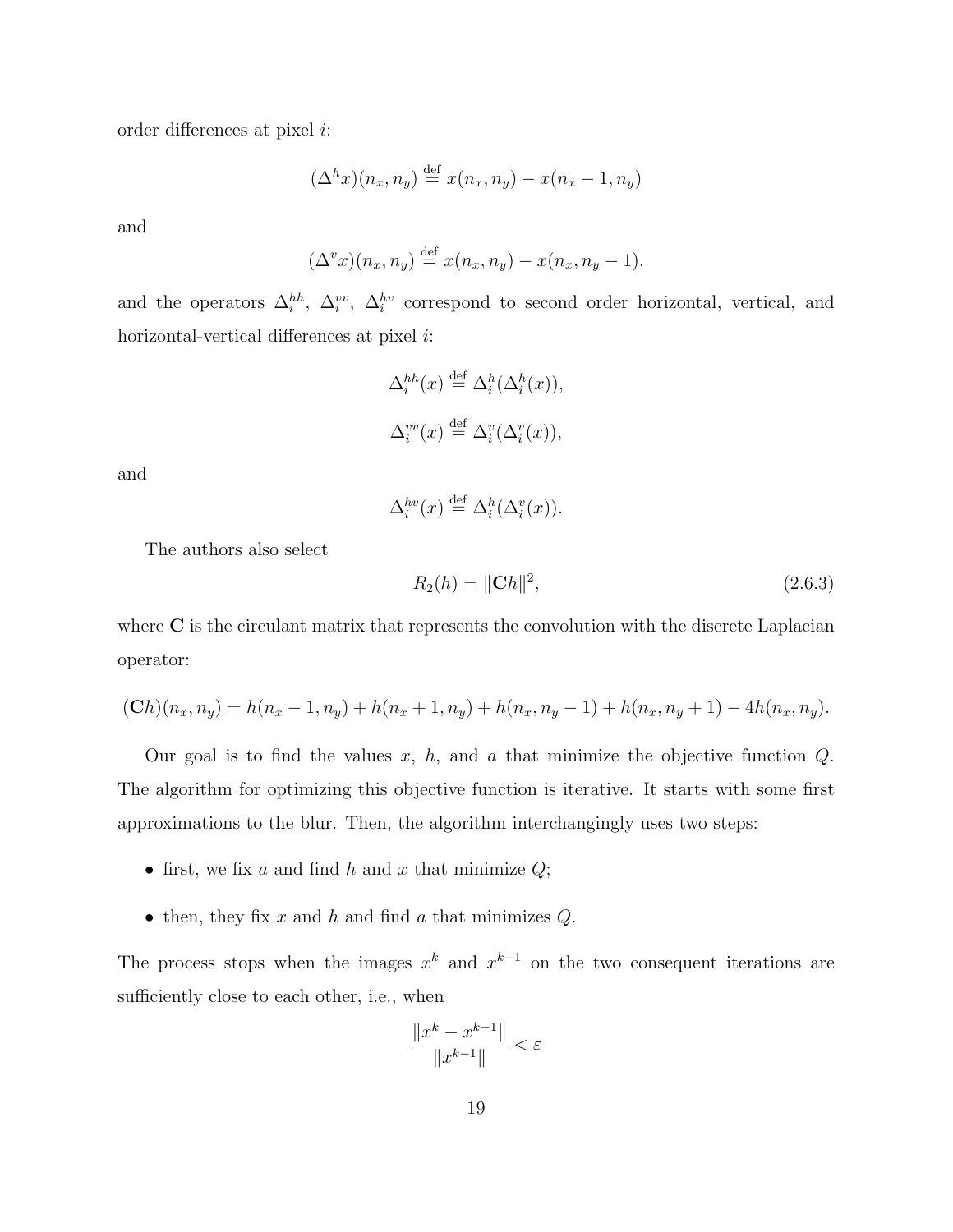for some pre-determined small threshold  $\varepsilon > 0$ . In [3], the authors select  $\varepsilon = 0.01$ .

To minimize over a, the authors use an  $11$ -ls method described in [23]. Minimization over h is easy, since the objective function  $Q$  is quadratic in h and thus, we can differentiate with respect to h, equate derivatives to 0, and get a system of linear equations for determining h.

For  $x$ , the situation is not so simple, since in addition to the quadratic term proportional to  $\|\mathbf{W}a-\mathbf{H}x\|^2$ , we also have a non-quadratic term  $R_1(x)$  that includes terms proportional to  $|L(x)|^p$  for some linear operators L. To perform the corresponding minimization, the authors take into account that this non-quadratic term can be represented as

$$
|L(x)|^p = \frac{|L(x)|^2}{|L(x)|^{2-p}}.
$$

Thus, to minimize this expression over x, we can perform the following iterative approach: we start with some initial value x, and then on each  $(\ell + 1)$ -th iteration, we minimize the quadratic expression

$$
\frac{|L(x)|^2}{|L(x^{\ell})|^{2-p}},
$$

where in the denominator, we use the value  $x^{\ell}$  from the previous iteration. By explicitly differentiating the corresponding expressions and equating the derivatives to 0, we arrive at the following algorithm.

First, we select  $\alpha$ ,  $\beta$ ,  $\gamma$ ,  $\tau$ ,  $\theta$ ,  $\eta$ <sup>1</sup>, and  $0 < p < 1$ . We then select some initial estimate  $h^{1,1}$  of the blur, and the initial values of an auxiliary vector  $v_d^{1,1}$  $\frac{1}{d}$ , where  $d \in D = \{h, v, hh, vv, hv\}.$ 

The simplest idea is to select each of the components of each initial vector  $v_d^{1,1}$  $\frac{1}{d}$ , by using a random number generator that generates numbers uniformly distributed on the interval  $[0, 1].$ 

Then, for  $k = 1, 2, \ldots$ , we perform the following until the above stopping criterion is met:

1. For  $\ell = 1, \ldots, L_0$  for some  $L_0$ :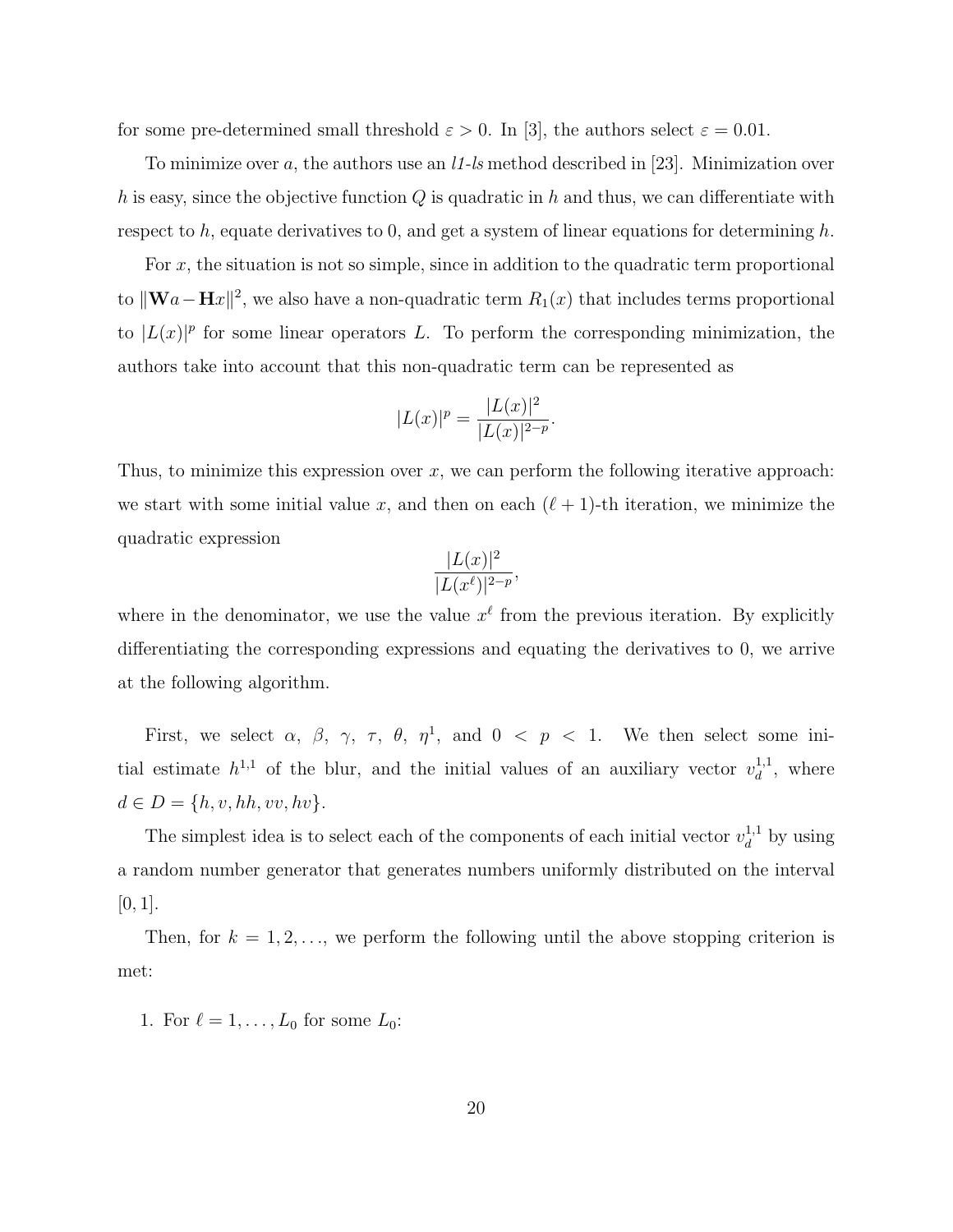(a) Compute

$$
x^{k,l+1} = \left[ \eta^k (\mathbf{H}^{k,l})^T (\mathbf{H}^{k,l}) + \alpha p \sum_{d \in D} 2^{1-o(d)} (\boldsymbol{\Delta}^d)^T \mathbf{B}_d^{k,l} \boldsymbol{\Delta}^d \right]^{-1} \cdot \eta^k (\mathbf{H}^{k,l})^T \mathbf{W} a^k,
$$

where  $B_d^{k,\ell}$  $d_d^{k,\ell}$  is a diagonal matrix with entries  $B_d^{k,\ell}$  $\mathbf{d}^{k,\ell}(i,i) = \left(v_{d,i}^{k,\ell}\right)^{p/2-1}$  and  $\mathbf{\Delta}^d$  is the convolution matrix of the difference operator  $\Delta_i^d(\cdot)$ . For solving this system of linear equations, the authors use the Fourier transform approach.

(b) Compute

$$
h^{k,l+1} = \left[\eta^k(\mathbf{X}^{k,l})^T(\mathbf{X}^{k,l}) + \gamma \mathbf{C}^T \mathbf{C}\right]^{-1} \cdot \eta^k(\mathbf{X}^{k,l})^T \mathbf{W} a^k,
$$

where  $\mathbf{X}^{k,\ell}$  is the convolution matrix of the image  $x^{k,\ell}$ . For solving this system of linear equations, the authors also use the Fourier transform approach.

(c) For each  $d \in D = \{h, v, hh, vv, hv\}$ , calculate

$$
v_{d,i}^{k,\ell+1} = \left[\Delta_i^d(x^{k,\ell})\right]^2.
$$

- 2. Set  $x^k = x^{k,\ell+1}$ ,  $h^k = h^{k,\ell+1}$ , and  $v_{d,i}^k = v_{d,i}^{k,\ell+1}$ .
- 3. Now, we need to find  $a^{k+1}$  by minimizing the expression

$$
\frac{\beta}{2} \cdot \|y - \mathbf{W}a\|_2^2 + \frac{\eta}{2} \cdot \|\mathbf{W}a - \mathbf{H}x\|_2^2 + \tau \cdot \|a\|_1.
$$

This can be done by applying the *l1-ls* algorithm for minimizing the equivalent minimization problem

$$
||y' - \mathbf{\Phi}' \mathbf{W} a^k||^2 + \tau ||a^k||_1,
$$

where

$$
y' = \begin{bmatrix} \sqrt{\frac{\beta}{2}}y \\ \sqrt{\frac{\eta^k}{2}} \mathbf{H}^k x^k \end{bmatrix}
$$

$$
\Phi' = \begin{bmatrix} \sqrt{\frac{\beta}{2}} \mathbf{I} \\ \sqrt{\frac{\eta^k}{2}} \mathbf{I} \end{bmatrix}.
$$

and

4. Set 
$$
\eta^{k+1} = \theta \eta^k
$$
.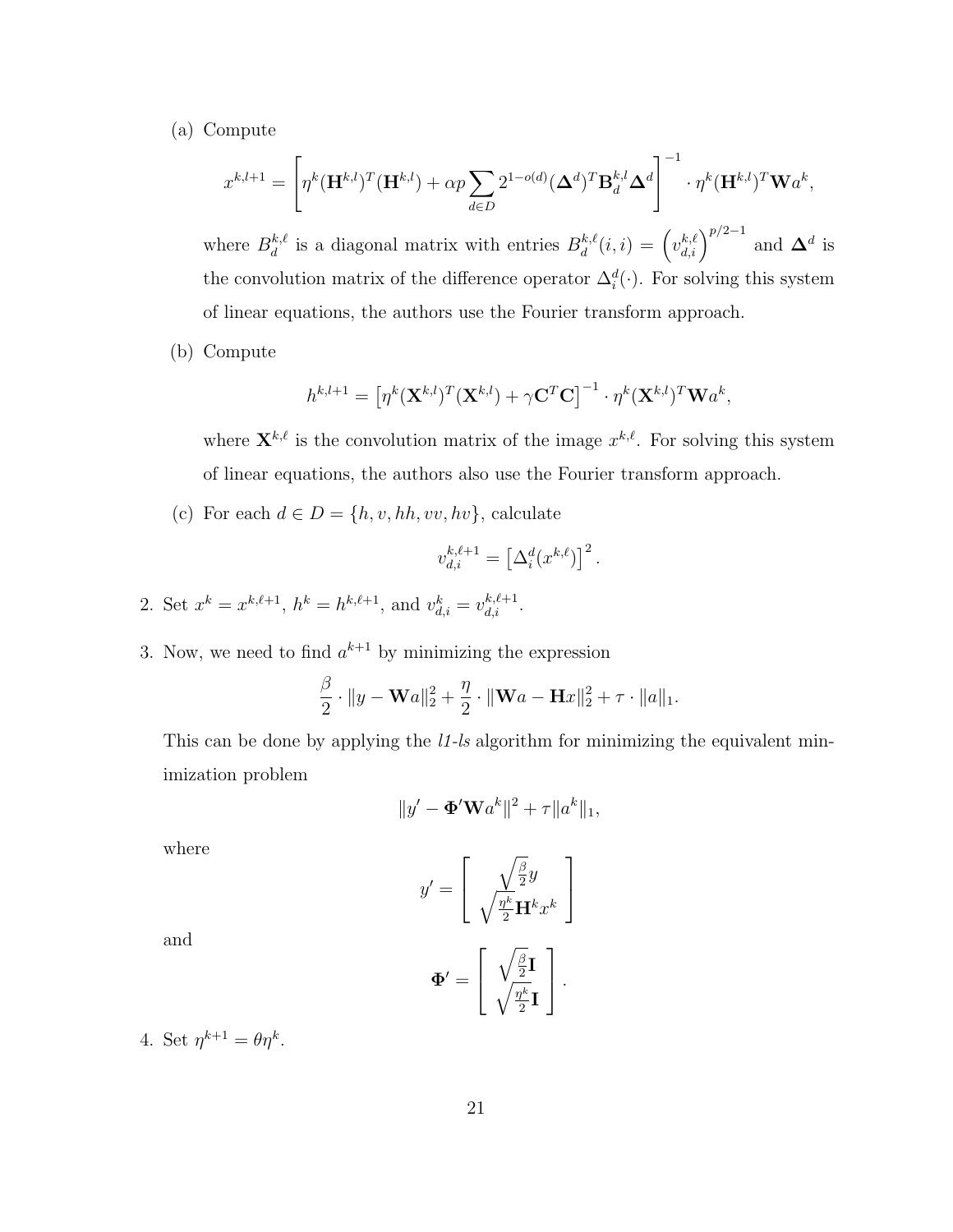## Chapter 3

# Open Problems Related to Blind Image Deconvolution: Need for Theoretical Justification and Need for Improvement of the Existing **Techniques**

While the state-of-the-art blind image deconvolution techniques, as described in [3], are very successful in blindly deconvolving images, these techniques have several limitations.

#### 3.1 Need for Theoretical Justification

While the state-of-the-art techniques work well on several examples, there is no guarantee that these methods will work well on other examples – because the success of these techniques is purely empirical, it has no fundamental theoretical explanation. Because of this lack of theoretical explanation, practitioners are somewhat reluctant to use these advanced techniques.

To make these techniques more widely used, and to guarantee that these techniques indeed lead to reasonable results, it is thus desirable to come up with a theoretical explanation for these techniques. Specifically, two things need to be explained: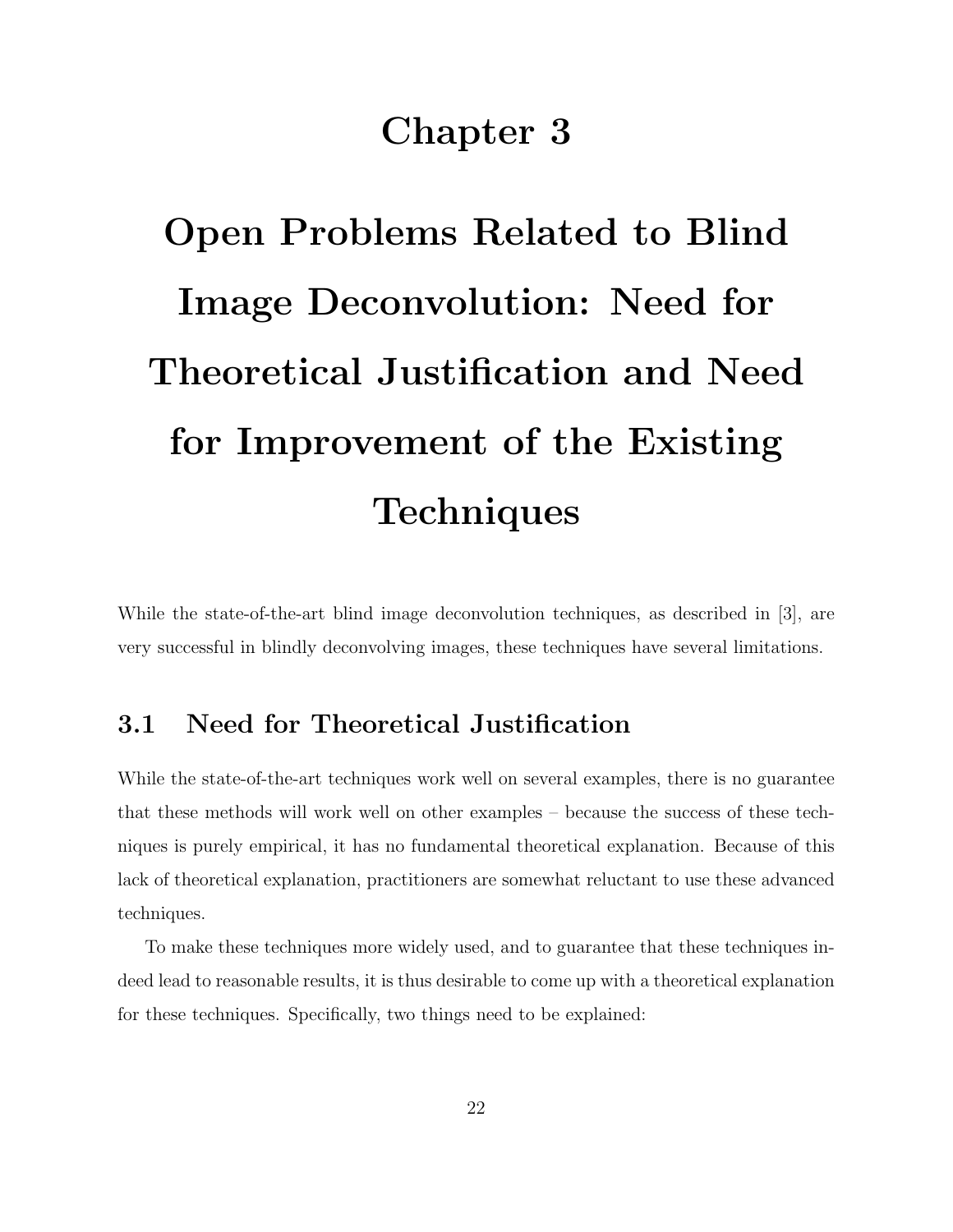- why we can use sparsity-based techniques in the first place, and
- $\bullet$  why  $l^p$ -methods are useful here.

A theoretical explanation of both facts is given in this dissertation, in Chapters 4 and 5.

#### 3.2 Need for Improvement

The current state-of-the-art method for blind image deconvolution is based on minimizing the sum  $|\Delta_x I_{i,j}|^p + |\Delta_y I_{i,j}|^p$  for some  $p < 2$ , where  $\Delta_x I_{i,j} \stackrel{\text{def}}{=} I_{i,j} - I_{i-1,j}$ , and  $\Delta_y I_{ij} \stackrel{\text{def}}{=}$  $I_{i,j} - I_{i,j-1}$ . This is a discrete analog of the term

$$
\left|\frac{\partial I}{\partial x}\right|^p + \left|\frac{\partial I}{\partial y}\right|^p.
$$

In the traditional least squares approach, when  $p = 2$ , the corresponding expression

$$
\left|\frac{\partial I}{\partial x}\right|^2 + \left|\frac{\partial I}{\partial y}\right|^2
$$

is rotation-invariant: namely, it describes the square of the length of the gradient vector

$$
\left(\frac{\partial I}{\partial x}, \frac{\partial I}{\partial y}\right).
$$

However, for  $p \neq 2$ , the corresponding expression is no longer rotation-invariant.

Since the current state-of-the-art technique is not rotation-invariant, the result of using this technique may change with rotation. Thus, if we rotate the image a little bit, the method, in general, leads to a different deconvolution result. So, even when the original reconstruction is optimal, the reconstruction of a rotated image will be different and, thus, not optimal.

To improve the quality of image decomposition, it is therefore desirable to modify the current state-of-the art techniques by making them rotation-invariant. This will be done in Chapter 6.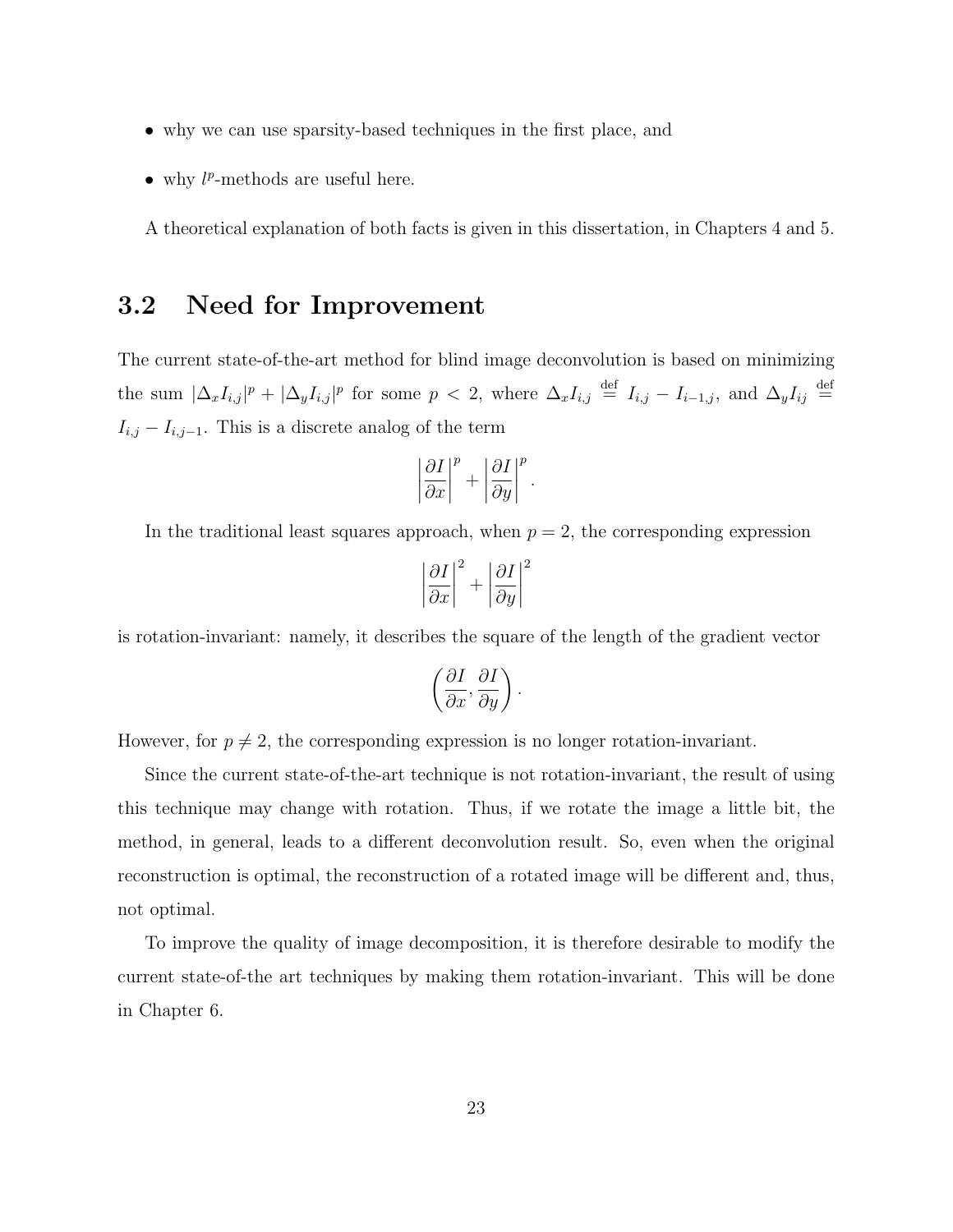# Chapter 4

# Theoretical Justification of Sparsity-Based Techniques in Blind Image Deconvolution

In many practical applications, it turned out to be efficient to assume that the signal or an image is *sparse*, i.e., that when we decompose it into appropriate basis functions (e.g., sinusoids or wavelets), most of the coefficients in this decomposition will be zeros. At present, the empirical efficiency of sparsity-based techniques remains somewhat a mystery. In this chapter, we show that fuzzy-related techniques can explain this empirical efficiency. A similar explanation can be obtained by using probabilistic techniques; this fact increases our confidence that our explanation is correct.

#### 4.1 Formulation of the Problem

#### 4.1.1 Sparsity-based techniques are useful

In many practical applications, it turned out to be efficient to assume that the signal or an image is sparse; see, e.g., [3, 10, 11, 12, 13, 17, 18, 19, 20, 27, 29, 31, 38, 41].

In precise terms, sparsity means that when we decompose the original signal  $x(t)$  (or original image) into appropriate basis functions  $e_1(t)$ ,  $e_2(t)$ , ... (e.g., sinusoids or wavelets), i.e., represent this signal (or image) as a linear combination  $x(t) = \sum_{n=0}^{\infty}$  $i=1$  $a_i \cdot e_i(t)$ , then most of the coefficients  $a_i$  in this decomposition will be zero.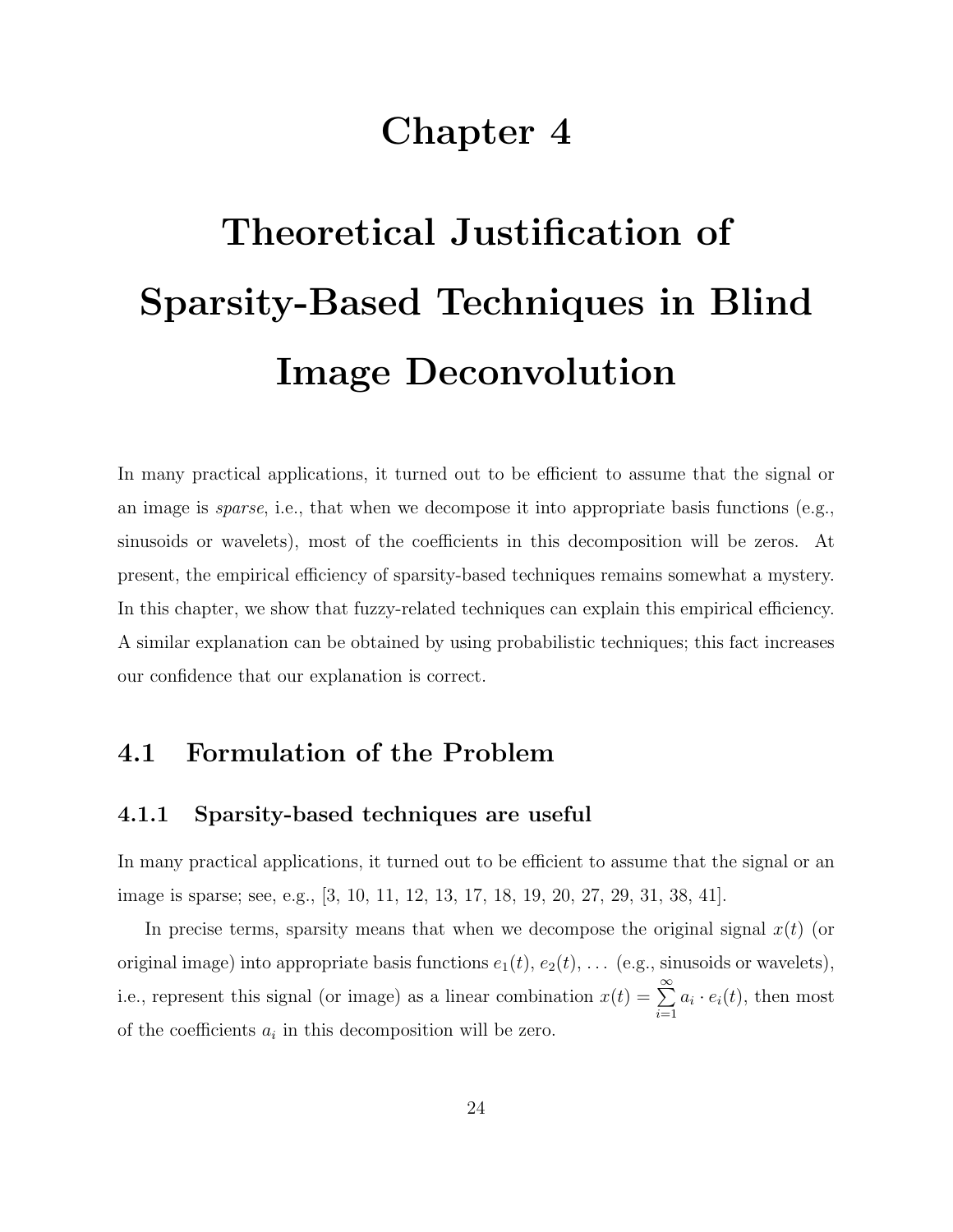Moreover, it is usually beneficial to select, among all the signals which are consistent with all the observations (and will all additional knowledge), the signal for which:

- either the number of non-zero coefficients is the smallest possible,
- or, more generally, the "weighted number" of such coefficient is the smallest possible, where the weighted number is defined as  $\Sigma$  $i:a_i\neq0$  $w_i$ , for some weights  $w_i > 0$ .

Comment. Sparsity can be viewed as a particular case of the Occam's razor, according to which we should always select the simplest model that fits the observation.

#### 4.1.2 But why are sparsity-related techniques useful?

At present, the empirical efficiency of sparsity-based techniques remains somewhat a mystery.

#### 4.1.3 What we do in this chapter

In this chapter, we show that fuzzy-related techniques can explain this empirical efficiency.

We also show that a similar explanation can be obtained by using probabilistic techniques; this fact increases our confidence that our explanation is correct.

#### 4.2 General Analysis of the Problem

#### 4.2.1 Why do we need data processing in the first place?

To better understand why different techniques are more or less empirically successful in data processing, it is important to recall why we need data processing in the first place.

One of the main goals of science and engineering is to predict the future state of the world, and to design gadgets and strategies that would make the future state of the world more beneficial for us.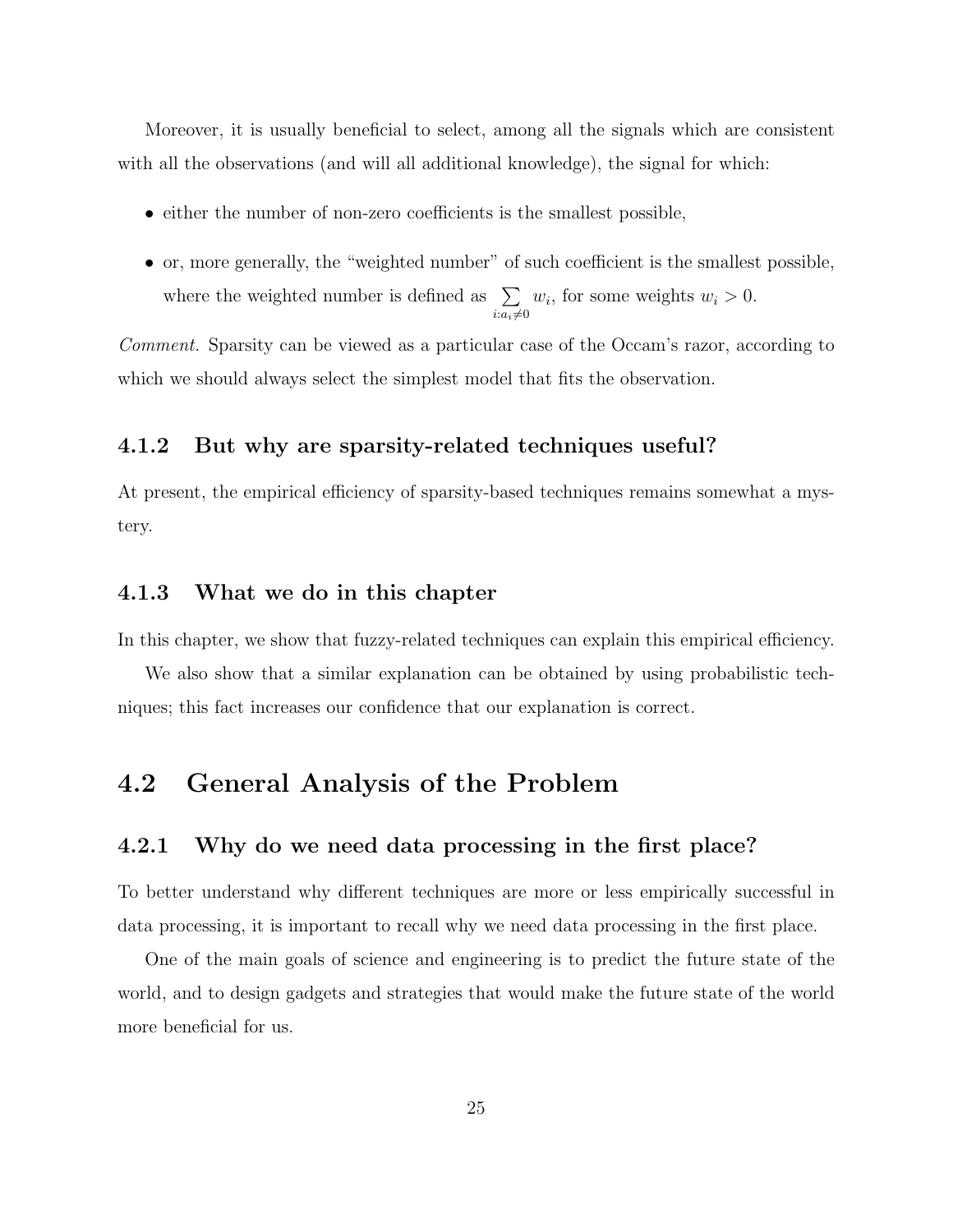To predict the state of the world, we need to know the current state of the world, and we need to know how this state changes in time. In general, the state of the world can be described by the numerical values of different physical quantities. In these terms, to predict the future state of the world means to predict the future values of the corresponding quantities  $y_1, \ldots, y_m$ .

In each practical problem, we are usually interested only in a small number of quantities. However, to predict the future values of these quantities, we often need to know the initial values of some auxiliary quantities as well. For example, when we launch a spaceship, we are interested in its location and direction when it leaves the atmosphere, and we are not directly interested in the future values of the winds on different heights. However, these winds affect the spaceship's trajectory, and, as a result, we need to know their initial values to correctly predict the desired values  $y_1, \ldots, y_m$ . In general, we need to know  $n \gg m$ initial values  $x_1, \ldots, x_n$  to make the desired prediction.

The relation between  $x_i$  and  $y_j$  is often complicated. So, to predict the values  $y_1, \ldots, y_m$ based on the inputs  $x_1, \ldots, x_n$ , we need to apply complex computer-based algorithms, i.e., perform data processing.

The above description captures the main reason for data processing, but it is somewhat oversimplified, since it assumes that we know the values  $x_1, \ldots, x_n$  of the original quantities. For some quantities, this is indeed true, since we can directly measure their values. However, there are many other quantities which are difficult to measure directly. For example, when we are trying to predict the state of the engine, it is desirable to know the current temperature inside; however, this temperature is difficult to measure directly. If we cannot directly measure a certain value  $x_i$ , a natural idea is to find easier-to-measure auxiliary quantities  $z_1, \ldots, z_p$  which are related to  $x_i$  by a known dependence, and then use this known dependence to reconstruct  $x_i$ . The corresponding computations may be complex, so we have another reason why data processing is needed.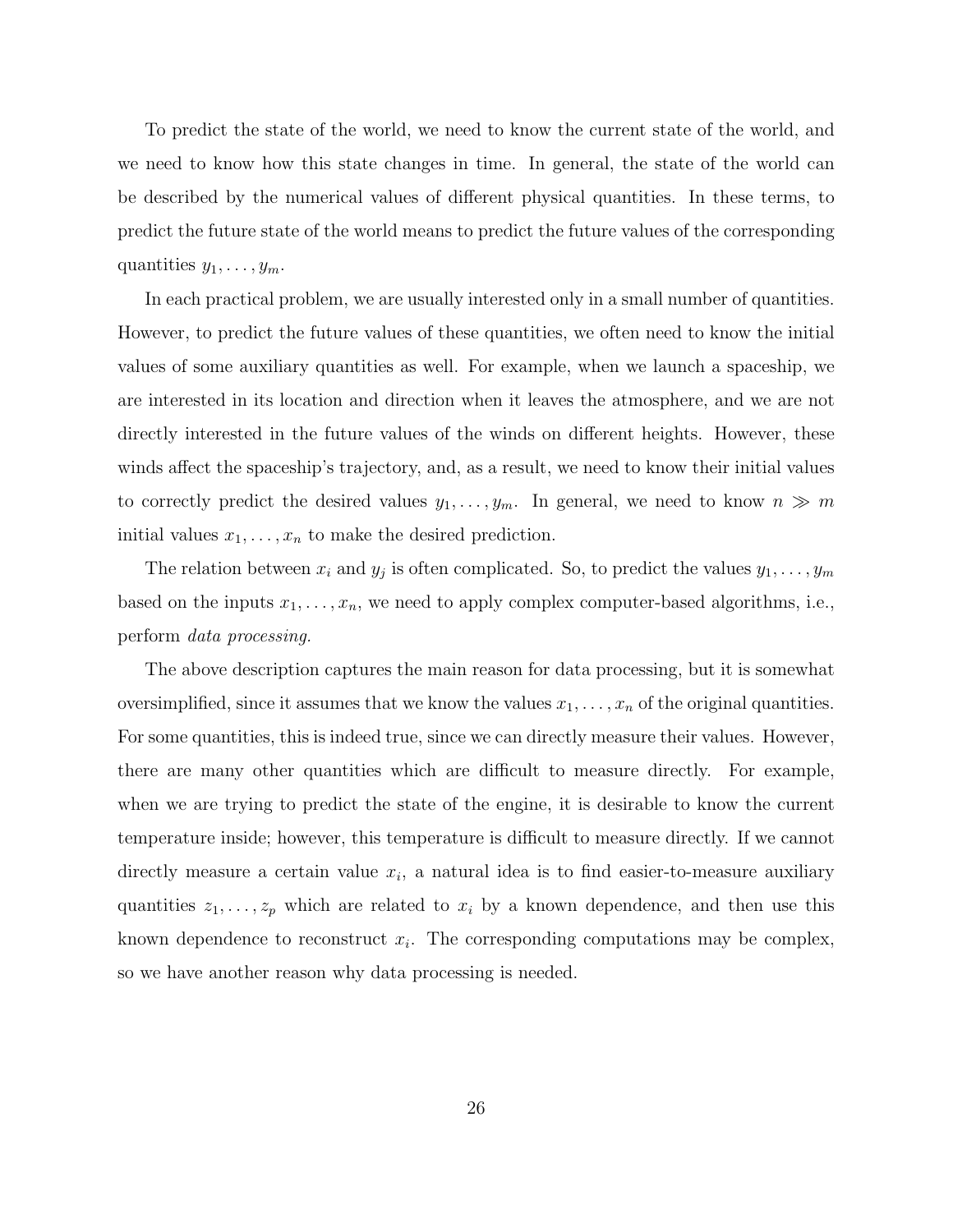### 4.2.2 Before we perform data processing, we first need to know which inputs are relevant

In general, in data processing, we estimate the value of the desired quantity  $y_j$  based on the values of the known quantities  $x_1, \ldots, x_n$  that describe the current state of the world.

In principle, all possible quantities  $x_1, \ldots, x_N$  that describe the current state of the world could be important for predicting some future quantities. However, for each specific quantity  $y_j$ , usually, only a few of the quantities  $x_i$  are actually useful.

So, before we decide how to transform the inputs  $x_i$  into the desired output, we first need to check which inputs are actually useful. This checking is a very important stage of data processing – if we do not filter out unnecessary quantities  $x_i$ , we will waste time and resources measuring and processing these unnecessary quantities.

## 4.3 Analysis of the Problem: Let Us Use Fuzzy-Related Techniques

#### 4.3.1 Description of our problem in natural-language terms

We are interested in a reconstructing a signal or image  $x(t) = \sum_{n=0}^{\infty}$  $i=1$  $a_i \cdot e_i(t)$  based on the measurement results and prior knowledge. In this formula, the basis functions  $e_i(t)$  are known, and the coefficients  $a_i$  need to be determined. Based on measurement results and prior knowledge, we need to estimate the values  $a_i$ .

This reconstruction problem is, of course, a particular case of a general data processing problem. As we have mentioned in the previous section, a natural way to approach data processing problems in general is that:

- first, we find out which quantities are important for this particular problem, and
- then, we find the values of the important quantities.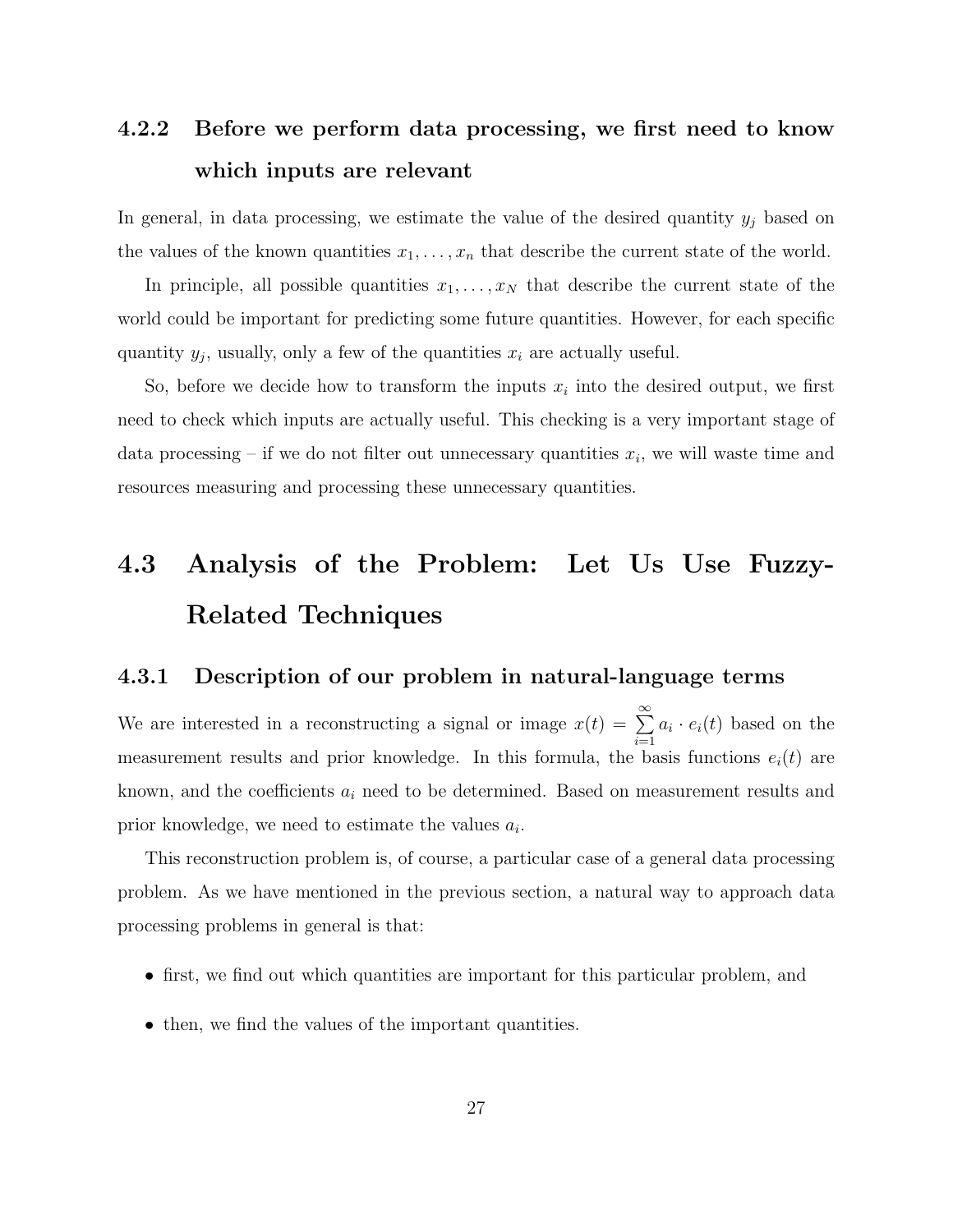In the above data processing problem, the quantities are the coefficients  $a_i$ . The quantity  $a_i$  is irrelevant if it does not affect the resulting signal, i.e., if  $a_i = 0$ . When  $a_i \neq 0$ , this means that this quantity affects the resulting signal  $x(t) = \sum_{n=0}^{\infty}$  $i=1$  $a_i \cdot e_i(t)$  and is, therefore, relevant. Thus, for our problem, the above two-stage data processing process takes the following form:

- first, we decided which values  $a_i$  are zeros and which are non-zeros, and
- then, we use an appropriate data processing algorithm to estimate the numerical values of non-zero coefficients  $a_i$ .

On the first stage, we can make several different decisions, all of which are consistent with the measurements and with the prior knowledge. For example, if in one decision, we take  $a_i = 0$ , then taking  $a_i$  to be very small but still different from 0 will still make this slightly modified signal consistent with all the measurement results. Out of all such possible decisions, we need to select the most reasonable one.

"Reasonable" is not a precise term. So, to be able to solve the problem, we need to translate this imprecise natural-language description into precise terms.

## 4.3.2 Fuzzy techniques can translate this natural-language description into a precisely formulated problem

In order to translate the above natural-language problem into precise terms, it is reasonable to use techniques specifically designed for such translations – namely, the techniques of  $fuzzy$ logic; see, e.g., [24, 33, 43].

In fuzzy logic, the meaning of each imprecise ("fuzzy") natural-language statement  $P(x)$  about a quantity x is described by assigning, to each possible value x, the degree  $\mu_P(x) \in [0,1]$  to which we are sure that x satisfies this property P. For simple properties, we can determine these values, e.g., by simply asking the experts to mark, on a scale from 0 to 10, how much they are sure that P holds for x; if an expert marks the number 7, we take  $\mu_P(x) = 7/10$ .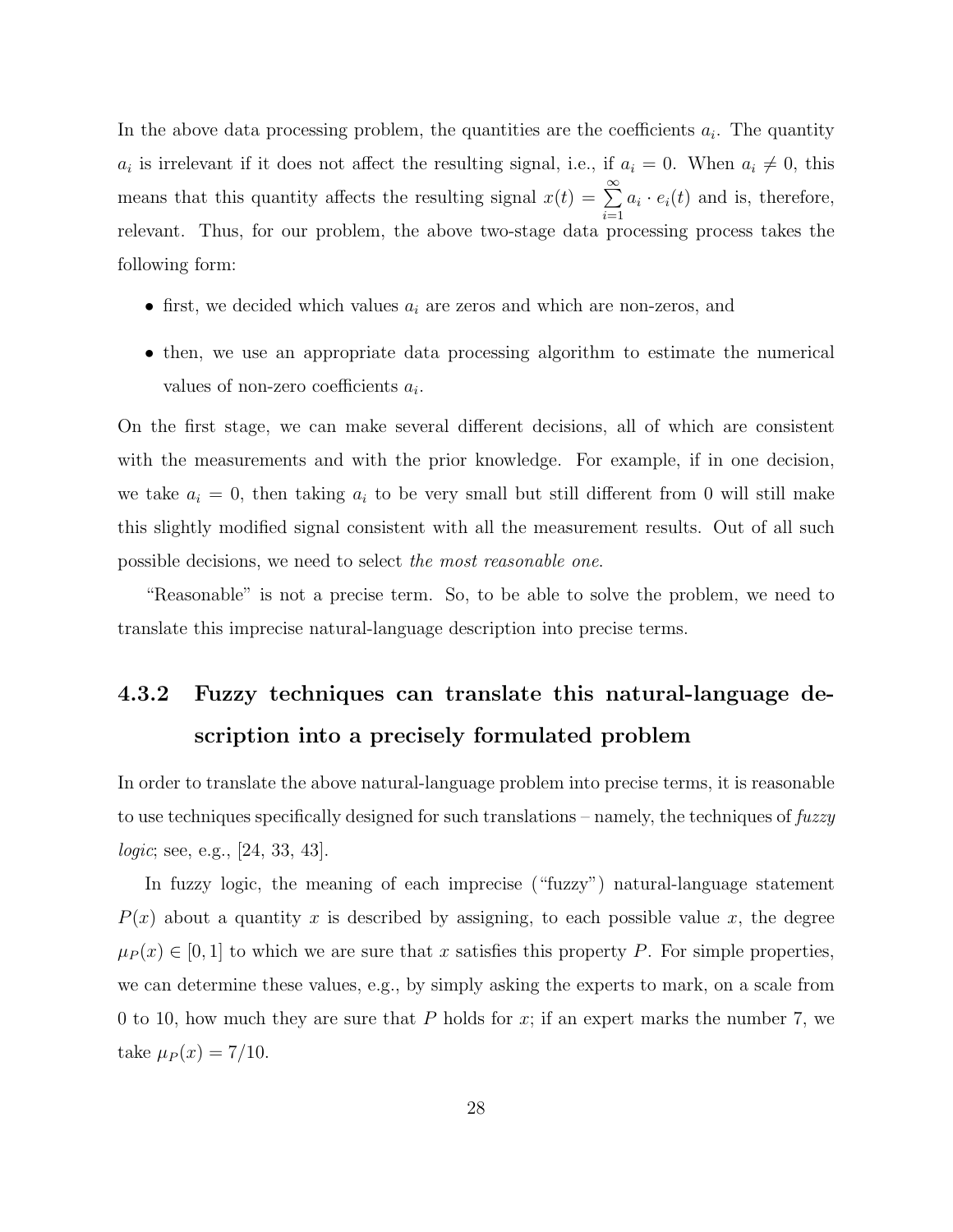This can be done for properties that depend on a single quantity. However, for properties like "reasonable", that depend on many values  $a_1, \ldots, a_n, \ldots$ , it is not feasible to ask the expert for the degrees corresponding to all possible combinations of the values  $a_i$ . In such situations, we can use the fact that from the commonsense viewpoint, a sequence  $(a_1, a_2, \ldots)$ is reasonable if and only if  $a_1$  is reasonable and  $a_2$  is reasonable, and ... For each of the quantities  $a_i$ , we can elicit, from the expert, degree to which different values of  $a_i$  are reasonable.

Since this is all the information that we have, we need to estimate the degree to which  $a_1$ is reasonable and  $a_2$  is reasonable, and ..., based on the degrees to which  $a_1$  is reasonable, to which  $a_2$  is reasonable, etc. In other words, we know the degrees of belief  $a = d(A)$ and  $b = d(B)$  in statements A and B, and we need to estimate the degree of belief in the composite statement  $A \& B$ .

It is worth mentioning that this estimate cannot be always exact, because our degree of belief in a composite statement  $A \& B$  depends not only on our degrees of belief in A and B, it also depends on the (usually unknown) dependence between A and B. Let us give an example.

- If A is "coin falls heads", and B is "coin falls tails", then for a fair coin, degrees  $a$ and b are equal:  $a = b$ . Here,  $A \& B$  is impossible, so our degree of belief in  $A \& B$  is zero:  $d(A \& B) = 0$ .
- However, if we take  $A' = B' = A$ , then  $A' \& B'$  is simply equivalent to A, so we still have  $a' = b' = a$  but this time  $d(A' \& B') = a > 0$ .

In these two cases,  $d(A') = d(A)$ ,  $d(B') = d(B)$ , but  $d(A \& B) \neq d(A' \& B')$ .

In general, let  $f_{\&}(a, b)$  be the estimate for  $d(A \& B)$  based on the known values  $a = d(A)$ and  $b = d(B)$ . The corresponding function  $f_{\&}(a, b)$  must satisfy some reasonable properties: e.g.,

• since  $A \& B$  means the same as  $B \& A$ , this operation must be commutative;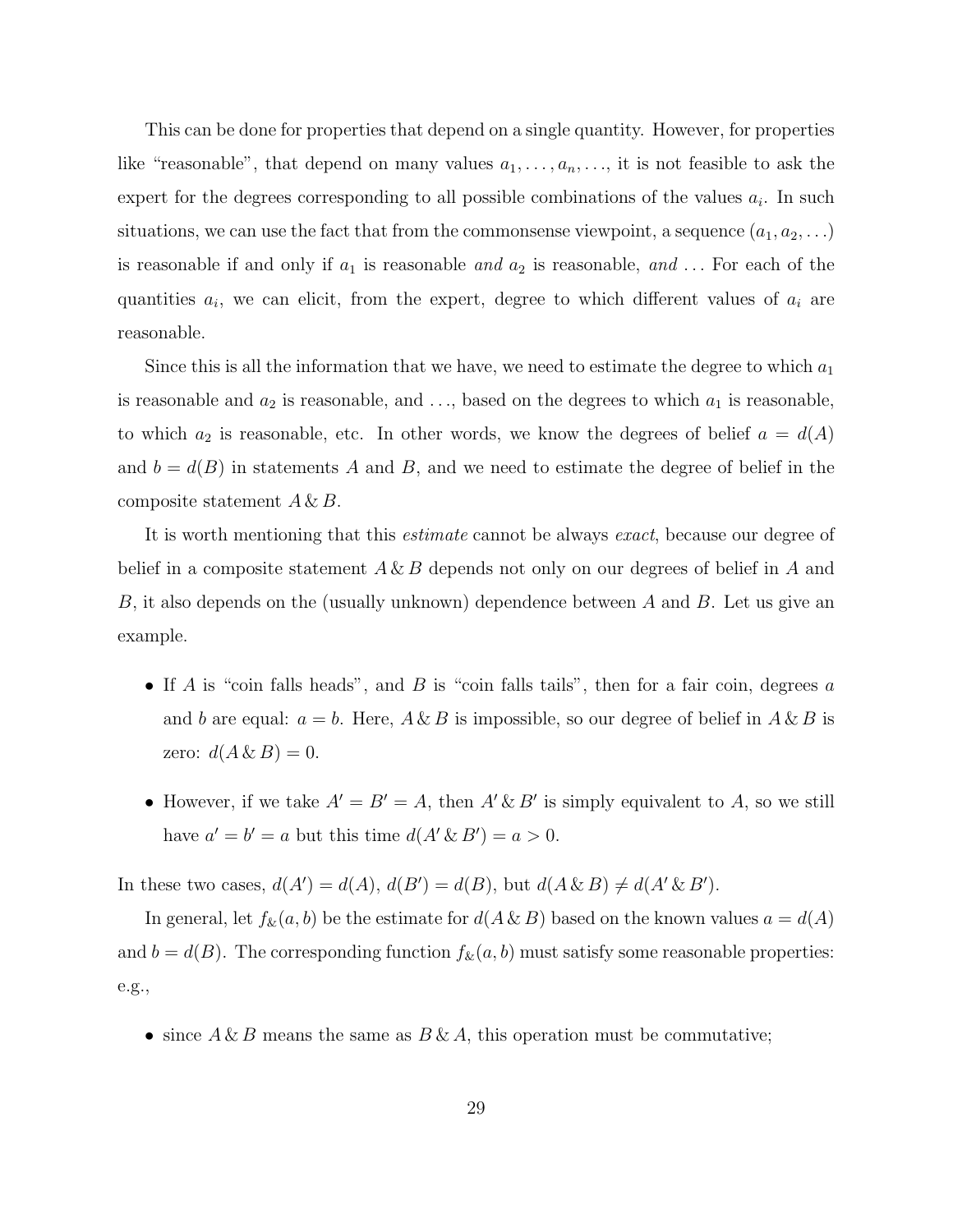• since  $(A \& B) \& C$  is equivalent to  $A \& (B \& C)$ , this operation must be associative, etc.

Operations with these properties are known as "and"-operations, or, alternatively, t-norms.

Let us apply an appropriate t-norm to our problem. In our case, for each variable  $a_i$ , we only need to find the degrees of belief in two situations: that  $a_i = 0$  and that  $a_i \neq 0$ . Let us denote the degree to which it is reasonable to believe that  $a_i = 0$  by  $d_i^{\pm}$ , and the degree to which it is reasonable to believe that  $a_i \neq 0$  by  $d_i^{\neq}$  $\vec{t}$ . Thus, we arrive at the following formulation of the first stage of data processing.

## 4.3.3 Resulting precise formulation of the first stage of data processing in precise terms

Our goal is to select a sequence  $(\varepsilon_1, \varepsilon_2, \ldots)$ , where each  $\varepsilon_i$  is equal either to  $=$  or to  $\neq$ . If  $\varepsilon_i$ is =, this means that we have decided that  $a_i = 0$ , and if  $\varepsilon_i$  is  $\neq$ , this means that we have decided that  $a_i \neq 0$ .

For each such sequence  $\varepsilon = (\varepsilon_1, \varepsilon_2, \ldots)$ , we can determine the degree  $d(\varepsilon)$  to which this sequence is reasonable, by applying the selected t-norm  $f_{\&}(a, b)$  to the degrees  $d_i^{\varepsilon_i}$  to which we belief that each choice  $\varepsilon_i$  is reasonable:

$$
d(\varepsilon) = f_{\&}(d_1^{\varepsilon_1}, d_2^{\varepsilon_2}, \ldots).
$$

Out of all sequences  $\varepsilon$  which are consistent with the measurements and with the prior knowledge, we must select the one for which this degree of belief is the largest possible.

#### 4.3.4 An additional fact that we can use

If we have no information about the signal, i.e., in other words, if there is no evidence that there is a non-zero signal, then the most reasonable choice is to select  $x(t) = 0$ , i.e., to select a signal for which  $a_1 = a_2 = \ldots = 0$ .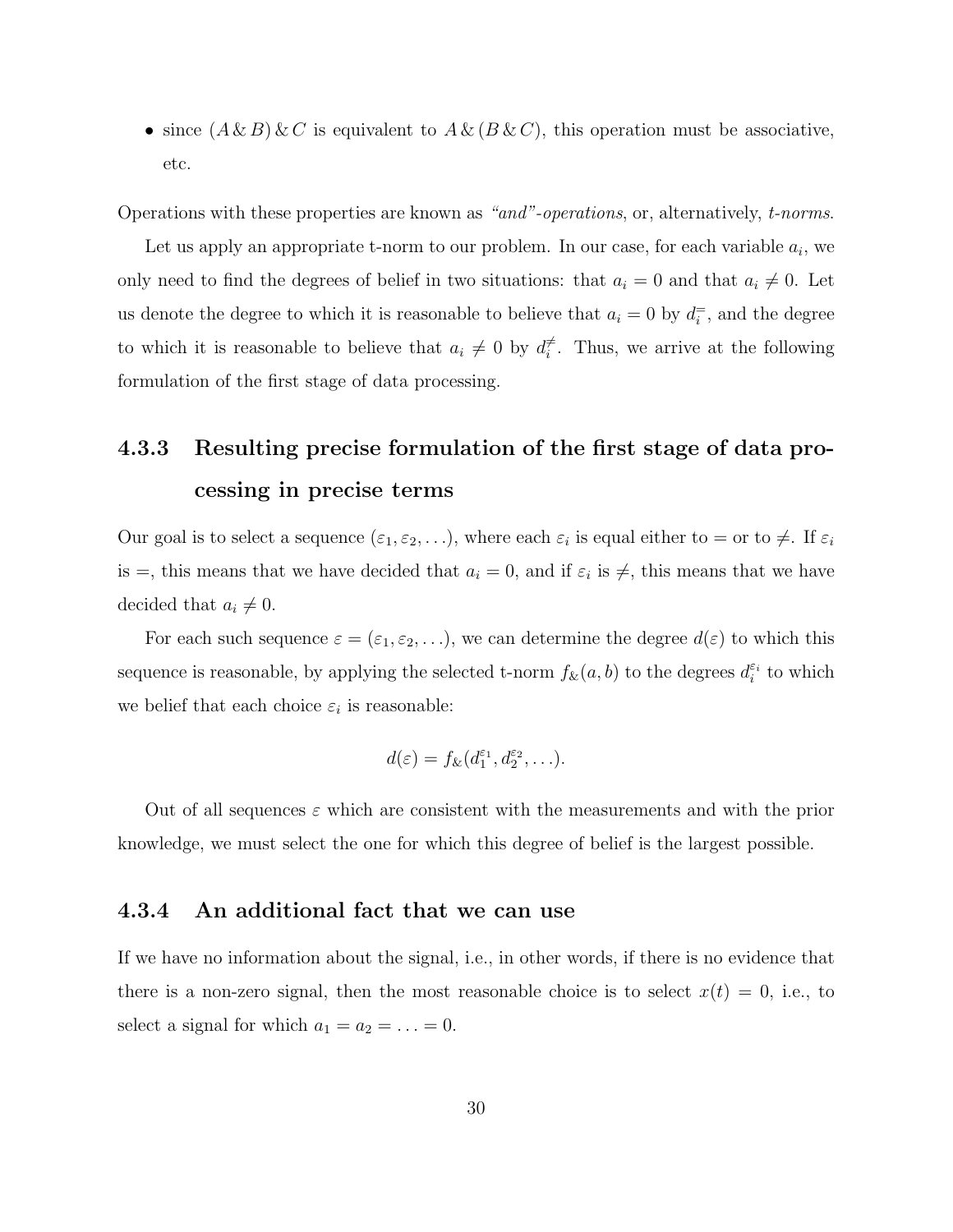In other words, if we do not have any way to impose restrictions on the sequence  $\varepsilon$ , then the most reasonable should be the sequence  $(=, =, \ldots).$ 

Similarly, the worst reasonable is the sequence in which we take all the values into account, i.e., the sequence  $(\neq, \ldots, \neq)$ .

#### 4.3.5 A comment about t-norms

In principle, there are many possible t-norms. However, it is known (see, e.g., [32]) that an arbitrary continuous t-norm can be approximated, with an arbitrary accuracy, by an Archimedean t-norm, i.e., by a t-norm of the type  $f_{\&}(a, b) = f^{-1}(f(a) \cdot f(b))$ , for some continuous strictly increasing function  $f(x)$ . Thus, without losing generality, we can assume that the actual t-norm is Archimedean.

Now, we are ready to formulate and solve the corresponding problem.

## 4.4 Definitions and the Main Result: Fuzzy-Related Techniques Explain Sparsity

#### Definition 1.

- By a t-norm, we means a function  $f_{\&} : [0,1] \times [0,1] \rightarrow [0,1]$  of the form  $f_{\&}(a, b) =$  $f^{-1}(f(a) \cdot f(b))$ , where  $f : [0,1] \to [0,1]$  is a continuous strictly increasing function for which  $f(0) = 0$  and  $f(1) = 1.$
- By a sequence, we mean a sequence  $\varepsilon = (\varepsilon_1, \ldots, \varepsilon_N)$ , where each symbol  $\varepsilon_i$  is equal either to  $=$  or to  $\neq$ .
- Let  $d^=$  =  $(d_1^=,\ldots,d_N^=)$  and  $d^{\neq}$  =  $(d_1^{\neq})$  $\vec{a}_1^{\neq},\ldots,\vec{a}_N^{\neq}$ ) be sequences of real numbers from the interval  $[0, 1]$ . For each sequence  $\varepsilon$ , we define its degree of reasonableness as  $d(\varepsilon) \stackrel{\text{def}}{=} f_{\&}(d_1^{\varepsilon_1}, \ldots, d_N^{\varepsilon_N}).$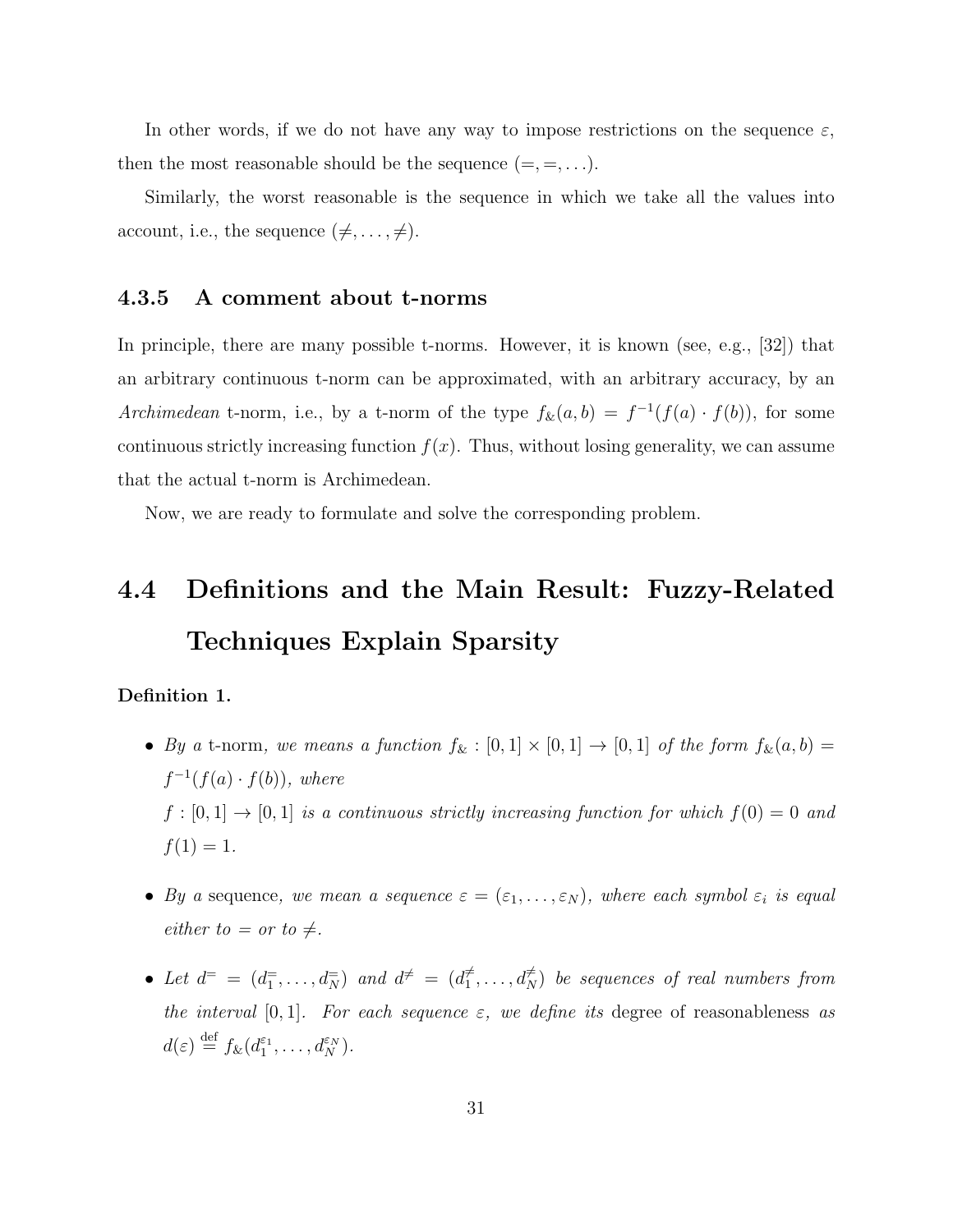- We say that the sequences  $d^=$  and  $d^{\neq}$  properly describe reasonableness if the following two conditions are satisfied:
	- the sequence  $\varepsilon = \frac{def}{} = (-, \ldots, =)$  is more reasonable than all others, i.e.,  $d(\varepsilon =) >$  $d(\varepsilon)$  for all  $\varepsilon \neq \varepsilon_{=}$ , and
	- $-$  the sequence  $\varepsilon_{\neq} \stackrel{\text{def}}{=} (\neq, \ldots, \neq)$  is less reasonable than all others, i.e.,  $d(\varepsilon_{\neq}) < d(\varepsilon)$ for all  $\varepsilon \neq \varepsilon_{\neq}$ .
- For each set S of sequences, we say that a sequence  $\varepsilon \in S$  is the most reasonable if its degrees of reasonableness is the largest possible, i.e., if  $d(\varepsilon) = \max_{\varepsilon' \in S} d(\varepsilon')$ .

**Proposition 1.** Let us assume that the sequences  $d^=$  and  $d^{\neq}$  properly describe reasonableness. Then, there exist weights  $w_i > 0$  for which, within each set S, a sequence  $\varepsilon \in S$  is the most reasonable if and only if for this sequence, the sum  $\sum$  $i:\varepsilon_i=\neq$  $w_i$  is the smallest possible.

Discussion. In other words, a sequence is the most reasonable if and only if the sum  $\sum$  $i:a_i\neq0$  $w_i$  attains the smallest possible value. Thus, fuzzy-based techniques indeed naturally lead to the sparsity condition.

**Proof.** By definition of the t-norm, we have

$$
d(\varepsilon) = f_{\&}(d_1^{\varepsilon_1}, \dots, d_N^{\varepsilon_N}) = f^{-1}(f(d_1^{\varepsilon_1}) \cdot \dots \cdot f(d_N^{\varepsilon_N})),
$$

i.e.,

$$
d(\varepsilon) = f_{\&}(d_1^{\varepsilon_1}, \dots, d_N^{\varepsilon_N}) = f^{-1}(e_1^{\varepsilon_1} \cdot \dots \cdot e_N^{\varepsilon_N}),
$$

where we denoted  $e_i^{\varepsilon_i} \stackrel{\text{def}}{=} f(e_i^{\varepsilon_i})$ .

Since the continuous function  $f(x)$  is strictly increasing, its inverse  $f^{-1}(x)$  is also strictly increasing. Thus, maximizing  $d(\varepsilon)$  is equivalent to maximizing the function  $e(\varepsilon) \stackrel{\text{def}}{=} f(d(\varepsilon))$ . This function has the form

$$
e(\varepsilon) = f(d(\varepsilon)) = f(f^{-1}(e_1^{\varepsilon_1} \cdot \ldots \cdot e_N^{\varepsilon_N})),
$$

i.e., the form

$$
e(\varepsilon)=e_1^{\varepsilon_1}\cdot\ldots\cdot e_N^{\varepsilon_N}.
$$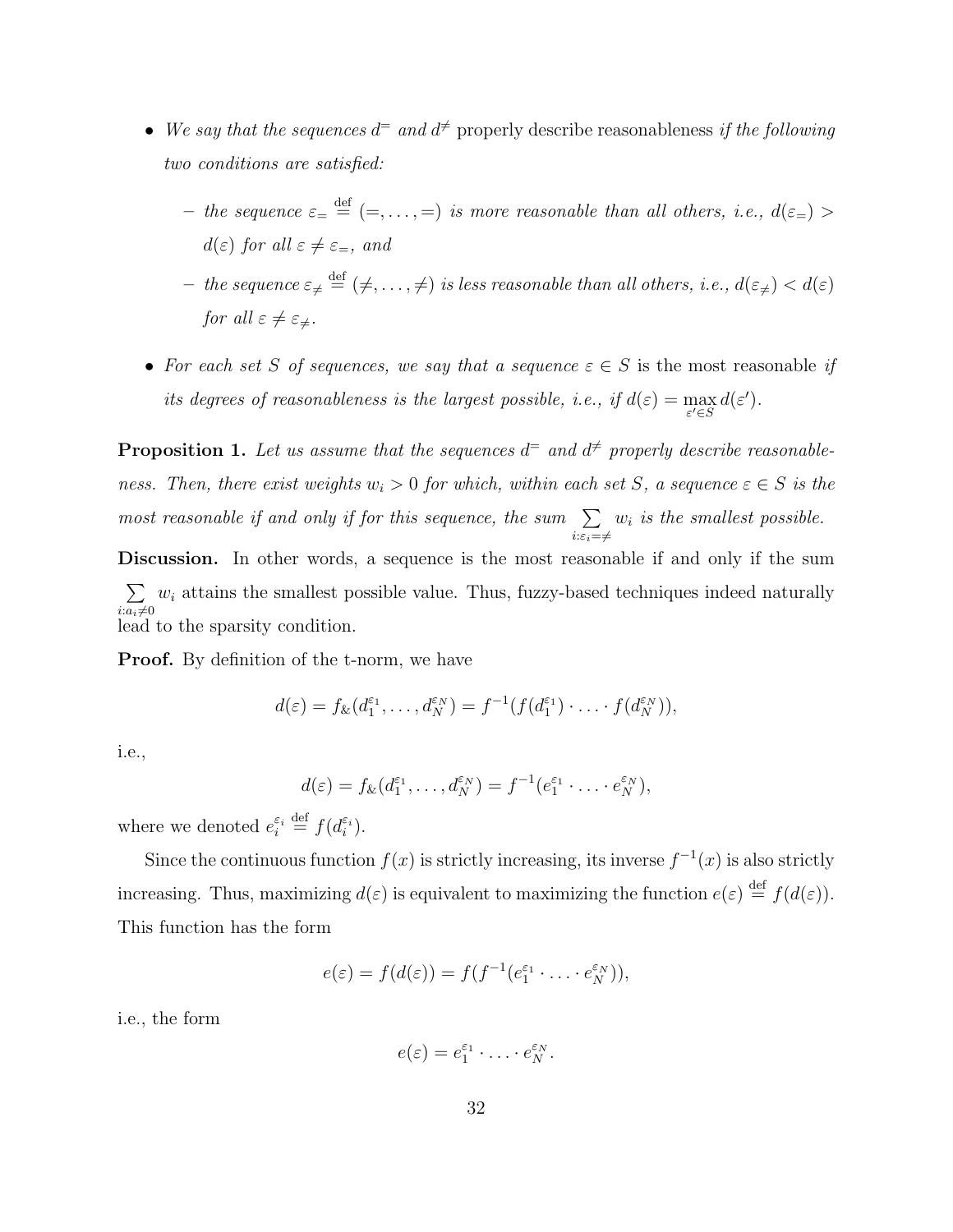From the condition that the sequences  $d^=$  and  $d^{\neq}$  properly describe reasonableness, it follows, in particular, that for each *i*, we have  $d(\varepsilon_{=}^{\leq}) > d(\varepsilon_{=}^{(i)})$ , where

$$
\varepsilon_{\equiv}^{(i)} \stackrel{\text{def}}{=} (-, \ldots, =, \neq \text{(on } i\text{-th place)}, =, \ldots, =).
$$

This inequality is equivalent to  $e(\varepsilon_{=}^{\le}) < e(\varepsilon_{=}^{(i)})$ .

Since the values  $e(\varepsilon)$  are simply the products, we thus conclude that

$$
\prod_{j=1}^{N} e_j^= \sum \left( \prod_{j \neq i} e_j^= \right) \cdot e_i^{\neq}.
$$

The values  $e_j^{\pm}$  corresponding to  $j \neq i$  cannot be equal to 0, since otherwise, both products would be equal to 0s. Thus, these values are non-zeros. Dividing both sides of the inequality by all these values, we conclude that  $e_i^= > e_i^{\neq}$ .

Similarly, from the condition that the sequences  $d^=$  and  $d^{\neq}$  properly describe reasonableness, it also follows, in particular, that for each i, we have  $d(\varepsilon_{\neq}) < d(\varepsilon_{\neq}^{(i)})$  $(\binom{i}{\neq})$ , where

$$
\varepsilon_{\neq}^{(i)} = \stackrel{\text{def}}{=} (\neq, \ldots, \neq, = \text{(on } i\text{-th place)}, \neq, \ldots, \neq).
$$

This inequality is equivalent to  $e(\varepsilon_{\neq}) > e(\varepsilon_{\neq}^{(i)})$  $\stackrel{(i)}{\neq}$ .

Since the values  $e(\varepsilon)$  are simply the products, we thus conclude that

$$
\prod_{j=1}^N e_j^{\neq} < \left(\prod_{j\neq i} e_j^{\neq}\right) \cdot e_i^=.
$$

The values  $e_i^{\neq}$  $j \neq j$  corresponding to  $j \neq i$  cannot be equal to 0, since otherwise, both products would be equal to 0s.

Thus, for all *i*, we have  $e_i^{\equiv} > e_i^{\neq} > 0$ .

Now, in general, maximizing the product  $e(\varepsilon) = \prod_{n=1}^{N}$  $i=1$  $e_i^{\varepsilon_i}$  is equivalent to maximizing the same product divided by a constant  $c \stackrel{\text{def}}{=} \prod_{r=1}^{N}$  $i=1$  $e_i^{\pm}$ . The ratio  $\frac{e(\varepsilon)}{e_i}$ c can be equivalently reformulated as  $\frac{e(\varepsilon)}{2}$ c  $=$   $\Pi$  $i:\!\varepsilon_i=\neq$  $e_i^{\neq}$ i  $e_i^=$ .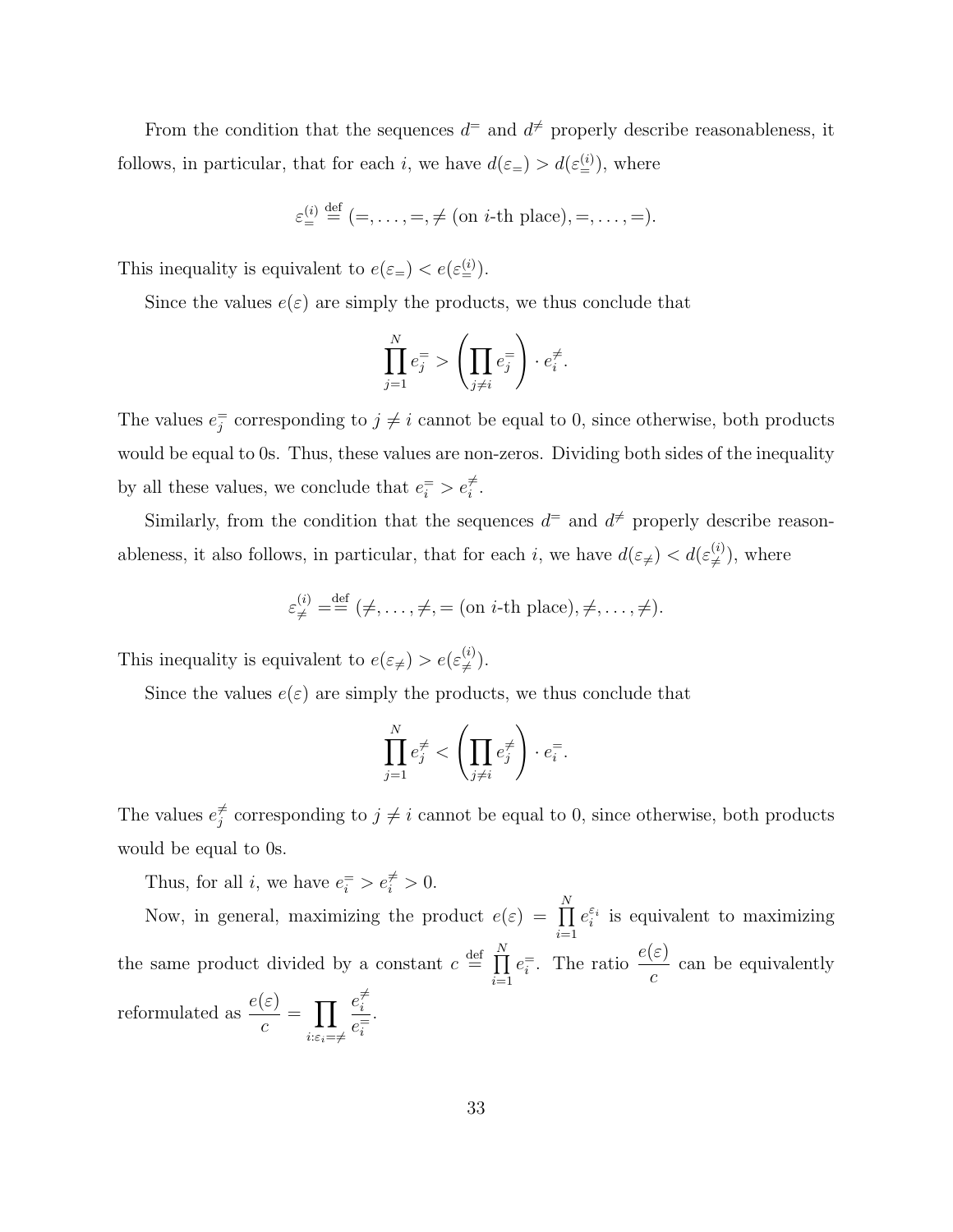Since logarithm is a strictly increasing function, maximizing this product is, in its turn, equivalent to minimizing its negative logarithm, i.e., the value

$$
L(\varepsilon) \stackrel{\text{def}}{=} -\ln\left(\frac{e(\varepsilon)}{c}\right) = \sum_{i:\varepsilon_i=\neq} w_i,
$$

where we denoted  $w_i \stackrel{\text{def}}{=} -\ln \left( \frac{e_i^2}{1-e_i^2} \right)$ i  $e_i^=$  $\setminus$ Since  $e_i^{\pm} > e_i^{\neq} > 0$ , we have  $e_i^{\neq}$ i  $e_i^=$  $< 1$  and thus,  $w_i > 0$ . The proposition is proven.

## 4.5 A Similar Derivation Can Be Obtained in the Probabilistic Case

In the probabilistic approach, reasonableness can be described by assigning a prior probability  $p(\varepsilon)$  to each possible sequences  $\varepsilon$ . In this case, out of each set of sequences, we should select the most probable one, i.e., the one with the largest value of the prior probability.

Let  $p_i^{\pm}$  be the prior probability that  $a_i = 0$ , and let  $p_i^{\neq} = 1 - p_i^{\pm}$  be the probability that  $a_i \neq 0$ . A priori we do not know the relation between the values  $\varepsilon_i$  and  $\varepsilon_j$  corresponding to different coefficients  $i \neq j$ , so it makes sense to assume that the corresponding random variables  $\varepsilon_i$  and  $\varepsilon_j$  are independent.

This assumption is in perfect agreement with the maximum entropy idea (also known as the Laplace's indeterminacy principle), according to which, out of all probability distributions which are consistent with our observations, we should select the one for which the entropy  $-\sum p_i \cdot \ln(p_i)$  is the largest possible; see, e.g., [22]. Indeed, if we only know marginal distributions, then the maximum entropy idea implies that, according to the joint distribution, all the random variables are independent.

Under this assumption,  $p(\varepsilon) = \prod_{k=1}^{N} p(k)$  $i=1$  $p_i^{\varepsilon_i}$ . Thus, we arrive at the following definition.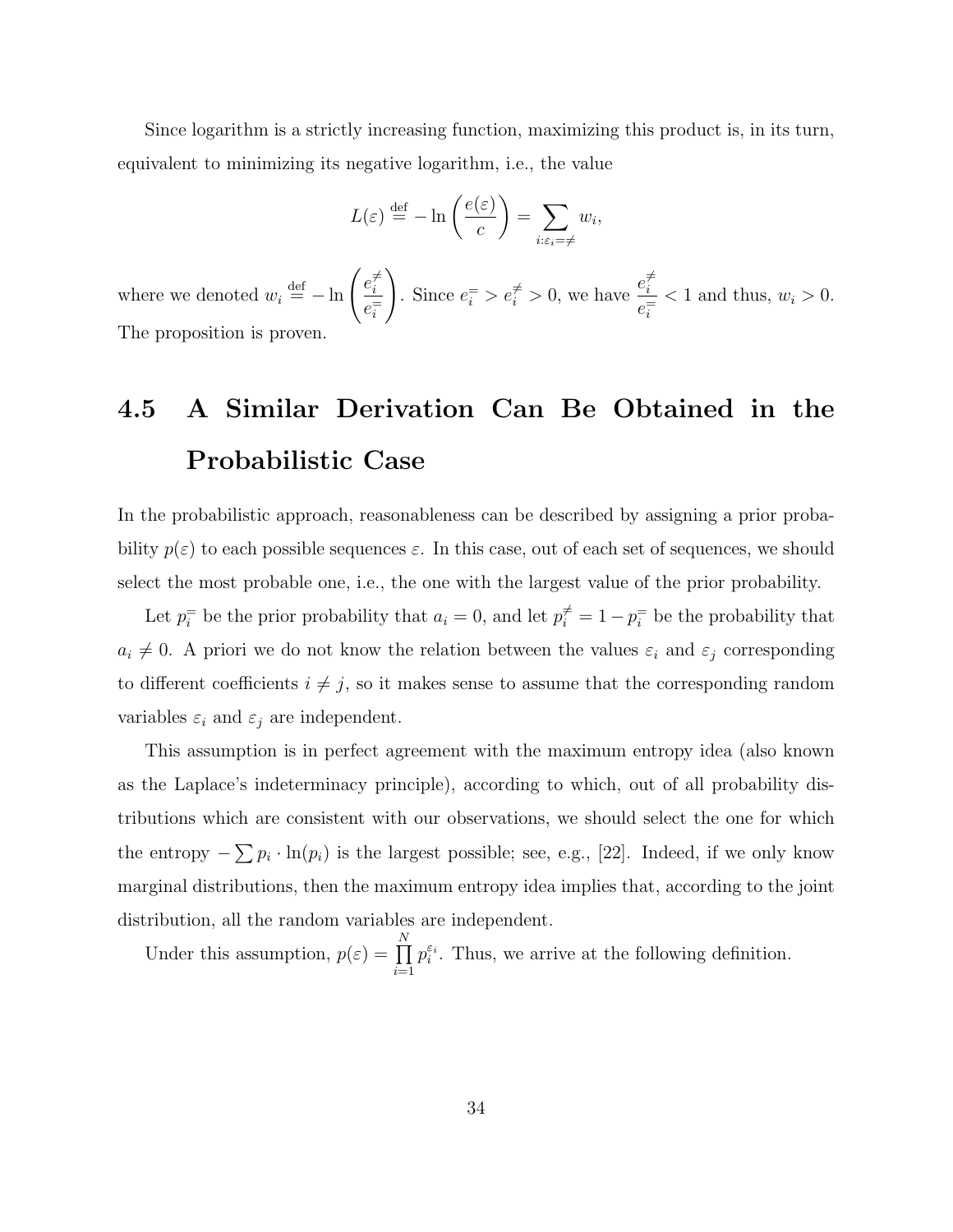#### Definition 2.

• Let  $p^=(p_1^-, \ldots, p_N^-)$  be a sequence of real numbers from the interval  $[0,1]$ , and let  $p_i^{\neq}$  $\hat{\tau} \stackrel{\text{def}}{=} 1 - p_i^{\pm}$ . For each sequence  $\varepsilon$ , we define its prior probability as

$$
p(\varepsilon) \stackrel{\text{def}}{=} \prod_{i=1}^{N} p_i^{\varepsilon_i}.
$$

- We say that the sequence  $p^{\pm}$  properly describes reasonableness if the following two conditions are satisfied:
	- the sequence  $\varepsilon = \frac{def}{=} (=,...,=)$  is more probable than all others, i.e.,  $p(\varepsilon = > p(\varepsilon)$ for all  $\varepsilon \neq \varepsilon_z$ , and
	- the sequence  $\varepsilon_{\neq} \stackrel{\text{def}}{=} (\neq, \ldots, \neq)$  is less probable than all others, i.e.,  $p(\varepsilon_{\neq}) < p(\varepsilon)$ for all  $\varepsilon \neq \varepsilon_{\neq}$ .
- For each set S of sequences, we say that a sequence  $\varepsilon \in S$  is the most probable if its prior probability is the largest possible, i.e., if  $p(\varepsilon) = \max_{\varepsilon' \in S} p(\varepsilon')$ .

**Proposition 2.** Let us assume that the sequence  $p^=$  properly describes reasonableness. Then, there exist weights  $w_i > 0$  for which, within each set S, a sequence  $\varepsilon \in S$  is the most probable if and only if for this sequence, the sum  $\sum$  $i:\varepsilon_i=\neq$  $w_i$  is the smallest possible.

Discussion. In other words, probabilistic techniques also lead to the sparsity condition. Proof is similar to the Proof of Proposition 1.

Comments.

- The fact that the probabilistic approach leads to the same conclusion as the fuzzy approach makes us more confident that our justification of sparsity is valid.
- The comparison of the above two derivations shows an important advantage of fuzzybased approach in situations like this, when we have a large amount of uncertainty:
	- the probability-based result is based on the assumption of independence, while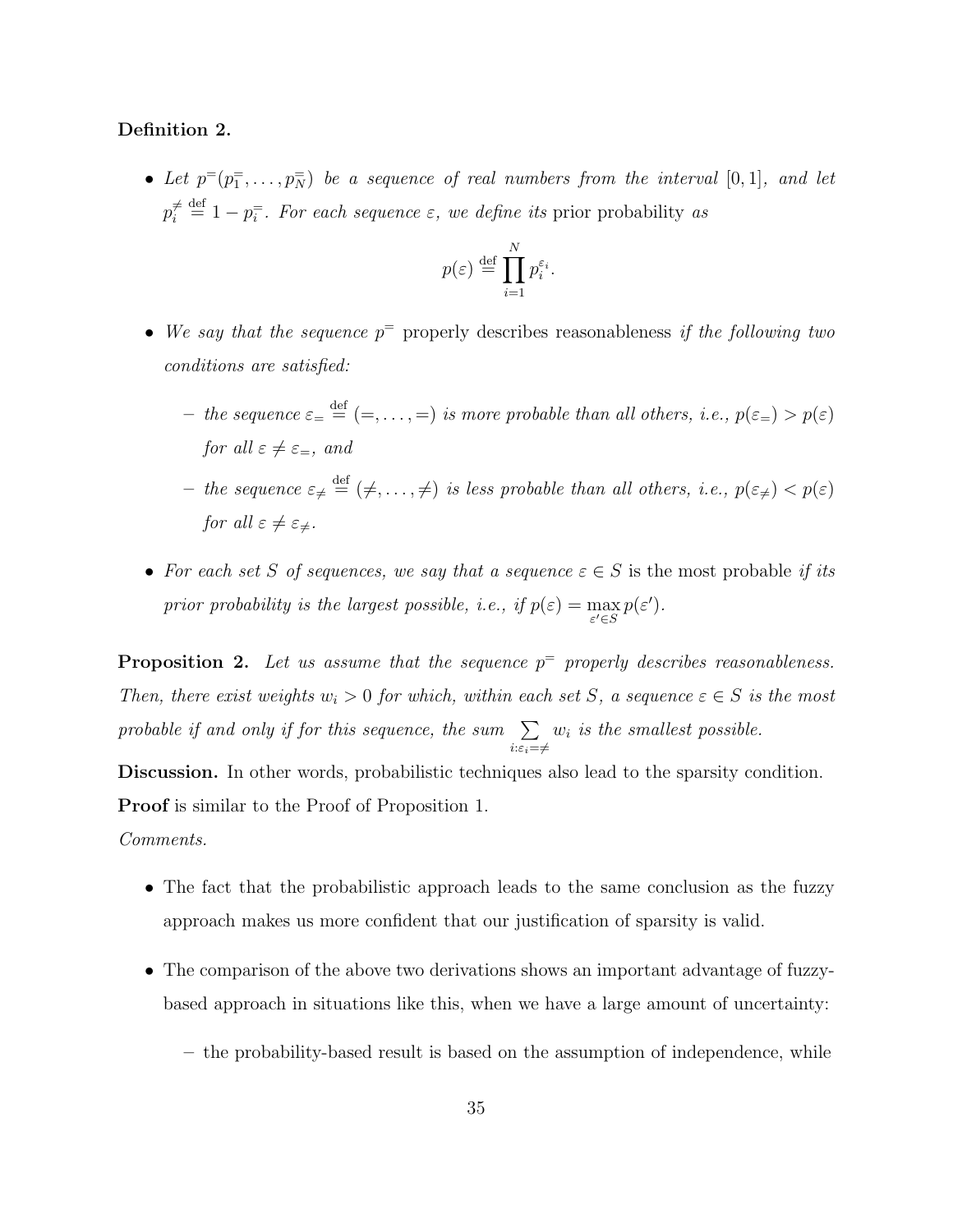$-$  the fuzzy-based result can allow different types of dependence  $-$  as described by different t-norms.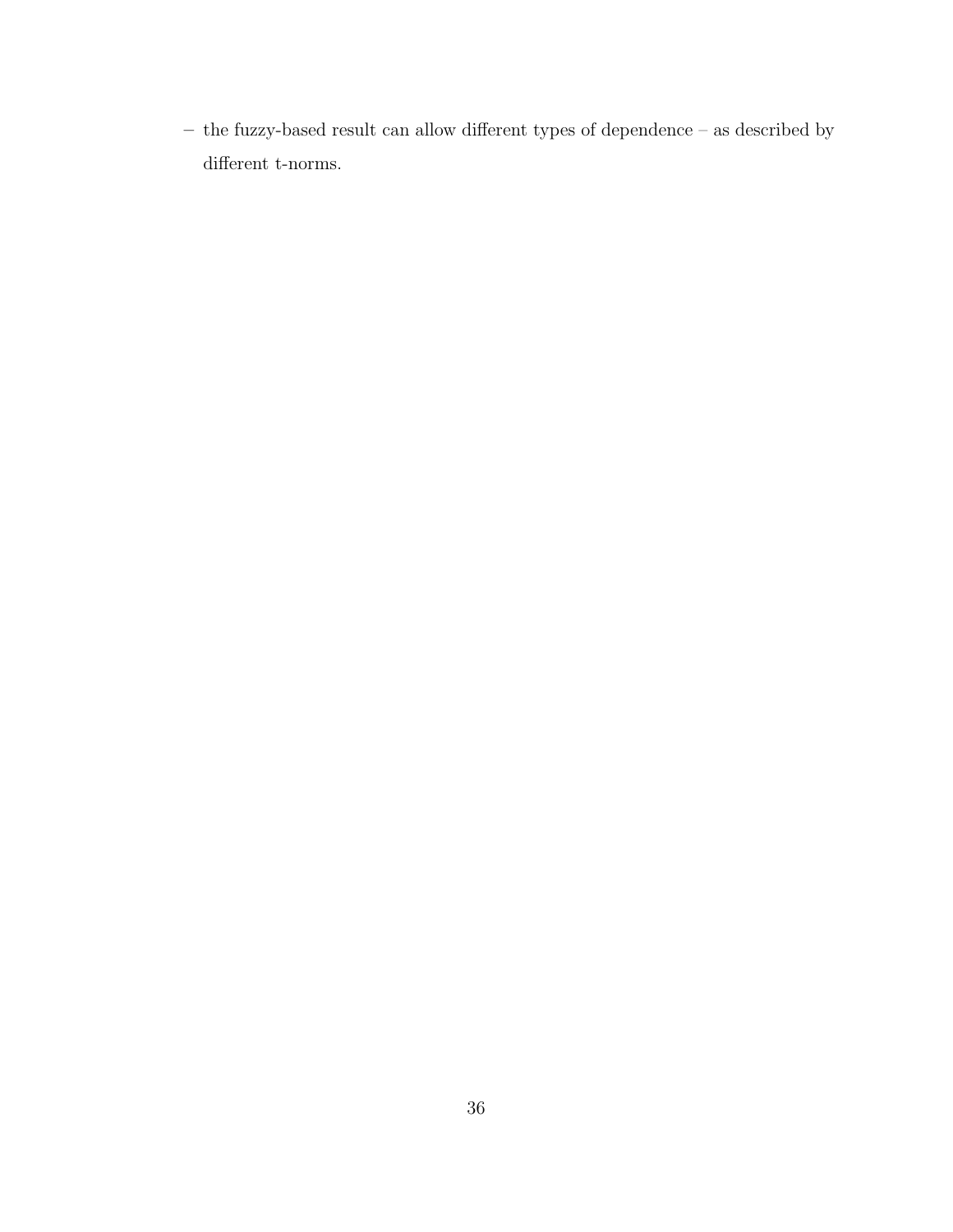## Chapter 5

# Theoretical Justification of  $\ell^p$ -Techniques in Blind Image Deconvolution

In signal and image processing, it is often beneficial to use semi-heuristic  $\ell^p$ -methods, i.e., methods that minimize the sum of the  $p$ -th powers of the discrepancies. In this chapter, we show that a fuzzy-based analysis of the corresponding intuitive idea leads exactly to the  $\ell^p$ -methods.

The main results of this chapter appear in [15].

#### 5.1 Formulation of the Problem

## 5.1.1 In general, signal and image reconstruction are ill-posed problems

While cameras and other image-capturing devices are getting better and better every day, none of them is perfect, there is always some blur. This blur comes from the fact that while we would like to capture the intensity  $I(x, y)$  at each spatial location  $(x, y)$ , the signal captured by a real-life measuring device is influenced not only by the intensity  $I(x, y)$  at the desired location  $(x, y)$ , but also by the intensities  $I(x', y')$  at nearby locations  $(x', y')$ . As a result, instead of reflecting the intensity  $I(x, y)$  at the desired point  $(x, y)$ , the signal  $s(x, y)$  measured by the device is a combination of intensities at the point  $(x, y)$  and at the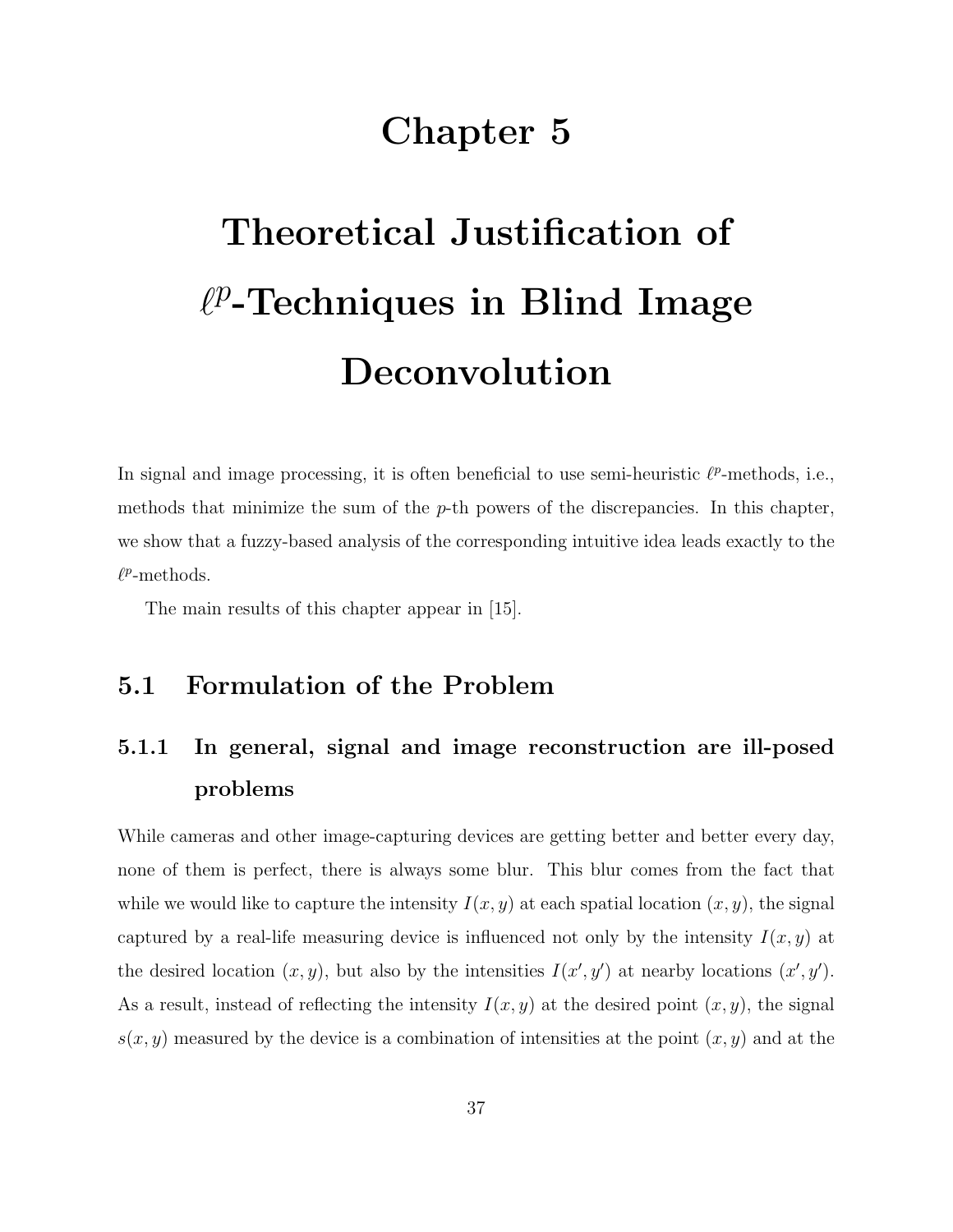nearby points:

$$
s(x,y) = \int w(x,y,x',y') \cdot I(x',y') dx' dy',
$$

for appropriate weights  $w(x, y, x', y')$ .

When we take a photo of a friend with a modern sophisticated cell phone camera, this blur is barely visible – and does not constitute a serious problem. However, when a spaceship takes a photo of a distant plant, the blur is very visible – and needs to be eliminated. In such situations, we need to reconstruct the original image  $I(x, y)$  from the blurred image  $s(x, y)$ .

From the purely mathematical viewpoint, this reconstruction problem is *ill-posed* in the sense that large changes in  $I(x, y)$  can lead to very small changes in  $s(x, y)$  – and, as a result, unless we impose additional constraints on the original image  $I(x, y)$ , we cannot reconstruct the image with any reasonable accuracy. This mathematical feature is easy to explain: blurring averages the image. Instead of the original intensity at the point  $(x, y)$ , we have an average intensity over all the neighbors  $(x', y')$  of the original point  $(x, y)$ . It is known that such averaging eliminates high-frequency components. Thus, if instead of the original signal  $I(x, y)$ , we consider a different signal

$$
I^*(x, y) = I(x, y) + c \cdot \sin(\omega_x \cdot x + \omega_y \cdot y),
$$

with a high-frequency component added, the resulting signal  $s^*(x, y)$  will be practically the same  $s^*(x, y) \approx s(x, y)$  – but the original image, for large c, may be very different.

To be able to reconstruct the image reasonably uniquely, we cannot allow all possible dependencies  $I(x, y)$ , we need to impose some additional conditions on the original image. This imposition of additional conditions that helps reconstruct the original image is known as regularization; see, e.g., [37].

Similarly, the problem of reconstructing a 1-D signal  $x(t)$  from observations is ill-posed.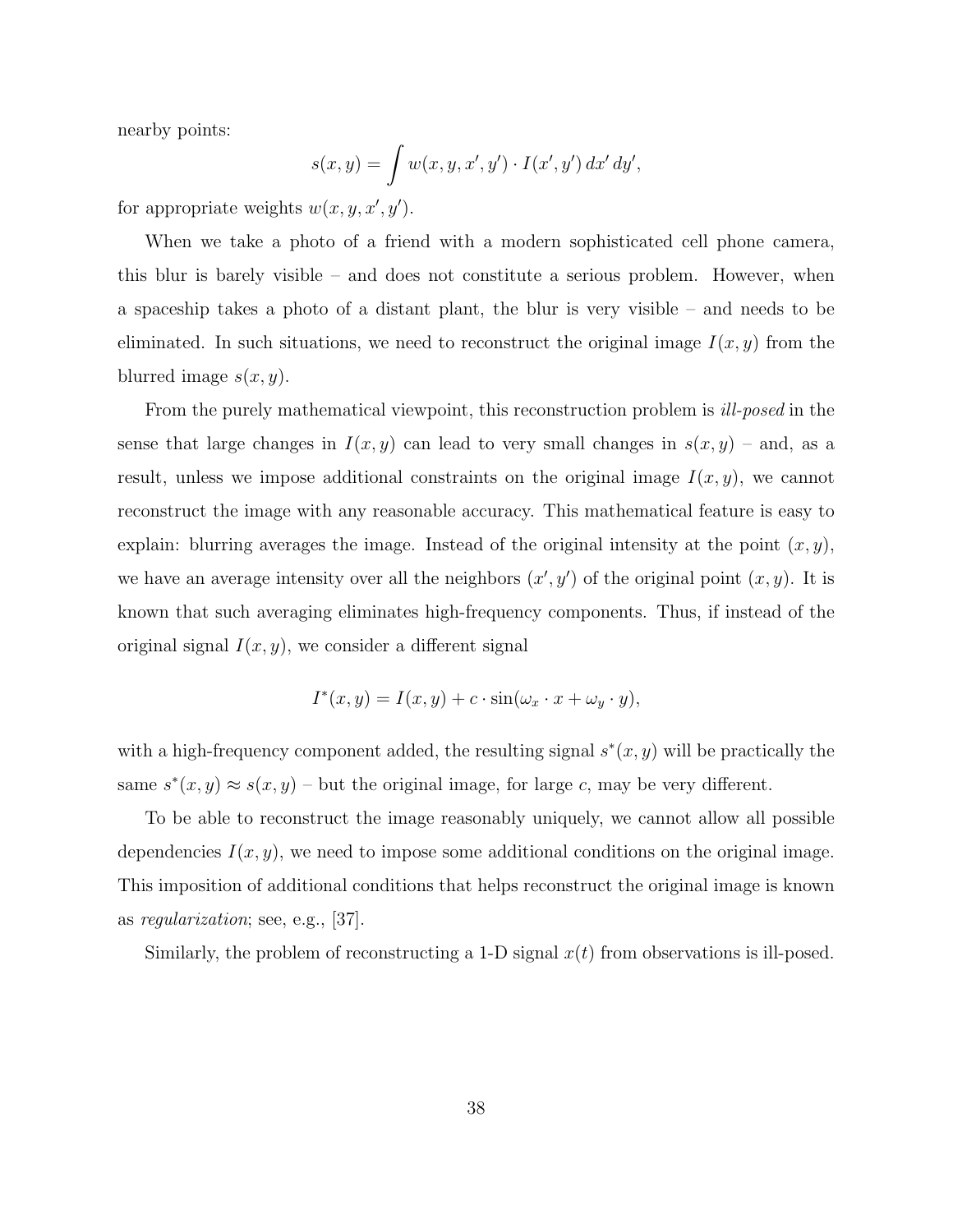#### 5.1.2 Tikhonov's regularization: a brief reminder

If a signal or an image is smooth (differentiable), then a natural idea is to require that the corresponding derivatives are, on average, small, i.e., e.g., that the mean square value of the derivative does not exceed a certain constant C.

Let us describe this requirement in precise terms. If we have n values  $d_1, \ldots, d_n$ , then the mean square value is

$$
d \stackrel{\text{def}}{=} \sqrt{\frac{d_1^2 + \ldots + d_n^2}{n}}.
$$

The requirement that this mean square value is bounded by  $C$ , i.e., that

$$
\sqrt{\frac{d_1^2 + \dots + d_n^2}{n}} \le C
$$

is equivalent to

$$
\frac{d_1^2 + \ldots + d_n^2}{n} \le C^2
$$

and, thus, to

$$
d_1^2 + \ldots + d_n^2 \le c,
$$

where  $c \stackrel{\text{def}}{=} n \cdot C^2$ .

When we go from the discrete data to the continuous signal or image, then the sum turns into an integral. So, for 1-D signals, we have a constraint

$$
\int (\dot{x}(t))^2 dt \leq c,
$$

and for 2-D images  $I(x, y)$ , we have a similar constraint

$$
\int \left( \left( \frac{\partial I}{\partial x} \right)^2 + \left( \frac{\partial I}{\partial y} \right)^2 \right) dx dy \le c.
$$

Out of all signals or images that satisfy this constraint, we want to find a one which is the best fit with the observation, i.e., for which, e.g., the mean square error is the smallest:

$$
J \stackrel{\text{def}}{=} \sum_{i} e_i^2 \to \min,
$$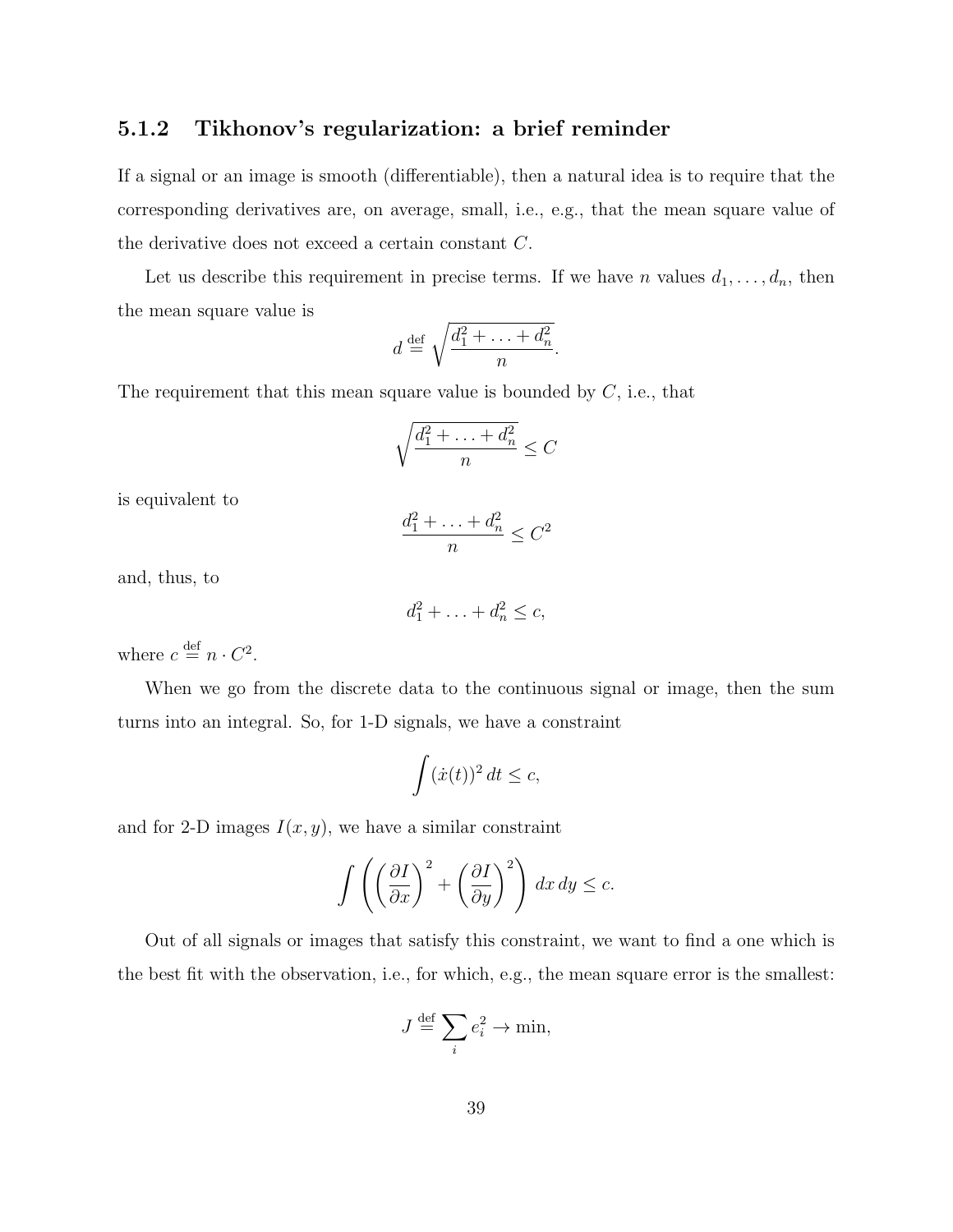where  $e_i$  is the difference between the value measured in the *i*-th measurement and the value predicted based on the corresponding signal or image. Thus, we need to minimize  $J$ under the constraint

$$
\int (\dot{x}(t))^2 dt \leq c
$$

or

$$
\int \left( \left( \frac{\partial I}{\partial x} \right)^2 + \left( \frac{\partial I}{\partial y} \right)^2 \right) dx dy \le c.
$$

In general, constraint optimization problems can be solved by using Lagrange multiplier method, which reduced the above constraint optimization problems to the following unconstrained ones:

$$
J + \lambda \cdot \int (\dot{x}(t))^2 dt \to \min_{x(t)}
$$

or

$$
J + \lambda \cdot \int \left( \left( \frac{\partial I}{\partial x} \right)^2 + \left( \frac{\partial I}{\partial y} \right)^2 \right) dx dy \to \min_{I(x,y)}
$$

.

This idea is known as Tikhonov regularization.

#### 5.1.3 From continuous to discrete signals and images

In practice, we can only observe a signal with a certain temporal resolution. As a result, in effect, we can only reconstruct the values  $x_i = x(t_i)$  of the signal  $x(t)$  at points  $t_i = t_0+i\cdot\Delta t$ from an appropriate grid.

Similarly, we only observe an image with a certain spatial resolution, so we can only reconstruct the values

$$
I_{ij} = I(x_i, y_j)
$$

on a certain grid  $x_i = x_0 + i \cdot \Delta x$  and  $y_j = y_0 + j \cdot \Delta y$ .

In this discrete case, instead of the derivatives, we have differences:

$$
J + \lambda \cdot \sum_{i} (\Delta x_i)^2 \to \min_{x_i}
$$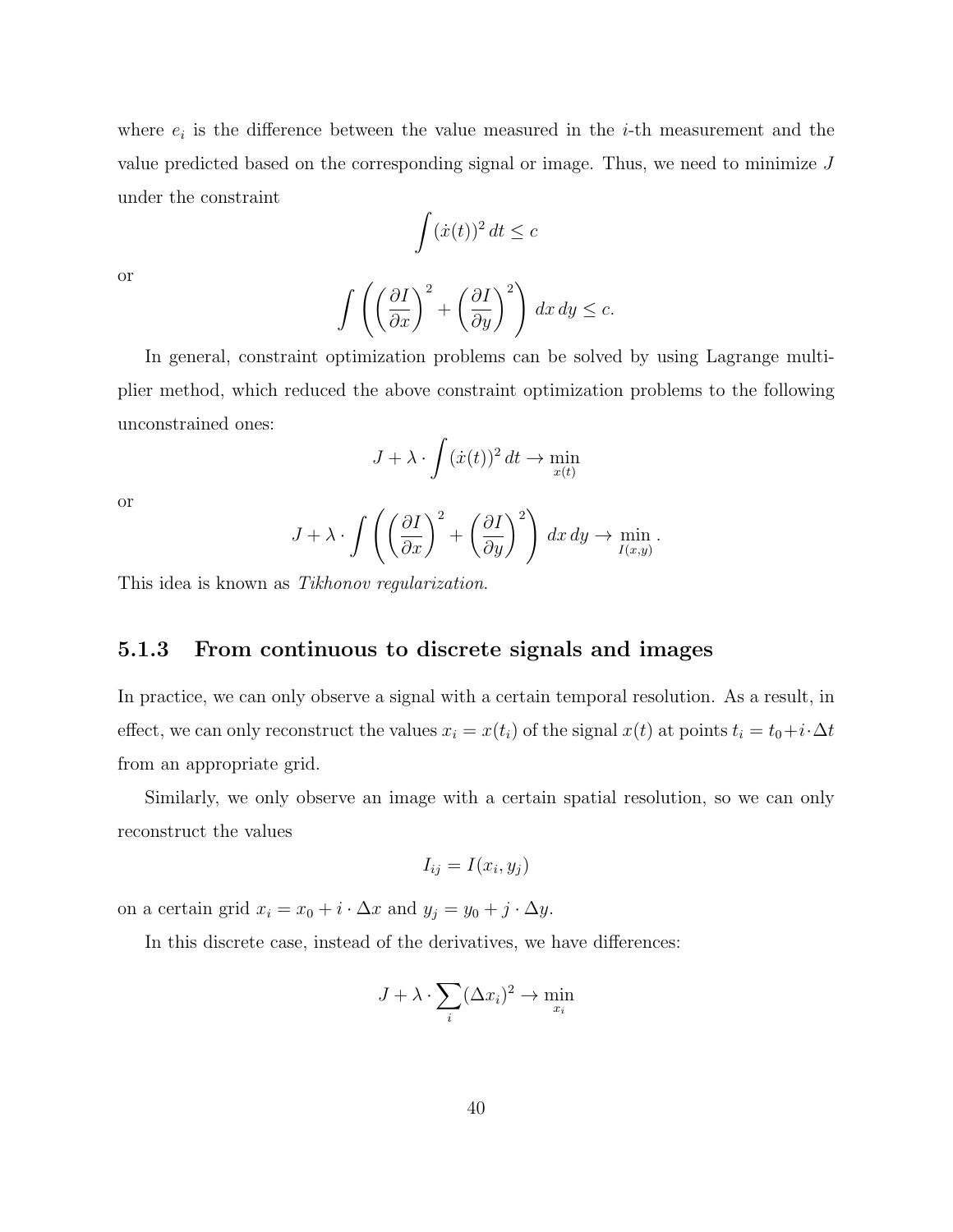or

$$
J + \lambda \cdot \sum_{i} \sum_{j} ((\Delta_x I_{ij})^2 + (\Delta_y I_{ij})^2) \to \min_{I_{ij}},
$$

where:

- $\Delta x_i \stackrel{\text{def}}{=} x_i x_{i-1},$
- $\Delta_x I_{ij} \stackrel{\text{def}}{=} I_{ij} I_{i-1,j}$ , and
- $\bullet$   $\Delta_{y}I_{ij} \stackrel{\text{def}}{=} I_{ij} I_{i,j-1}.$

#### 5.1.4 Limitations of Tikhonov regularization

Tikhonov regularization is based on the assumption that the signal or the image is smooth. In real life, signals and images are, in general, not smooth; for example, many of them exhibit a fractal behavior; see, e.g., [28]. In such non-smooth situations, Tikhonov regularization does not work so well.

#### 5.1.5 `  $p$ -methods as a heuristic idea to take non-smoothness into account

To take into account non-smoothness, researchers have proposed to modify the Tikhonov regularization formulas by using, instead of the squares of the derivatives, the  $p$ -th powers corresponding to some  $p \neq 2$ . In the resulting  $\ell^p$ -approach, we solve the following minimization problems (see, e.g., [3, 25, 34]):

$$
J + \lambda \cdot \sum_{i} |\Delta x_{i}|^{p} \to \min_{x_{i}}
$$

or

$$
J + \lambda \cdot \sum_{i} \sum_{j} (|\Delta_x I_{ij}|^p + |\Delta_y I_{ij}|^p) \to \min_{I_{ij}}.
$$

These methods work much better than the original Tikhonov regularization [3, 25, 34].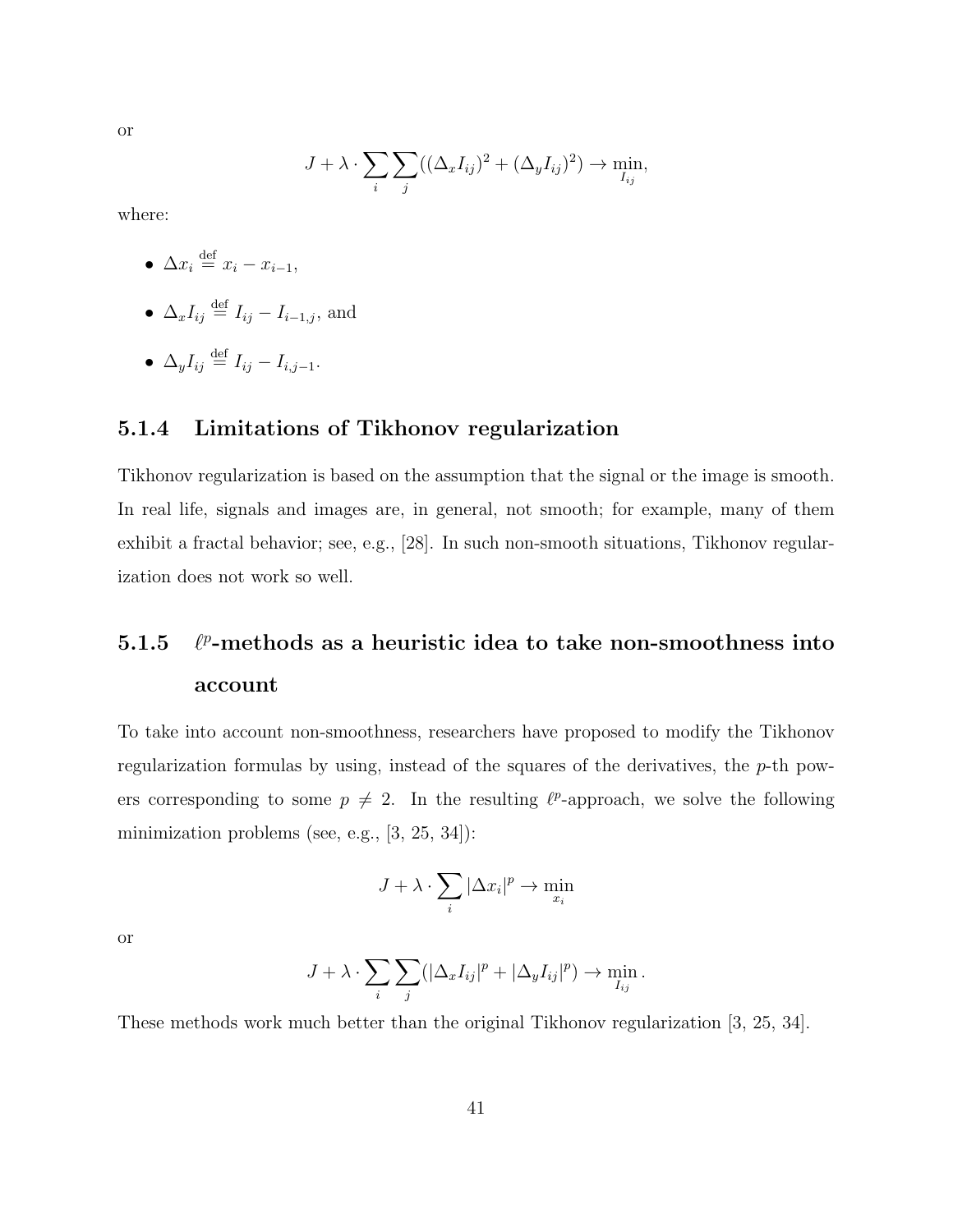#### 5.1.6 Remaining problem

The remaining problem is that the  $\ell^p$ -methods are heuristic, there is no convincing explanation of why necessarily we replace the square with a  $p$ -th power and not, for example, with some other function.

#### 5.1.7 What we do in this chapter

In this chapter, we show that a natural formalization of the corresponding intuitive ideas indeed leads to  $\ell^p$ -methods.

To formalize the intuitive ideas behind signal and image reconstruct, we use fuzzy techniques, a known way to transform imprecise intuitive ideas into exact formulas.

#### 5.2 Let us Apply Fuzzy Techniques to Our Problem

#### 5.2.1 Need to describe imprecise ("fuzzy") expert knowledge

In many areas of science and engineering, a large portion of expert knowledge is formulated by using imprecise words from natural language, such as "small", "fast", etc. Fuzzy logic is a technique designed to translate such knowledge into precise computer-understandable form; see, e.g., [24, 33, 43].

The main idea behind fuzzy logic is that to describe an imprecise notion like "small", we assign, to each possible value x of the corresponding quantity, a degree  $\mu(x)$  from the interval  $[0, 1]$  to which this quantity satisfies the given property (e.g., to what extent x is small):

- the value  $\mu(x) = 1$  means that the expert is absolutely sure that x is small;
- the value  $\mu(x) = 0$  means that the expert is absolutely sure than x is not small, and
- values  $\mu(x)$  strictly between 0 and 1 indicate that the expert is not fully confident that  $x$  is small.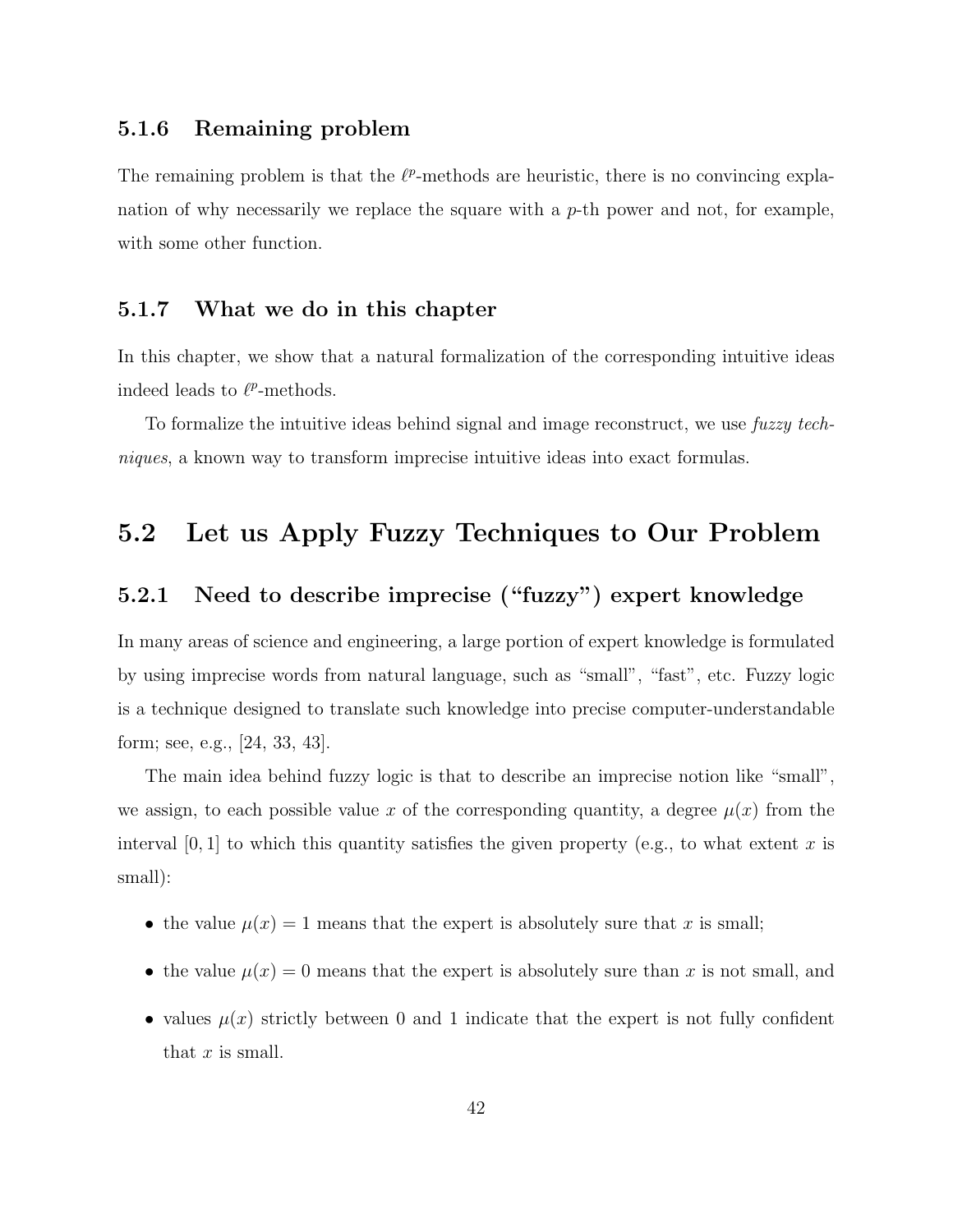Each value  $\mu(x)$  can be obtained, e.g., by asking an expert to indicate, on a scale from 0 to 1, to what extend the value  $x$  is small.

#### 5.2.2 "And"- and "or"-operations: a brief reminder

A large part of expert knowledge is formulated in terms of if-then rules. For example, we can have a rule like: "if the temperature is high and the humidity is low, then there is a high chance that the fertilizer may self-ignite".

To adequately translate these rules into precise terms, we need to know the degree to which, for given temperature and given humidity, the condition of this rule is satisfied, i.e., to which extent it is true that the temperature is high and the humidity is low.

Ideally, we show be able to elicit these degrees from the expert, by asking the expert to what extent this condition is true for all possible combinations of temperature and humidity. However, this is often not practically possible, since there are many possible such combinations, and it is even less practical if the condition of a rule combines three or more statements.

To deal with such situations, it is necessary to be able, given the expert's degrees of belief a and b in statements A and B, to estimate the expert's degree of belief in a composite statement  $A \& B$ . The corresponding estimation algorithm  $f_{\&}(a, b)$  is known as an "and"-operation, or t-norm.

The fact that this operation corresponds to "and" implies some of its natural properties. For example, since  $A \& B$  means that same as  $B \& A$ , this operation should be commutative:

$$
f_{\&}(a,b) = f_{\&}(b,a).
$$

The fact that  $A \& (B \& C)$  means the same as  $(A \& B) \& C$  implies that the "and"-operation should be associative, i.e.,

$$
f_{\&}(a, f_{\&}(b, c)) = f_{\&}(f_{\&}(a, b), c),
$$

etc.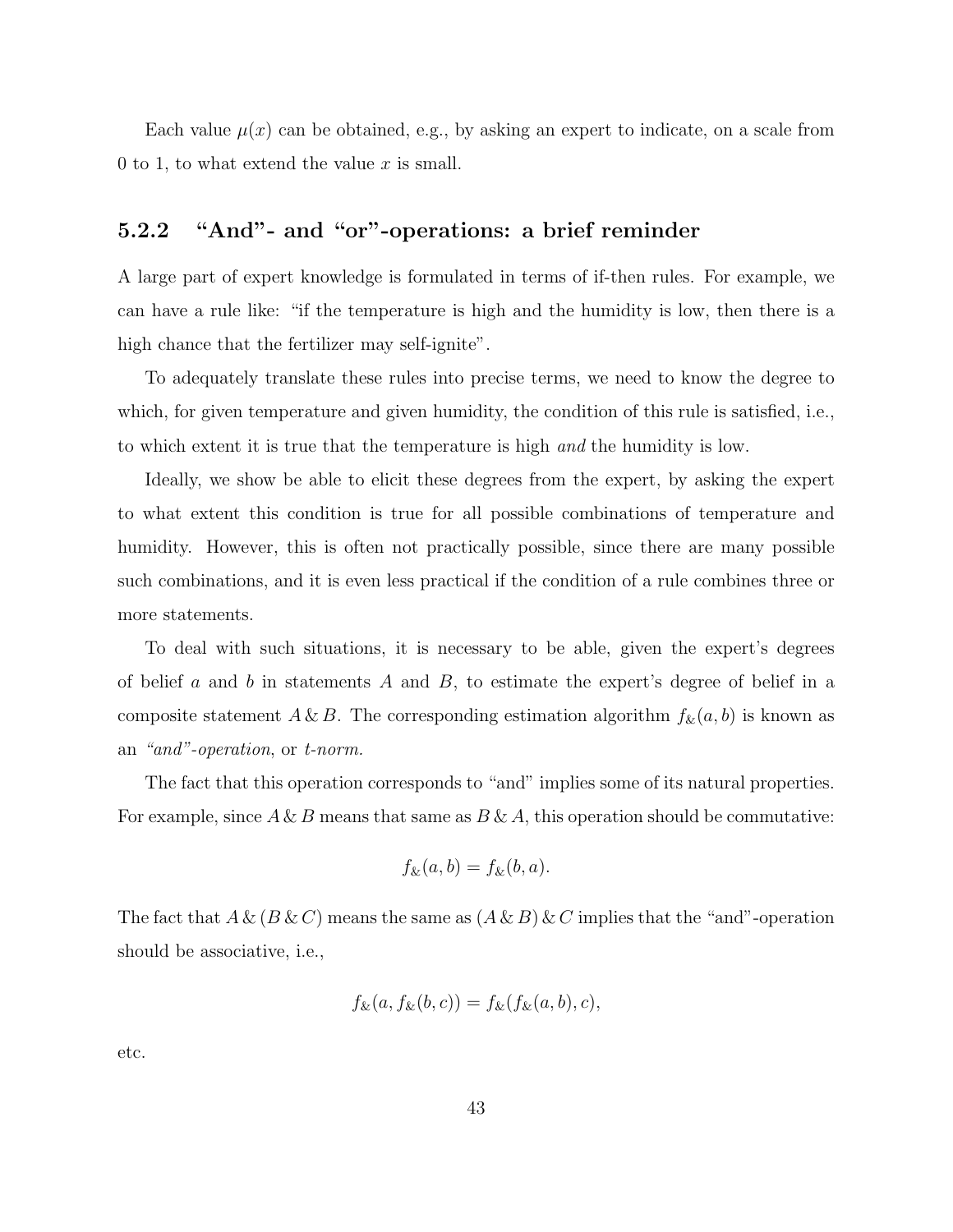Similarly, to describe the expert's degree of belief in statements of the type  $A \vee B$  ("A or  $B$ ") based on his/her degrees of confidence a and b in individual statements A and B, we need to use "or"-operations (t-conorms)  $f_{\vee}(a, b)$  which are also commutative and associative.

#### 5.2.3 What we are trying to formalize

We are trying to formalize the statement that the signal or image is continuous, i.e., for signal, that all the differences  $\Delta x_i = x_i - x_{i-1}$  are small. In other words, we want to say that the difference  $\Delta x_1$  is small and that the difference  $\Delta x_2$  is small and that the difference  $\Delta x_3$  is small, etc.

Similarly, we want to say that the differences  $\Delta_x I_{ij}$  and  $\Delta_y I_{ij}$  between image intensities at nearby points are small.

Among all the signals (images) which are consistent with the observations, i.e., for which  $J \leq c_0$  for some  $c_0$ , it is then reasonable to select a signal for which the degree d with which the above "and"-statement is satisfied is the largest possible.

#### 5.2.4 What we need to do to formalize this statement

According to the above-mentioned fuzzy logic techniques, to formalize this statement,

- we need to describe what is small, and
- we also need to select an appropriate "and"-operation.

Let  $\mu(x)$  describe the degree to which x is small. Then the degree d to which the whole "and"-statement is satisfied is equal to

$$
d = f_{\&}(\mu(\Delta x_1), \mu(\Delta x_2), \mu(\Delta x_3), \ldots).
$$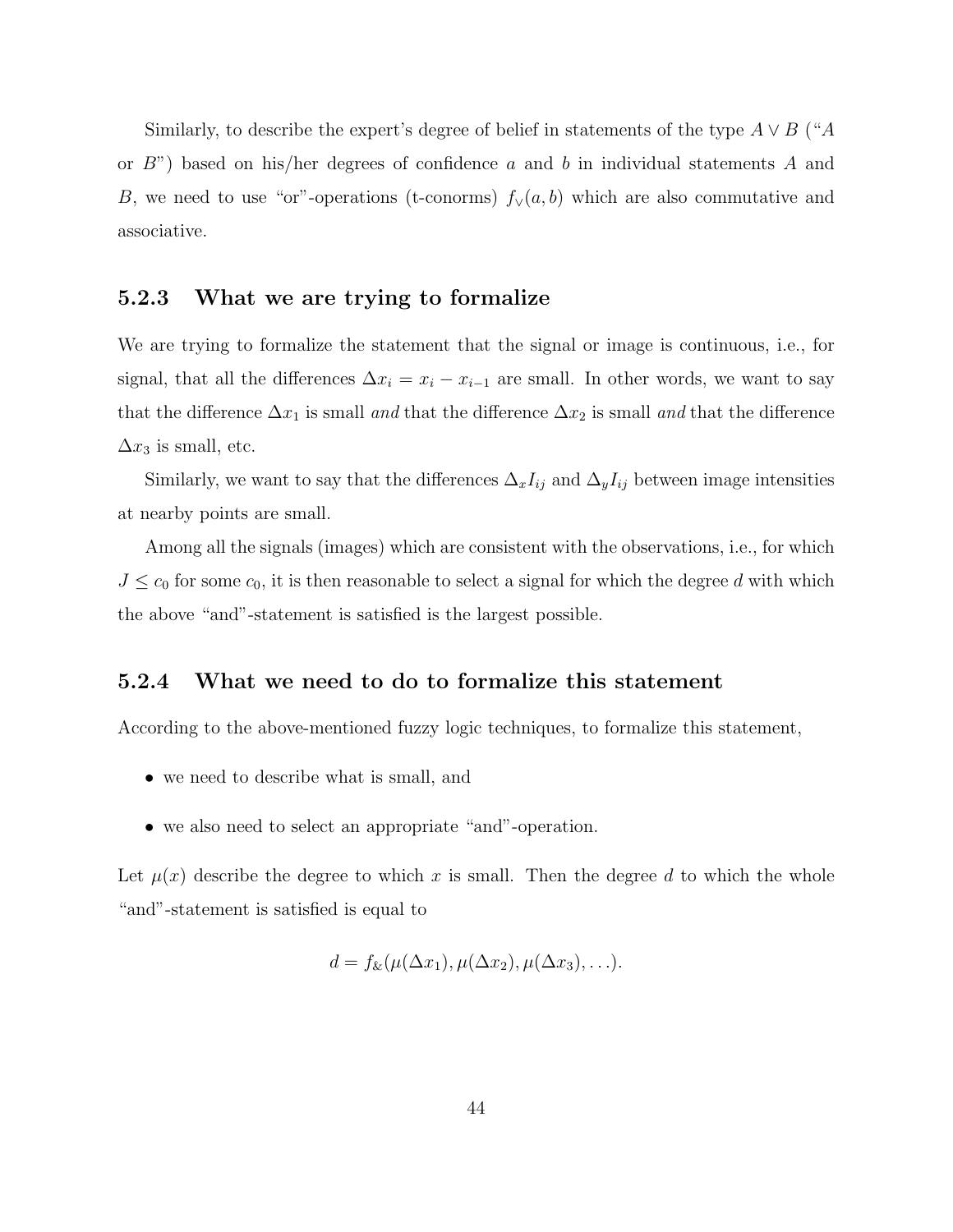#### 5.2.5 Selecting an "and"-operation

It is known (see, e.g., [32]) that each "and"-operation can be approximated, for any given accuracy  $\varepsilon > 0$ , by an Archimedean "and"-operation, i.e., by an "and"-operation of the type  $f_{\&}(a, b) = f^{-1}(f(a)) \cdot f(b)$  for some increasing function  $f(a)$  from [0, 1] to [0, 1], where  $f^{-1}$ denotes the inverse function.

Thus, without losing generality, we can safely assume that the actual "and"-operation has exactly this type.

## 5.2.6 The selection of an "and"-operation simplifies the corresponding optimization problem

For the above Archimedean "and"-operation, the above expression for d has the form

$$
d = f^{-1}(f(\mu(\Delta x_1)) \cdot f(\mu(\Delta x_2)) \cdot f(\mu(\Delta x_3)) \cdot \ldots).
$$

Since the function  $f(x)$  is increasing, maximizing d is equivalent to maximizing the value

$$
f(d) = f(\mu(\Delta x_1)) \cdot f(\mu(\Delta x_2)) \cdot f(\mu(\Delta x_3)) \cdot \dots
$$

Maximizing this product is equivalent to minimizing its negative logarithm

$$
L \stackrel{\text{def}}{=} -\ln(d).
$$

Since the logarithm of the product is equal to the sum of the logarithms, we get

$$
L = -\sum_{i} \ln(f(\mu(\Delta x_i))),
$$

i.e.,

$$
L = \sum_{i} g(\Delta x_i),
$$

where we denoted  $g(x) \stackrel{\text{def}}{=} -\ln(f(\mu(x))).$ 

In these terms, selecting a membership function is equivalent to selecting the related function  $g(x)$ .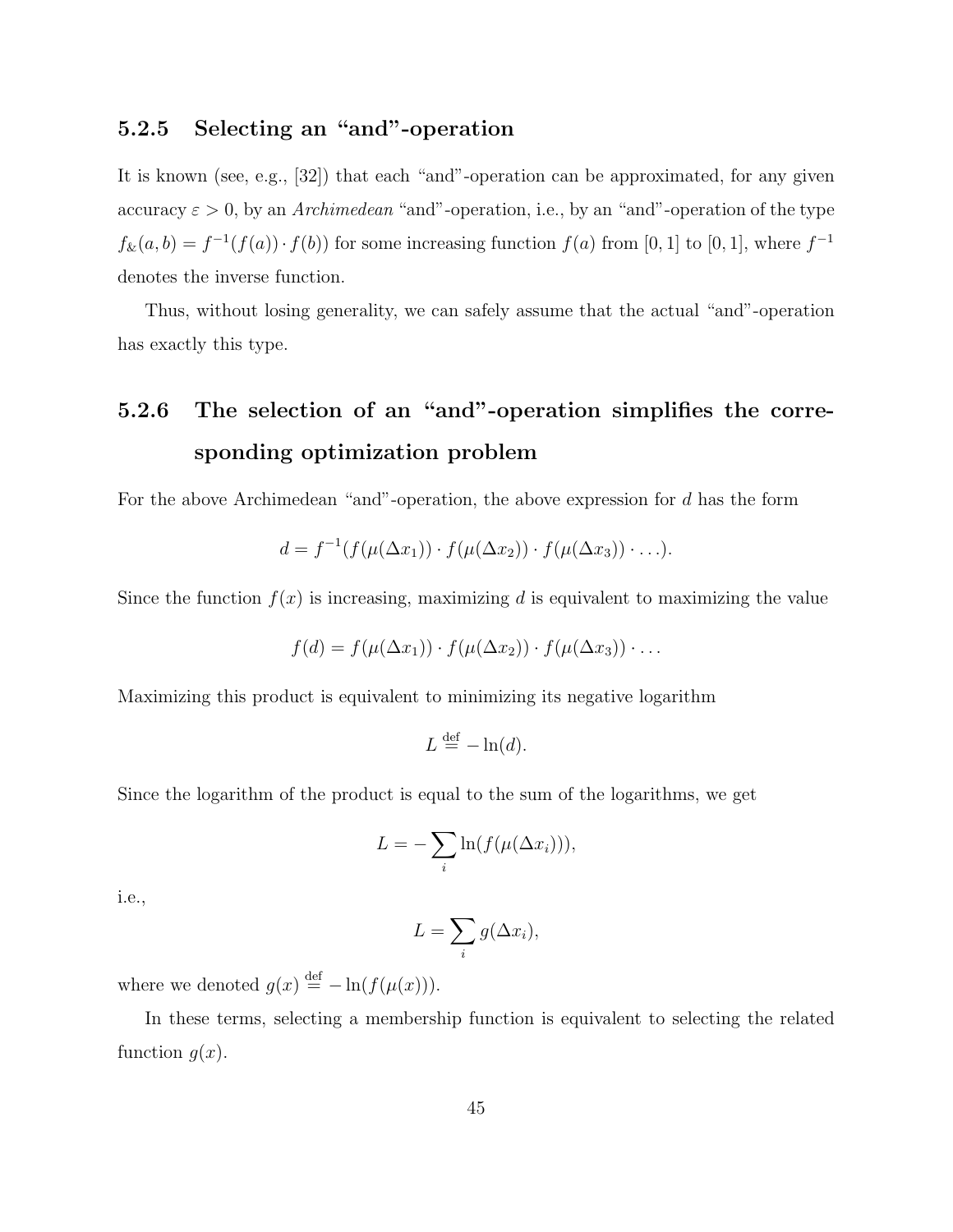#### 5.2.7 Which function  $g(x)$  should we select: idea

The value  $\Delta x_i = 0$  is definitely small, so we should have  $\mu(0) = 1$ . Here,  $f(1) = 1$ , so  $f(\mu(0)) = 1$  and thus,  $g(0) = \ln(1) = 0$ .

The numerical value of a difference  $\Delta x_i$  depends on the choice of a measuring unit. If we choose a measuring unit which is a times smaller than the original one, then instead of the original numerical value  $\Delta x_i$ , we will have a different numerical value  $a \cdot \Delta x_i$ .

It is reasonable to require that the requirement

$$
\sum_i g(\Delta x_i) \to \min
$$

should not change if we simply change a measuring unit. For example, if for two pairs  $(z_1, z_2)$  and  $(z'_1, z'_2)$ , we have the same value of the sum  $\Sigma$ i  $g(z_i)$ , then this equality should remain true for all values  $a > 0$ . In precise terms, if we have

$$
g(z_1) + g(z_2) = g(z'_1) + g(z'_2),
$$

then we should have

$$
g(a \cdot z_1) + g(a \cdot z_2) = g(a \cdot z'_1) + g(a \cdot z'_2).
$$

#### 5.2.8 Let us find the corresponding function  $g(x)$

Let us consider the case when:

- $z'_1$  is close to  $z_1$ , i.e., when  $z'_1 = z_1 + \Delta z$  for a small value  $\Delta z$ , and
- $z'_2$  is close to  $z_2$ , i.e.,

$$
z_2' = z_2 + k \cdot \Delta z + o(\Delta z)
$$

for an appropriate  $k$ .

Substituting these values  $z'_1$  and  $z'_2$  into the above equality, we get

$$
g(z_1) + g(z_2) = g(z_1 + \Delta z) + g(z_2 + k \cdot \Delta z).
$$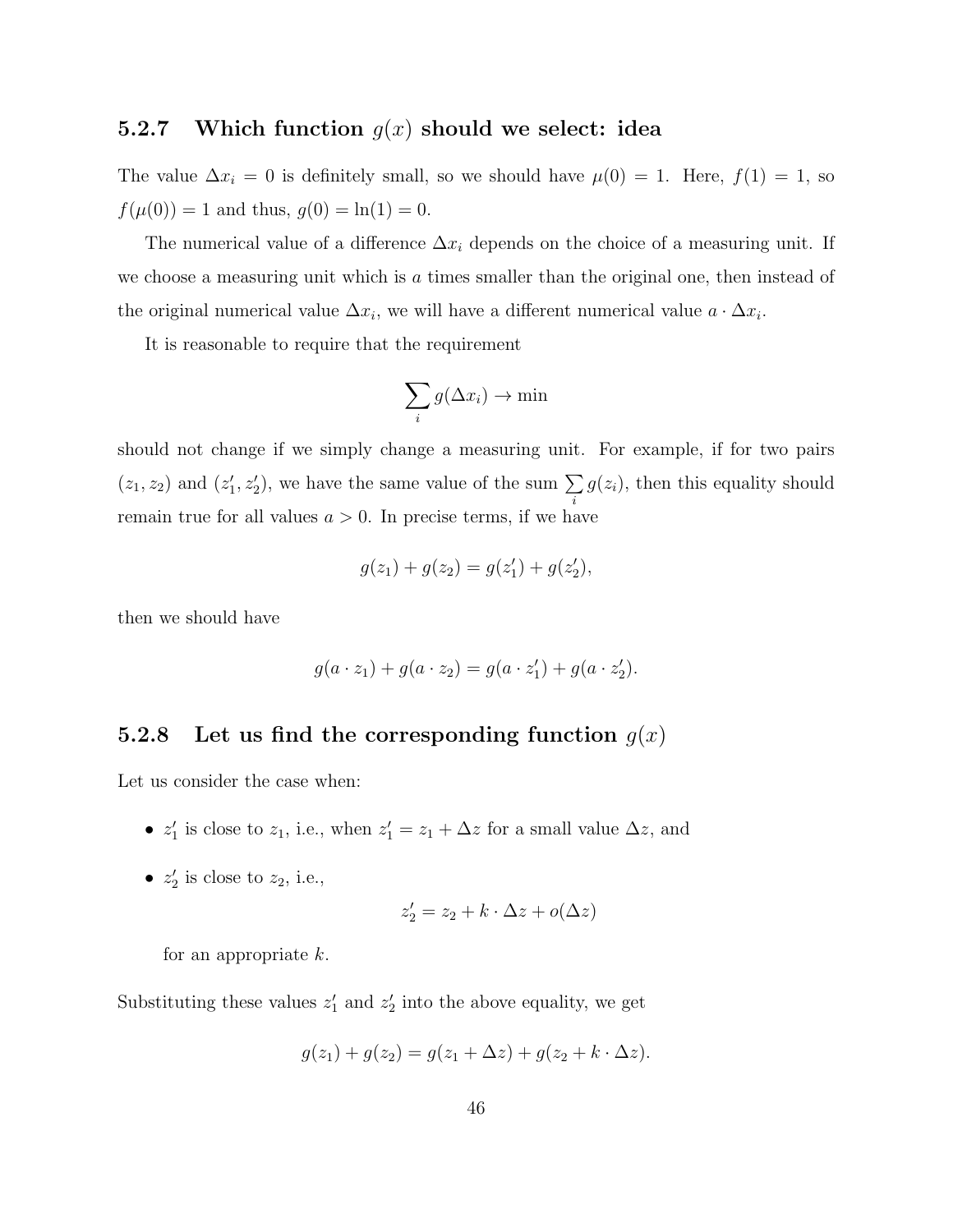Here,

$$
g(z_1 + \Delta z) = g(z_1) + g'(z_1) \cdot \Delta z + o(\Delta z)
$$

and

$$
g(z_2 + k \cdot \Delta z) = g(z_2) + g'(z_2) \cdot k \cdot \Delta z + o(\Delta z),
$$

so the above equality implies that

$$
g'(z_1) \cdot \Delta z + g'(z_2) \cdot k \cdot \Delta z + o(\Delta z) = 0.
$$

Diving both sides by  $\Delta z$  and taking  $\Delta z \rightarrow 0$ , we get

$$
g'(z_1) + g'(z_2) \cdot k = 0,
$$

hence

$$
k = -\frac{g'(z_1)}{g'(z_2)}.
$$

The condition

$$
g(a \cdot z_1) + g(a \cdot z_2) = g(a \cdot z'_1) + g(a \cdot z'_2)
$$

similarly takes the form

$$
g'(a \cdot z_1) + g'(a \cdot z_2) \cdot k = 0,
$$

i.e.,

$$
g'(a \cdot z_1) - g'(a \cdot z_2) \cdot \frac{g'(z_1)}{g'(z_2)} = 0.
$$

Thus,

$$
g'(a \cdot z_1) = g'(a \cdot z_2) \cdot \frac{g'(z_1)}{g'(z_2)}.
$$

By moving all the terms related to  $z_1$  to the left-hand side and all other terms to the right-hand side, we get

$$
\frac{g'(a \cdot z_1)}{g'(z_1)} = \frac{g'(a \cdot z_2)}{g'(z_2)}
$$

for all  $a, z_1$ , and  $z_2$ .

This means that the ratio  $\frac{g'(a \cdot z_1)}{g'(a)}$  $g'(z_1)$ does not depend on  $z_i$ , it only depends on  $a$ :

$$
\frac{g'(a \cdot z_1)}{g'(z_1)} = F(a)
$$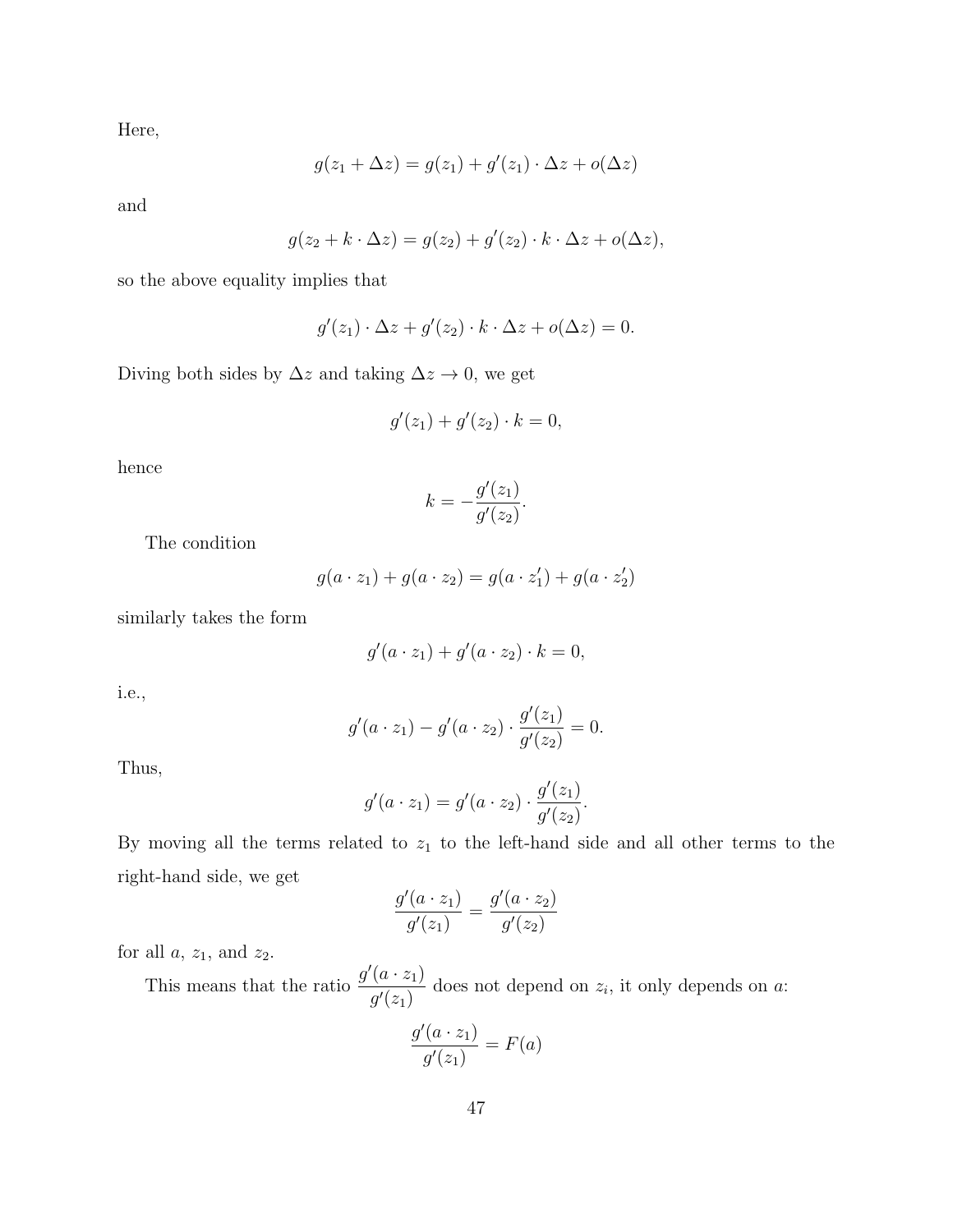for some function  $F(a)$ .

For  $a = a_1 \cdot a_2$ , we have

$$
F(a) = \frac{g'(a \cdot z_1)}{g'(z_1)} = \frac{g'(a_1 \cdot a_2 \cdot z_1)}{g'(z_1)} =
$$

$$
\frac{g'(a_1 \cdot (a_2 \cdot z_1))}{g'(a_2 \cdot z_1)} \cdot \frac{g'(a_2 \cdot z_1)}{g'(z_1)} = F(a_1) \cdot F(a_2),
$$

i.e.,

$$
F(a_1 \cdot a_2) = F(a_1) \cdot F(a_2).
$$

It is known (see, e.g., [1]) that every continuous function satisfying this property has the form  $F(a) = a^q$  for some real number q.

The condition 
$$
\frac{g'(a \cdot z_1)}{g'(z_1)} = F(a)
$$
 now takes the form  

$$
g'(a \cdot z_1) = g'(z_1) \cdot F(a) = g'(z_1) \cdot a^p.
$$

In particular, for  $z_1 = 1$ , we get

$$
g'(a) = C \cdot a^q,
$$

where  $C \stackrel{\text{def}}{=} g'(1)$ .

We have an expression for the derivative  $g'(a)$  of the desired function  $g(a)$ . To get  $g(a)$ , we therefore need to integrate this derivative. For this integration, we have two different formulas: for  $q = -1$  and for all other q.

Let us show that the value  $q = -1$  is impossible. Indeed, if  $q = -1$ , we get  $g(a) =$  $C \cdot \ln(a) + \text{const}$ , which contradicts to the above requirement that  $g(0) = 0$ .

Thus, we have  $q \neq -1$ . Therefore, integration leads to

$$
g(a) = \frac{C}{q+1} \cdot a^{q+1} + \text{const.}
$$

#### 5.2.9 Conclusion: we have indeed justified the  $\ell^p$ -method

For the above function  $g(x)$ , we have

$$
\sum_{i} g(\Delta x_i) = \frac{C}{q+1} \cdot \sum_{i} |\Delta x_i|^{q+1} + \text{const.}
$$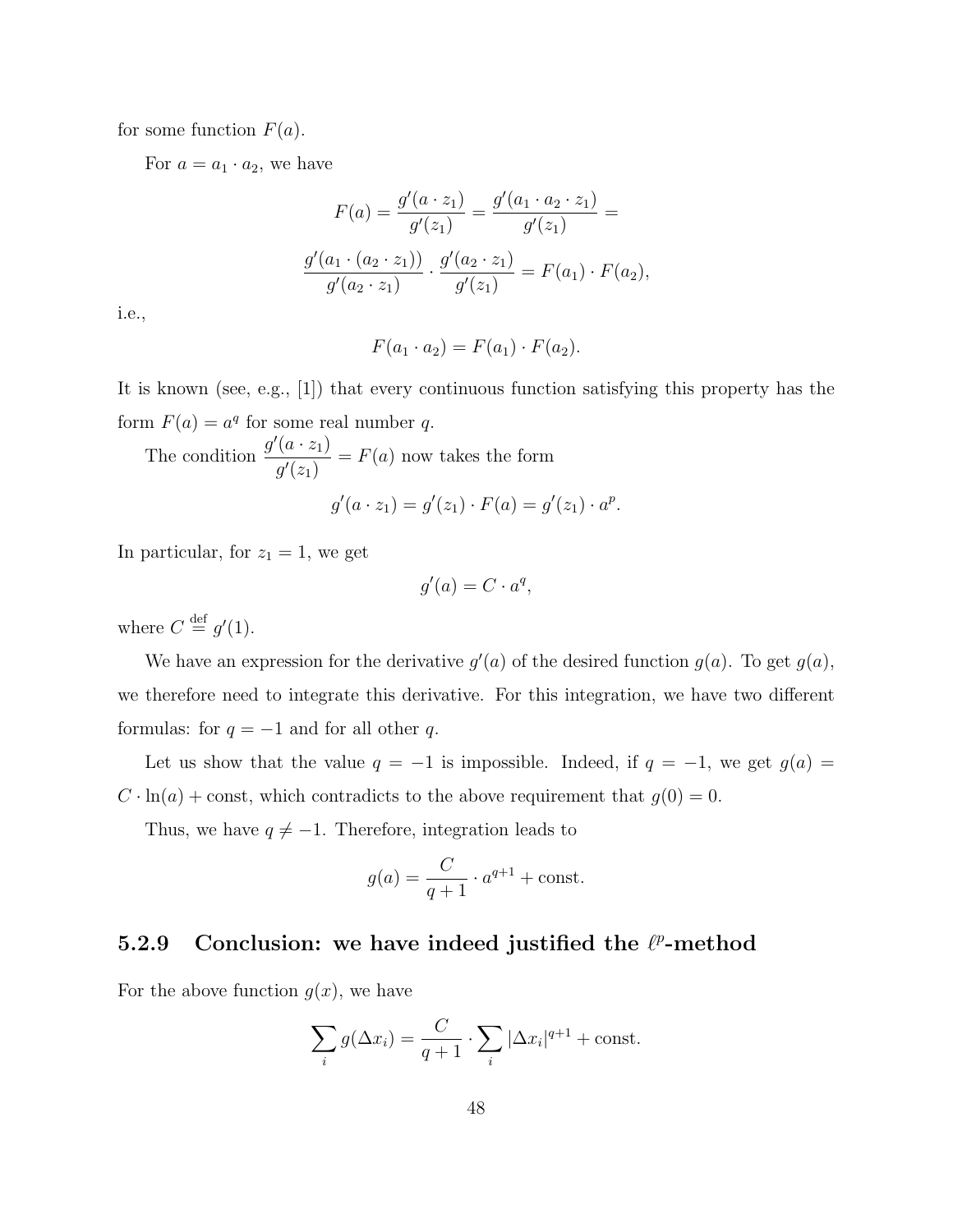Minimizing this sum is equivalent to minimizing the sum

$$
\sum_i |\Delta x_i|^{q+1}.
$$

According to the Lagrange multiplier method, minimizing this sum under the constraint  $J\leq c$  is equivalent to minimizing the expression

$$
J + \lambda \cdot \sum_{i} |\Delta x_{i}|^{p},
$$

for  $p = q + 1$ . Thus, for signals, we have indeed justified the  $\ell^p$ -method. Similar arguments explain the  $\ell^p$ -method for images.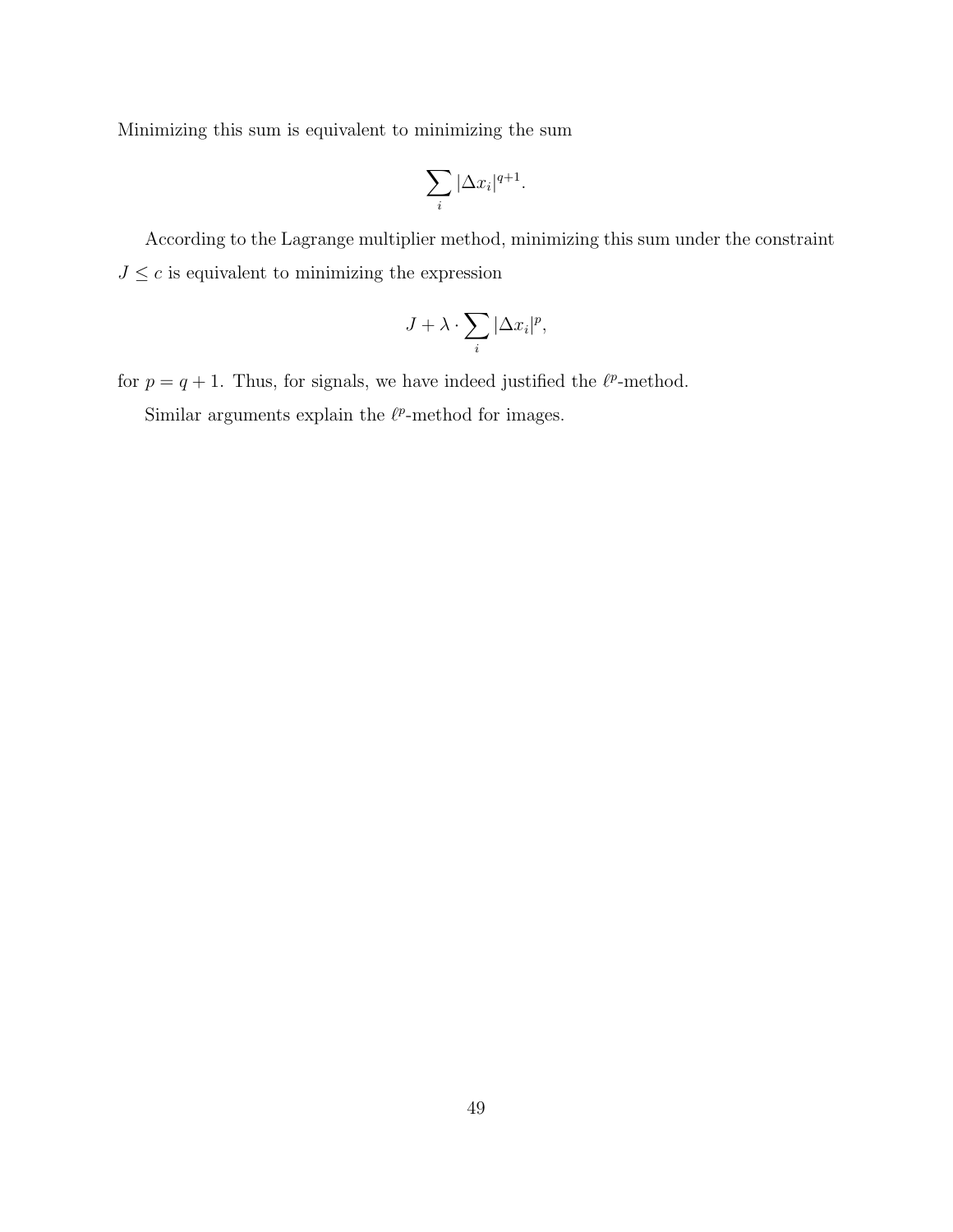## Chapter 6

# The Idea of Rotation-Invariance Enables Us To Further Improve the Results of the State-of-the-Art Blind Deconvolution Techniques

#### 6.1 Need for Improvement: Reminder

The current state-of-the-art method for blind image deconvolution is based on minimizing the sum

$$
|\Delta_x I_{i,j}|^p + |\Delta_y I_{i,j}|^p \tag{6.1.1}
$$

for some  $p < 2$ , where  $\Delta_x I_{i,j} \stackrel{\text{def}}{=} I_{i,j} - I_{i-1,j}$ , and  $\Delta_y I_{ij} \stackrel{\text{def}}{=} I_{i,j} - I_{i,j-1}$ . This is a discrete analog of the term

$$
\left|\frac{\partial I}{\partial x}\right|^p + \left|\frac{\partial I}{\partial y}\right|^p.
$$
\n(6.1.2)

In the traditional least squares approach, when  $p = 2$ , the corresponding expression

$$
\left|\frac{\partial I}{\partial x}\right|^2 + \left|\frac{\partial I}{\partial y}\right|^2\tag{6.1.3}
$$

is rotation-invariant: namely, it describes the square of the length of the gradient vector

$$
\nabla I \stackrel{\text{def}}{=} \left( \frac{\partial I}{\partial x}, \frac{\partial I}{\partial y} \right). \tag{6.1.4}
$$

However, for  $p \neq 2$ , the corresponding expression is no longer rotation-invariant.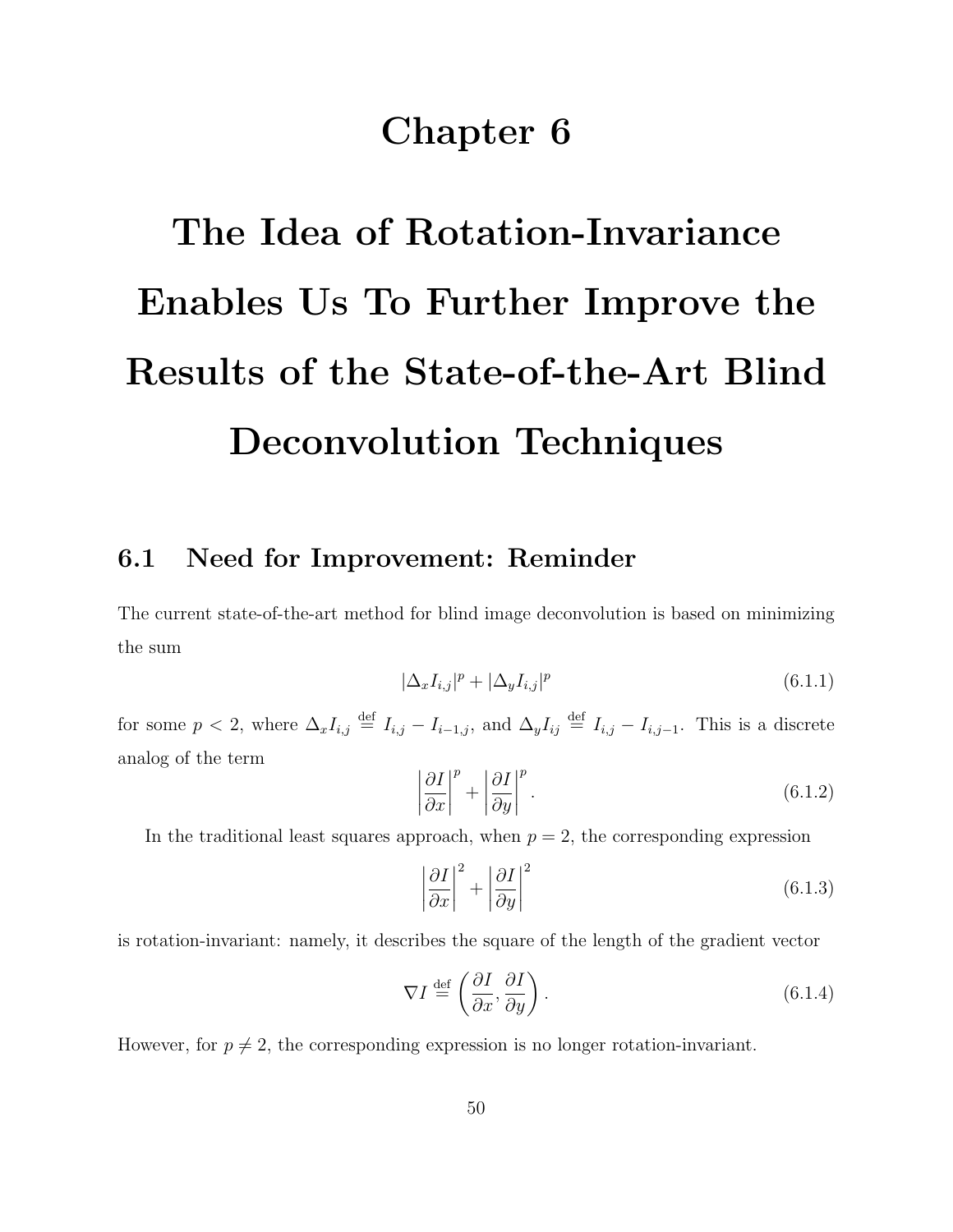Since the current state-of-the-art technique is not rotation-invariant, the result of using his techniques may change with rotation. Thus, if we rotate the image a little bit, the method, in general, leads to a different deconvolution result. So, even when the original reconstruction is optimal, the reconstruction of a rotated image will be different and, thus, not optimal.

#### 6.2 How to Improve: Main Idea

As we have just mentioned, the main problem with the current state-of-the-art blind deconvolution techniques comes from the fact that these techniques are not rotation-invariant. To improve the quality of image decomposition, it is therefore desirable to modify the current state-of-the art techniques by making them rotation-invariant.

In other words, instead of the above non-rotational-invariant expression, we need a rotation-invariant one. Let us first consider the continuous approximation. In this approximation, the desired expression depends on the components  $\frac{\partial I}{\partial x}$  and  $\frac{\partial I}{\partial y}$  of the gradient vector (6.1.4). When we rotate the coordinate system, the components of the gradient vector change.

In general, a 2-D vector can be characterized by its length and its direction. When we rotate the coordinate system, the direction changes but the length remains unchanged. Thus, the only rotation-invariant characteristic of a vector  $\vec{a}$  is its length  $\|\vec{a}\|$ . Thus, since we want the desired expression to be rotation-invariant, it must depend only on the length  $\|\nabla I\|$  of the gradient vector, i.e., only on the expression

$$
\|\nabla I\| = \sqrt{\left(\frac{\partial I}{\partial x}\right)^2 + \left(\frac{\partial I}{\partial y}\right)^2}.
$$
\n(6.2.1)

The actual images are discrete. Thus, as we have mentioned earlier, instead of the derivatives, we have finite differences  $\Delta_x I_{i,j}$  and  $\Delta y I_{i,j}$ , and instead of  $\|\nabla I\|$ , we have an expression

$$
\sqrt{(\Delta_x I_{i,j})^2 + (\Delta_y I_{i,j})^2}.\tag{6.2.2}
$$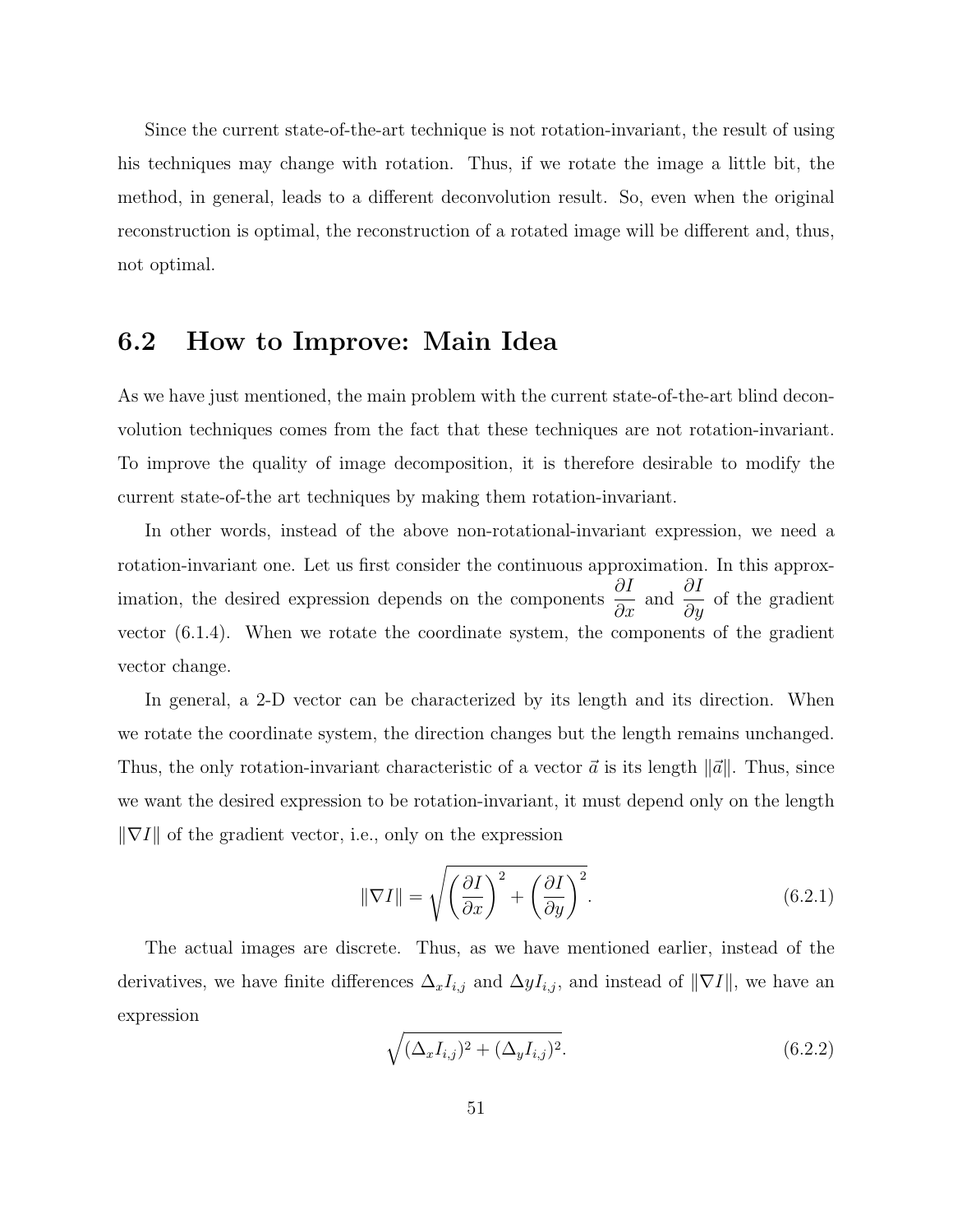So, the desired rotation-invariant expression  $E$  must have the form

$$
E = f(\sqrt{(\Delta_x I_{i,j})^2 + (\Delta_y I_{i,j})^2})
$$
\n(6.2.3)

for an appropriate function  $f(x)$ .

To find the function  $f(x)$ , let us consider a degenerate case, in which the image, in effect, is 1-dimensional, i.e., when the intensity does not change in the y-direction, it only varies in the x-direction:  $I(i, j) = I(i)$ . In this degenerate case,  $\Delta_x I_{i,j} = \Delta_x I_i$  and  $\Delta_y I_{i,j} = 0$ . Thus, the above expression (6.2.3) takes the form

$$
E = f(\sqrt{(\Delta_x I_i)^2}) = f(|\Delta_x I_i|). \tag{6.2.4}
$$

On the other hand, We have already discussed, in the previous section, that in the 1-D case, the corresponding expression should be proportional to  $|\Delta_x I_i|^p$  for some p, i.e., it should take the form

$$
E = c \cdot |\Delta_x I_i|^p \tag{6.2.5}
$$

for some c and p. By comparing the formulas  $(6.2.4)$  and  $(6.2.5)$ , we conclude that

$$
f(x) = c \cdot |x|^p.
$$

Substituting this expression for  $f(x)$  into the formula (6.2.3) that describes the general 2-D case, we thus conclude that

$$
E = c \cdot \left| \sqrt{(\Delta_x I_{i,j})^2 + (\Delta_y I_{i,j})^2} \right|^p = c \cdot ((\Delta_x I_{i,j})^2 + (\Delta_y I_{i,j})^2)^{p/2}.
$$
 (6.2.6)

Thus, we arrive at the following conclusion: to make the blind deconvolution method rotation-invariant, we need to replace the non-rotation-invariant expression (6.1.1) with a rotation-invariant expression

$$
E = c \cdot ((\Delta_x I_{i,j})^2 + (\Delta_y I_{i,j})^2)^{p/2}, \tag{6.2.7}
$$

for an appropriate constant c.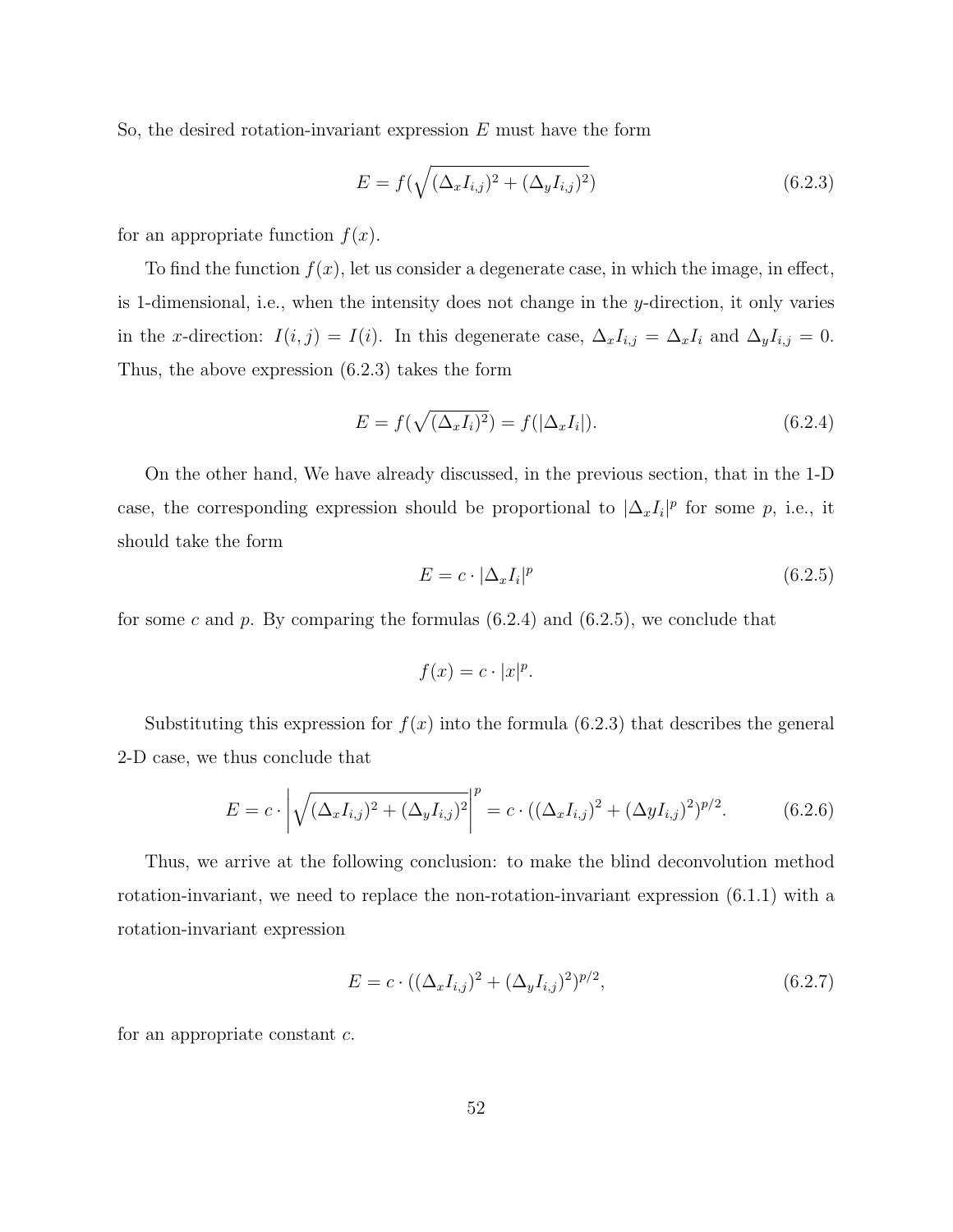#### 6.3 From the Idea to the Algorithmic Details

How does the above change in the objective function affect the resulting blind deconvolution algorithm? In terms of the algorithm, we replace the sum

$$
|\Delta_i^h(x)|^p + |\Delta_i^v(x)|^p \tag{6.3.1}
$$

with the new expression proportional to

$$
((\Delta_i^h(x))^2 + (\Delta_i^v(x))^2)^{p/2}.
$$
\n(6.3.2)

According to the description of the state-of-the-art algorithm in Chapter 2, to minimize the expression (6.3.1), we represent it as

$$
(\Delta_i^h(x))^2 \cdot v_{h,i}^{p/2-1} + (\Delta_i^v(x))^2 \cdot v_{v,i}^{p/2-1}, \tag{6.3.3}
$$

where:

- $v_{h,i}$  is the value of  $(\Delta_i^h(x))^2$  on the previous iteration, and
- $v_{v,i}$  is the value of  $(\Delta_i^v(x))^2$  on the previous iteration.

We can apply the same idea to minimize the new expression  $(6.3.2)$ . Specifically, to minimize this expression (6.3.2), we represent it as

$$
((\Delta_i^h(x))^2 + (\Delta_i^v(x))^2) \cdot v^{p/2 - 1}, \tag{6.3.4}
$$

where v is the value of the sum  $(\Delta_i^h(x))^2 + (\Delta_i^v(x))^2$  on the previous iteration.

The expression  $(6.3.4)$  can be described in the form similar to  $(6.3.3)$ , as

$$
(\Delta_i^h(x))^2 \cdot (v'_{h,i})^{p/2-1} + (\Delta_i^v(x))^2 \cdot (v'_{v,i})^{p/2-1}, \tag{6.3.5}
$$

where  $v'_{h,i} = v'_{v,i}$  is proportional to the value of the sum  $(\Delta_i^h(x))^2 + (\Delta_i^v(x))^2$  on the previous iteration. We have already denoted the values of the squares of differences  $(\Delta_i^h(x))^2$  and  $(\Delta_i^v(x))^2$  on the previous iteration by  $v_{h,i}$  and  $v_{v,i}$ . Thus, we have

$$
v'_{h,i} = v'_{v,i} = C \cdot (v_{h,i} + v_{v,i}).
$$
\n(6.3.6)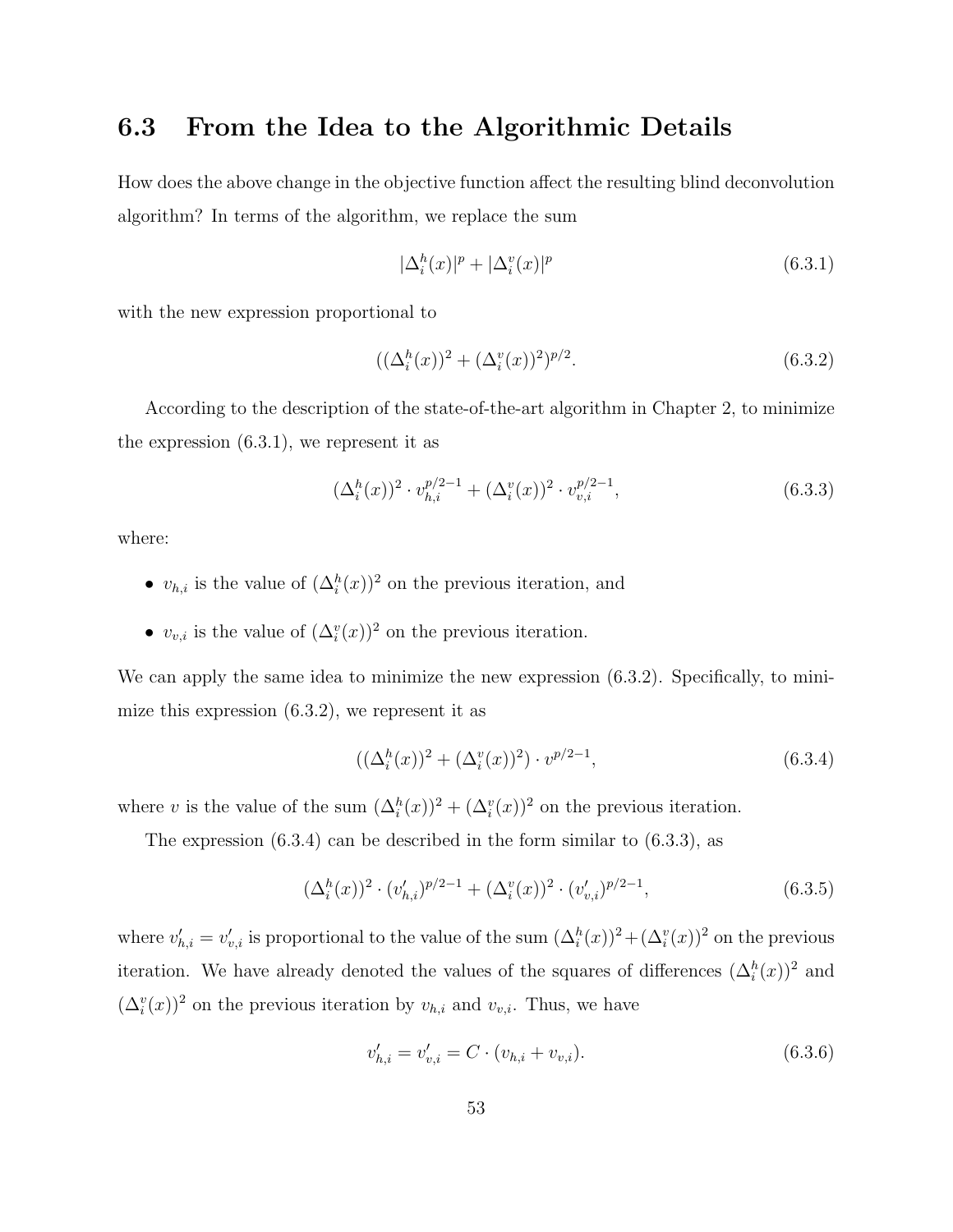In other words, at each spatial location i, instead of possible different values  $v_{h,i} \neq v_{v,i}$ , we apply equal weights  $v'_{h,i} = v'_{v,i}$  to horizontal and vertical differences.

The current method has been tuned to work well. So, it makes sense to make the difference between the current method and its proposed modification to be as small as possible. When  $v_{h,i} \neq v_{v,i}$ , our new method differs from the current one, but when  $v_{h,i} = v_{v,i}$ , there is no reason for it to differ. It is therefore reasonable to select a constant  $C$  in such a way that when  $v_{h,i} = v_{v,i}$ , the new method will lead to exactly the same result as the current one. In other words, when  $v_{h,i} = v_{v,i}$ , we should have  $v'_{h,i} = v_{h,i}$  and  $v'_{v,i} = v_{v,i}$ . Substituting these values into the formula  $(6.3.6)$ , we conclude that  $C =$ 1 2 . Thus, the formula (6.3.6) takes the following final form:

$$
v'_{h,i} = v'_{v,i} = \frac{1}{2} \cdot (v_{h,i} + v_{v,i}).
$$
\n(6.3.7)

So, we arrive at the following modification of the state-of-the-art blind deconvolution algorithm.

## 6.4 Resulting Modification of the State-of-the-Art Blind Deconvolution Algorithm

The only modification is on Step 1(c), where after computing, for each spatial location  $i$ , the horizontal and vertical values  $v_{h,i}$  and  $v_{v,i}$ , we then average these two values before performing further computations:

First, we select  $\alpha$ ,  $\beta$ ,  $\gamma$ ,  $\tau$ ,  $\theta$ ,  $\eta$ <sup>1</sup>, and  $0 < p < 1$ . We then select some initial estimate  $h^{1,1}$ of the blur, and the initial values of auxiliary vectors  $v_d^{1,1}$  $d_d^{1,1}$ , where  $d \in D = \{h, v, hh, vv, hv\}.$ 

Then, for  $k = 1, 2, \ldots$ , we perform the following until the stopping criterion

$$
\frac{\|x^k - x^{k-1}\|}{\|x^{k-1}\|} < \varepsilon = 0.01
$$

is met: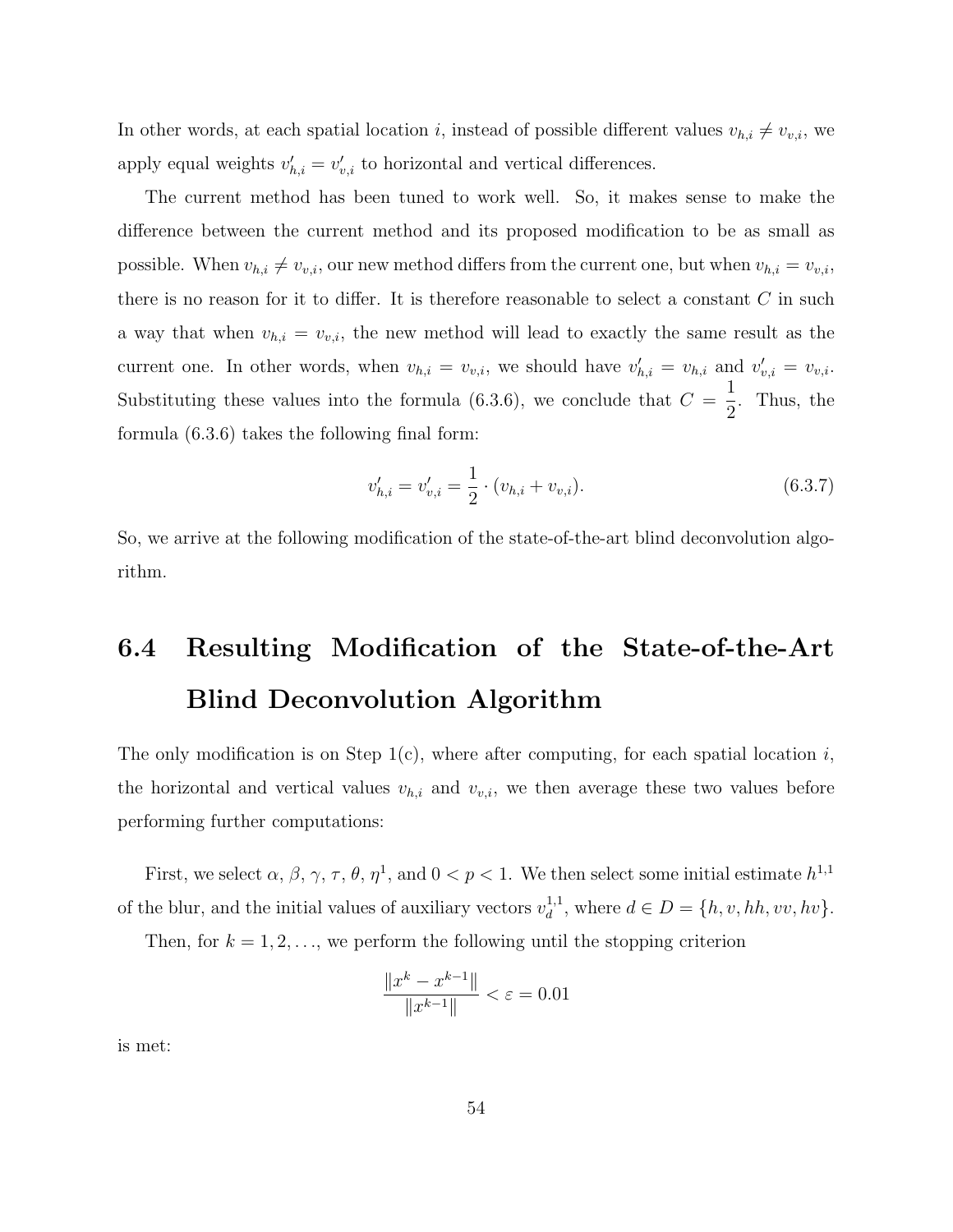- 1. For  $\ell = 1, \ldots, L_0$  for some  $L_0$ :
	- (a) Compute

$$
x^{k,l+1} = \left[ \eta^k (\mathbf{H}^{k,l})^T (\mathbf{H}^{k,l}) + \alpha p \sum_{d \in D} 2^{1-o(d)} (\mathbf{\Delta}^d)^T \mathbf{B}_d^{k,l} \mathbf{\Delta}^d \right]^{-1} \cdot \eta^k (\mathbf{H}^{k,l})^T \mathbf{W} a^k,
$$

where  $B_d^{k,\ell}$  $d_d^{k,\ell}$  is a diagonal matrix with entries  $B_d^{k,\ell}$  $\mathbf{d}^{k,\ell}(i,i) = \left(v_{d,i}^{k,\ell}\right)^{p/2-1}$  and  $\mathbf{\Delta}^d$  is the convolution matrix of the difference operator  $\Delta_i^d(\cdot)$ . For solving this system of linear equations, the authors use the Fourier transform approach.

(b) Compute

$$
h^{k,l+1} = \left[\eta^k(\mathbf{X}^{k,l})^T(\mathbf{X}^{k,l}) + \gamma \mathbf{C}^T \mathbf{C}\right]^{-1} \cdot \eta^k(\mathbf{X}^{k,l})^T \mathbf{W} a^k,
$$

where  $\mathbf{X}^{k,\ell}$  is the convolution matrix of the image  $x^{k,\ell}$ . For solving this system of linear equations, the authors also use the Fourier transform approach.

(c) For each  $d \in \{h, v, hh, vv, hv\}$ , calculate

$$
v_{d,i}^{k,\ell+1} = \left[\Delta_i^d(x^{k,\ell})\right]^2;
$$

for  $d \in \{h, v\}$ , calculate

$$
v_{h,i}^{k,\ell+1} = v_{v,i}^{k,\ell+1} = \frac{1}{2} \cdot \left( \left[ \Delta_i^h(x^{k,\ell}) \right]^2 + \left[ \Delta_i^v(x^{k,\ell}) \right]^2 \right);
$$

- 2. Set  $x^k = x^{k,\ell+1}$ ,  $h^k = h^{k,\ell+1}$ , and  $v_{d,i}^k = v_{d,i}^{k,\ell+1}$ .
- 3. Now, we need to find  $a^{k+1}$  by minimizing the expression

$$
\frac{\beta}{2} \cdot ||y - \mathbf{W}a||_2^2 + \frac{\eta}{2} \cdot ||\mathbf{W}a - \mathbf{H}x||_2^2 + \tau \cdot ||a||_1.
$$

This can be done by applying the *l1-ls* algorithm for minimizing the equivalent minimization problem

$$
||y' - \mathbf{\Phi}' \mathbf{W} a^k||^2 + \tau ||a^k||_1,
$$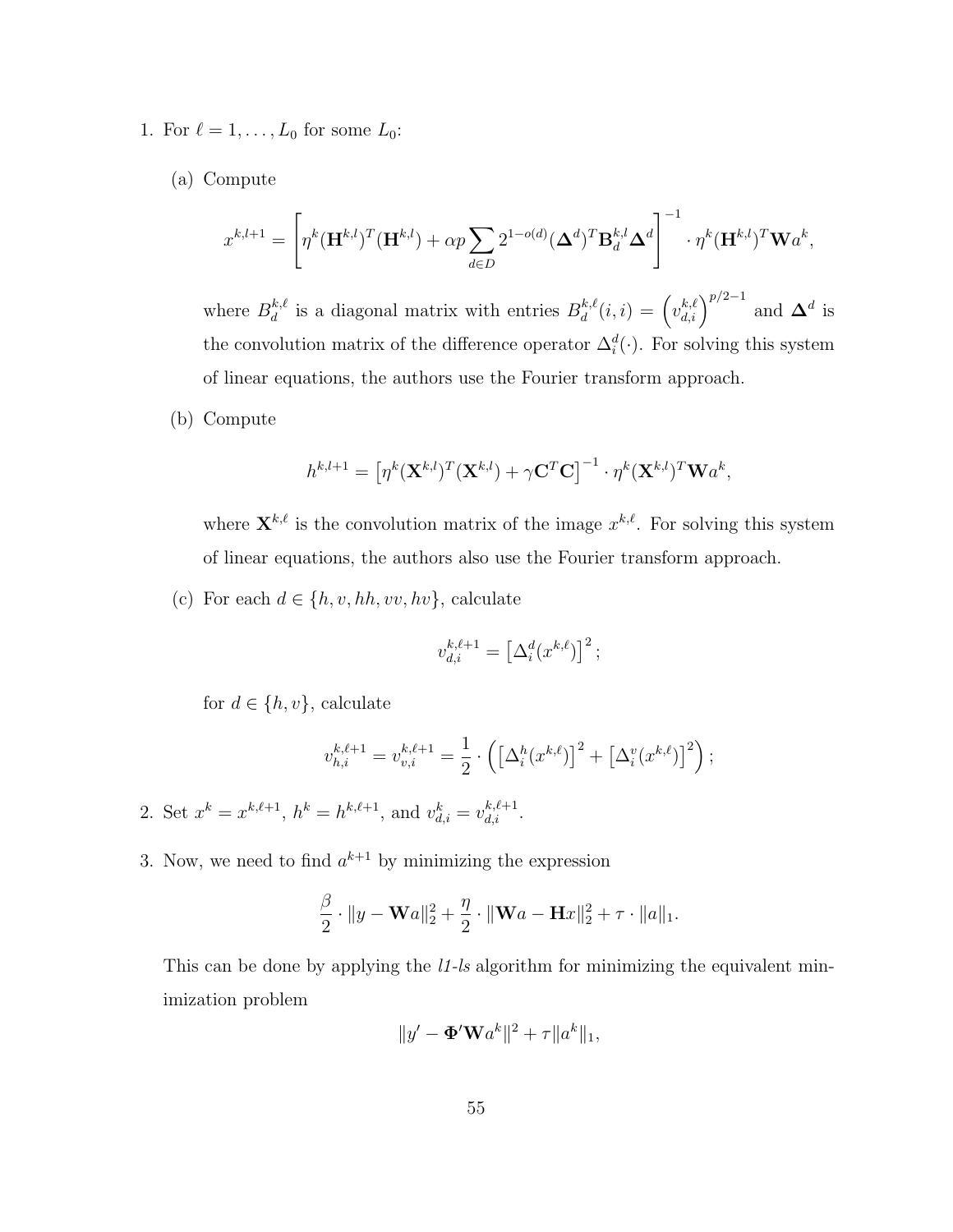where

$$
y' = \begin{bmatrix} \sqrt{\frac{\beta}{2}}y \\ \sqrt{\frac{\eta^k}{2}} \mathbf{H}^k x^k \end{bmatrix}
$$

$$
\Phi' = \begin{bmatrix} \sqrt{\frac{\beta}{2}}\mathbf{I} \\ \sqrt{\frac{\eta^k}{2}}\mathbf{I} \\ \sqrt{\frac{\eta^k}{2}}\mathbf{I} \end{bmatrix}.
$$

and

4. Set 
$$
\eta^{k+1} = \theta \eta^k
$$
.

#### 6.5 Testing the New Algorithm

To test the new method, we compared it with the original methods on the same "Cameraman" image on which the authors of the original paper [3] tested their method. In our application, we used the same values of the parameters that the authors of [3] used:

$$
\{\alpha, \beta, \gamma, \tau, \eta^1\} = \{1, 1/\sigma^2, 5e5, 0.125, 1042\},\
$$

where  $\sigma^2$  denotes the noise variance.

Following [3], we also applied, to the original image, the Gaussian blurring with the variance of 5.

We selected  $\sigma = 0.001$ , which is consistent with the signal-to-noise ratio used in [3]. Following [3], we used the mean square difference  $||x - \hat{x}||_2$  between the original image x and the reconstructed image  $\hat{x}$  to gauge the quality of deconvolution.

When comparing the results of the two algorithms, we need to take into account that both the original and the modified algorithms start with randomly selected initial values  $v_d^{1,1}$  $\frac{d}{d}$ . Because of this, the results of both algorithm may differ slightly when we re-apply the same algorithm to the same blurred image. Because of the statistical character of the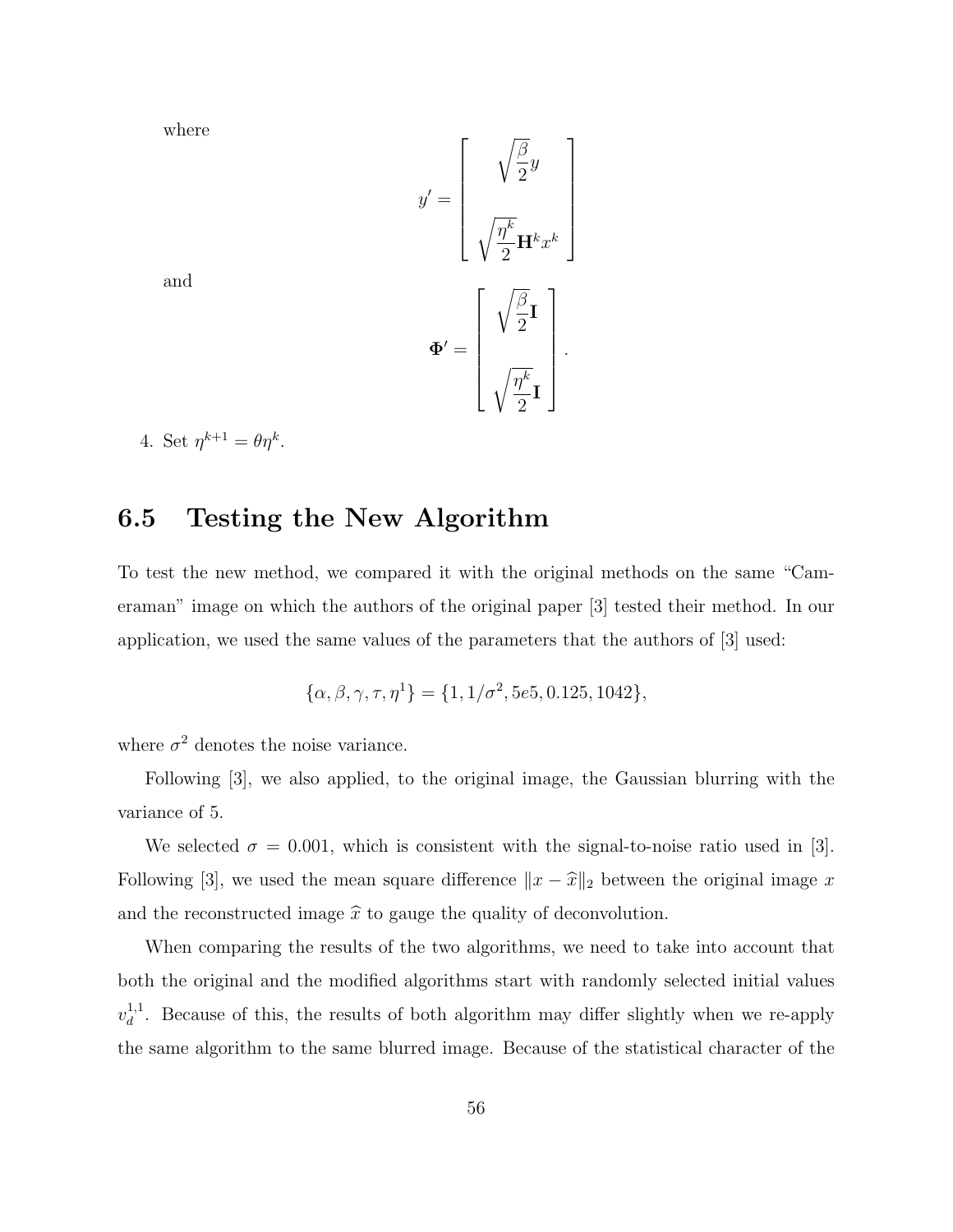results, to compare the two algorithms, we need to apply both algorithms to the same blurred image several times, and then use statistical criteria to decide which method is better.

To perform this comparison, we applied each of the two algorithms 30 times, and for each application, we computed the distance  $||x-\hat{x}||_2$ . To make the results of the comparison more robust, for each of the algorithms, we eliminated the smallest and the largest value of this distance, and got a list of 28 values. For the original algorithm, we get the following results:

| 1192.44, 1192.97, 1202.01, 1196.93, 1191.03, 1195.04, 1195.28, |                                                                |  |  |
|----------------------------------------------------------------|----------------------------------------------------------------|--|--|
|                                                                | 1204.42, 1194.01, 1192.15, 1195.05, 1191.27, 1190.42, 1192.78, |  |  |
|                                                                | 1192.20, 1196.84, 1202.12, 1194.88, 1192.15, 1195.05, 1189.90, |  |  |
|                                                                | 1189.36, 1191.27, 1190.42, 1192.78, 1192.20, 1196.84, 1202.12. |  |  |

The average of these values is 1195.21.

For the modified method, we get the following 28 values:

|  | 1195.78, 1190.74, 1188.81, 1188.60, 1190.43, 1189.07, 1191.83  |  |  |
|--|----------------------------------------------------------------|--|--|
|  | 1187.20, 1189.36, 1191.77, 1189.05, 1189.24, 1189.36, 1198.58  |  |  |
|  | 1193.91, 1188.08, 1192.04, 1191.54, 1189.36, 1191.77, 1189.05  |  |  |
|  | 1189.24, 1189.36, 1198.58, 1193.91, 1188.08, 1192.03, 1191.54. |  |  |

The average of these values is 1191.01, which is smaller than the average distance corresponding to the original algorithm.

To check whether this difference is statistically significance, we applied the t-test for two independent means. In this test, given two samples of sizes  $N_1$  and  $N_2$ , we compute the corresponding sample means  $\overline{X}_1$  and  $\overline{X}_2$ , sample variances  $s_1^2$  and  $s_2^2$ , and the value

$$
t = \frac{\overline{X}_1 - \overline{X}_2}{\sqrt{\left(\frac{(N_1 - 1) \cdot s_1^2 + (N_2 - 1) \cdot s_2^2}{N_1 + N_2 - 2}\right) \cdot \left(\frac{1}{N_1} + \frac{1}{N_2}\right)}}.
$$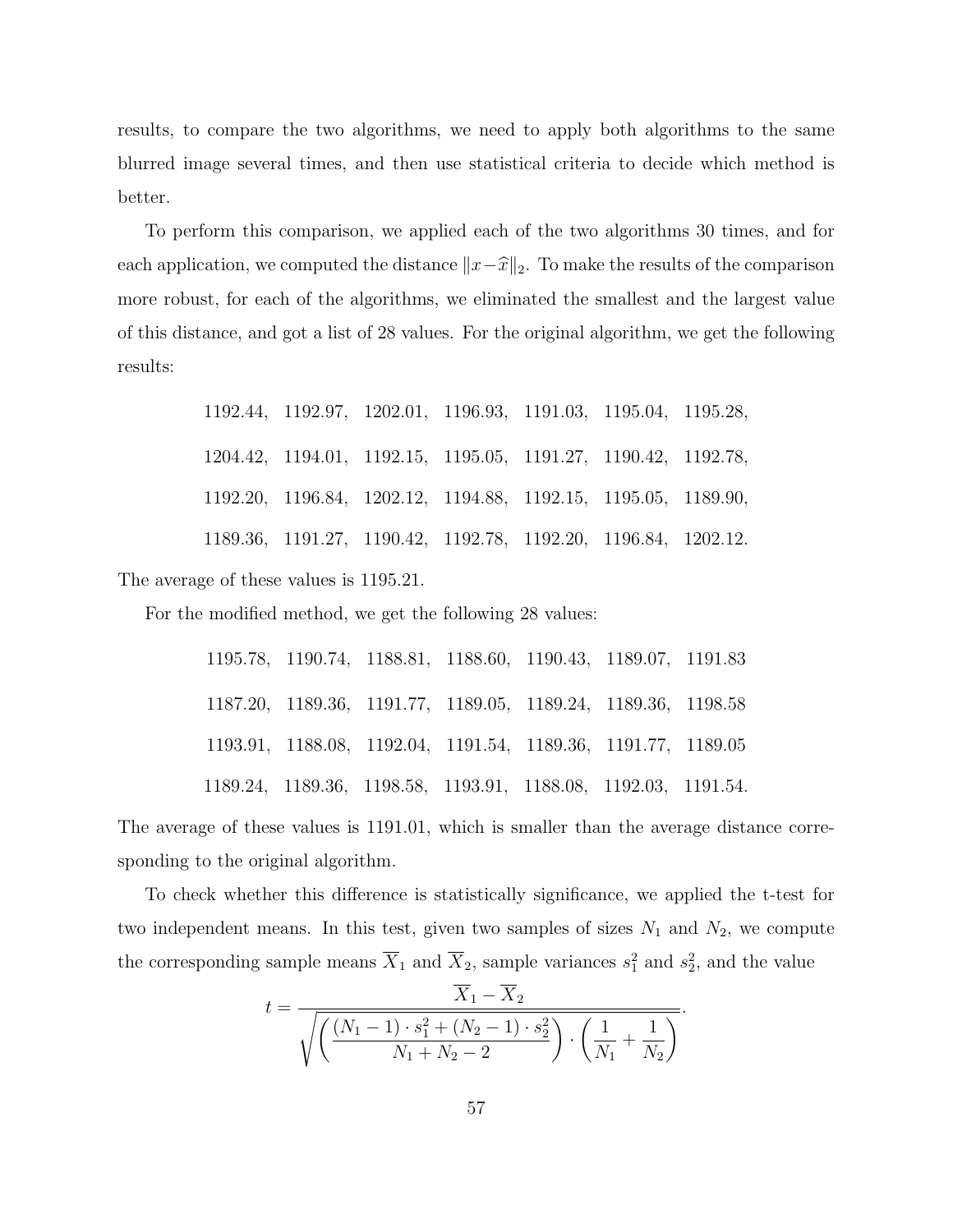Based on the value of this statistic, we decide whether the null hypothesis – that both samples comes from the populations with same mean – can be rejected.

For the two above samples, computations lead to rejection with  $p = 0.002$ . This is much smaller than the  $p$ -values 0.01 and 0.05 normally used for rejecting the null hypothesis. So, we can conclude that the null hypothesis can be rejected, and that, therefore, the modified algorithm is statistically significantly better than the original one.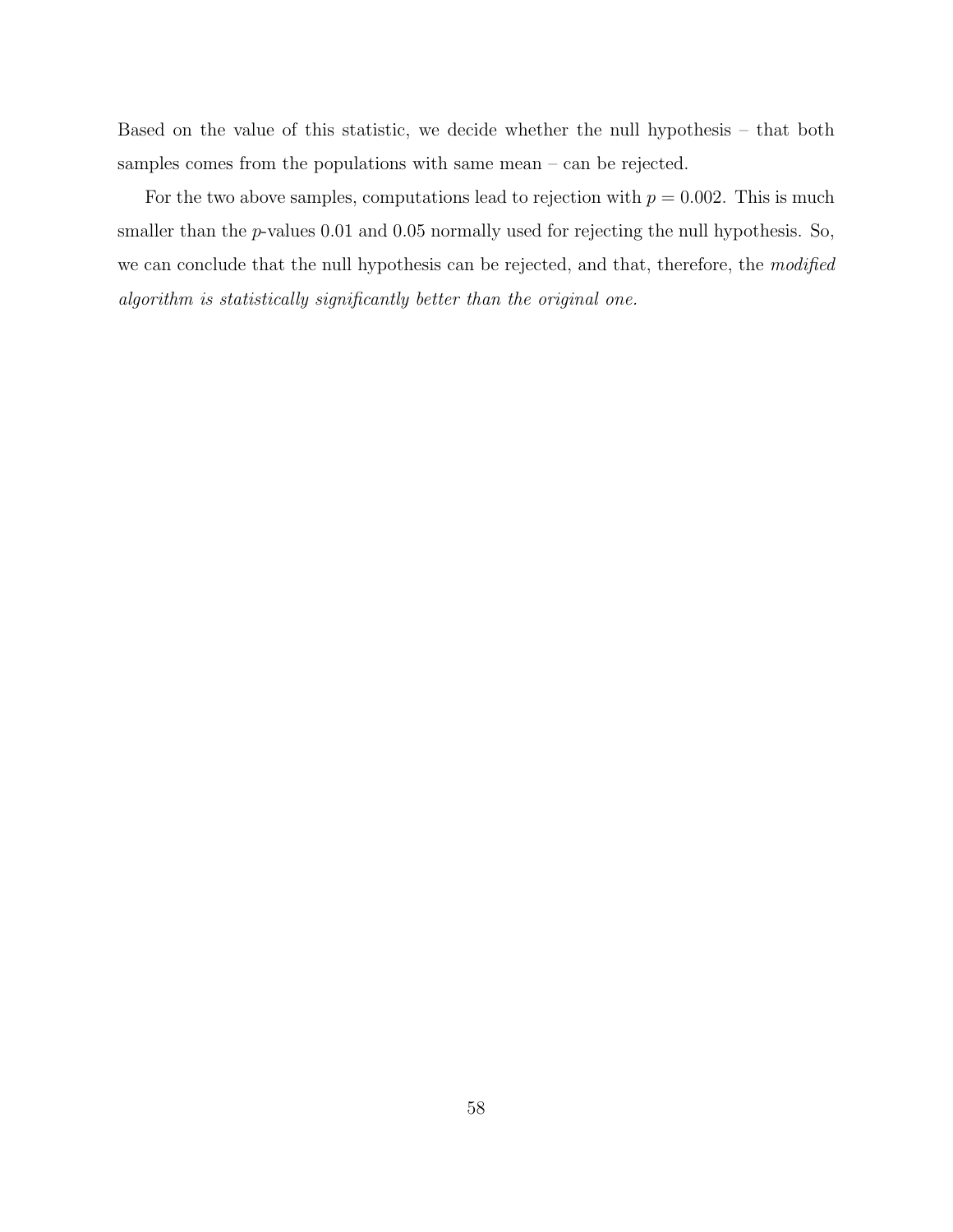## Chapter 7

## Towards Using Embedded Zerotree Wavelet (EZW) Algorithm

## 7.1 Theoretical Background of Embedded Zerotree Wavelet (EZW) Coding

Main idea behind EZW. As we have mentioned earlier, one of the important features enabling us to perform blind deconvolution is the image sparsity. Specifically, in the wavelet transform of an image, most coefficients are so small that they can be safely ignored. Thus, when we reconstruct the actual image, it is sufficient to only consider images in which the number of non-zero wavelet coefficients is small.

In the previous chapters, this is how – following  $[3]$  – we interpreted the sparsity requirement. However, in image processing in general, there are more complex methods of formalizing sparsity, methods that lead to more efficient image compression and image compressing. The main idea behind such methods is motivated by the fact that each coefficient of a wavelet transform is a linear combination the intensities in some part of an image. Each of the few low-frequency coefficients is a linear combination over a reasonably large portion of an image. As we move to coefficients representing higher and higher frequencies, the size of the corresponding part of the image decreases.

If a wavelet coefficient corresponding to some part of the image is 0, this probably means that this particular part of the image is not significant and can be ignored – and thus, wavelet coefficients corresponding to sub-parts of this part can be safely ignored as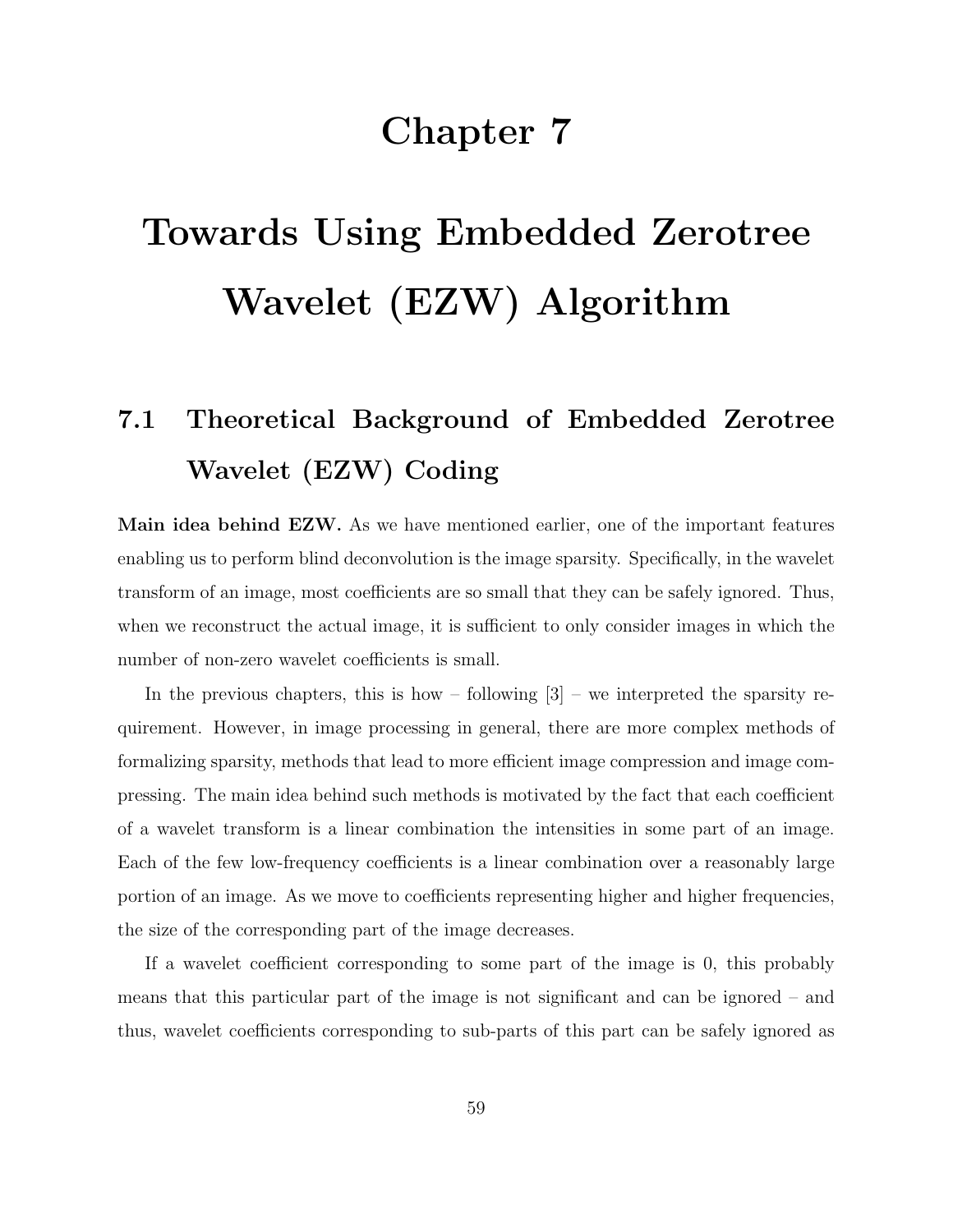well.

Different wavelet coefficients can be naturally described as tree: for each coefficient describing some part of the image, its "children" are the coefficients describing subparts of this part. The above idea is that if a "parent" node is 0, then its children nodes – and children of these children notes, etc. should also be all zeros. Such a tree is called a *zerotree*. If we use a zerotree approach, then the whole subtree with all 0s is "embedded" into the representation of the original image. Because of this, methods that use such zerotrees are known as Embedded Zerotree Wavelet algorithms (EZW for short). The main ideas behind EZW were first described in [36]; see also [40].

What we do in this chapter. In this chapter, we will analyze the possibility to incorporate EZW techniques into blind deconvolution. We have proposed and tests two ways of such incorporation. So far, we have not yet got any statistically significant improvement of blind deconvolution, but we hope that our ideas will be further enhanced and lead to such an improvement.

To explain our ideas, we first need to explain the EZW techniques in more detail.

1-D wavelet transform of signals: the basis for 2-D wavelet transform of images. The usual 2-D wavelet transform of images is obtained by applying the 1-D wavelet transform to each row, and then applying the same transform to each column. Thus, to better understand the 2-D wavelet transform algorithm, let us first describe how the 1-D wavelet transform is usually performed.

Based on the 1-D signal  $x_1, \ldots, x_n$ , we first compute:

- its low-pass (low-frequency) component  $L_1$  consisting of the values  $x_1 + x_2, x_3 + x_4$ , etc., and
- its high-pass (high-frequency) component  $H_1$  consisting of the values  $x_1 x_2, x_3 x_4$ , etc.

The values  $H_1$  remain unchanged, but to the low-frequency values  $L_1$ , we apply a similar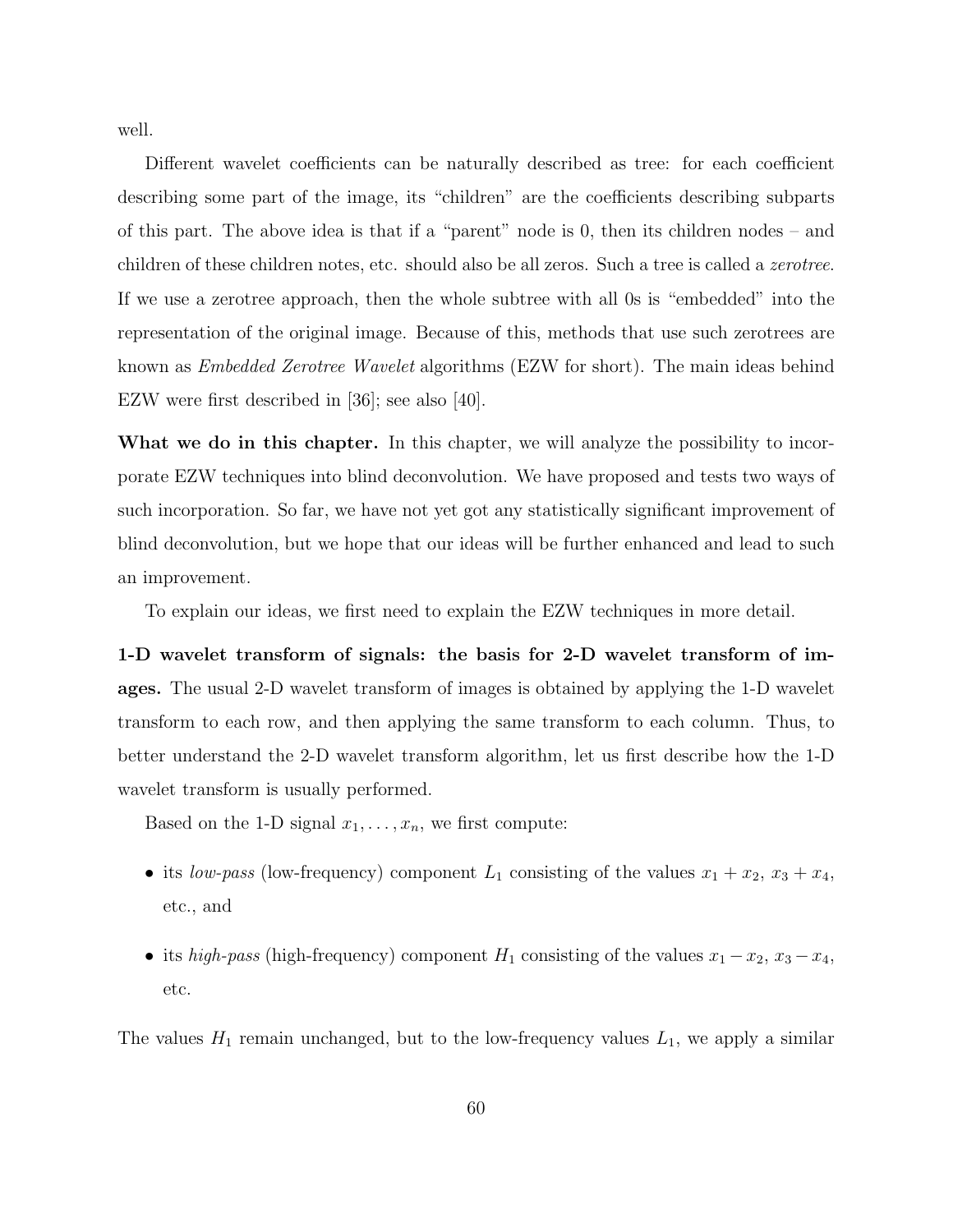transformation, replacing  $L_1$  with two parts: low-pass part  $L_2$  and high-pass part  $H_2$ . To the low-pass part  $L_2$ , we apply the same transformation, etc.

For example, if we have a signal

$$
x_1, x_2, x_3, x_4, x_5, x_6, x_7, x_8
$$

consisting of eight values  $x_1, \ldots, x_8$ , then in the first pass, we transform this signal into the following sequence:

$$
x_1 + x_2, x_3 + x_4, x_5 + x_6, x_7 + x_8, x_1 - x_2, x_3 - x_4, x_5 - x_6, x_7 - x_8.
$$

On the second pass, we apply a similar transformation to the part

$$
L_1 = \{x_1 + x_2, x_3 + x_4, x_5 + x_6, x_7 + x_8\},\
$$

transforming it into a new sequence

$$
(x_1 + x_2) + (x_3 + x_4), (x_5 + x_6) + (x_7 + x_8), (x_1 + x_2) - (x_3 + x_4), (x_5 + x_6) - (x_7 + x_8).
$$

On the third pass, we take a low-pass part of this new sequence

$$
L_2 = \{(x_1 + x_2) + (x_3 + x_4), (x_5 + x_6) + (x_7 + x_8)\},\
$$

and apply to it a similar transformation. As a result, we get a new 2-number sequence

$$
((x_1+x_2)+(x_3+x_4)) + ((x_5+x_6)+(x_7+x_8)), ((x_1+x_2)+(x_3+x_4)) - ((x_5+x_6)+(x_7+x_8)).
$$

The new low-pass part  $L_3$  consists of only one value, so the process stops. The resulting wavelet transform has the form

$$
L_3, H_3, H_2, H_1,
$$

where

$$
L_3 = \{((x_1 + x_2) + (x_3 + x_4)) + ((x_5 + x_6) + (x_7 + x_8))\},\
$$
  

$$
H_3 = \{((x_1 + x_2) + (x_3 + x_4)) - ((x_5 + x_6) + (x_7 + x_8))\},\
$$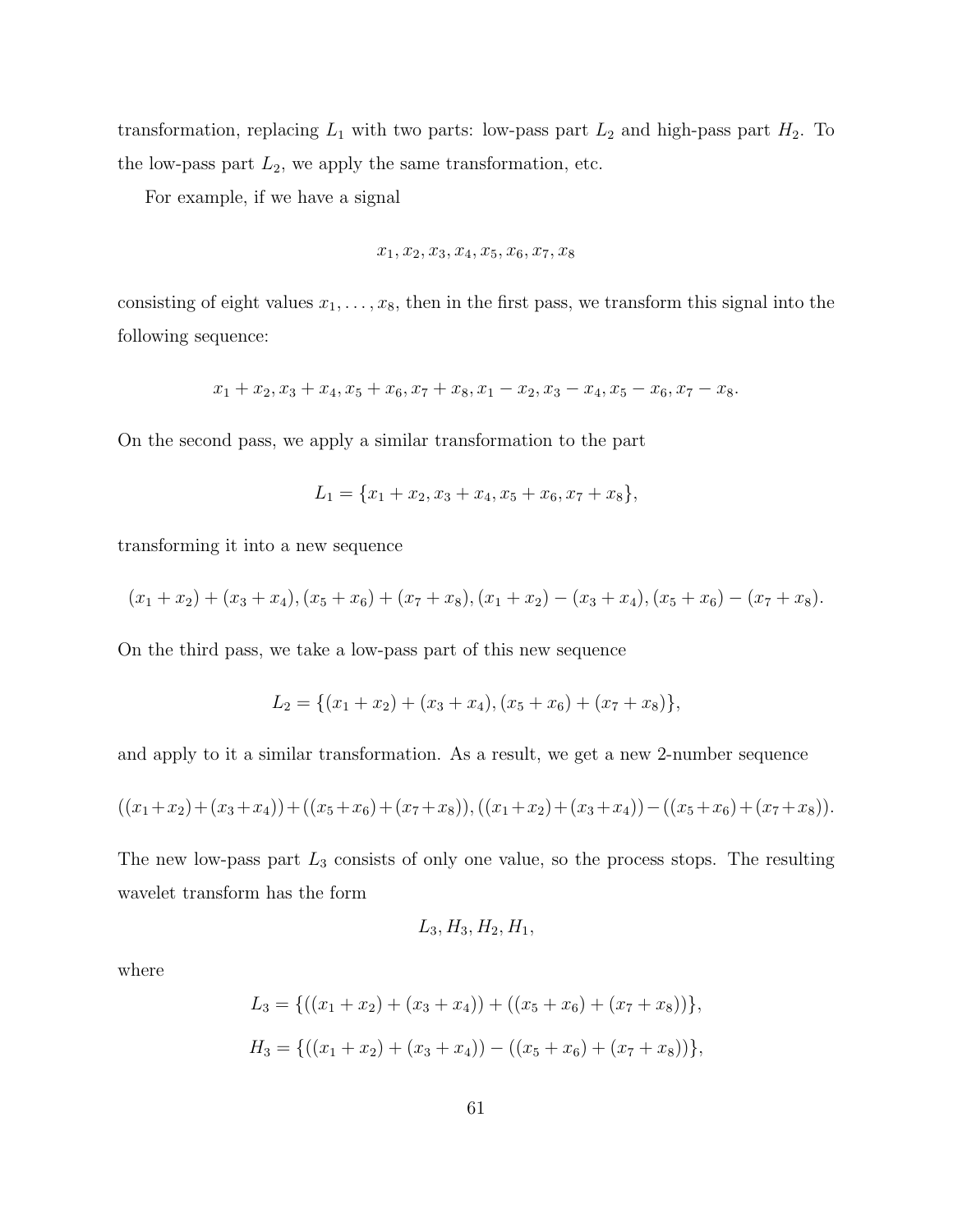$$
H_2 = \{(x_1 + x_2) - (x_3 + x_4), (x_5 + x_6) - (x_7 + x_8)\},\
$$

and

$$
H_1 = \{x_1 - x_2, x_3 - x_4, x_5 - x_6, x_7 - x_8\}.
$$

In general, the 1-D wavelet transform can be schematically described as follows:



Figure 7.1: K-th Level Decomposition, 1-D Wavelet Decomposition

From 1-D to 2-D transforms. First, we apply one step of the 1-D wavelet transform to each row; as a result, instead of the original values, we get half low-pass values  $L$  and half high-pass values H. Then, to the resulting values, we apply the one-step transform to each column. As a result, we have four sets of values:

- values  $LL_1$  that correspond to the low-pass filtering by row and by column;
- values  $HL_1$  that correspond to high-pass filtering by row and low-pass filtering by column;
- values  $LH_1$  that correspond to low-pass filtering by rows and high-pass filtering by column, and
- values  $HH_1$  that correspond to high-pass filtering both by row and by column.

The result is described in Fig. 7.2.

After that, the regions  $HL_1$ ,  $LH_1$ , and  $HH_1$  remain unchanged, but to the region  $LL_1$ , we apply a similar transformation, dividing this region into four subregions  $LL_2$ ,  $HL_2$ ,  $LH_2$ , and  $HH_2$ ; see Fig. 7.3.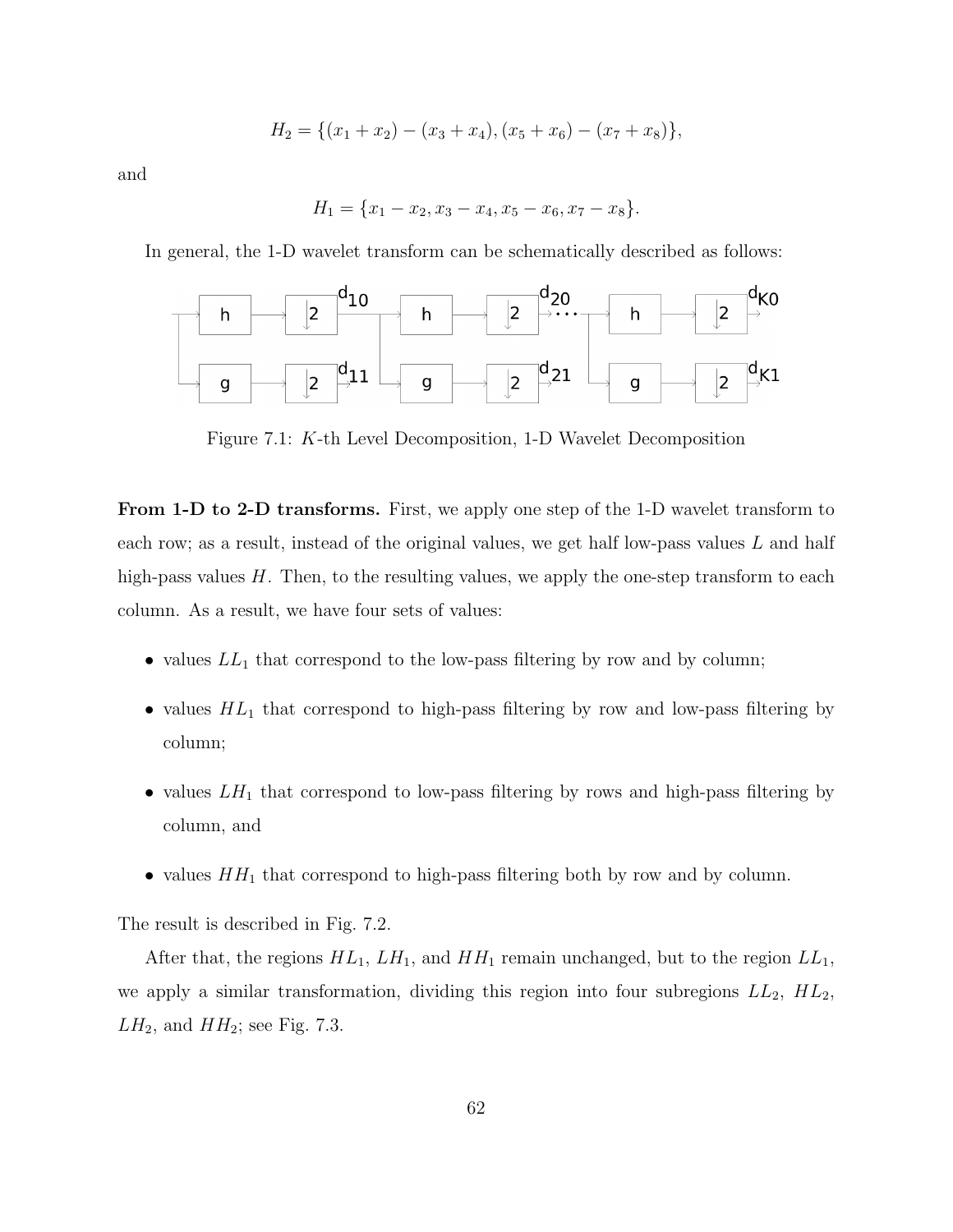

Figure 7.2: Labeling Scheme for a one level, 2-D wavelet transform [40]



Figure 7.3: Labeling Scheme for a two level, 2-D wavelet transform [40]

If we apply again the 2-D wavelet transform to the  $LL_2$  region in Fig. 7.3, we get the labeling scheme for the third level decomposition of the 2-D wavelet transform, shown in Fig. 7.4.

For the fourth level of decomposition, the 2-D wavelet transform is performed in the  $LL_3$  region. This process continues until the desired level  $K$  of decomposition is reached.

Wavelet transforms is an efficient way of representing an image. For most practical signals and images, most of the energy of the original signal or image is concentrated in the low pass region  $L_K$  or  $LL_K$ . Moreover, most of the energy in the high-frequency bands  $HL_i$ ,  $LH_i$ , and  $HH_i$  is concentrated on a relatively small number of coefficients; see, [40]. The probability distribution describing the frequency of different values of wavelet coefficients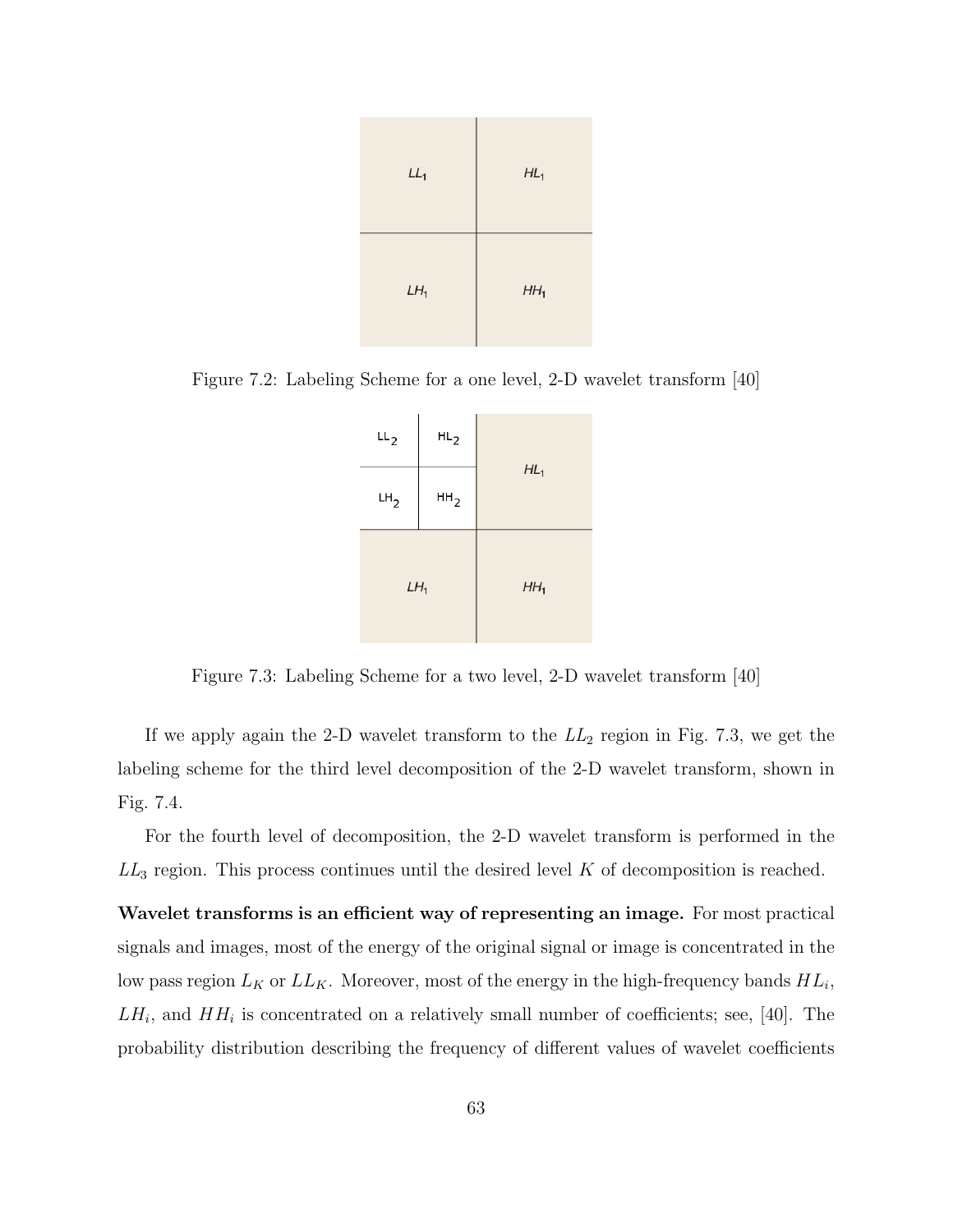|                 | $LL_3$ $HL_3$ |                 |                 |  |
|-----------------|---------------|-----------------|-----------------|--|
|                 | $LH_3$ $HH_3$ | $HL_2$          | $HL_1$          |  |
| LH <sub>2</sub> |               | HH <sub>2</sub> |                 |  |
| $LH_1$          |               |                 | HH <sub>1</sub> |  |

Figure 7.4: Labeling Scheme for a three level, 2-D wavelet transform [40]

has a Laplacian-like behavior, i.e.

$$
f(x) = A \cdot \exp\left(-\left(\frac{|x|}{\sigma^2}\right)^{\beta}\right),\,
$$

for some values  $\sigma^2$  and  $\beta$ . Here,  $\sigma^2$  is close to the variance, and  $\beta$  represents the rolloff of the distribution [40]. The 1-D Laplacian function is shown in Fig. 7.5.



Figure 7.5: Laplacian Distribution Function with  $A=1, \sigma^2=15,$  and  $\beta=1$ 

As a result of this empirical distribution, we can conclude that wavelet transforms of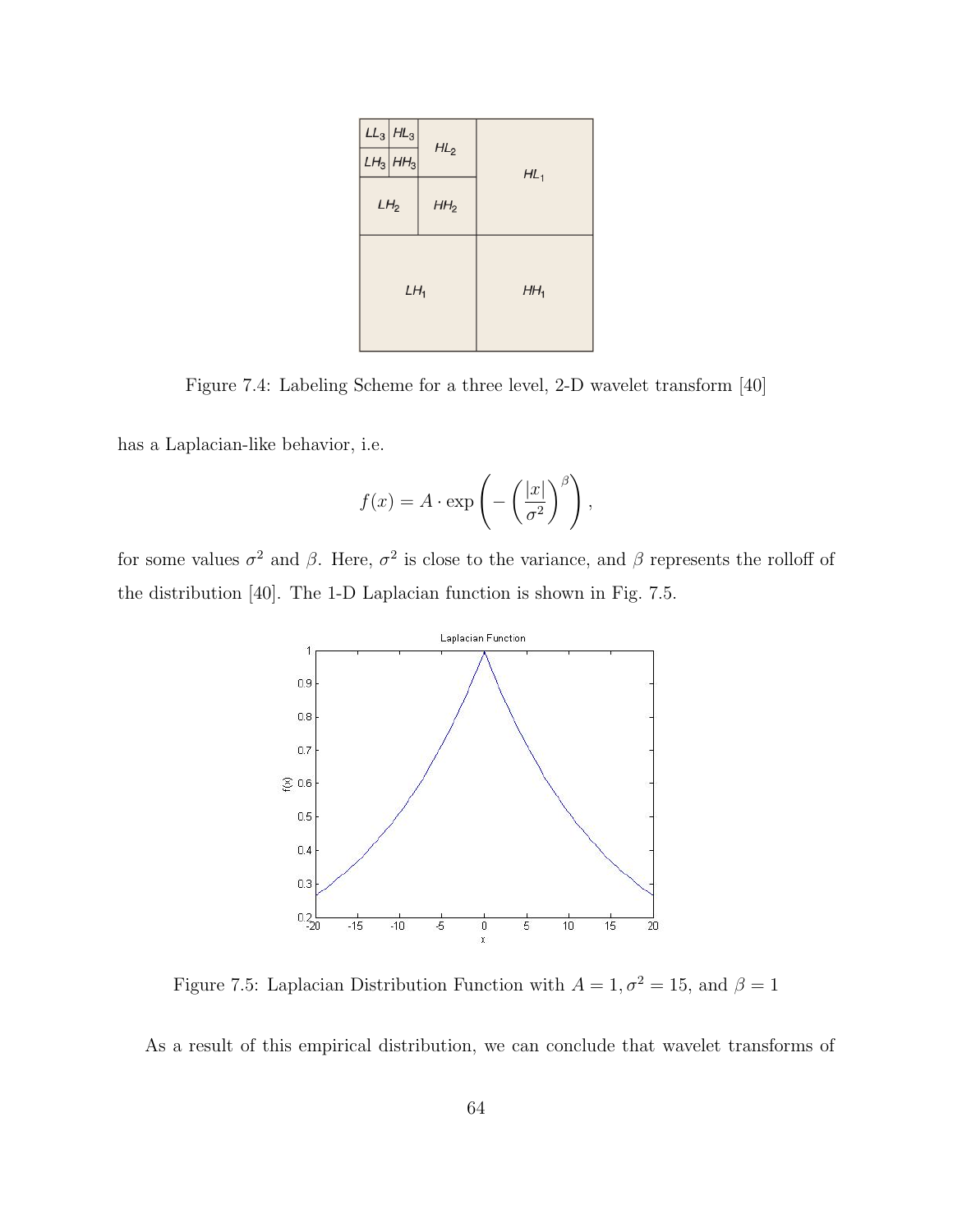real-life signals and images have a small number of non-zero coefficients

$$
||x||_0 \stackrel{\text{def}}{=} \# \{i | x_i \neq 0\}.
$$

This sparsity property is used, e.g., in the compressive sensing (CS) approach to data compression, channel coding, data acquisition, inverse problems, etc.; see, e.g., [13]. Because of the sparsity property, wavelet transform forms the basis of the current image compression standard JPEG 2000. Specifically, JPEG 2000 uses the following EZW idea.

EZW idea. Based on the above detailed explanation of the wavelet transform, we can now explain, in detail, the EZW idea.

Let us start with the 1-D case. If the coefficient  $(x_1 + x_2) - (x_3 + x_4)$  – that cover the locations 1, 2, 3, and  $4$  – is approximately equal to 0, then we expect all other coefficients covering these locations to be also equal to 0, i.e., we expect that  $x_1-x_2 \approx 0$  and  $x_3-x_4 \approx 0$ .

In the 2-D case, we can form a similar hierarchical parent-child relation between the coefficients corresponding to different subregions of the original image; see Fig. 7.6.

## 7.1.1 How to Incorporate EZW Into Blind Deconvolution: First Idea

Since the EZW techniques are efficient in image processing, a natural idea is to use these techniques in blind deconvolution as well. How can we incorporate EZW ideas into the above blind deconvolution algorithms?

The main idea behind EZW approach is that if a certain wavelet coefficient is equal to 0, the all the coefficients corresponding to its "children" should also be equal to 0, as well as coefficients corresponding to "children" of "children" nodes, etc.

One possible way of enforcing this relation is to make sure that the difference between the wavelet coefficients corresponding to a node and to its children should not be too large. This way, if the wavelet coefficient corresponding to the original node is 0, the coefficients corresponding to its children should also be small.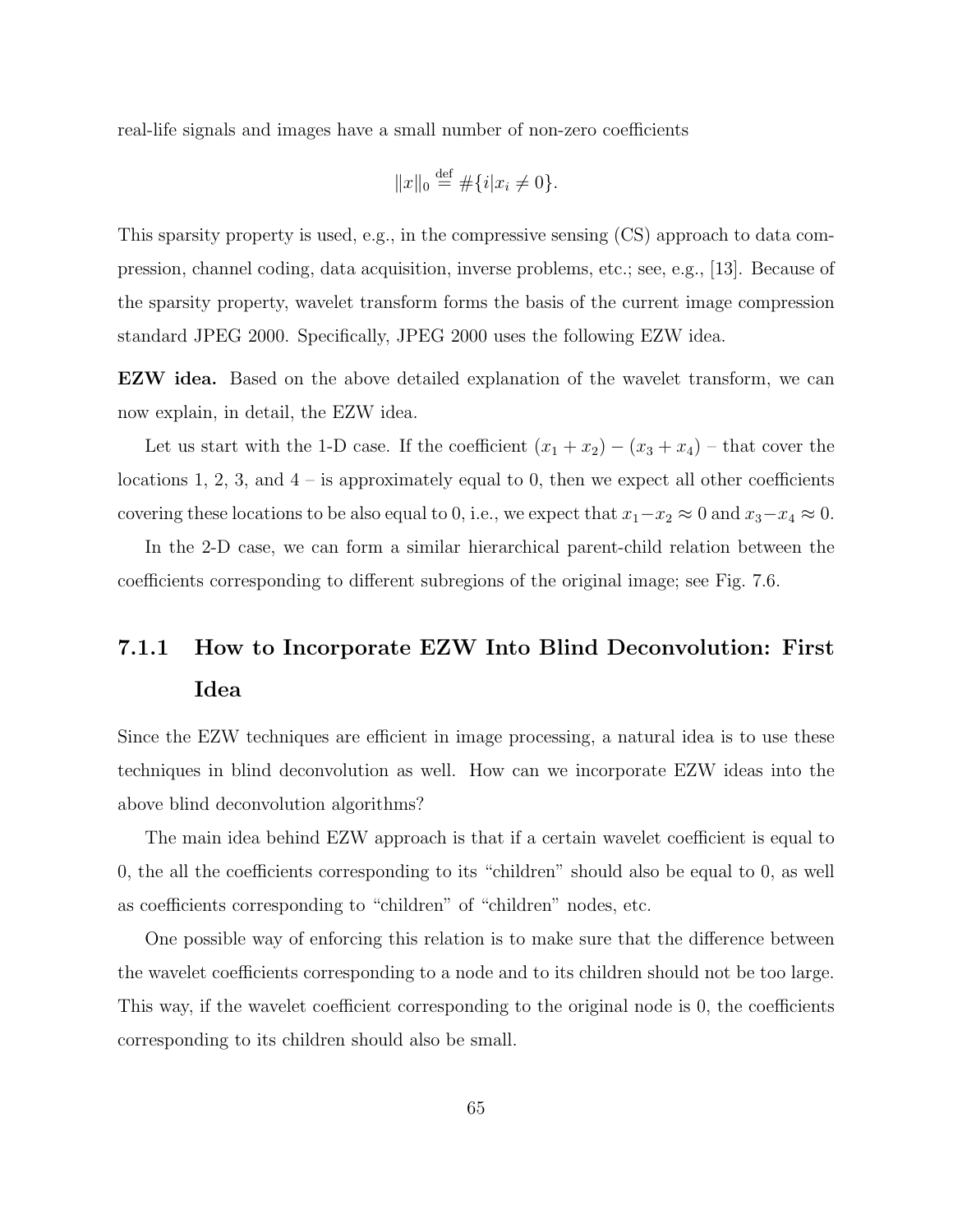

Figure 7.6: The hierarchial structure of the 3rd level of decomposition of the Wavelet transform [40]

So, in addition to minimizing the original objective function  $J$ , we should also minimize the differences  $(q - q')^2$  between the corresponding pairs of values. A natural way to solve the corresponding multi-objective optimization problem is to combine all these objectives, with an appropriate weights. In other words, to the original objective function  $J$ , we add the differences  $(q - q')^2$  multiplied by appropriate weights.

In our experiments, we use three levels of wavelet transforms, so we have two types of parent-child relations:

- between the level-3 nodes  $(LH_3, HL_3, \text{ and } HH_3)$  and their level-2 children  $(LH_3, H_3)$  $HL_3$ , and  $HH_3$ ); and
- between the level-2 nodes  $(LH_2, HL_2, \text{ and } HH_2)$  and their level-1 children  $(LH_1,$  $HL_1$ , and  $HH_1$ ).

We combine the differences between the level-3-level-2 pairs with some weight  $w_0$ , and the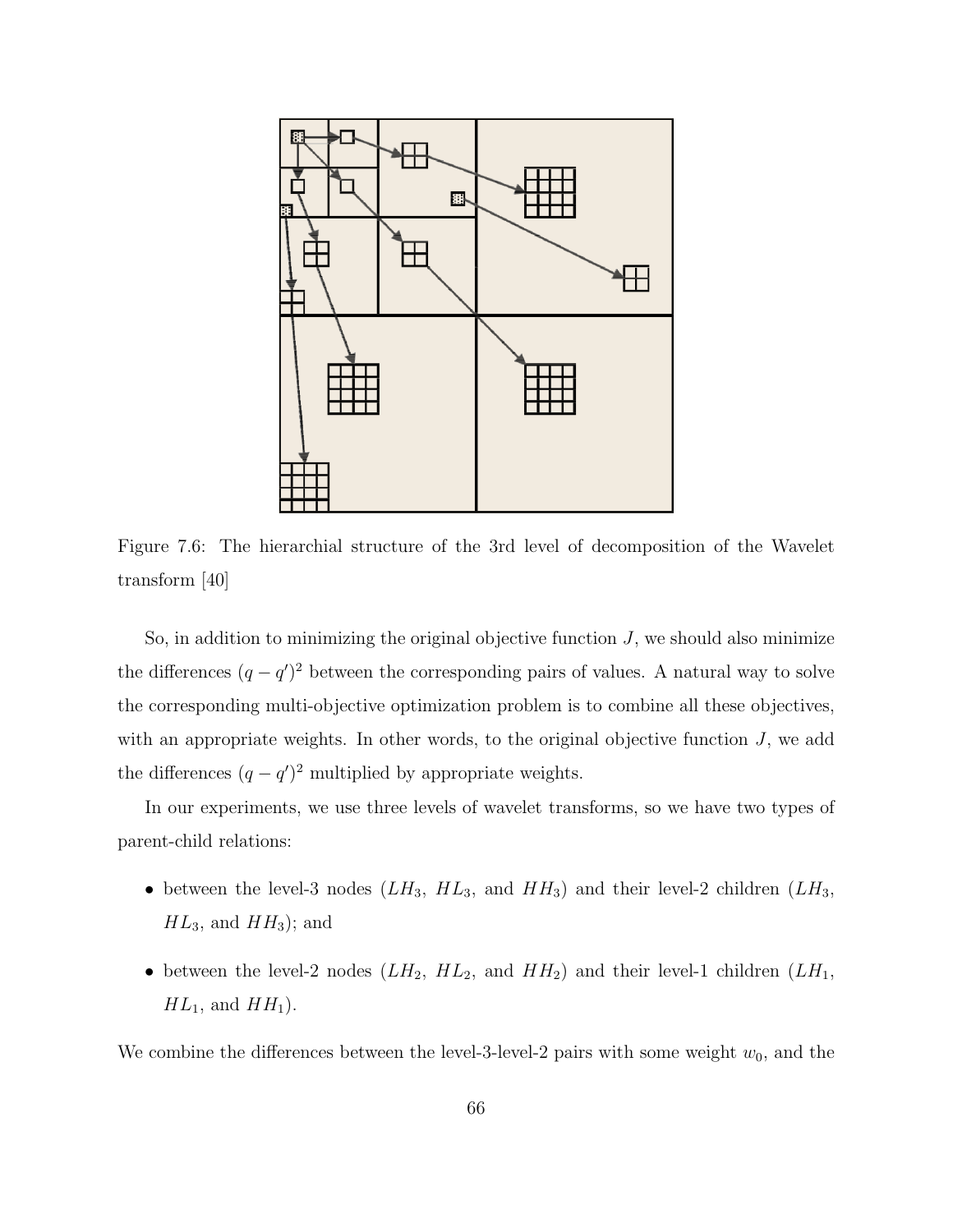differences between the level-2-level-1 pairs with some weight  $w_1$ . Since there are many more level-2-level-1 pairs than level-3-level-2 pairs, we selected a larger weight  $w_0 > w_1$  for level-3-level-2 pairs: otherwise, their contribution to the overall objective function would be too small in comparison with the joint contribution of level-2-level-1 pairs.

We selected the values of the weights empirically, as the values for which the reconstruction results were the best. Specifically, we selected  $w_0 = 0.0004$  and  $w_1 = 0.0003$ .

Let us illustrate this idea on the simplified 1-D case; see Fig. 7.7.



Figure 7.7: 1-D Wavelet hierarchy map

In this case, a level-3 coefficient located in position 33 is a parent to the two level-2 coefficients located in positions 65 and 66. So, to the original objective function, we add the squares of the two differences:

- the square of the difference between the values of the coefficients 33 and 65, and
- the square of the difference between the values of the coefficients 33 and 66.

Both squares are added with the weight  $w_0$ .

The level-2 coefficient in position 65 is, in its turn, a parent to the two level-1 coefficients located in positions 129 and 130. So, to the original objective function, we add the squares of the corresponding two differences:

- the square of the difference between the values of the coefficients 65 and 129, and
- the square of the difference between the values of the coefficients 65 and 130.

Both squares are added with the weight  $w_1$ .

Similarly, the level-2 coefficient in position 66 is, in its turn, a parent to the two level-1 coefficients located in positions 131 and 132. So, to the original objective function, we add the squares of the corresponding two differences: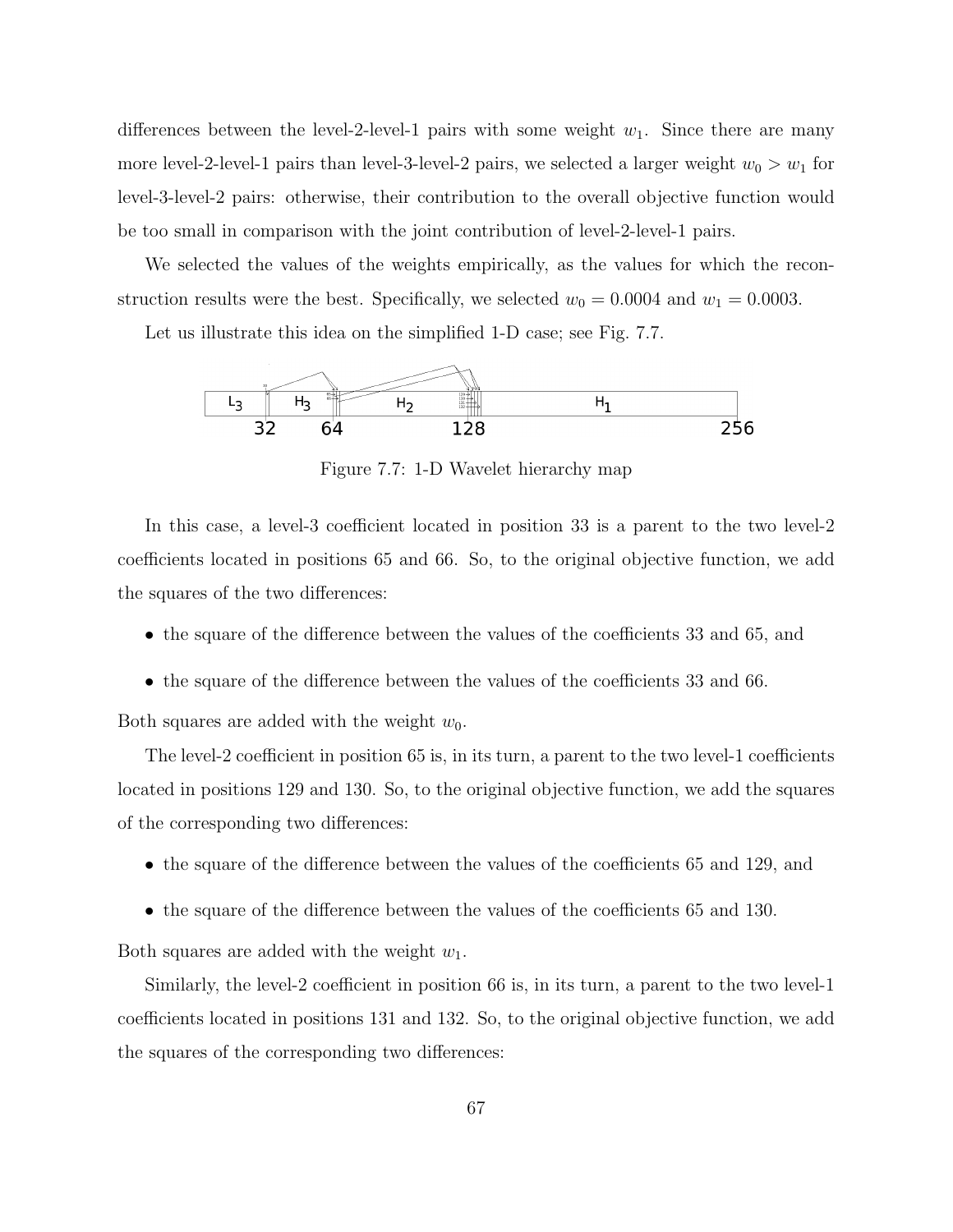- the square of the difference between the values of the coefficients 66 and 131, and
- the square of the difference between the values of the coefficients 66 and 132.

Both squares are also added with the weight  $w_1$ .

The resulting sum of squares of the differences can be described, in the matrix form, as  $\|\mathbf{F}a\|_2^2$ , where each row of the matrix **F** describes one of the differences. Each row of the the of the matrix  $\bf{F}$  will have exactly two non-zero values: one value equal to the corresponding weight  $w_i$  and the other value equal to  $-w_i$ :

$$
\begin{bmatrix}\nf_{11} & f_{12} & f_{13} & f_{14} & \cdots & f_{1N} \\
f_{21} & f_{22} & f_{23} & f_{24} & \cdots & f_{2N} \\
f_{31} & f_{32} & f_{33} & f_{34} & \cdots & f_{3N} \\
f_{41} & f_{42} & f_{43} & f_{44} & \cdots & f_{4N} \\
\vdots & \vdots & \vdots & \ddots & \vdots \\
f_{M1} & f_{M2} & f_{M3} & f_{M4} & \cdots & f_{MN}\n\end{bmatrix},
$$

where N is the size of the signal (or image), which in this 1-D case is 256, and M is the number of parent-child pairs. The non-zero entries of the matrix  $\bf{F}$  are given in Table 7.1.

The resulting term is added to the objective function used in the blind deconvolution method. Specifically, at each step of the corresponding iterative method, instead of finding the next iteration  $a^{k+1}$  by optimizing the original objective function

$$
\frac{\beta}{2} \cdot \|y - \mathbf{W}a\|_2^2 + \frac{\eta}{2} \cdot \|\mathbf{W}a - \mathbf{H}x\|_2^2 + \tau \cdot \|a\|_1,
$$

we instead find  $a^{k+1}$  by optimizing the new expression

$$
\frac{\beta}{2} \cdot \|y - \mathbf{W}a\|_2^2 + \frac{\eta}{2} \cdot \|\mathbf{W}a - \mathbf{H}x\|_2^2 + \frac{\zeta}{2} \cdot \|\mathbf{F}a\|_2^2 + \tau \cdot \|a\|_1. \tag{7.1.1}
$$

For optimization purposes, it is convenient to reformulate this expression in the following equivalent form:

$$
a^{k+1} = \arg\min_{a} \left( \frac{\beta}{2} \cdot \|y' - \rho'a\|_2^2 + \tau \cdot \|a\|_1 \right),\tag{7.1.2}
$$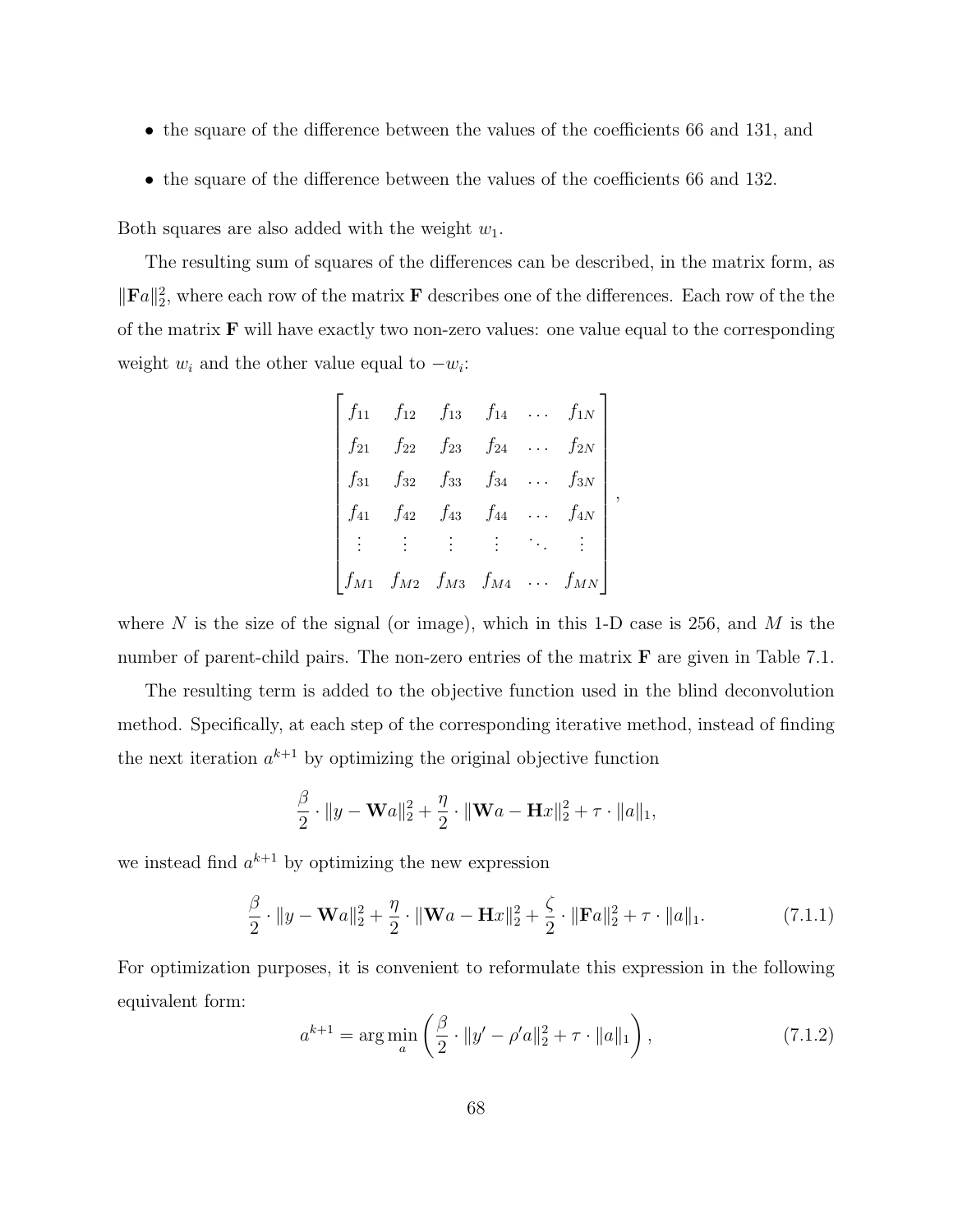| $\dot{i}$      | $j_1$    | $f_{i,j_1}$ | $j_2$    | $f_{i,j_2}$ |
|----------------|----------|-------------|----------|-------------|
| 1              | 33       | $w_0$       | 65       | $-w_0$      |
| $\overline{2}$ | 33       | $w_0$       | 66       | $-w_0$      |
| 3              | 34       | $w_0$       | 67       | $-w_0$      |
| $\overline{4}$ | 34       | $w_0$       | 68       | $-w_0$      |
| 5              | 35       | $w_0$       | 69       | $-w_0$      |
| 6              | 35       | $w_0$       | 70       | $w_0$       |
| $\vdots$       | $\vdots$ | $\vdots$    | $\vdots$ |             |
| 191            | 128      | $w_1$       | 255      | $w_1$       |
| 192            | 128      | $w_1$       | 256      | $w_1$       |

Table 7.1: Values of the matrix F

where we denoted

 $y' =$  $\sqrt{ }$   $\sqrt{\beta}$ 2  $\hat{y}$  $\sqrt{\eta^k}$ 2  $\mathbf{H}^k x^k$ 0 1 

and

$$
\rho' = \left[ \begin{array}{c} \sqrt{\frac{\beta}{2}} \mathbf{W} \\ \\ \sqrt{\frac{\eta^k}{2}} \mathbf{W} \\ \\ \sqrt{\frac{\zeta}{2}} \mathbf{F} \end{array} \right].
$$

This form enables us to find the optimal  $a$  by using same MatLab algorithm  $l1-ls$  as is used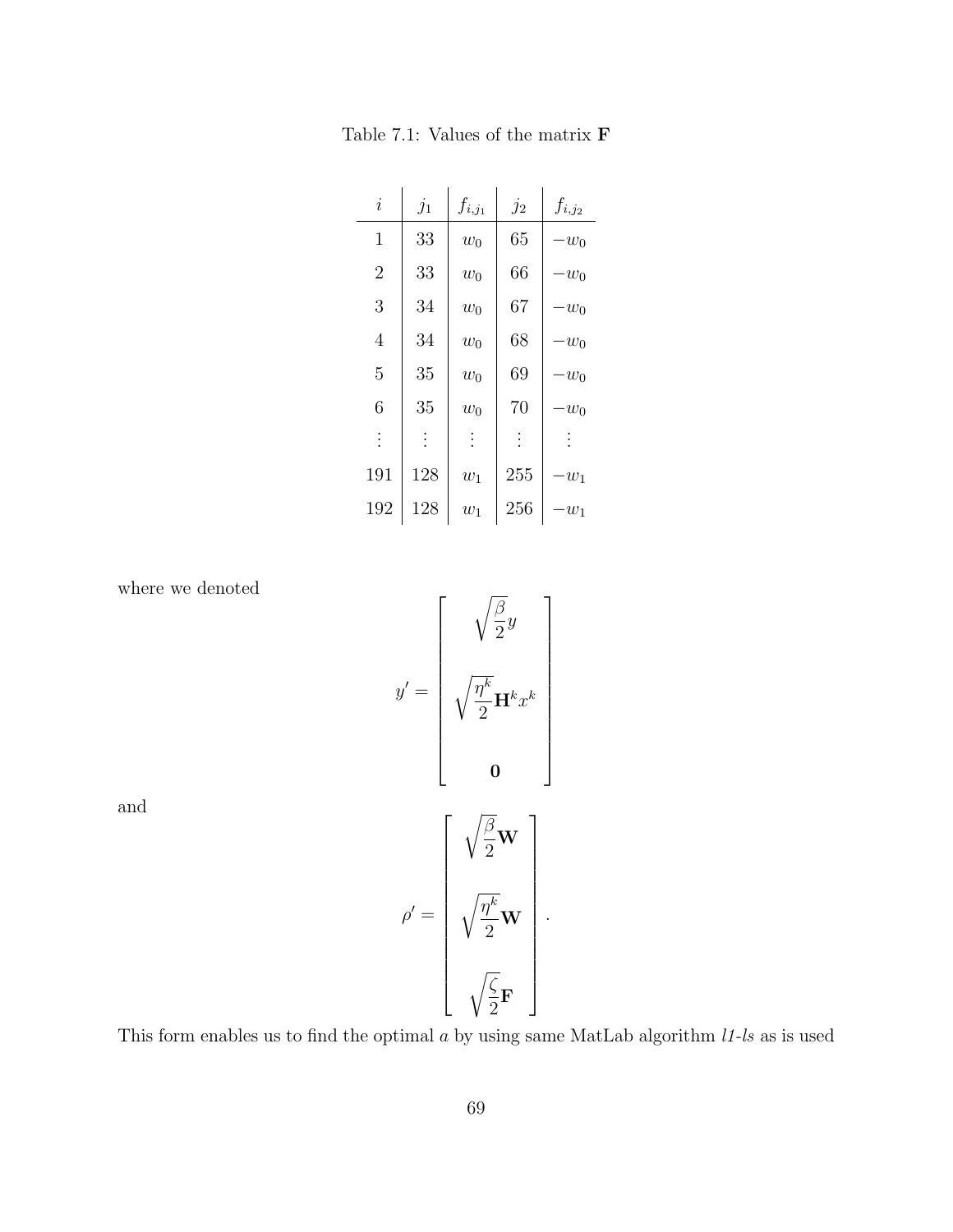in solving the original optimization problem; see [3].

## 7.1.2 How to Incorporate EZW Into Blind Deconolution: Second Idea

In our first idea, we add an additional term to the original objective function. An alternative approach is to appropriately modify the existing terms in this objective function. Specifically, in the original objective function, we have a term

$$
||a||_1 = |a_1| + |a_2| + \dots
$$

that reflects the general sparsity requirement – that

- either  $a_1 = 0$ ,
- or  $a_2 = 0, \ldots$
- or  $a_n = 0$ ,

and that as many of these terms as possible should be equal to 0.

Now, the sparsity requirement is somewhat modified. For example, in the above 1-D case, we are no longer simply requiring that either  $a_{33} =$  or  $a_{65} = 0$ , etc: we also require that if  $a_{33} = 0$ , then all its children should be equal to 0 as well. In other words, we require that:

- either  $a_{129} = 0$ ,
- or  $a_{130} = 0$ ,
- or  $a_{131} = 0$ ,
- or  $a_{132} = 0$ ,
- or  $a_{65} = a_{129} = a_{130} = 0$ ,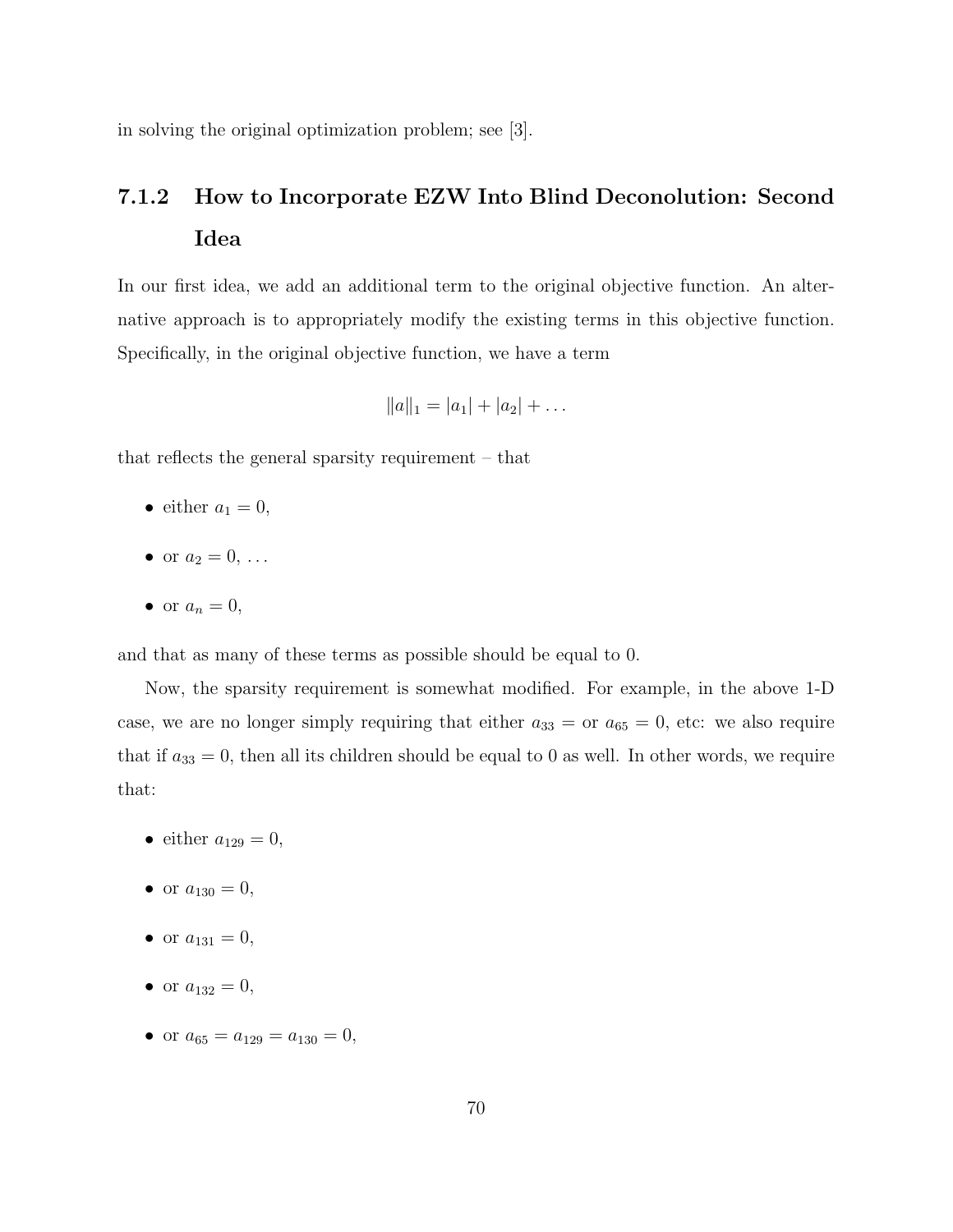- or  $a_{66} = a_{131} = a_{132} = 0$ ,
- or  $a_{33} = a_{65} = a_{66} = a_{129} = a_{130} = a_{131} = a_{132} = 0.$

In practice, we may not achieve exact 0s, but at least we want these values to be as small as possible, i.e., smaller than some threshold  $\delta$ . For two quantities q and  $q'$ , the corresponding two conditions  $|q| \leq \delta$  and  $|q'| \leq \delta$  are equivalent to requiring that  $\max(|q|, |q'|) \leq \delta$ . Thus, each requirement  $q = q' = 0$  can be naturally described by adding the corresponding term  $\max(|q|, |q'|)$  to the minimized expression  $||a||_1$ .

In the above example, this means that instead of the original sum

$$
|a_{33}| + |a_{65}| + |a_{66}| + |a_{129}| + |a_{130}| + |a_{131}| + |a_{132}|,
$$

we now minimize the modified expression

$$
|a_{129}| + |a_{130}| + |a_{131}| + |a_{132}| +
$$
  

$$
\max(|a_{65}|, |a_{129}|, |a_{130}|) + \max(|a_{66}|, |a_{131}|, |a_{132}|) +
$$
  

$$
\max(|a_{32}, |a_{65}|, |a_{66}|, |a_{131}|, |a_{132}|).
$$

Similarly to the first idea, we can use some weights to compensate for the difference in number of terms corresponding to different levels. In particular, in the 3-level case, we can this use the expression

$$
w_2 \cdot (|a_{129}| + |a_{130}| + |a_{131}| + |a_{132}|) +
$$
  

$$
w_1 \cdot (\max(|a_{65}|, |a_{129}|, |a_{130}|) + \max(|a_{66}|, |a_{131}|, |a_{132}|)) +
$$
  

$$
w_0 \cdot \max(|a_{32}, |a_{65}|, |a_{66}|, |a_{131}|, |a_{132}|).
$$

Let us show that this ideas indeed reflects the EZW intent. Indeed, what we want to avoid is a situation in which, e.g.,  $a_{65} = 0$  but  $a_{129} = a_{130} \neq 0$ . Let us therefore consider two possible solutions with the same number of non-zero coefficients: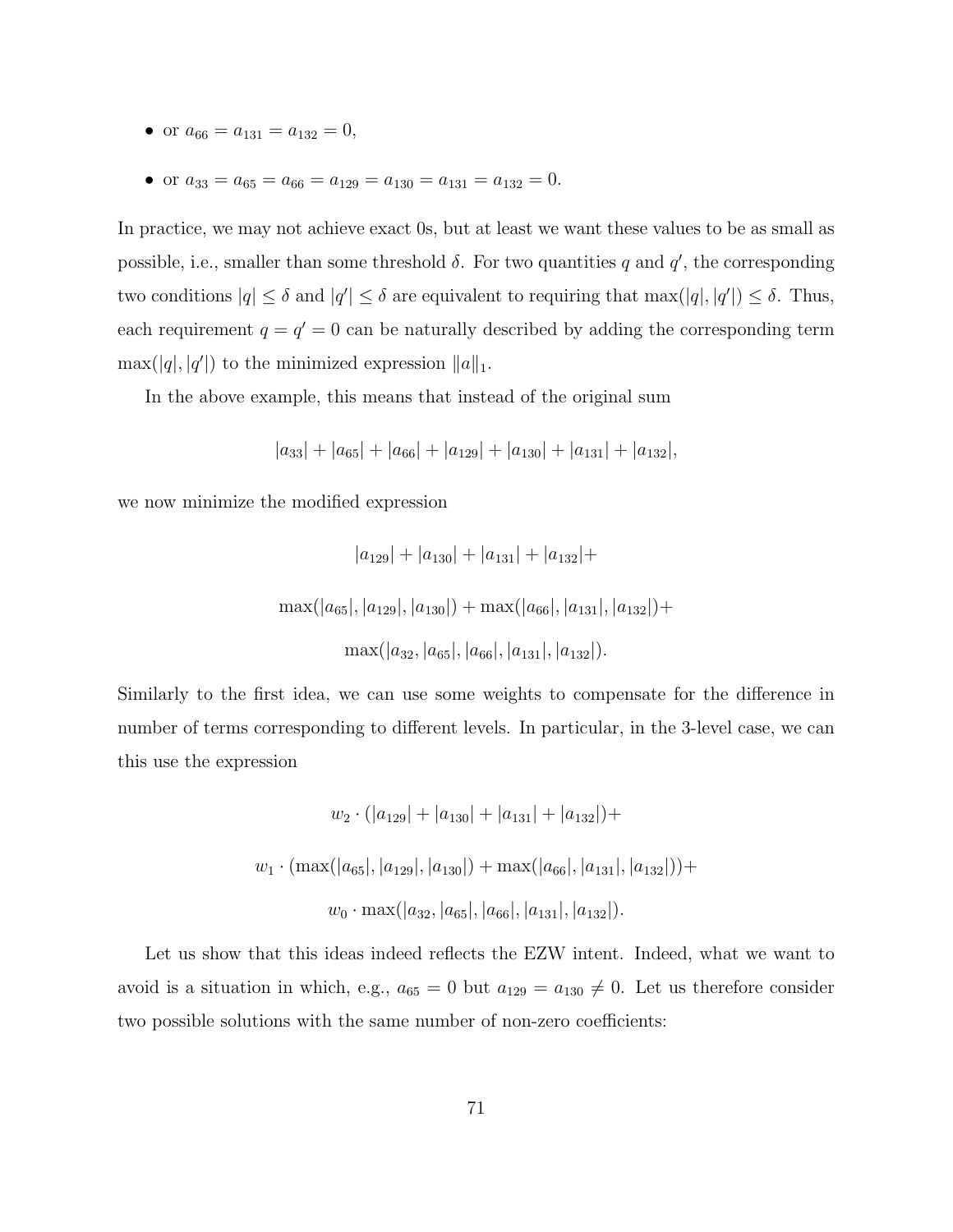- One solution in which the three non-zero coefficients are placed at random, e.g.,  $a_{66} = a_{129} = a_{130} = 0$ , the rest are equal to 1.
- Another is a more desired solution, in which a 0 in a parent coefficient implies a 0 in all its children; as such a solution, we take  $a_{65} = a_{129} = a_{130} = 0$ , all the other coefficients are equal to 1.

For the first solution, the above objective function is equal to  $2w_2+2w_1+w_0$ . For the second solution, the value of this function is  $2w_2+w_1+w_0$  which is smaller. Thus, indeed, the above objective function favors the EZW-compliant arrangements of the non-zero coefficient.

In general, we replace the term  $||a||_1 = |a_1| + \dots$  in the original objective function by the above-described weighted combination of max terms. To minimize the resulting expression, we used the same idea as is used to minimize the  $\ell^p$ -terms in the original method: namely, for large P,  $\max(|q|, \ldots, |q'|)$  is close to  $(|q|^P + \ldots + |q'|^P)^{1/P}$ . We can represent each term as the ratio

$$
\frac{|q|^P + \ldots + |q'|^P}{(|q|^P + \ldots + |q'|^P)^{1-1/P}},
$$

where the denominator can be computed based on the values from the previous iteration. Similarly, each term  $|q|^P$  can be represented as the ratio

$$
\frac{|q|^2}{|q|^{2-P}}.
$$

Thus, we get the easy-to-optimize sum of squares, with coefficients determined by the previous iteration.

## 7.2 Numerical Results of Applying the Two Ideas

A general description. The results of testing both ideas are given in the following tables. We tested each of these ideas in two versions:

• by adding this idea to the original algorithm, and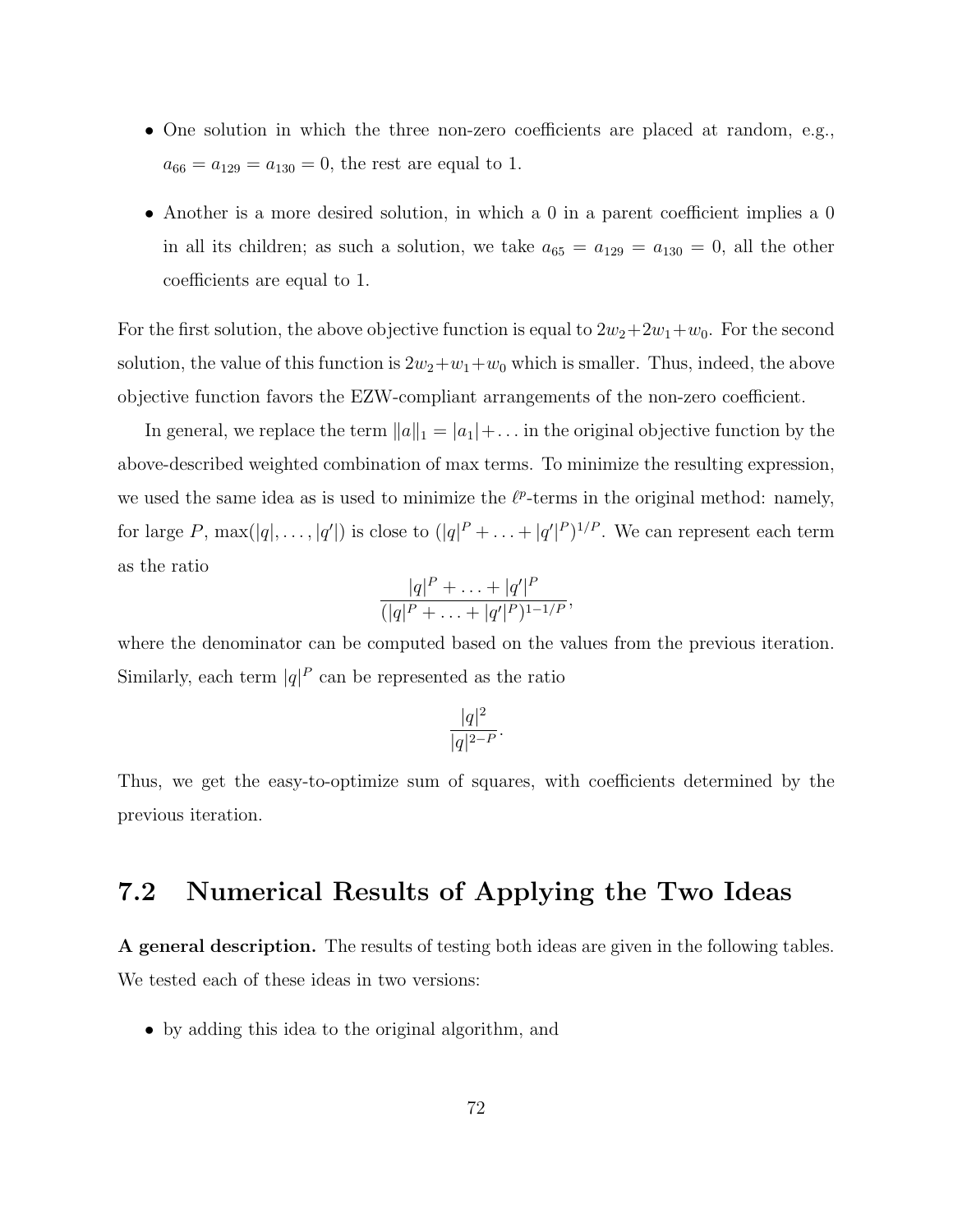• by adding this idea to the algorithm from Chapter 6 (that makes the procedure more rotation-invariant).

As we have mentioned earlier, the results are not statistically significantly better than the method without EZW, but we hope that eventually, the EZW-related ideas will lead to a better deconvolution.

Results of the first method, without rotation-invariance. For the first method, as we have mentioned, the weights were chosen as:  $w_0 = 0.0004$ ,  $w_1 = 0.0003$ , and  $w_2 = 0.0002$ .

For the first method, we get the following 24 values of the mean square difference  $||x - \hat{x}||_2$  between the original image x and the reconstructed image  $\hat{x}$ :

> .89, 1192.85, 1197.91, 1192.35, 1201.54, 1193.34, 1203.41, .80, 1200.76, 1196.44, 1192.73, 1199.98, 1194.99, 1192.17, .06, 1200.39, 1192.62, 1193.16, 1192.73, 1192.12, 1195.23 .90, 1191.25, 1191.12.

The average of these values is 1196.24, which is larger than the average difference corresponding to the original algorithm (and thus, larger than the average different corresponding to the algorithm from Chapter 6).

Results of the first method, with rotation-invariance. If add the new idea to the rotation-invariant algorithm from Chapter 6, we get the following values of the difference:

> .45, 1193.27, 1189.12, 1190.34, 1196.90, 1192.13, 1187.76 .22, 1202.52, 1189.89, 1196.28, 1190.20, 1188.60, 1187.66, .09, 1190.94, 1187.82, 1189.41, 1187.74, 1186.64, 1188.81, .34, 1192.68, 1195.79.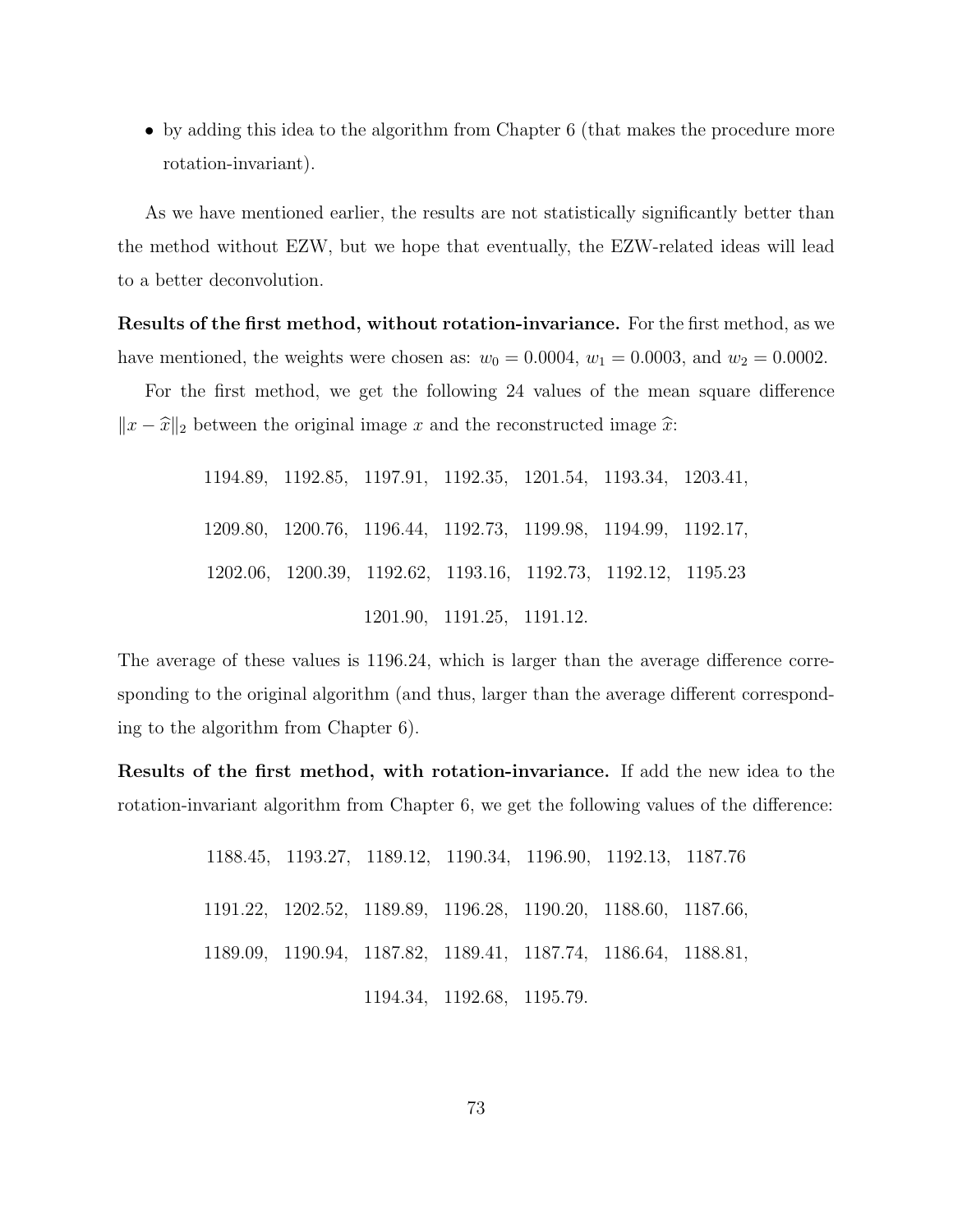The average of these values is 1191.15, which is smaller than the average difference corresponding to the original algorithm, but larger than the average 1191.01 for the algorithm from Chapter 6.

Results of the second method, without rotation-invariance. For the second method, the optimal deconvolution was attained when we selected the weights  $w_0 = 10^{-5}$ ,  $w_1 =$  $5 \cdot 10^{-6}$ , and  $w_2 = 10^{-6}$ .

For this method, we get the following 26 values:

| 1190.37, 1193.62, 1192.15, 1195.06, 1191.27, 1190.42, 1192.78  |                                              |  |  |
|----------------------------------------------------------------|----------------------------------------------|--|--|
| 1192.17, 1196.84, 1202.14, 1194.89, 1192.26, 1222.88, 1198.26, |                                              |  |  |
| 1191.24, 1191.92, 1195.36, 1198.59, 1191.92, 1201.53, 1193.35, |                                              |  |  |
|                                                                | 1195.91, 1203.40, 1209.80, 1190.79, 1200.74. |  |  |

The average of these values is 1196.53, which is slightly better than for the first method but still larger than the average difference corresponding to the original algorithm (and thus, larger than for the algorithm from Chapter 6).

Results of the second method, with rotation-invariance. For this method, we get the following values of the difference:

> .99, 1189.36, 1191.76, 1189.04, 1189.23, 1189.36, 1198.58 .91, 1188.08, 1192.04, 1191.55, 1200.88, 1191.15, 1195.78, .74, 1188.81, 1188.60, 1190.42, 1189.07, 1191.83, 1188.29, .36, 1189.76, 1188.82, 1193.69, 1199.31.

The average of these values is 1191.52, which is smaller than the average difference corresponding to the original algorithm, but larger than the average difference for the algorithm from Chapter 6.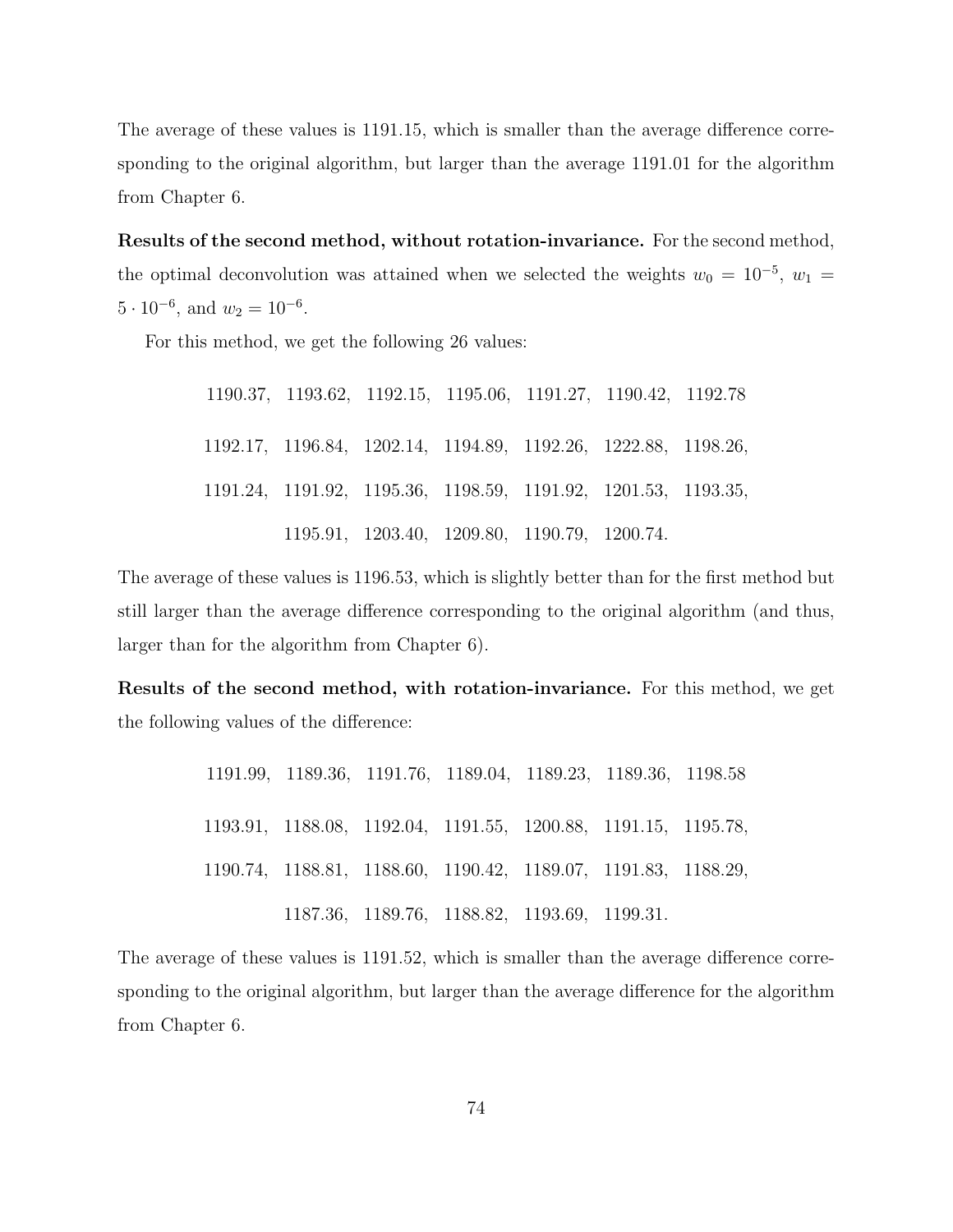## Chapter 8

# Conclusions and Future Work

#### 8.1 Conclusions

In many practical situations, we need to reconstruct an image in situations in which we do not have any information about the blurring function. There exist empirically successful algorithms for such blind image deconvolution. However, the use of these methods is hindered by the lack of convincing theoretical justification for the use of the corresponding techniques of sparsity and  $\ell^p$ -regularization in blind image deconvolution. Without such a theoretical justifications, potential users are not sure that these methods will work successfully on their images.

In this dissertation, we have provided such a theoretical justification. This will hopefully improve the acceptance and usage of the current blind image deconcovolution techniques.

Our theoretical analysis has also led us to the possibility to improve the current stateof-the-art blind image deconvolution techniques. As a result, we propose a new method which leads to a  $10\%$  more accurate image reconstruction.

### 8.2 Future Work

While the current methods are reasonably efficient, they are not yet perfect. For example, while the current methods correctly reconstructs the standard "Cameraman" image from its blurred version, when we rotated this image, the quality of the reconstruction drastically decreased.

We hope that our theoretical analysis will help in designing even better blind image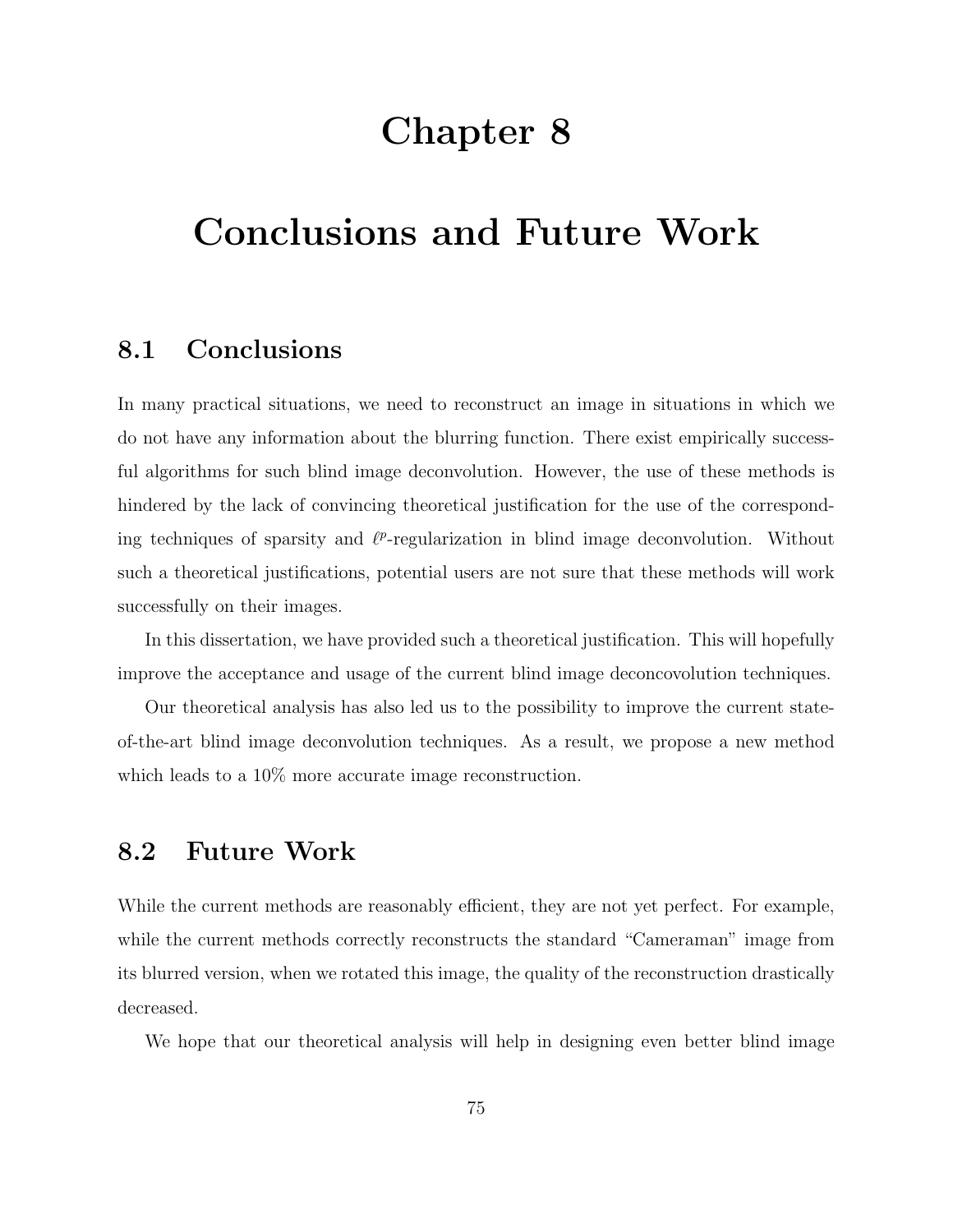decomposition techniques. For example, since, as we have shown, replacing the first-order regularization terms with a rotation-invariant expression improves the image, it may be a good idea to try a similar replacement for regularization terms containing second order differences.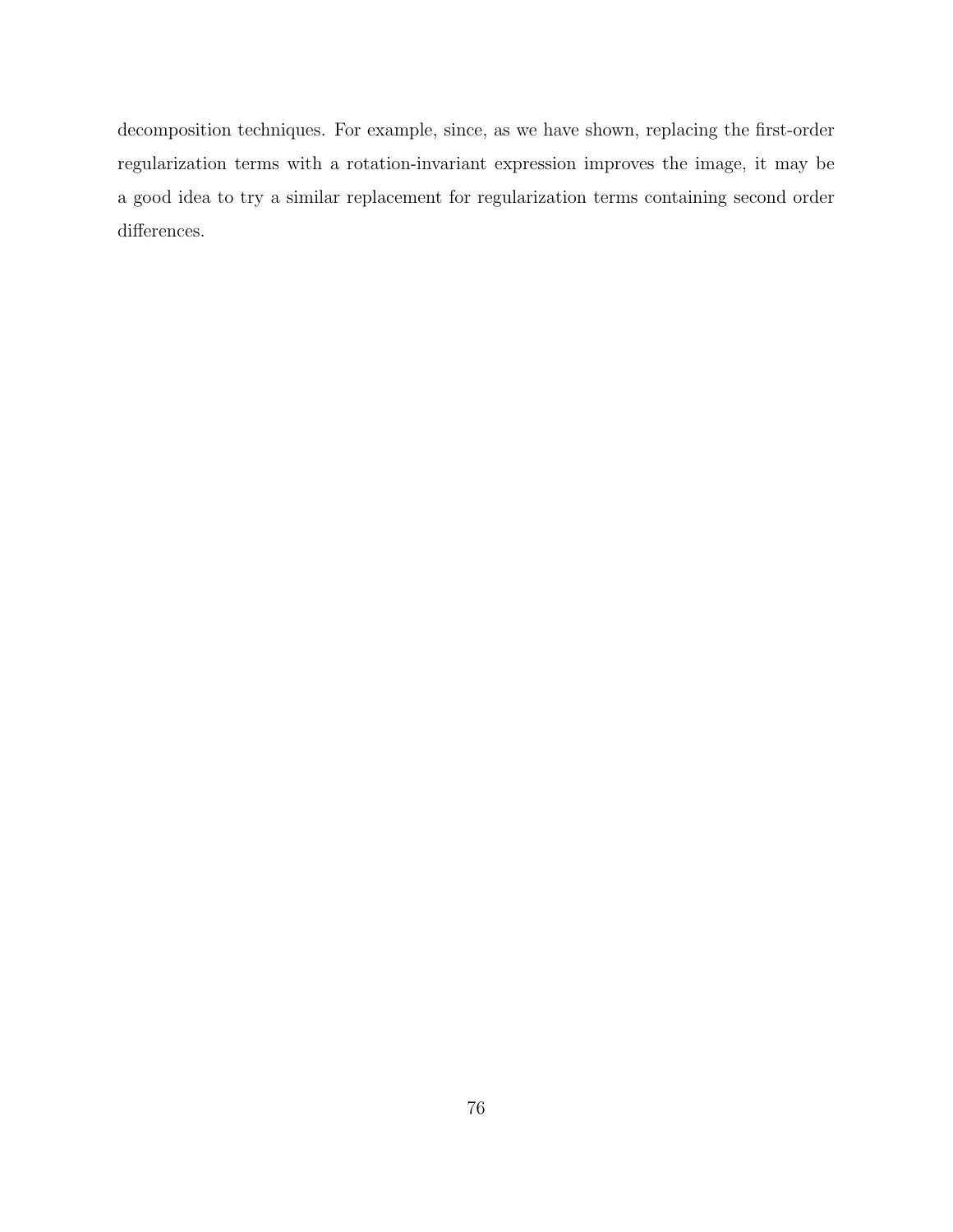## References

- [1] J. Aczél and J. Dhombres, *Functional Equations in Several Variables*, Cambridge University Press, 2008.
- [2] B. Amizic, S. Derin Babacan, R. Molina, and A. K. Katsaggelos. "Sparse bayesian blind image deconvolution with parameter estimation", Proceedings of the 2010 18th European Signal Processing Conference, August 2010, pp. 626–630.
- [3] B. Amizic, L. Spinoulas, R. Molina, and A. K. Katsaggelos, "Compressive blind image deconvolution", IEEE Transactions in Image Processing, 2013, Vol. 22, pp. 3994–4006.
- [4] M. Argaez, C. Ramirez, and R. Sanchez, "An  $l_1$ -algorithm for underdetermined systems and applications. Proceedings of the 2011 Annual Conference of the North American Fuzzy Information Processing Society, March 2011, pp. 1–6.
- [5] M. Argaez, R. Sanchez, and C. Ramirez, "Face recognition from incomplete measurements via  $l_1$  optimization", American Journal of Computational Mathematics, 2012, Vol. 2, No. 4, pp. 287–294.
- [6] D. P. Bertsekas, Nonlinear Programming, Athena Scientific, 1999.
- [7] S. Boyd and L. Vandenberghe, Convex Optimization, Cambridge Unversity Press, 2004.
- [8] A. M. Bruckstein, D. L. Donoho, and M. Elad, "From sparse solutions of systems of equations to sparse modeling of signals and images", SIAM Review, 2009, Vol. 51, No. 1, pp. 34-81.
- [9] J. Cai, H. Ji, C. Liu, and Z. Shen. "Blind motion deblurring from a single image using sparse approximation", Proceedings on the 2009 IEEE Conference on Computer Vision and Pattern Recognition, June 2009, pp. 109–114.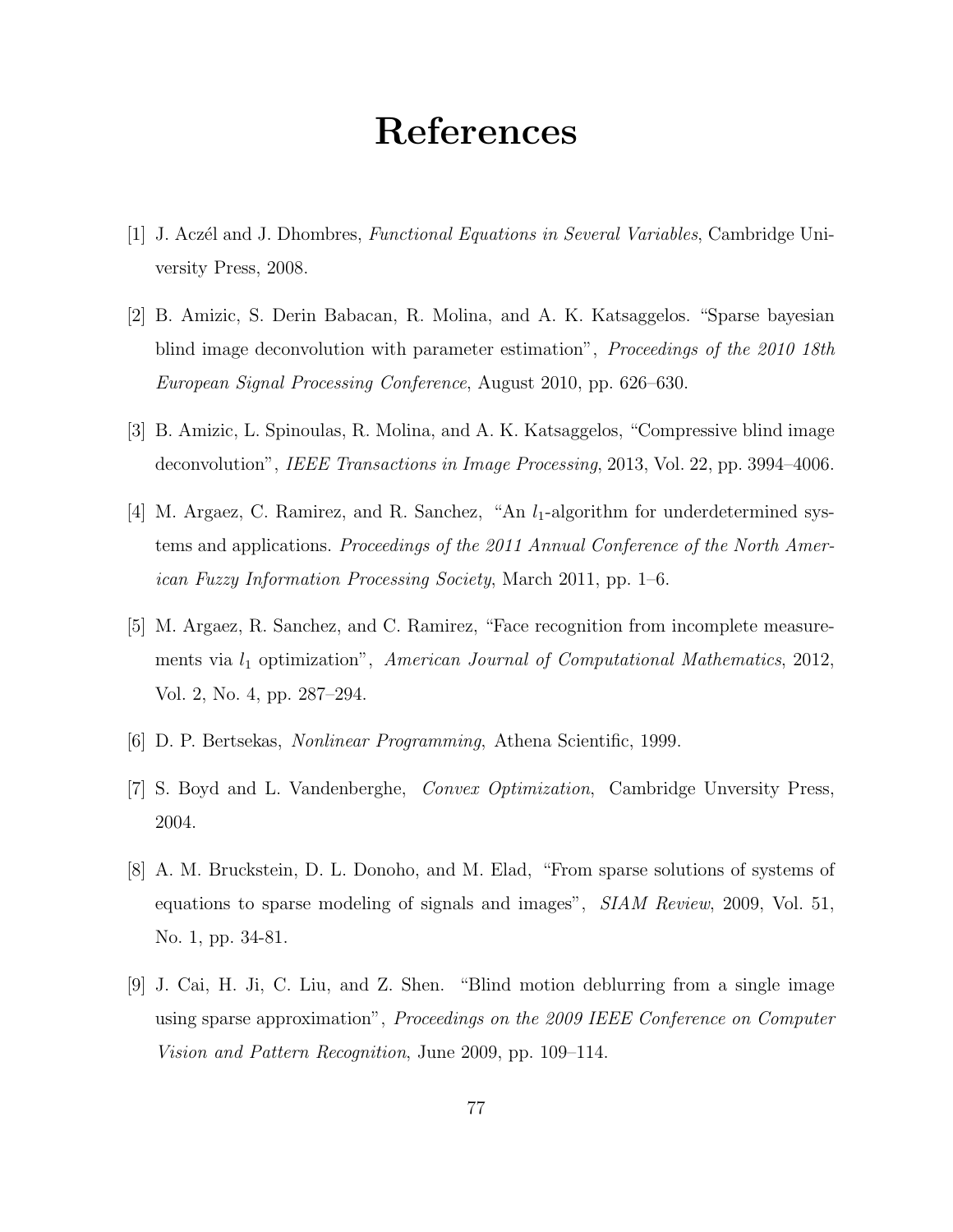- [10] E. J. Cand`es, J. Romberg and T. Tao, "Stable signal recovery from incomplete and inaccurate measurements", Comm. Pure Appl. Math., 2006, Vol. 59, pp. 1207–1223.
- [11] E. J. Cand`es, J. Romberg, and T. Tao, "Robust uncertainty principles: Exact signal reconstruction from highly incomplete frequency information", IEEE Transactions on Information Theory, 2006, Vol. 52, No. 2, pp. 489–509.
- [12] E. J. Candès and T. Tao, "Decoding by linear programming", IEEE Transactions on Information Theory, 2005, Vol. 51, No. 12, pp. 4203–4215.
- [13] E. J. Candès and M. B. Wakin, "An Introduction to compressive sampling", IEEE Signal Processing Magazine, 2008, Vol. 25, No. 2, pp. 21–30.
- [14] F. Cervantes, B. Usevitch, L. Valera, and V. Kreinovich, "Why sparse? fuzzy techniques explain empirical efficiency of sparsity-based data- and image-processing algorithms", Proceedings of the 2016 World Congress on Soft Computing, Berkeley, California, May  $22-25$ ,  $2016$ , to appear.
- [15] F. Cervantes, B. Usevitch, and V. Kreinovich, "Why  $\ell_p$ -methods in signal and image processing: a fuzzy-based explanation", Proceedings of the Annual Conference of the North American Fuzzy Information Processing Society NAFIPS'2016, El Paso, Texas, October 31 – November 4, 2016, to appear.
- [16] G. B. Dantzig and M. N. Thapa, Linear Programming 1, Springer-Verlag, New York, 1997.
- [17] D. L. Donoho, "Compressed sensing", IEEE Transactions on Information Theory, 2005, Vol. 52, No. 4, pp. 1289–1306.
- [18] M. F. Duarte, M. A. Davenport, D. Takhar, J. N. Laska, T. Sun, K. F. Kelly, and R. G. Baraniuk, "Single-pixel imaging via compressive sampling," IEEE Signal Processing Magazine, 2008, Vol. 25, No. 2, pp. 83–91.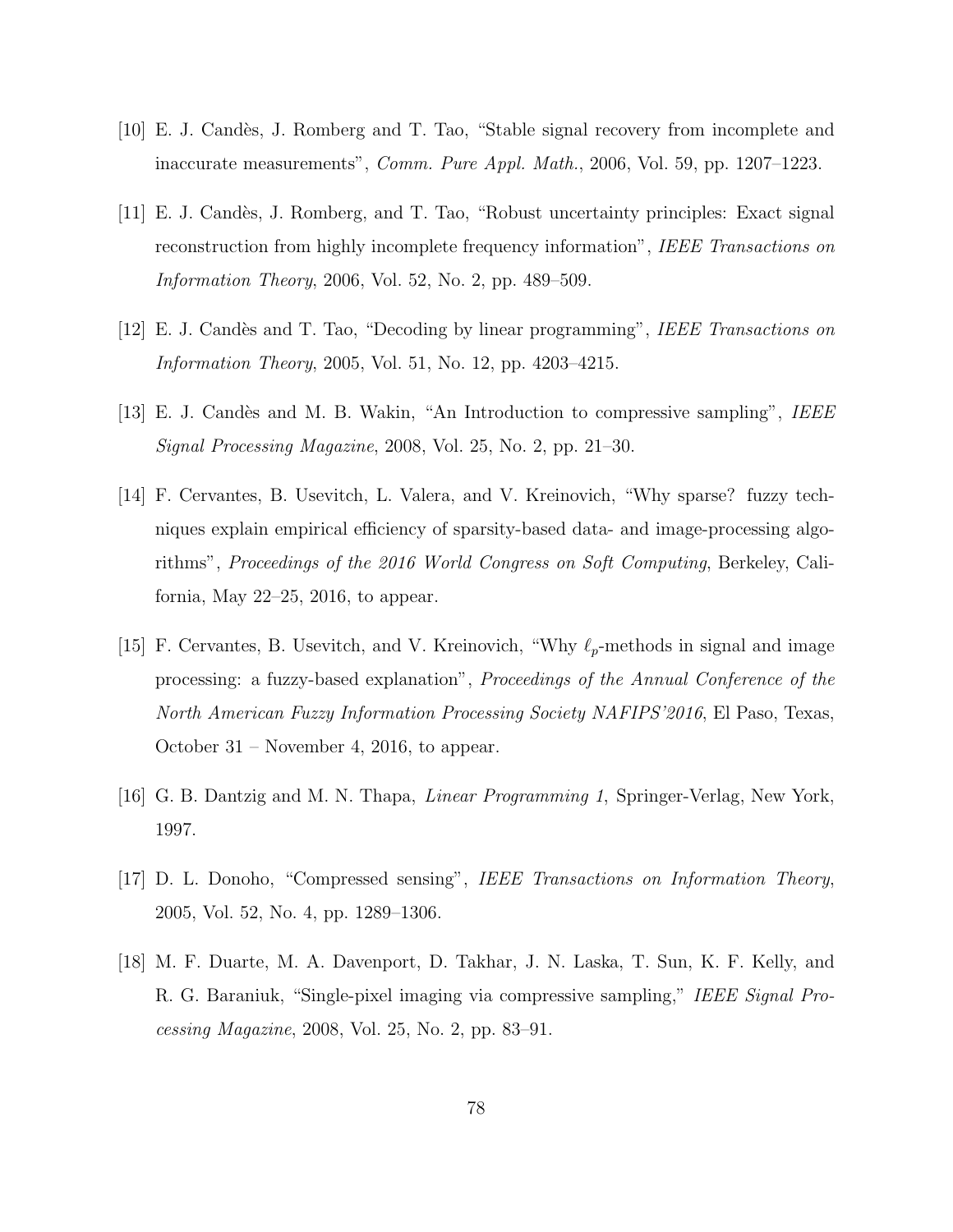- [19] T. Edeler, K. Ohliger, S. Hussmann, and A. Mertins, "Super-resolution model for a compressed-sensing measurement setup", IEEE Transactions on Instrumentation and Measurement, 2012, Vol. 61, No. 5, pp. 1140–1148.
- [20] M. Elad, Sparse and Redundant Representations, Springer Verlag, 2010.
- [21] R. C. Gonzales and R. E. Woods, Digital Image Processing, Prentice Hall, 2008.
- [22] E. T. Jaynes and G. L. Bretthorst, Probability Theory: The Logic of Science, Cambridge University Press, Cambridge, UK, 2003.
- [23] S.-J. Kim, K. Koh, M. Lustig, S. Boyd, and D. Gorinevsky, "An interior-point method for large-scale  $l^1$ -regularized least squares", IEEE Journal on Selected Topics in Signal Processing, 2007, Vol. 1, No. 4, pp. 606–617.
- [24] G. Klir and B. Yuan, Fuzzy Sets and Fuzzy Logic. Prentice Hall, Upper Saddle River, New Jersey, 1995.
- [25] D. Krishnan and R. Fergus, "Fast image deconvolution using hyper-Laplacian priors", In: Y. Bengio, D. Schuurmans, J. D. Lafferty, C. K. I. Williams, and A. Culotta (eds.), Proceedings of the 23th Annual Conference on Neural Information Processing Systems NIPS'2009, Vancouver, Canada, December 7–12, 2009.
- [26] A. Levin, R. Fergus, F. Durand, and W. T. Freeman, "Image and depth from a conventional camera with a coded aperture", ACM SIGGRAPH Transactions on Graphics, 2007, Vol. 26, No. 3.
- [27] J. Ma and F. X. Le Dimet, "Deblurring from highly incomplete measurements for remote sensing", IEEE Transactions on Geosciences Remote Sensing, 2009, Vol. 47, No. 3, pp. 792–802.
- [28] B. Mandelbrot, The Fractal Geometry of Nature, Freeman, San Francisco, California, 1983.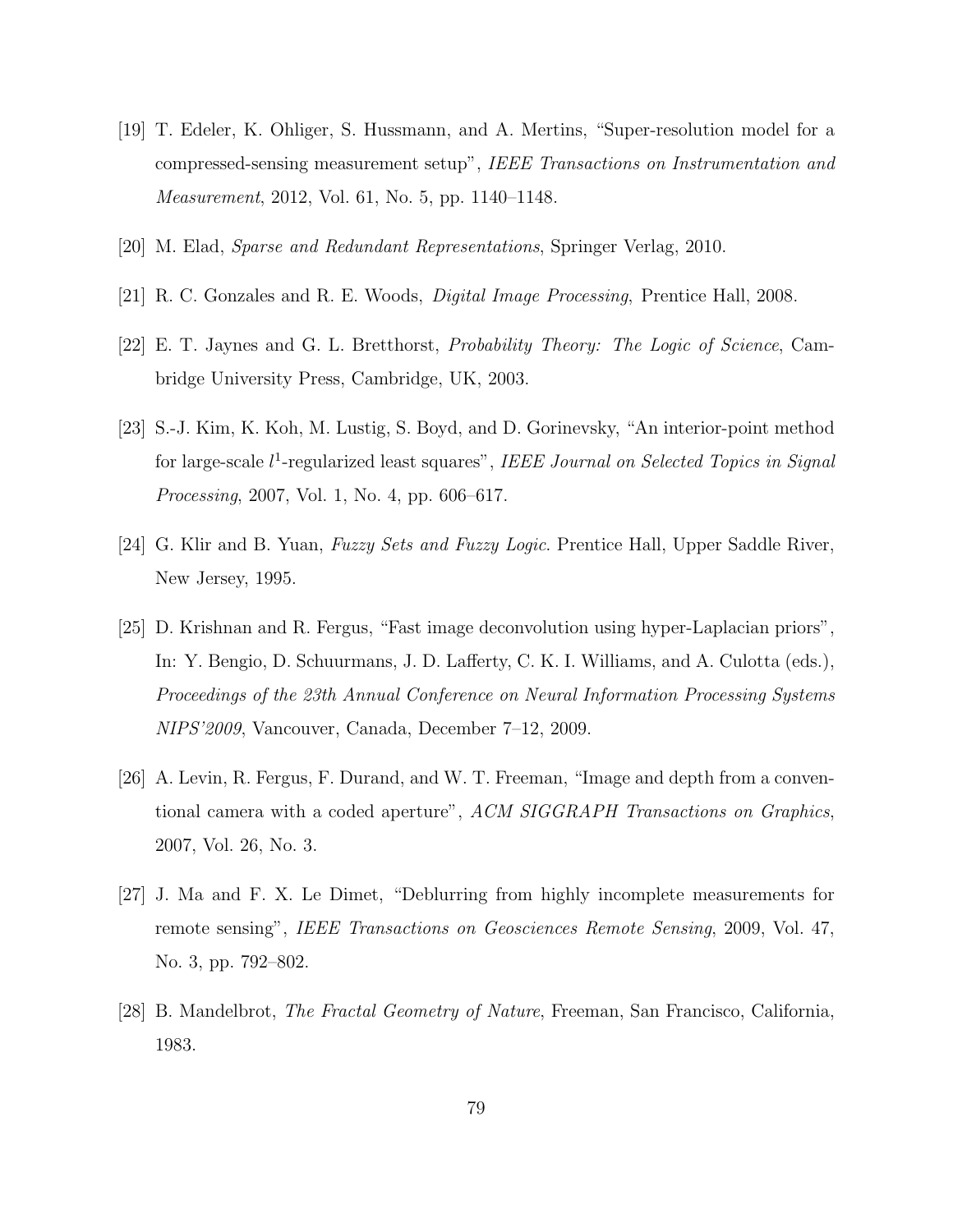- [29] L. McMackin, M. A. Herman, B. Chatterjee, and M. Weldon, "A high-resolution swir camera via compressed sensing", Proceedings of SPIE, 2012, Vol. 8353, No. 1, p. 8353- 03.
- [30] R. Molina, J. Mateos, and A. K. Katsaggelos, "Blind deconvolution using a variational approach to parameter, image, and blur estimation", IEEE Transactions in Image Processing, 2006, Vol. 15, No. 12, pp. 3715–3727.
- [31] B. K. Natarajan, "Sparse approximate solutions to linear systems", SIAM Journal on Computing, 1995, Vol. 24, pp. 227–234.
- [32] H. T. Nguyen, V. Kreinovich, and P. Wojciechowski, "Strict Archimedean t-Norms and t-Conorms as Universal Approximators", International Journal of Approximate Reasoning, 1998, Vol. 18, Nos. 3–4, pp. 239–249.
- [33] H. T. Nguyen and E. A. Walker, A First Course in Fuzzy Logic, Chapman and Hall/CRC, Boca Raton, Florida, 2006.
- [34] J. Nocedal and S. J. Wright, Numerical Optimization, Springer Verlag, New York, 2006.
- [35] C. Ramirez and M. Argaez, "An  $l_1$  minimization algorithm for non-smooth regularization in image processing", Signal and Image Processing, 2015, Vol. 9, No. 2, pp. 373–386.
- [36] J. M. Shapiro, "Embedded image coding using zerotrees of wavelet coefficients", IEEE Transactions on Signal Processing, 1993, Vol. 41, No. 12, pp. 3445–3462.
- [37] A. N. Tikhonov and V. Y. Arsenin, Solutions of Ill-Posed Problems, V. H. Winston & Sons, Washington, DC, 1977.
- [38] Y. Tsaig and D. Donoho, "Compressed sensing", IEEE Transactions on Information Theory, 2006, Vol. 52, No. 4, pp. 1289–1306.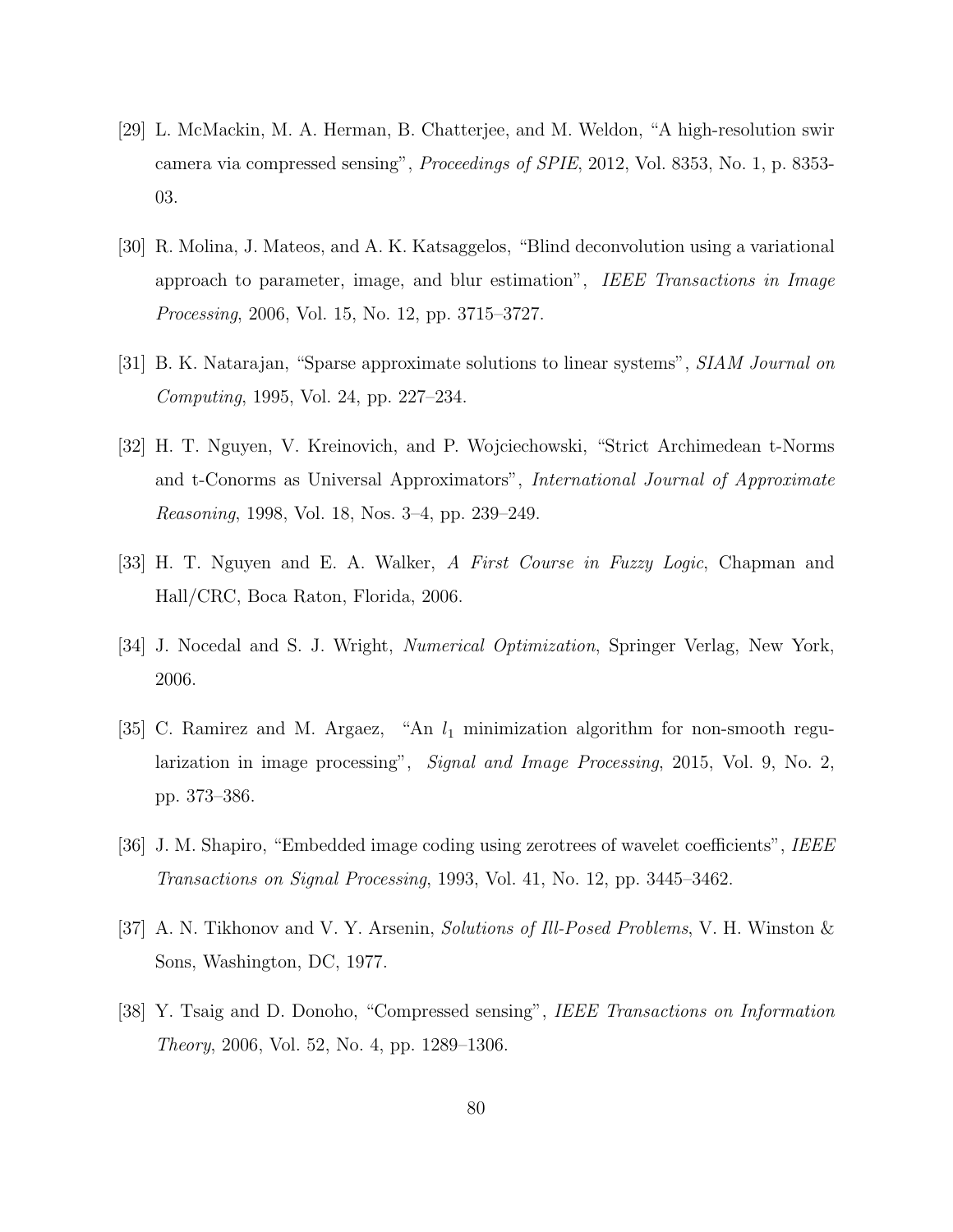- [39] S. E. Umbaugh, Computer Vision, CRC Press, 2005.
- [40] B. E. Usevitch, "A tutorial on modern lossy wavelet image compression: foundations of JPEG 2000", IEEE Signal Processing Magazine, 2001, Vol. 18, No. 5, pp. 22–35.
- [41] L. Xiao, J. Shao, L. Huang, and Z. Wei, "Compounded regularization and fast algorithm for compressive sensing deconvolution", Proceedings of the 2011 6th International Conference on Image and Graphics ICIG'2011, Hefei, China, August 12–15, 2011, pp. 616–621.
- [42] W. Yin, S. Morgan, J. Yang, and Y. Zhang, "Practical compressive sensing with Toeplitz and circulant matrices", Proceedings of the 2010 SPIE Conference on Visual Communications and Image Processing, July 2010.
- [43] L. A. Zadeh, "Fuzzy sets", Information and Control, 1965, Vol. 8, pp. 338–353.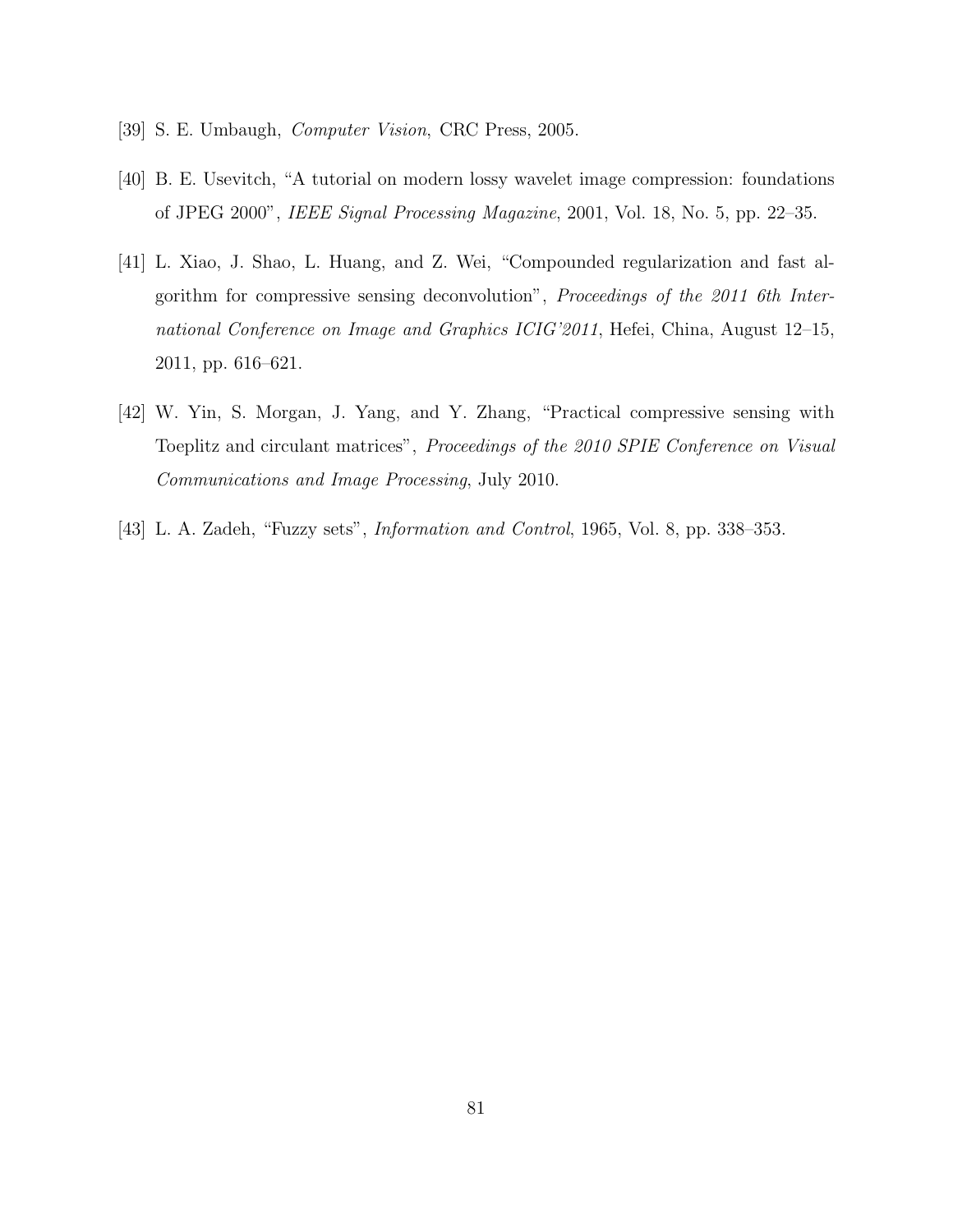# Appendix A

# Matlab Code for the Original Algorithm and for Its Proposed Modifications

# A.1 Matlab Code for the Original State-of-the-Art Image Deconvolution Algorithm

```
clc, clear all, close all;
% Creating the mage
f = double(imread('cameraman.tif'));
[m,n]=size(f);
x_corig = f;
N=m*n;
figure(1)
pause(0.01)
imagesc(f), colormap gray;
h1=fspecial('gaussian',17,sqrt(5));
h\_orig = h1;[Wav, L, H, k]=wavelet_factory4('db1', n,n/8);
W=Wav';
sigma=1e-3;
```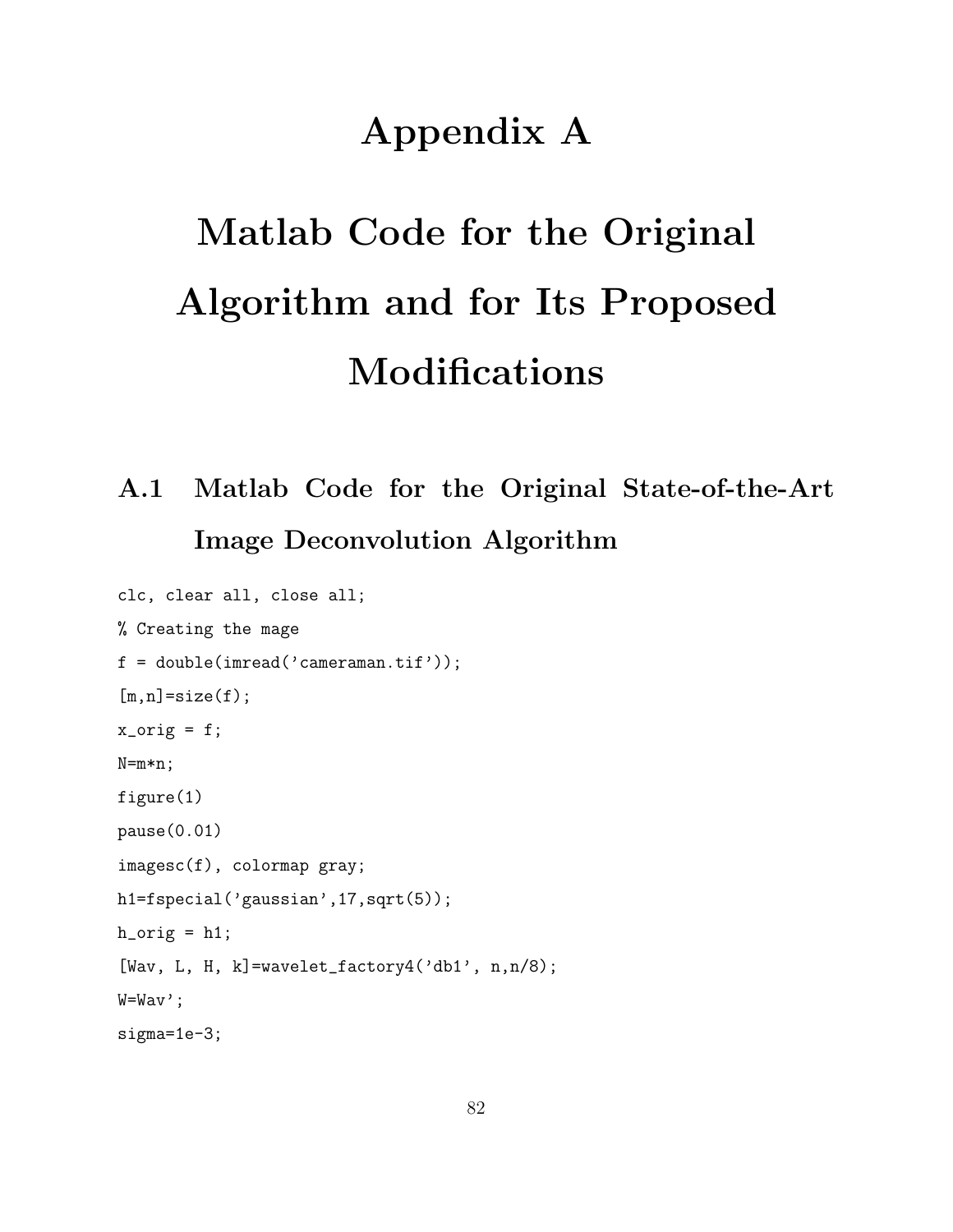```
y=convolution(f,h1,1)+sigma*randn(m,n);
a=Wav*y;
figure(2)
imagesc(y), colormap gray;
pause(0.01)
%%%%%%%%%%%%%%%%%%%%%%%%%%%%%%%%%
lag = fspecial('laplacian',0.0);
```
 $C = zeros(m, n);$ 

primerIndiceX=floor((m-3)/2); ultimoIndiceX=primerIndiceX+3;

```
primerIndiceY=floor((n-3)/2);
ultimoIndiceY=primerIndiceY+3;
```
C(primerIndiceX+1:ultimoIndiceX,primerIndiceY+1:ultimoIndiceY)=lag;

```
C = fftshift(C);
%%%%%%%%%%%%%%%%%%%%%%%%%%%%%%%%%
% Using the program
% Estimating a new filter
h=fspecial('gaussian',17,sqrt(2));
h<sub>est</sub> = h;
alpha=1;
p=0.8;
B=rand(N,5);eta=1042;
```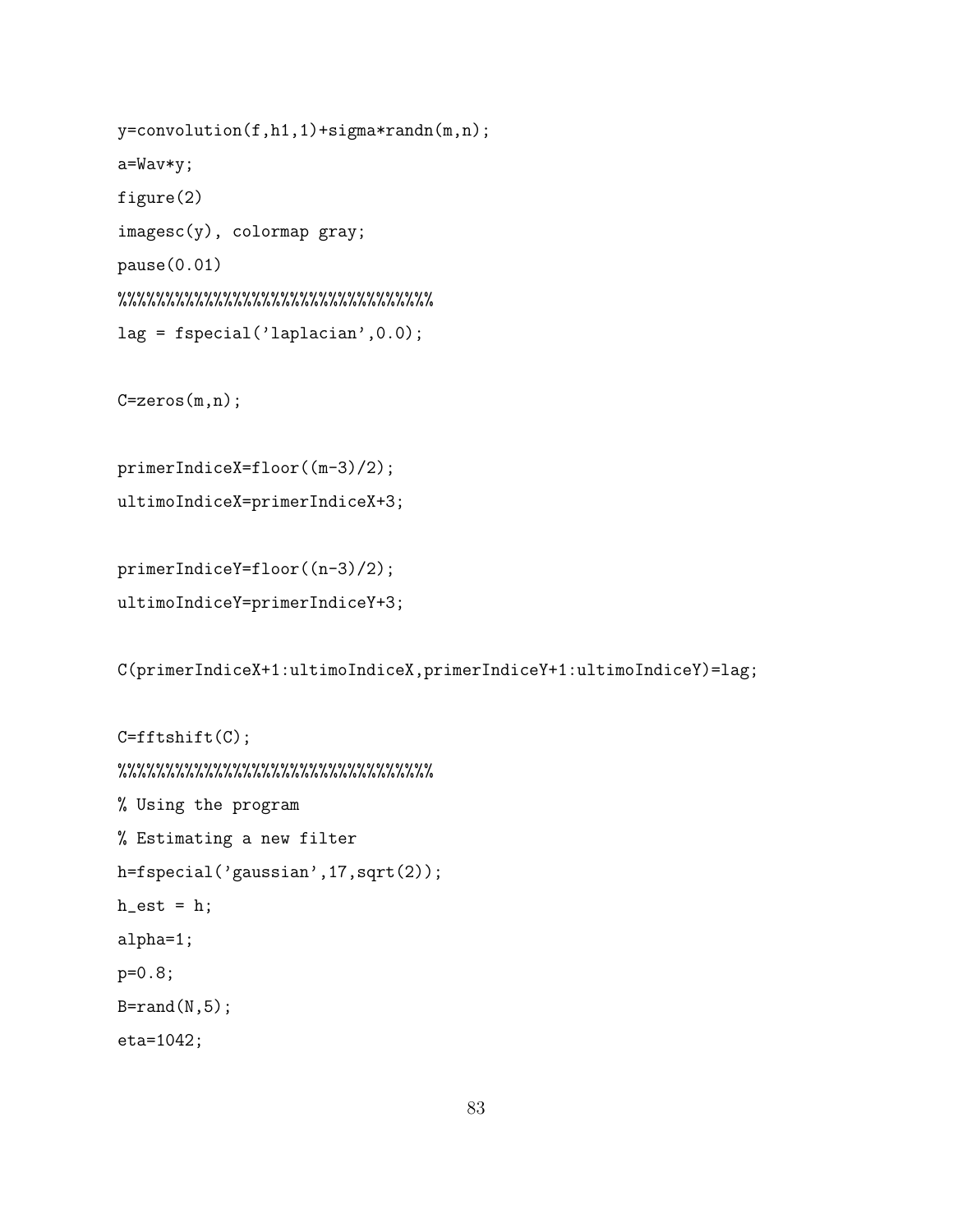```
gamma=5e5;
exp_a=0.8;
thr_e=0.0001;
beta=sigma^2;
tau=0.125;
theta=1.3;
```

```
dxf=[1 -1]; DXF=zeropad(dxf,m,n);
dyf=[1;-1]; DYF=zeropad(dyf,m,n);
dxxf=[-1, 2, -1]; DXXF=zeropad(dxxf,m,n);dyyf=[-1; 2; -1]; DYYF=zeropad(dyyf,m,n);
dxyf=[-1 1; 1 -1]; DXYF=zeropad(dxyf, m, n);
```
xkl=y;

for k=1:10

```
xklold=xkl;
Wa=W*a;
for l=1:2
```

```
weight_x=reshape(B(:,1),m,n);weight_x=weight_x.^(p/2-1);
weight_y=reshape(B(:,2),m,n);weight_y=weight_y.^(p/2-1);
weight_xx=reshape(B(:,3),m,n);weight_xx=weight_xx.^(p/2-1);
weight_yy=reshape(B(:,4),m,n);weight_yy=weight_yy.^(p/2-1);
weight_xy=reshape(B(:,5),m,n);weight_xy=weight_xy.^(p/2-1);
```
H=zeropad(h,m,n);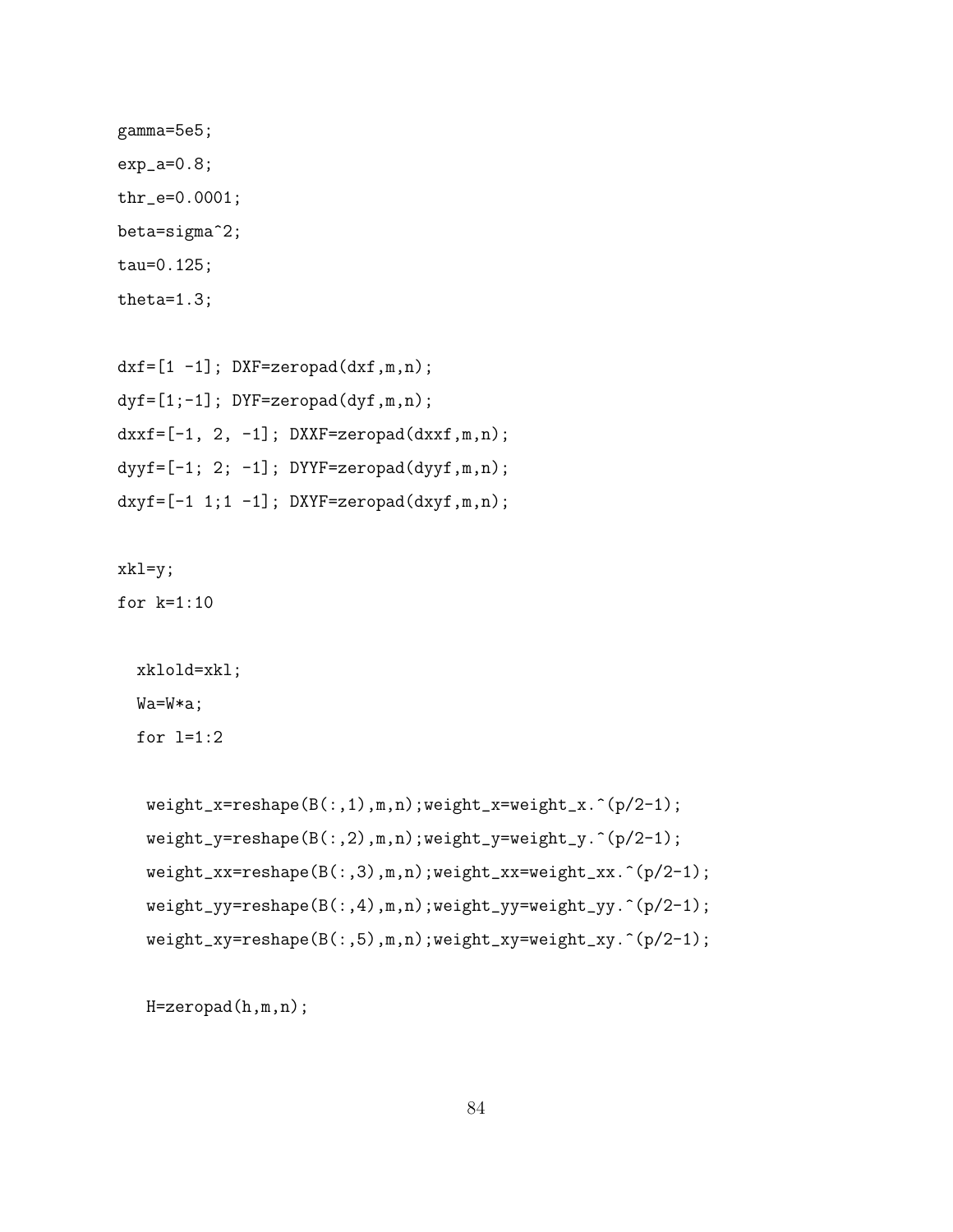Ax=eta\*conj(fft2(H)).\*fft2(H);

```
Ax=Ax+alpha*p*conj(fft2(DXF)).*ifft2(fft2(fft2(weight_x)).*...
              fft2(fft2(DXF)))/(m*n);Ax=Ax+alpha*p*conj(fft2(DYF)).*ifft2(fft2(fft2(weight_y)).*...
              fft2(fft2(DYF)))/(m*n);Ax=Ax+0.5*alpha*p*conj(fft2(DXXF)).*ifft2(fft2(fft2(weight_xx)).*...
             fft2(fft2(DXXF)))/(m*n);Ax=Ax+0.5*alpha*p*conj(fft2(DYYF)).*ifft2(fft2(fft2(weight_yy)).*...
             fft2(fft2(DYYF)))/(m*n);Ax=Ax+0.5*alpha*p*conj(fft2(DXYF)).*ifft2(fft2(fft2(weight_xy)).*...
              fft2(fft2(DXYF)))/(m*n);
bx=eta*conj(fft2(H)).*fft2(Wa);
```

```
xklf=bx./Ax;
xkl=real(ifft2(xklf));
```

```
xkl=reshape(xkl,m,n);
```

```
xklT=xkl;
```

```
xklT=fftshift(xklT);
```

```
Ahf=eta*conj(fft2(xklT)).*fft2(xklT)+gamma*conj(fft2(C)).*fft2(C);
```

```
bhf=eta*conj(fft2(xklT)).*fft2(Wa);
```
hf=bhf./Ahf;

```
h=real(ifft2(hf));
```

```
h=h(120:136,120:136);
```
figure(4)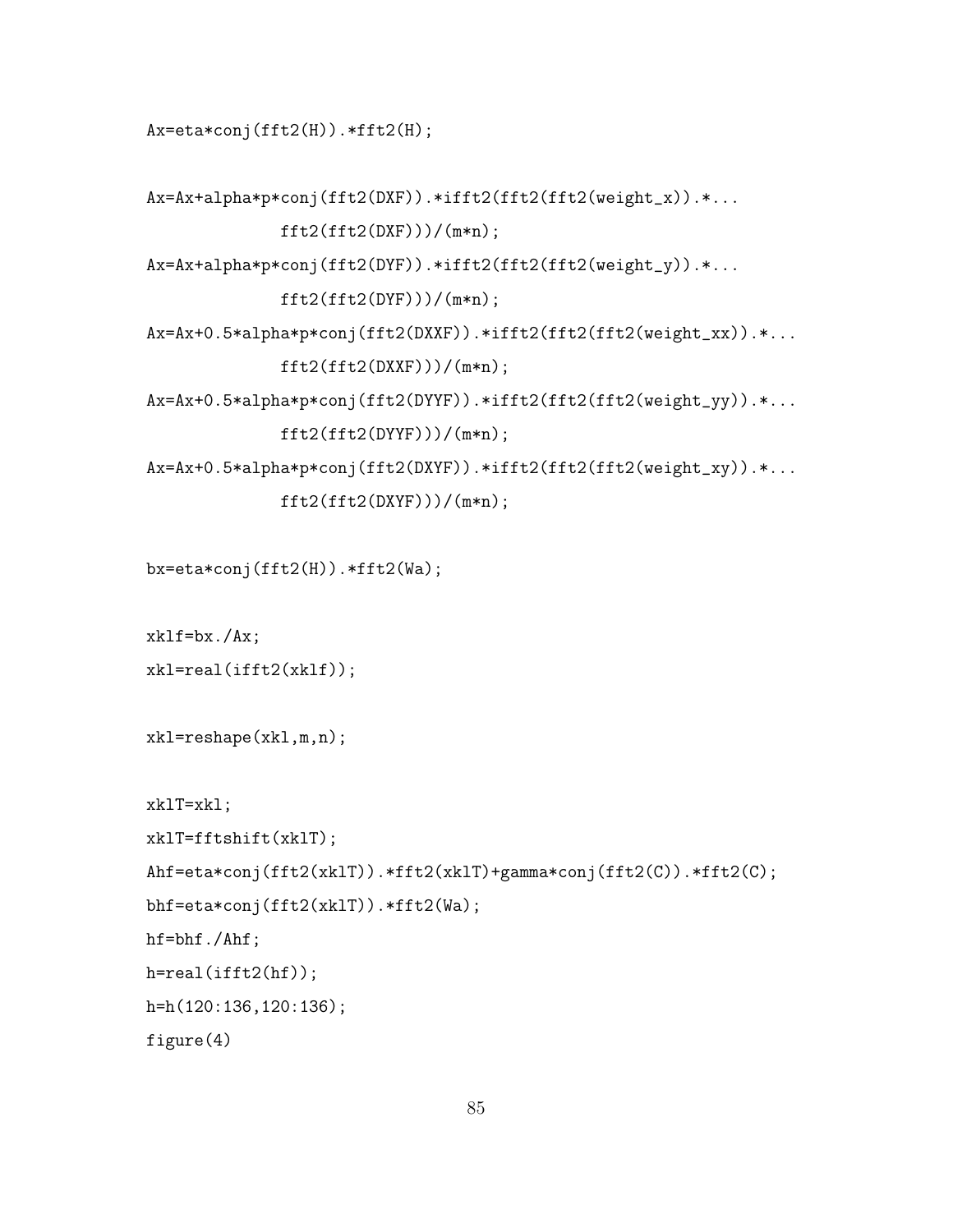```
subplot(1,2,1)mesh(h1)
subplot(1,2,2)mesh(h);
pause(0.1)
```

```
dx=convolution(xkl,dxf,1);
dy=convolution(xkl,dyf,1);
dxx=convolution(xkl,dxxf,1);
dyy=convolution(xkl,dyyf,1);
dxy=convolution(xkl,dxyf,1);
```

```
W1 = max(abs(dx).^2, thr_e); B(:,1) = W1(:,);W2 = max(abs(dy).^2, thr_e); B(:,2)=W2(:);W3 = max(abs(dxx) . 2, thr_e); B(:,3) = W3(:);W4 = max(abs(dyy) . 2, thr_e);B(:,4) = W4(:,);W5 = max(abs(dy).^2, thr_e);B(:,5) = W5(:);end
```

```
norma=norm(xkl-xklold)/norm(xklold);
if norma<1e-5
   break
end
figure(3)
imagesc(xkl); colormap gray
pause(0.01)
HX=convolution(xkl,h,1);
```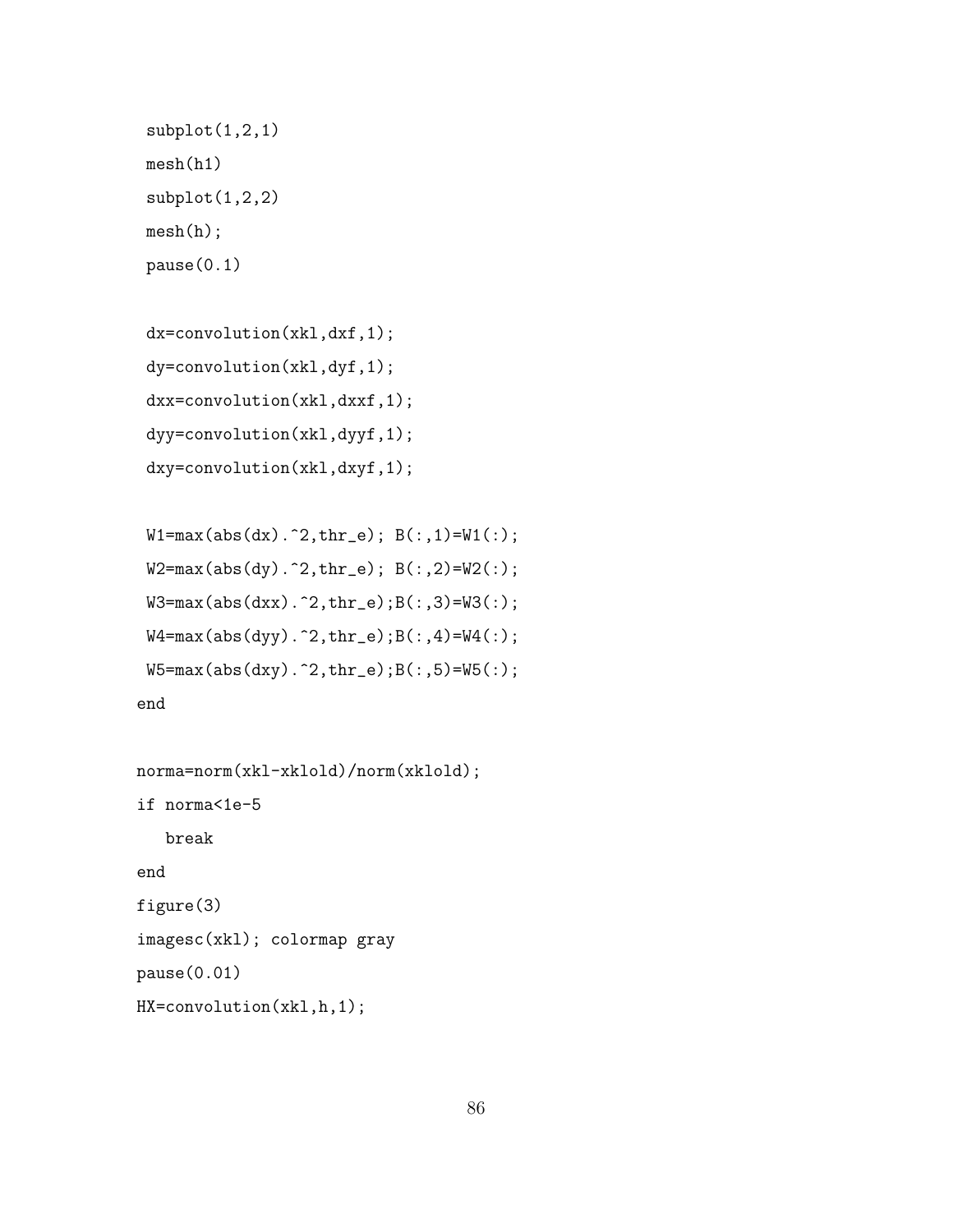```
for i=1:n
    Y(:,i)=[sqrt(beta/2)*y(:,i);sqrt(eta/2)*HX(:,i)];
    PHI=[sqrt(beta/2)*eye(n);sqrt(eta/2)*eye(n)];
    A=PHI*W;
    b=Y(:,i);[a(:,i),status,history] = 11<sub>-</sub>1s(A,b,tau);end
  eta=eta*theta;
end
disp(['The d(xrec,xorig) ', num2str(norm(x_orig-xkl))]);
disp(['The d(hrec,horig) is ', num2str(norm(h_orig-h_est))]);
```
# A.2 Matlab Code for the Newly Proposed Rotation-Invariant Modification of the State-of-the-Art Image Deconvolution Algorithm

```
clc clear all, close all;
% Creating the mage
f = double(imread('cameraman.tif'));
[m,n]=size(f);
x_corig = f;
N=m*n;
figure(1)
```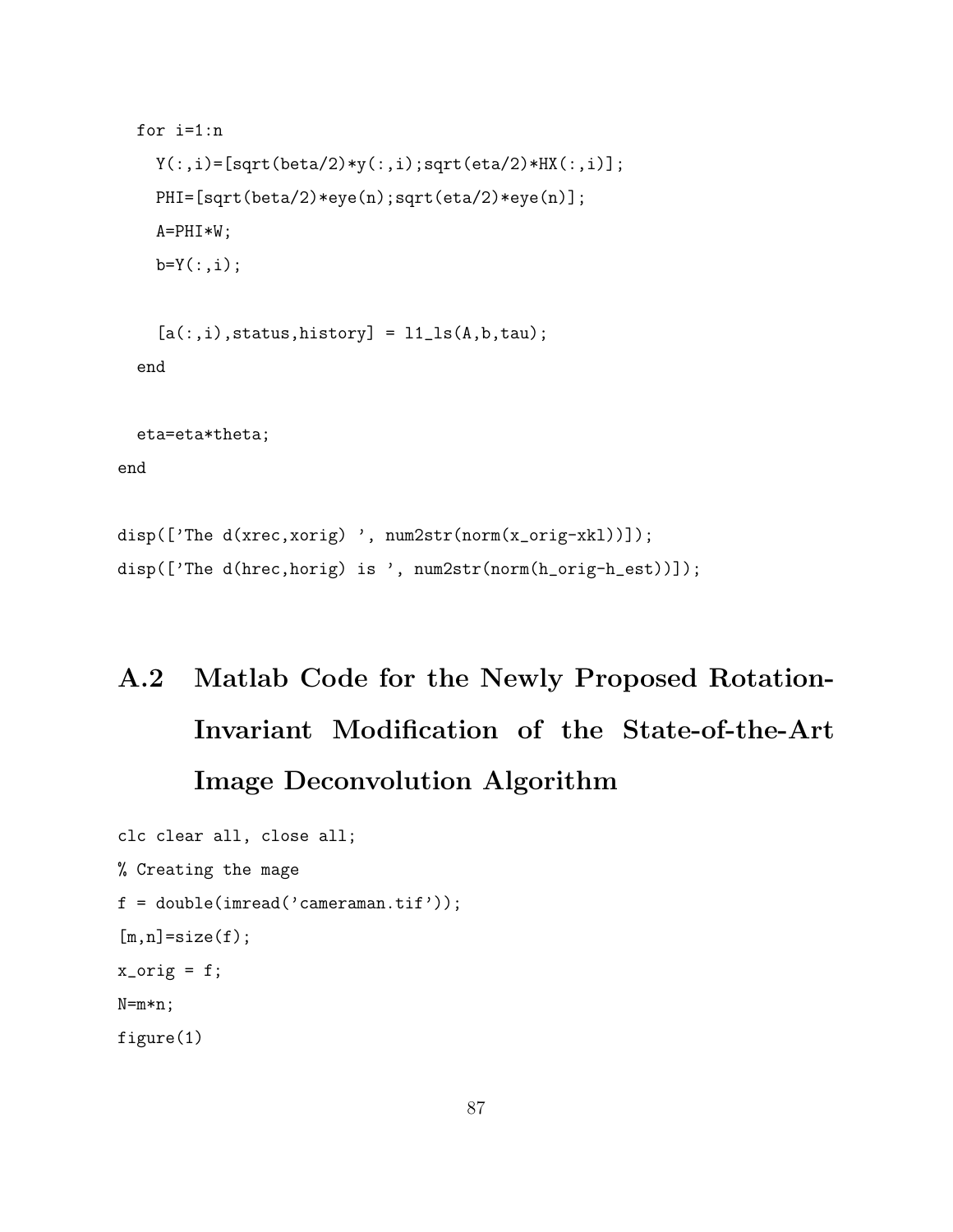```
pause(0.01)
imagesc(f), colormap gray;
h1=fspecial('gaussian',17,sqrt(5));
h\_orig = h1;[Wav, L, H, k]=wavelet_factory4('db1', n, n/8);
W=Wav';
sigma=1e-3;
y=convolution(f,h1,1)+sigma*randn(m,n);
a=Wav*y;
figure(2)
imagesc(y), colormap gray;
pause(0.01)
%%%%%%%%%%%%%%%%%%%%%%%%%%%%%%%%%
lag = fspecial('laplacian',0.0);
```
C=zeros(m,n);

primerIndiceX=floor((m-3)/2); ultimoIndiceX=primerIndiceX+3;

```
primerIndiceY=floor((n-3)/2);
ultimoIndiceY=primerIndiceY+3;
```
C(primerIndiceX+1:ultimoIndiceX,primerIndiceY+1:ultimoIndiceY)=lag;

C=fftshift(C); %%%%%%%%%%%%%%%%%%%%%%%%%%%%%%%%% % Using the program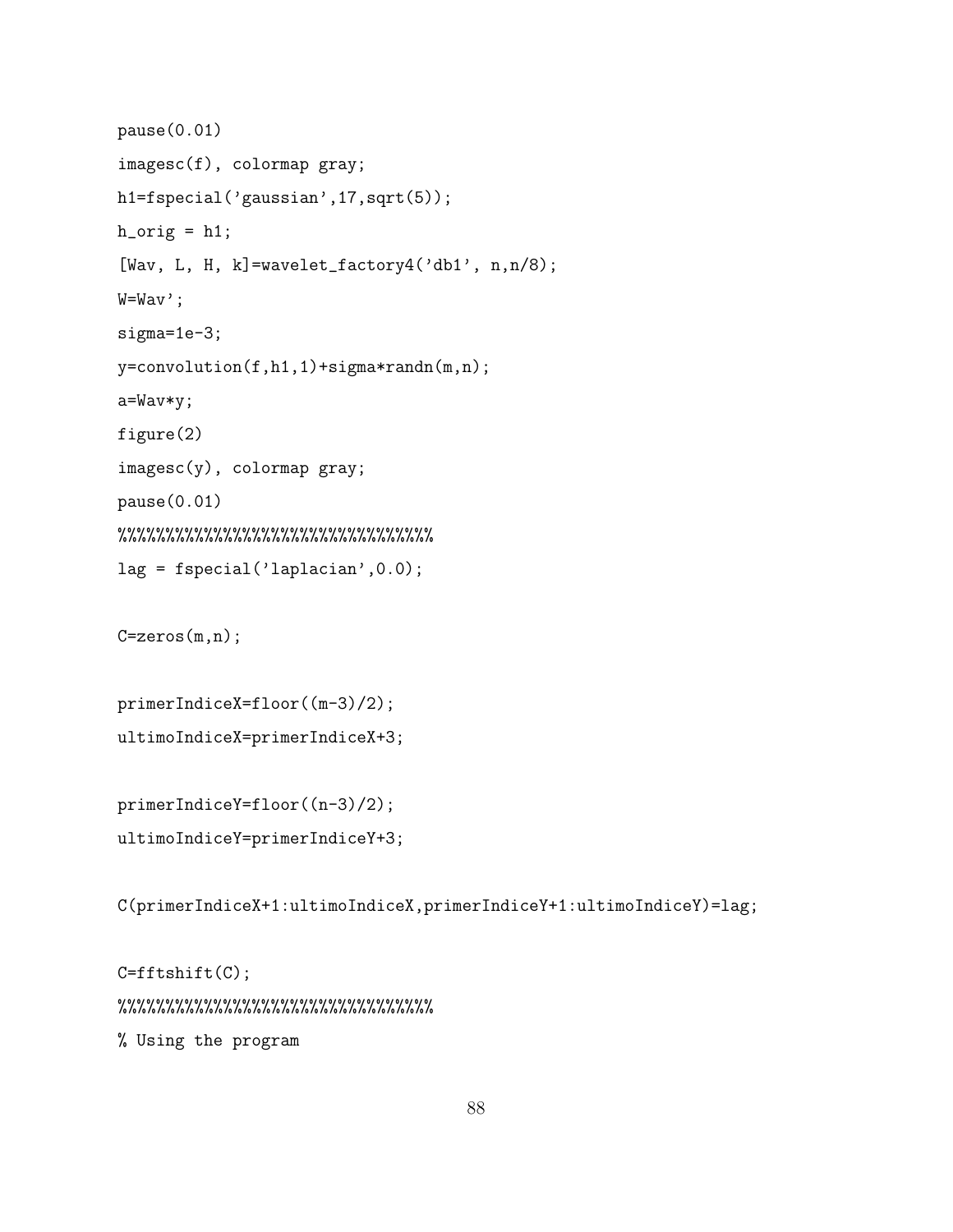```
% Estimating a new filter
h=fspecial('gaussian',17,sqrt(2));
h_{est} = h;alpha=1;
p=0.8;
B=rand(N,5);eta=1042;
gamma=5e5;
exp_a=0.8;
thr_e=0.0001;
beta=sigma^2;
tau=0.125;
theta=1.3;
```

```
dxf=[1 -1]; DXF=zeropad(dxf,m,n);
dyf=[1;-1]; DYF=zeropad(dyf,m,n);
dxxf=[-1, 2, -1]; DXXF=zeropad(dxxf,m,n);dyyf=[-1; 2; -1]; DYYF=zeropad(dyyf,m,n);dxyf=[-1 1;1 -1]; DXYF=zeropad(dxyf,m,n);
```

```
xkl=y;
for k=1:10
  xklold=xkl;
  Wa=W*a;
  for l=1:2
```

```
weight_x=reshape(B(:,1),m,n);weight_x=weight_x.^(p/2-1);
weight_y=reshape(B(:,2),m,n);weight_y=weight_y.^(p/2-1);
```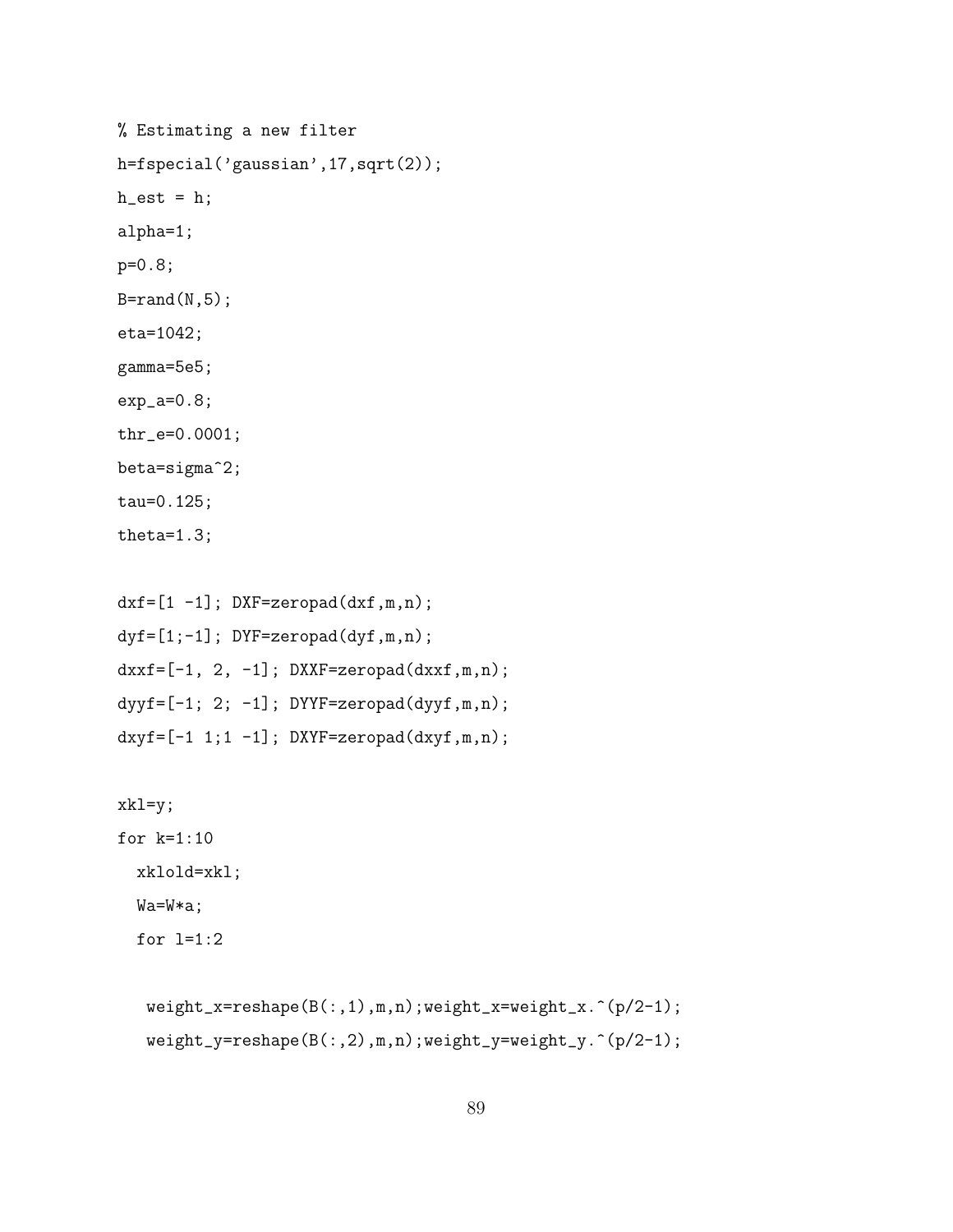```
weight_xx=reshape(B(:,3),m,n);weight_xx=weight_xx.^(p/2-1);
weight_yy=reshape(B(:,4),m,n);weight_yy=weight_yy.^(p/2-1);
weight_xy=reshape(B(:,5),m,n);weight_xy=weight_xy.^(p/2-1);
```

```
H=zeropad(h,m,n);
```
Ax=eta\*conj(fft2(H)).\*fft2(H);

```
Ax=Ax+alpha*p*conj(fft2(DXF)).*ifft2(fft2(fft2(weight_x)).*...
             fft2(fft2(DXF)))/(m*n);
```
Ax=Ax+alpha\*p\*conj(fft2(DYF)).\*ifft2(fft2(fft2(weight\_y)).\*...

```
fft2(fft2(DYF)))/(m*n);
```

```
Ax=Ax+0.5*alpha*p*conj(fft2(DXXF)).*ifft2(fft2(fft2(weight_xx)).*...
             ft2(fft2(DXXF)))/(m*n);
```

```
Ax=Ax+0.5*alpha*p*conj(fft2(DYYF)).*ifft2(fft2(fft2(weight_yy)).*...
             fft2(fft2(DYYF)))/(m*n);
```

```
Ax=Ax+0.5*alpha*p*conj(fft2(DXYF)).*ifft2(fft2(fft2(weight_xy)).*...
              fft2(fft2(DXYF)))/(m*n);
```
bx=eta\*conj(fft2(H)).\*fft2(Wa);

xklf=bx./Ax;

```
xkl=real(ifft2(xklf));
```
xkl=reshape(xkl,m,n);

xklT=xkl;

xklT=fftshift(xklT);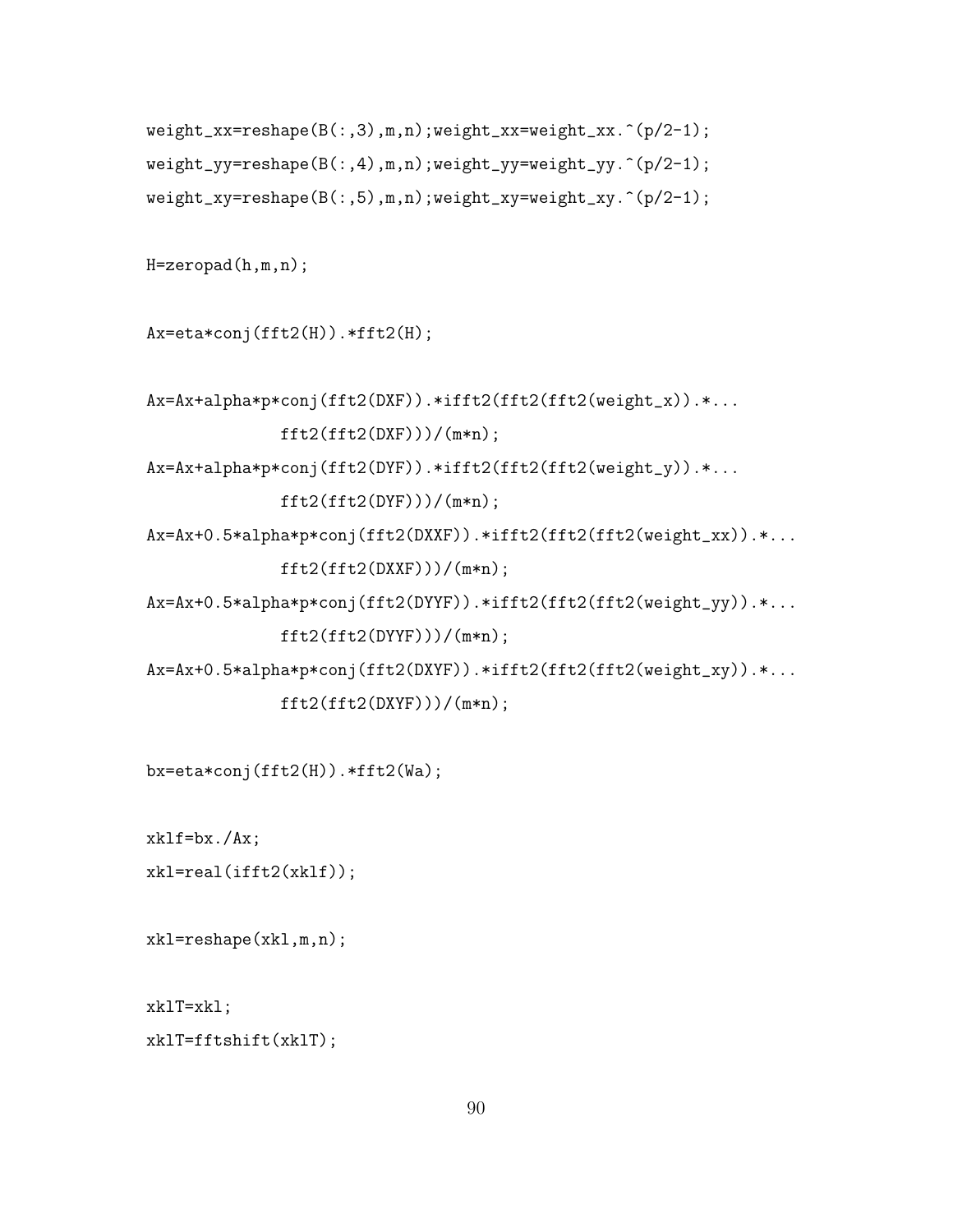```
Ahf=eta*conj(fft2(xklT)).*fft2(xklT)+gamma*conj(fft2(C)).*fft2(C);
bhf=eta*conj(fft2(xklT)).*fft2(Wa);
hf=bhf./Ahf;
h=real(ifft2(hf));
h=h(120:136,120:136);
figure(4)
subplot(1,2,1)
mesh(h1)
subplot(1,2,2)
mesh(h);
pause(0.1)
dx=convolution(xkl,dxf,1);
dy=convolution(xkl,dyf,1);
dxx=convolution(xkl,dxxf,1);
dyy=convolution(xkl,dyyf,1);
dxy=convolution(xkl,dxyf,1);
W1 = .5*max(abs(dx)).^2+abs(dy).^2, thr_e); B(:,1)=W1(:,);
```

```
W2=W1; B(:,2) = W2(:);
```

```
W3 = max(abs(dxx) . 2, thr_e); B(:,3) = W3(:,);
```

```
W4 = max(abs(dyy) . 2, thr_e); B(:,4) = W4(:,);
```

```
W5 = max(abs(dy).^2, thr_e);B(:,5) = W5(:);
```

```
end
```

```
norma=norm(xkl-xklold)/norm(xklold);
```
if norma<1e-2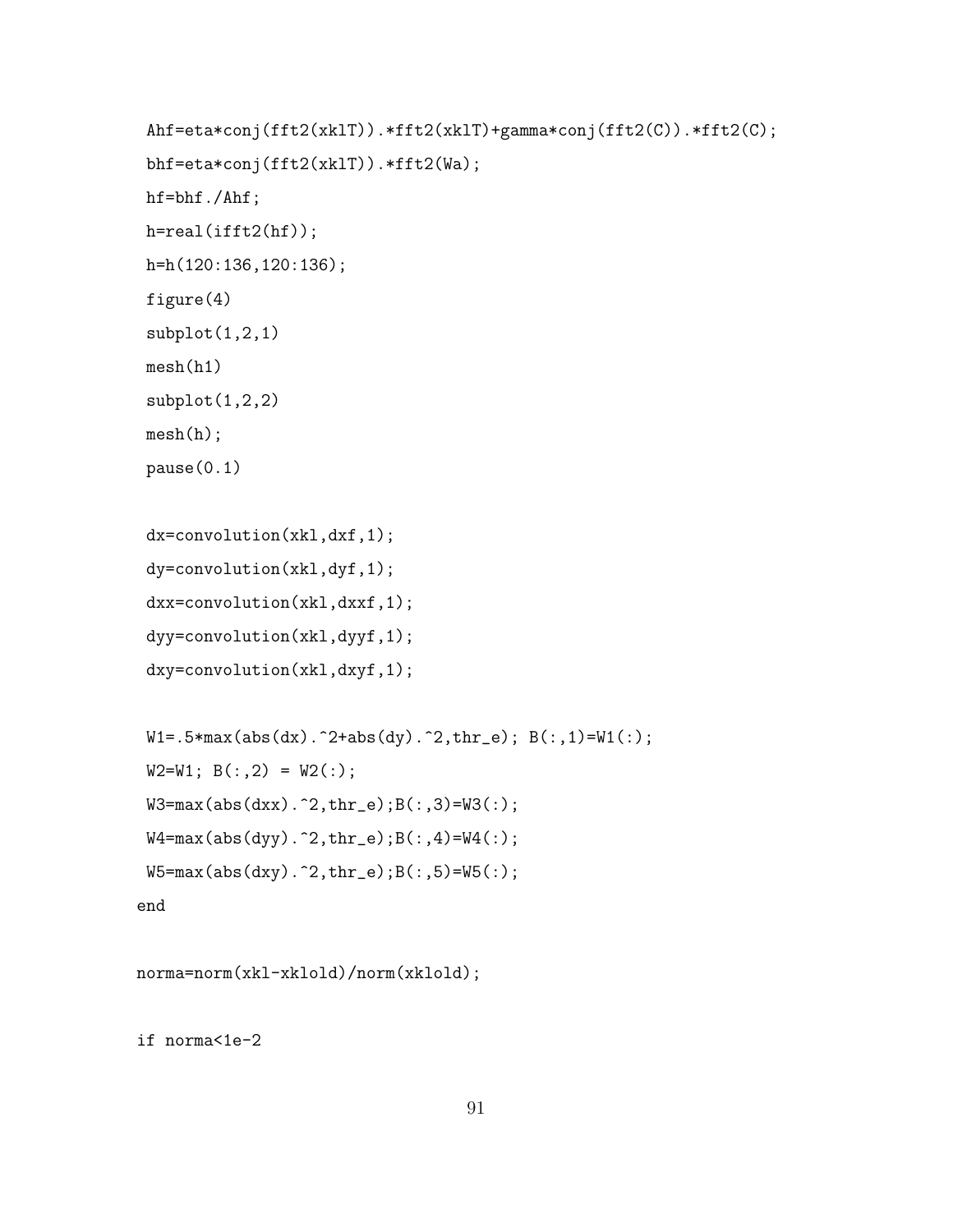```
break
end
figure(3)
imagesc(xkl); colormap gray
pause(0.01)
HX=convolution(xkl,h,1);
for i=1:n
  Y(:,i) = [sqrt(beta/2)*y(:,i);sqrt(eta/2)*HX(:,i)];
```

```
PHI=[sqrt(beta/2)*eye(n);sqrt(eta/2)*eye(n)];
```
A=PHI\*W;

 $b=Y(:,i);$ 

```
[a(:,i),status,history] = 11<sub>-</sub>1s(A,b,tau);
```
end

```
eta=eta*theta;
```
end

```
disp(['The d(xrec,xorig) ', num2str(norm(x_orig-xkl))]);
disp(['The d(hrec,horig) is ', num2str(norm(h_orig-h_est))]);
```
# A.3 Matlab Code for the Method Using the First EZW Idea

```
clc, clear all, close all;
% Creating the mage
```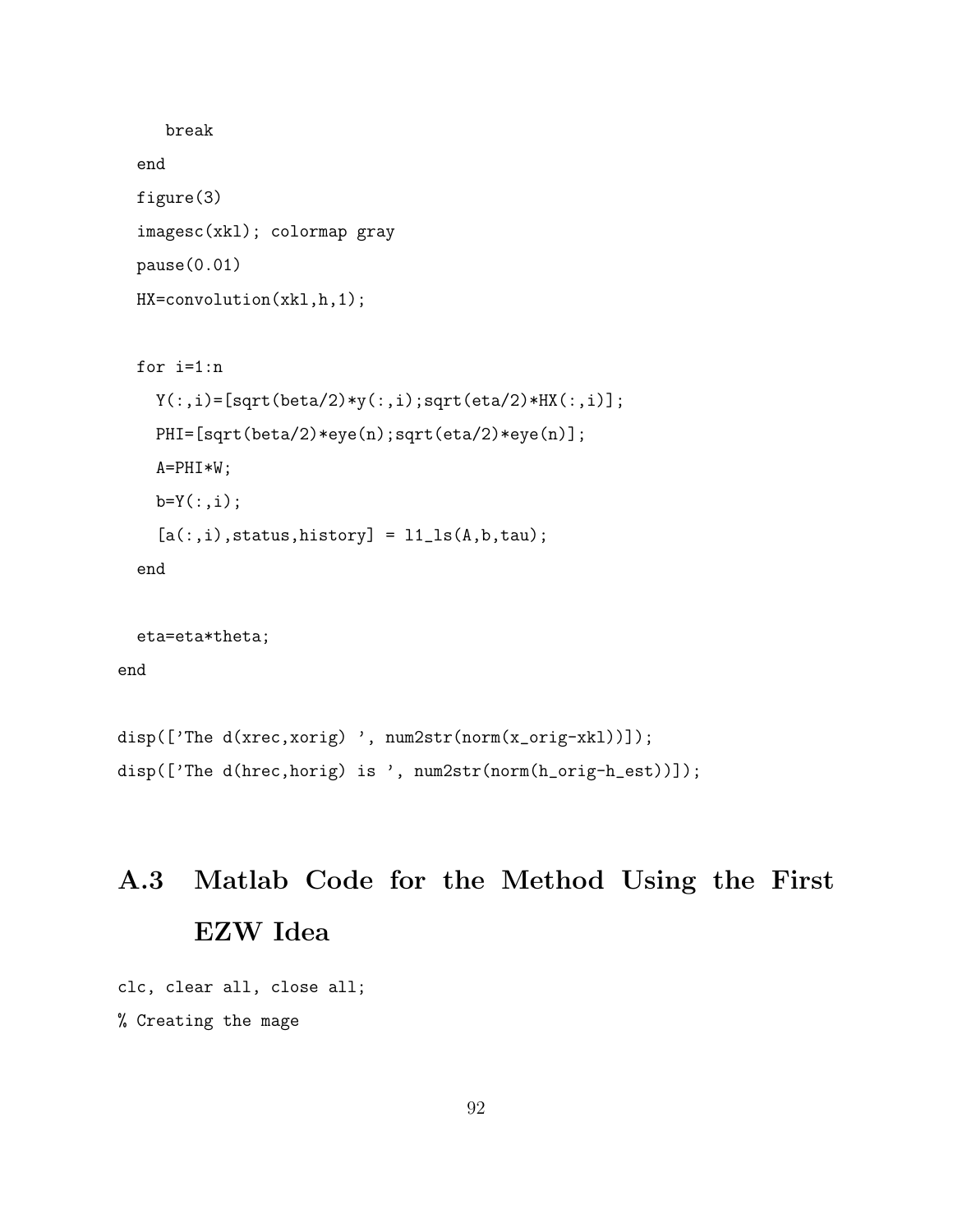```
f = double(imread('cameraman.tif'));
[m,n]=size(f);
x\_orig = f;N=m*n;
figure(1)
pause(0.01)
imagesc(f), colormap gray;
h1=fspecial('gaussian',17,sqrt(5));
h\_orig = h1;level = 3;[Wav, Low, High, k]=wavelet_factory4('db1', n,n/(2^level));
W=Wav';
sigma=1e-3;
y=convolution(f,h1,1)+sigma*randn(m,n);
a=Wav*y;
figure(2)
imagesc(y), colormap gray;
pause(0.01)
% construir matriz F
index = [];
start_index = n/(2^{\text{-}1evel)+1;
for i = start_index:n/2index = [index; i; i];end
```

```
index(:,2)=[n/((level-1)^{2}+1:n]';
```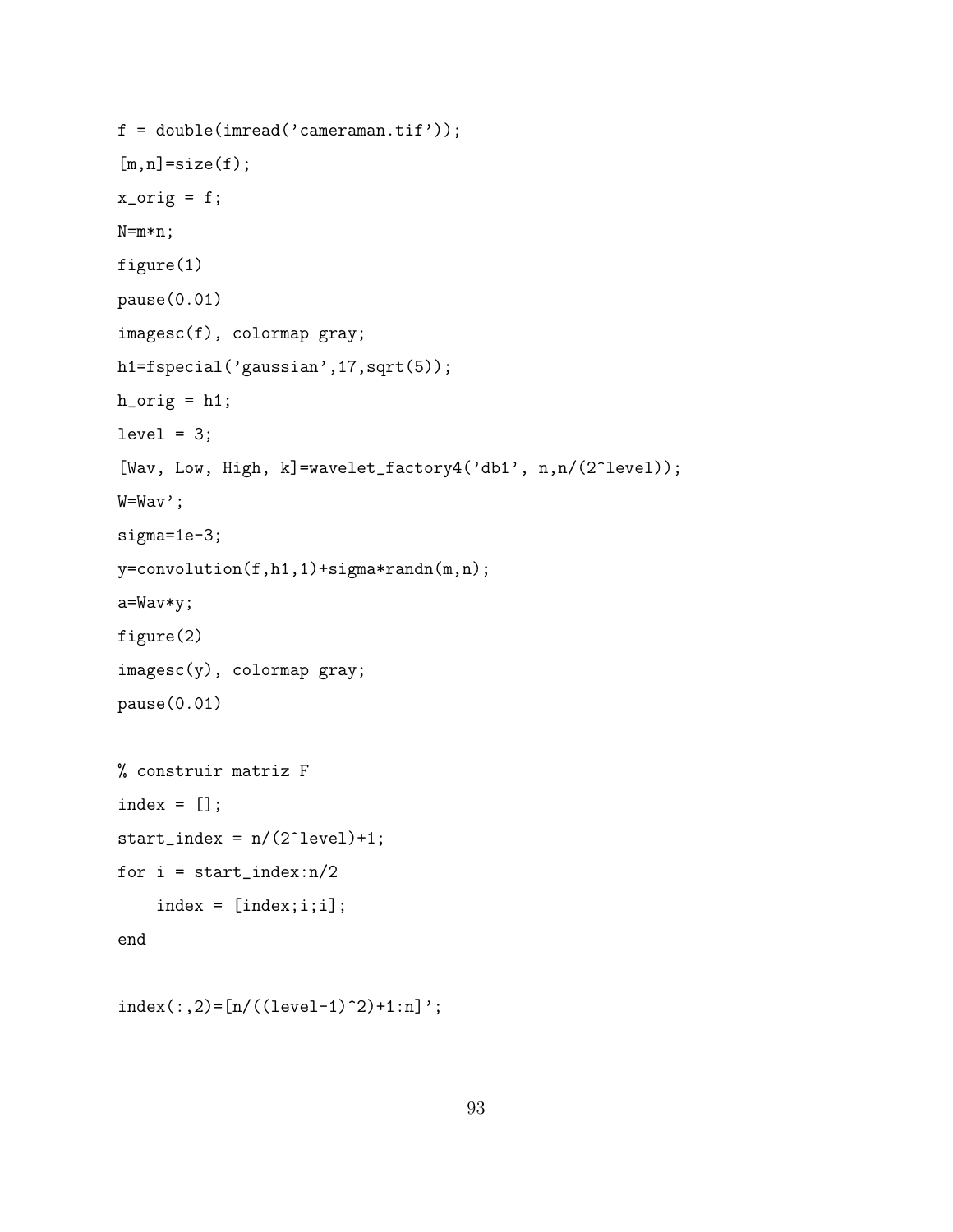```
F=zeros(size(index,1),n);
P = ones(size(F,1),1);P(65:end) = .0002;P(32:64) = .0003;P(1:31) = .0004;for i=1:length(index(:,1))
    F(i, index(i,1))=1;F(i, index(i, 2)) = -1;end
F = diag(P) * F;%%%%%%%%%%%%%%%%%%%%%%%%%%%%%%%%%%%%
lag = fspecial('laplacian',0.0);
```

```
C = zeros(m,n);
```

```
primerIndiceX=floor((m-3)/2);
ultimoIndiceX=primerIndiceX+3;
```

```
primerIndiceY=floor((n-3)/2);
ultimoIndiceY=primerIndiceY+3;
```
C(primerIndiceX+1:ultimoIndiceX,primerIndiceY+1:ultimoIndiceY)=lag;

```
C=fftshift(C);
%%%%%%%%%%%%%%%%%%%%%%%%%%%%%%%%%
% Using the program
% Estimating a new filter
h=fspecial('gaussian',17,sqrt(2));
```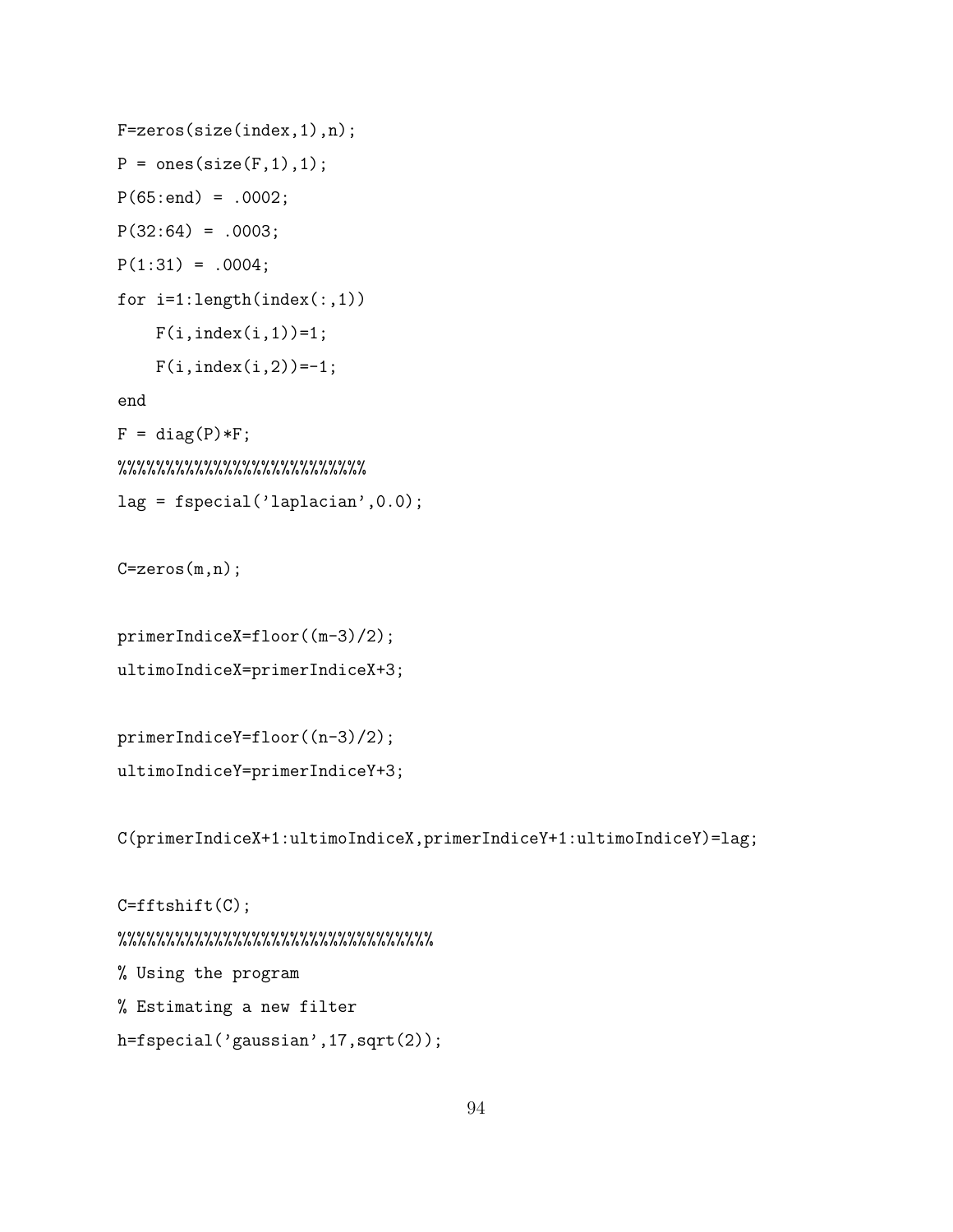$h$ <sub>-est</sub> =  $h$ ; alpha=1; p=0.8;  $B=rand(N,5);$ eta=1042; gamma=5e5; exp\_a=0.8; thr\_e=0.0001; beta=sigma^2; tau=0.125; theta=1.3; omicron = 5;

 $dxf=[1 -1]$ ;  $DXF=zeropad(dxf,m,n)$ ;  $dyf=[1;-1]$ ; DYF=zeropad(dyf,m,n);  $dxxf=[-1, 2, -1]; DXXF=zeropad(dxxf,m,n);$  $dyyf=[-1; 2; -1]; DYYF=zeropad(dyyf,m,n);$  $dxyf=[-1 1; 1 -1];$  DXYF=zeropad( $dxyf, m, n);$ 

tic; xkl=y;

for k=1:10

xklold=xkl; Wa=W\*a;

for l=1:2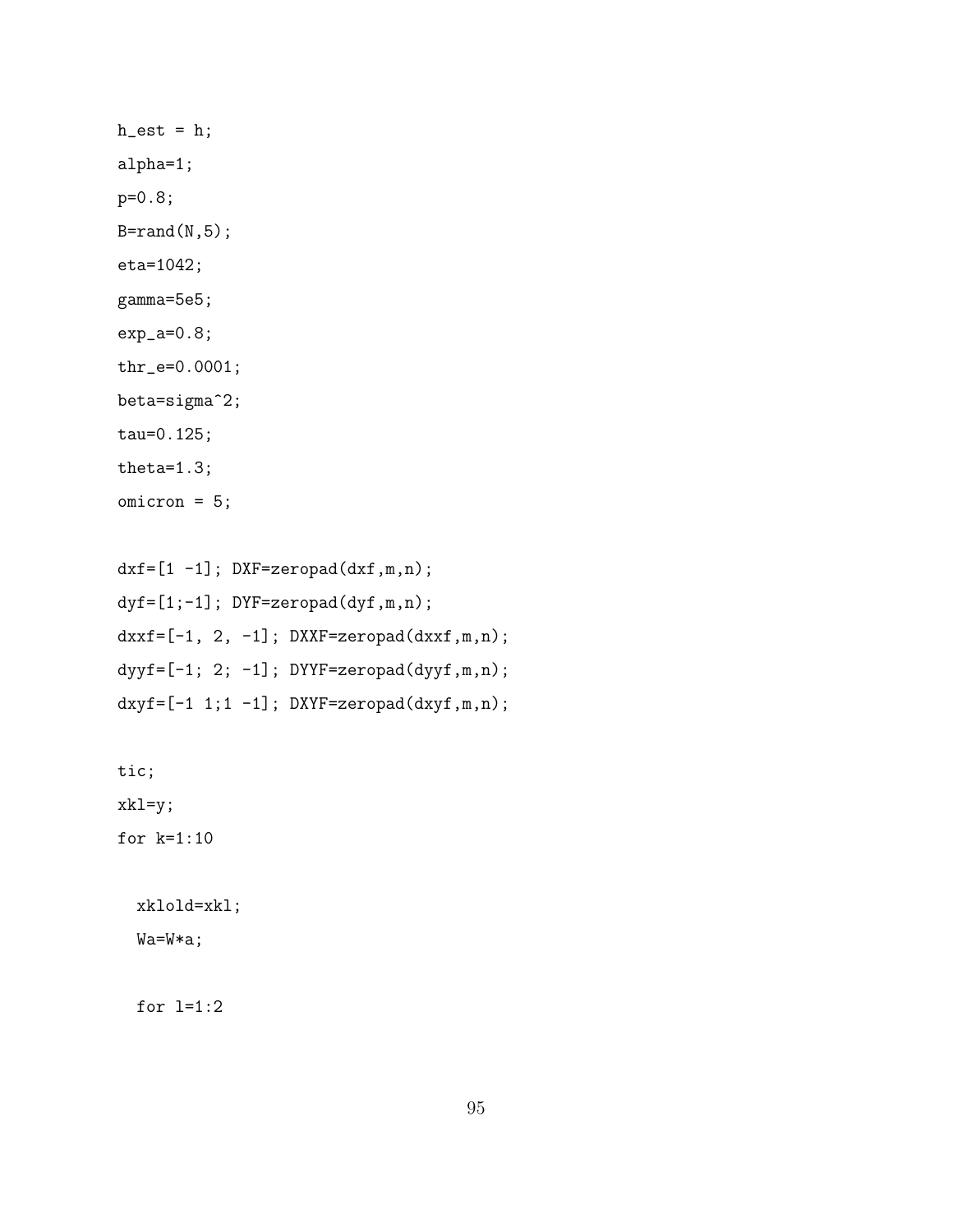```
weight_x = reshape(B(:,1),m,n); weight_x = weight_x.^(p/2-1);weight_y = reshape(B(:,2),m,n); weight_y = weight_y.^(p/2-1);weight_xx=reshape(B(:,3),m,n);weight_xx=weight_xx.^(p/2-1);
weight_yy=reshape(B(:,4),m,n);weight_yy=weight_yy.^(p/2-1);weight_xy = reshape(B(:,5),m,n); weight_xy = weight_xy.^(p/2-1);
```
H=zeropad(h,m,n);

```
Ax = eta * conj(fft2(H)). *ft2(H);
```

```
Ax=Ax+alpha*p*conj(fft2(DXF)).*ifft2(fft2(fft2(weight_x)).*...
             fft2(fft2(DXF)))/(m*n);
```

```
Ax=Ax+alpha*p*conj(fft2(DYF)).*ifft2(fft2(fft2(weight_y)).*...
             fft2(fft2(DYF)))/(m*n);
```

```
Ax=Ax+0.5*alpha*p*conj(fft2(DXXF)).*ifft2(fft2(fft2(weight_xx)).*...
             ft2(fft2(DXXF)))/(m*n);
```

```
Ax=Ax+0.5*alpha*p*conj(fft2(DYYF)).*ifft2(fft2(fft2(weight_yy)).*...
             fft2(fft2(DYYF)))/(m*n);
```
Ax=Ax+0.5\*alpha\*p\*conj(fft2(DXYF)).\*ifft2(fft2(fft2(weight\_xy)).\*...  $ft2(fft2(DXYF)))/(m*n);$ 

bx=eta\*conj(fft2(H)).\*fft2(Wa);

 $xk1f=bx./Ax;$ 

```
xkl=real(ifft2(xklf));
```
xkl=reshape(xkl,m,n);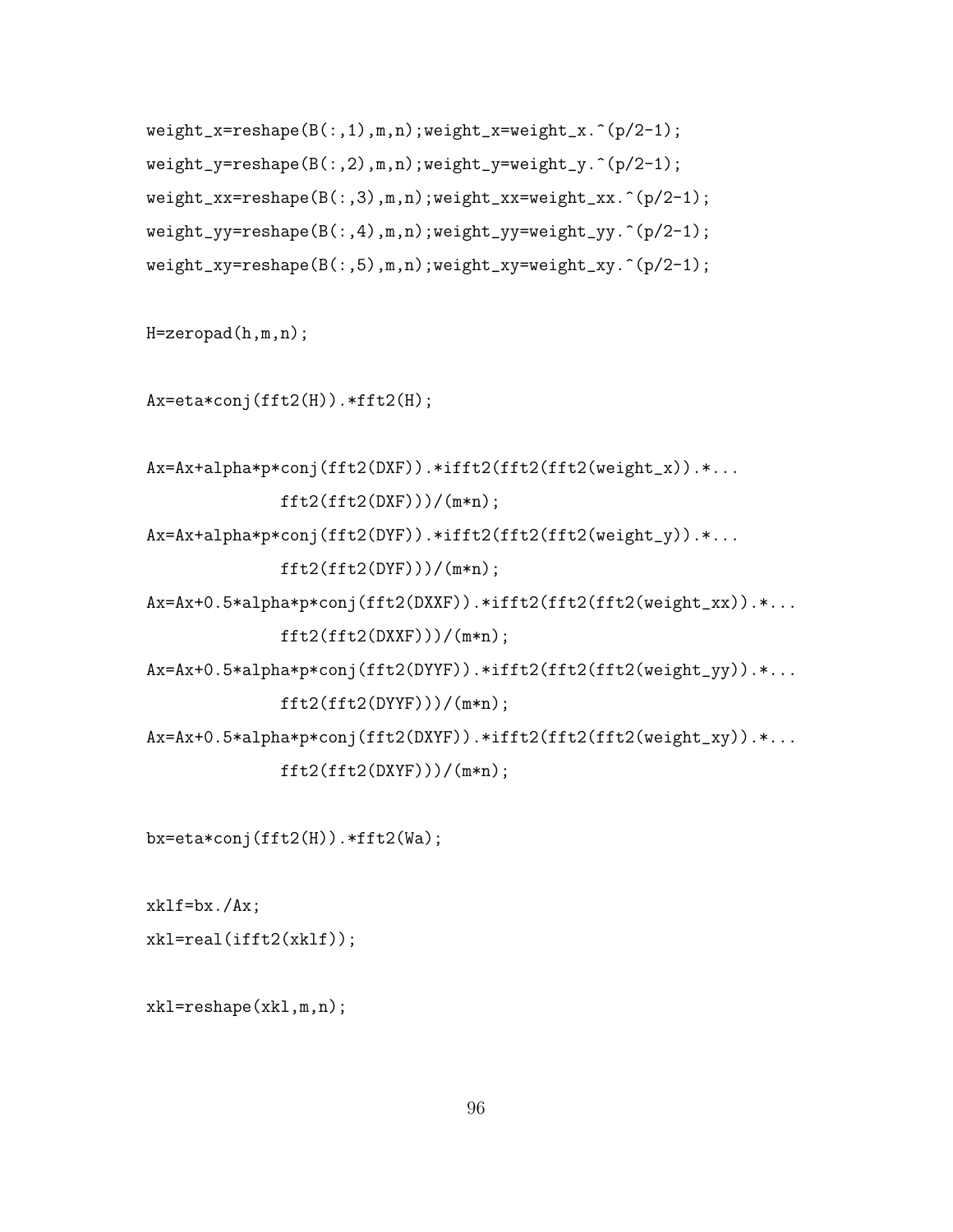```
xklT=xkl;
xklT=fftshift(xklT);
Ahf=eta*conj(fft2(xklT)).*fft2(xklT)+gamma*conj(fft2(C)).*fft2(C);
bhf=eta*conj(fft2(xklT)).*fft2(Wa);
hf=bhf./Ahf;
h=real(ifft2(hf));
h=h(120:136,120:136);
figure(4)
subplot(1,2,1)
mesh(h1)
subplot(1,2,2)mesh(h);
pause(0.1)
dx=convolution(xkl,dxf,1);
dy=convolution(xkl,dyf,1);
dxx=convolution(xkl,dxxf,1);
dyy=convolution(xkl,dyyf,1);
dxy=convolution(xkl,dxyf,1);
```

```
W1 = max(abs(dx).^2, thr_e); B(:,1) = W1(:,);W2 = max(abs(dy).^2, thr_e); B(:,2)=W2(:);W3 = max(abs(dxx) . 2, thr_e); B(:,3) = W3(:);W4 = max(abs(dyy) . 2, thr_e); B(:,4) = W4(:,);W5 = max(abs(dy).^2, thr_e);B(:,5) = W5(:);end
```
norma=norm(xkl-xklold)/norm(xklold);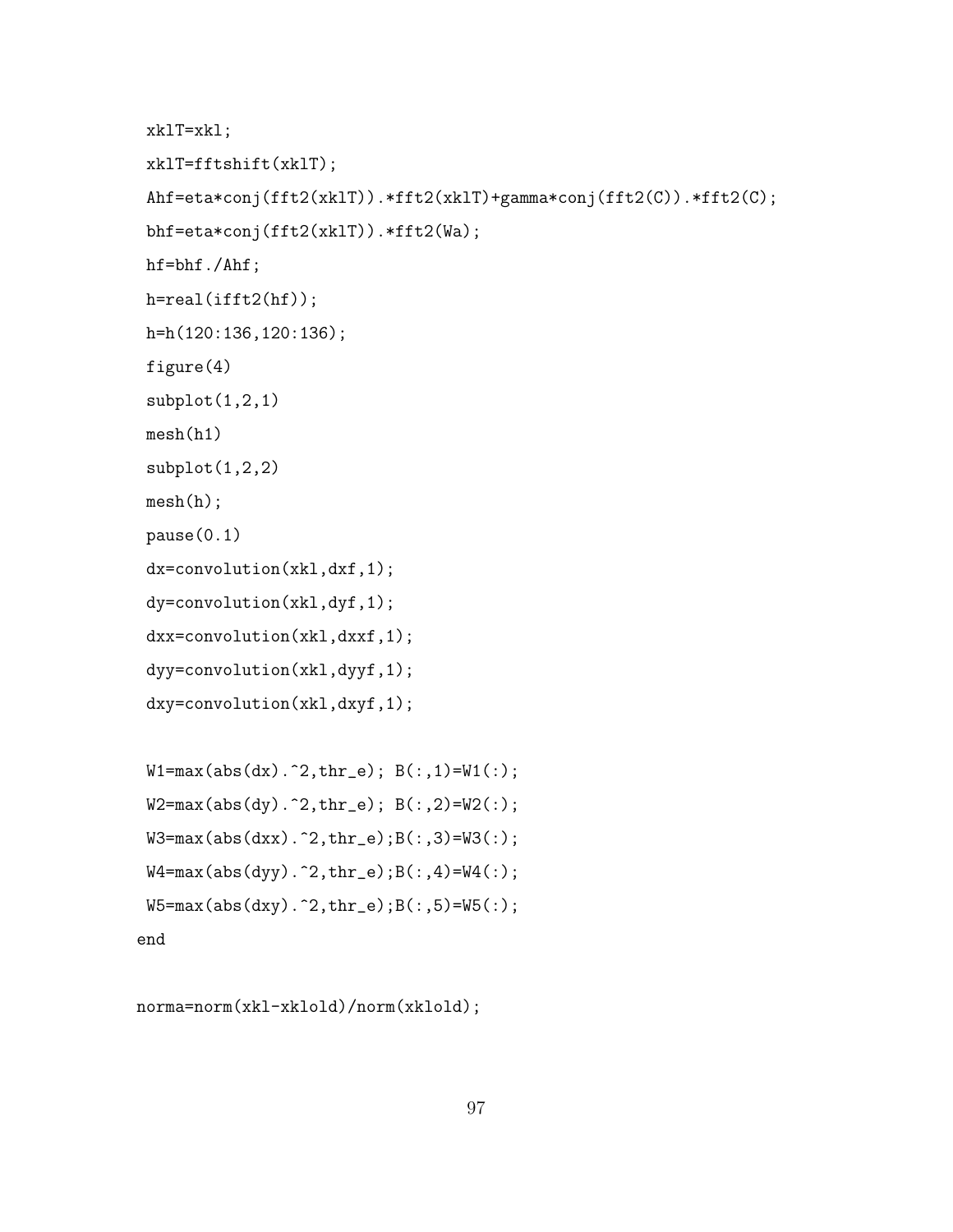```
if norma<1e-2
    break
  end
 figure(3)
 imagesc(xkl); colormap gray
 pause(0.01)
 HX=convolution(xkl,h,1);
 for i=1:n
   Y(:,i)=[sqrt(beta/2)*y(:,i);sqrt(eta/2)*HX(:,i);zeros(size(F,1),1)];
   PHI=[sqrt(beta/2)*eye(n)*W;sqrt(eta/2)*W;sqrt(omicron/2)*F];
   A=PHI;
   b=Y(:,i);[a(:,i),status,history] = 11<sub>-</sub>ls(A,b,tau);
  end
 eta=eta*theta;
end
toc;
```

```
disp([ 'd(xorig, xrec) = ', num2str(norm(f-xk1)) ]);
```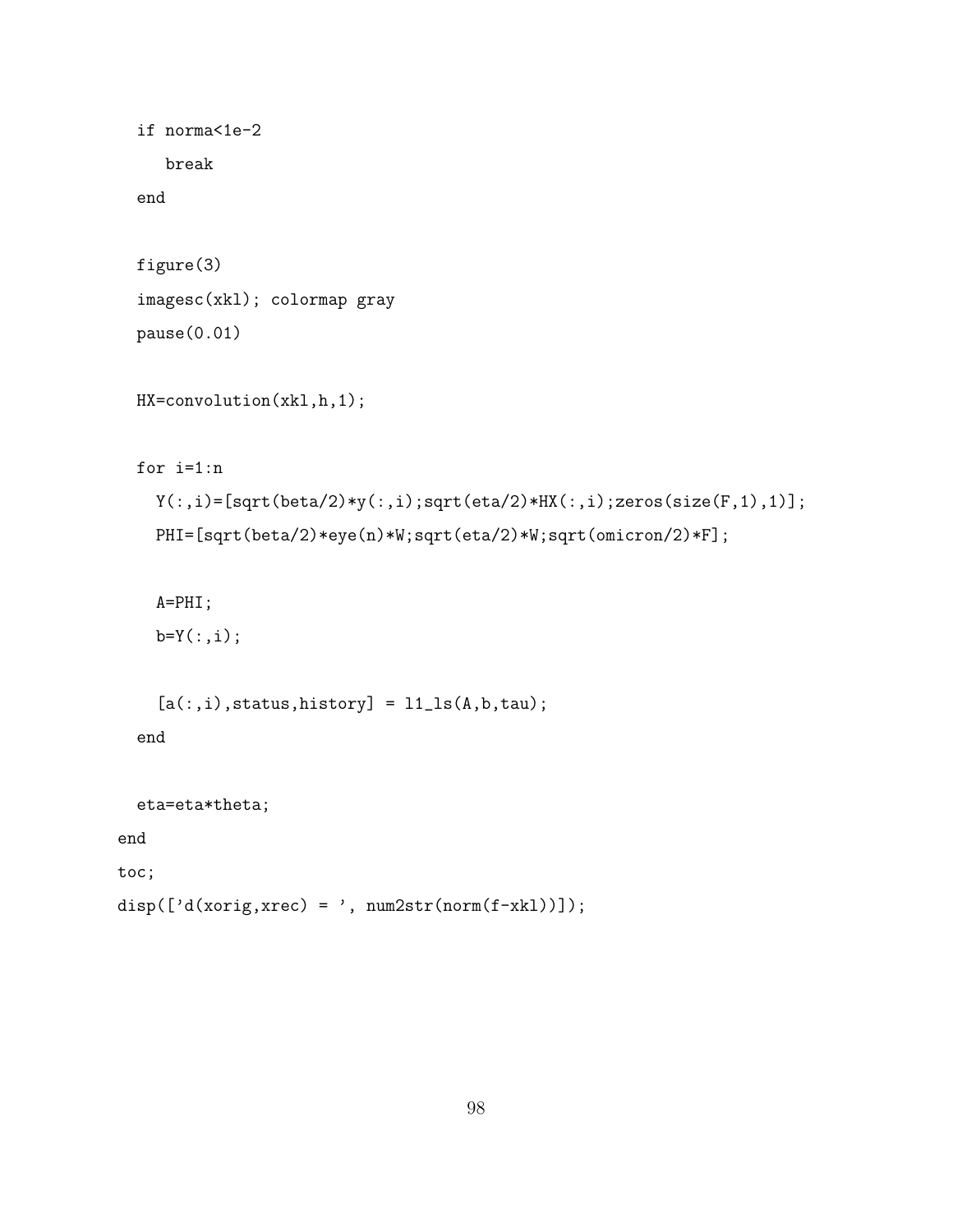## A.4 Matlab Code for the Method Using the First EZW Idea Combined With Rotation-Invariance

```
clc, clear all, close all;
% Creating the mage
f = double(imread('cameraman.tif'));
[m,n]=size(f);
x_corig = f;
N=m*n;
figure(1)
pause(0.01)
imagesc(f), colormap gray;
h1=fspecial('gaussian',17,sqrt(5));
h\_orig = h1;level = 3;[Wav, Low, High, k]=wavelet_factory4('db1', n,n/(2^level));
W=Wav';
sigma=1e-3;
y=convolution(f,h1,1)+sigma*randn(m,n);
a=Wav*y;
figure(2)
imagesc(y), colormap gray;
pause(0.01)
% construir matriz F
index = [];
start_index = n/(2^{\text{-}1evel)+1;
for i = start_index:n/2
```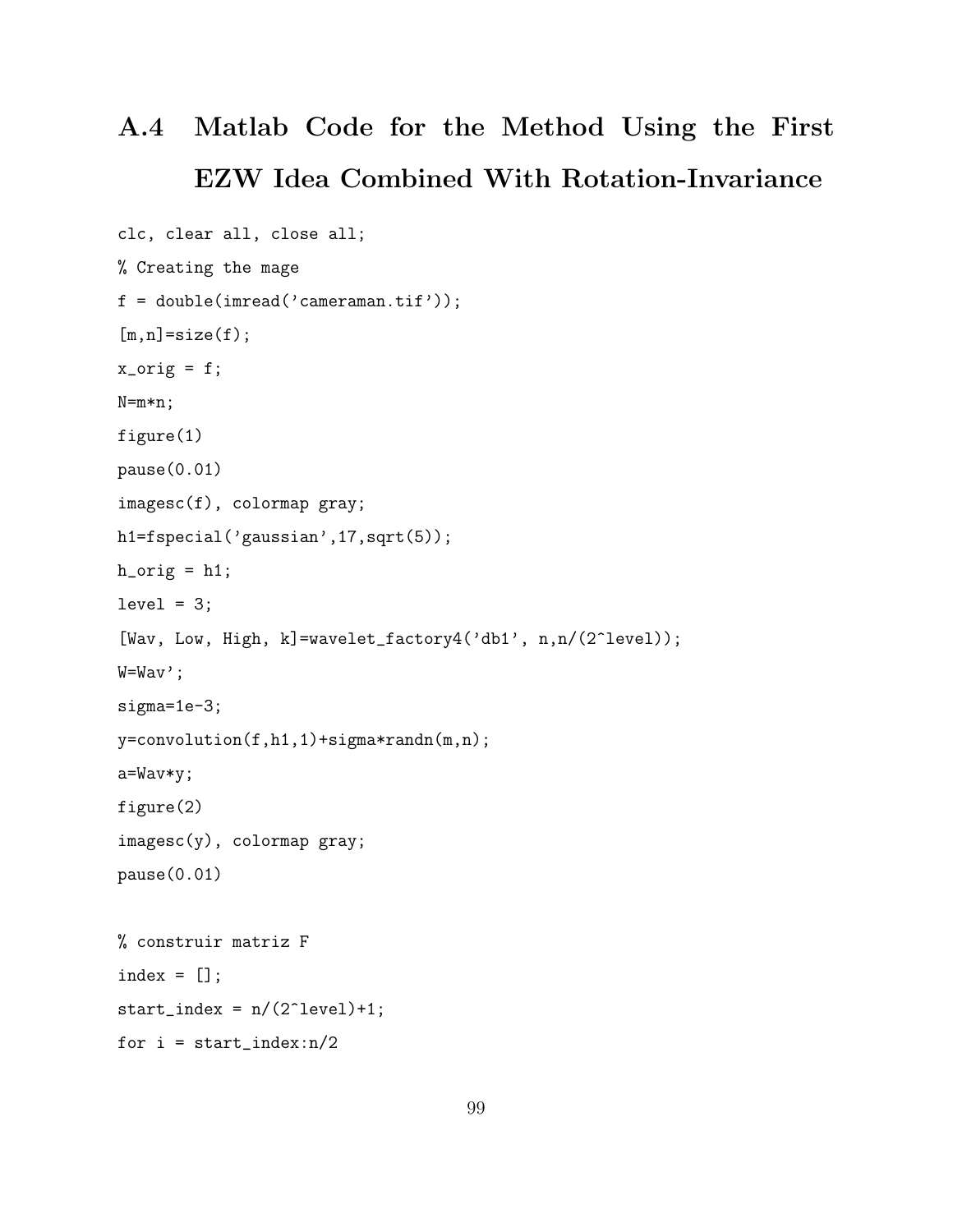```
index = [index; i; i];end
index(:,2)=[n/((level-1)^{2}+1:n]';F=zeros(size(index,1),n);
P = ones(size(F,1),1);P(65:end) = .0002;P(32:64) = .0003;P(1:31) = .0004;for i=1:length(index(:,1))
    F(i, index(i,1))=1;F(i, index(i, 2)) = -1;end
F = diag(P) * F;%%%%%%%%%%%%%%%%%%%%%%%%%%
lag = fspecial('laplacian',0.0);
C=zeros(m,n);
primerIndiceX=floor((m-3)/2);
```

```
ultimoIndiceX=primerIndiceX+3;
```

```
primerIndiceY=floor((n-3)/2);
ultimoIndiceY=primerIndiceY+3;
```
C(primerIndiceX+1:ultimoIndiceX,primerIndiceY+1:ultimoIndiceY)=lag;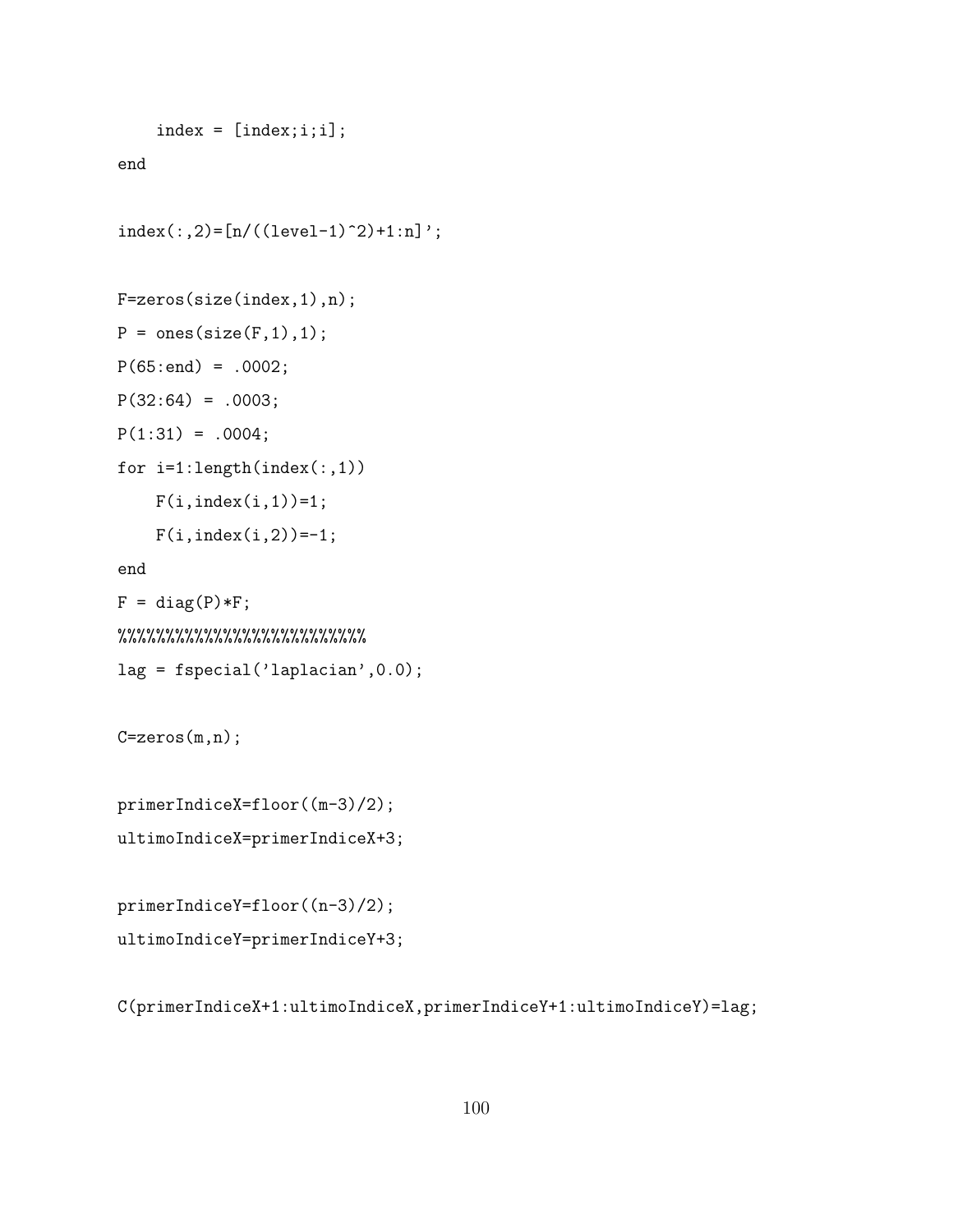```
C=fftshift(C);
%%%%%%%%%%%%%%%%%%%%%%%%%%%%%%%%%
% Using the program
% Estimating a new filter
h=fspecial('gaussian',17,sqrt(2));
h_{est} = h;alpha=1;
p=0.8;
B=rand(N,5);eta=1042;
gamma=5e5;
exp_a=0.8;
thr_e=0.0001;
beta=sigma^2;
tau=0.125;
theta=1.3;
omicron = 5;
```

```
dxf=[1 -1]; DXF=zeropad(dxf,m,n);
dyf=[1;-1]; DYF=zeropad(dyf,m,n);
dxxf=[-1, 2, -1]; DXXF=zeropad(dxxf,m,n);dyyf=[-1; 2; -1]; DYYF=zeropad(dyyf,m,n);dxyf=[-1 1; 1 -1]; DXYF=zeropad(dxyf,m,n);
```
tic; xkl=y; for k=1:10 xklold=xkl;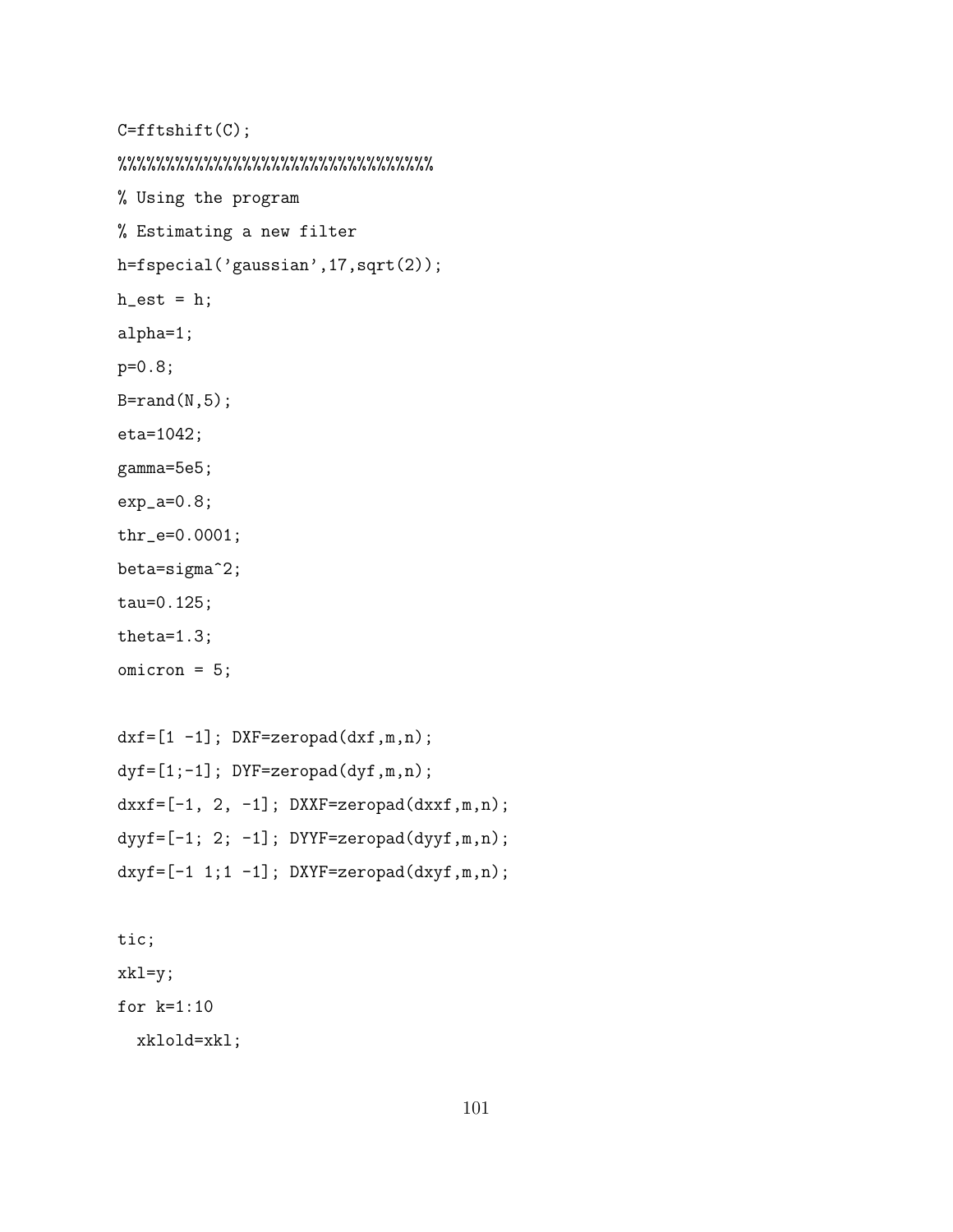Wa=W\*a;

for  $l=1:2$ 

```
weight_x = reshape(B(:,1),m,n); weight_x = weight_x.^(p/2-1);weight_y = reshape(B(:,2),m,n); weight_y = weight_y.^(p/2-1);weight_xx=reshape(B(:,3),m,n);weight_xx=weight_xx.^(p/2-1);
weight_yy=reshape(B(:,4),m,n);weight_yy=weight_yy.^(p/2-1);
weight_xy=reshape(B(:,5),m,n);weight_xy=weight_xy.^(p/2-1);
```

```
H=zeropad(h,m,n);
```

```
Ax=eta*conj(fft2(H)).*fft2(H);
```

```
Ax=Ax+alpha*p*conj(fft2(DXF)).*ifft2(fft2(fft2(weight_x)).*...
             fft2(fft2(DXF)))/(m*n);
```
Ax=Ax+alpha\*p\*conj(fft2(DYF)).\*ifft2(fft2(fft2(weight\_y)).\*...

 $fft2(fft2(DYF)))/(m*n);$ 

Ax=Ax+0.5\*alpha\*p\*conj(fft2(DXXF)).\*ifft2(fft2(fft2(weight\_xx)).\*...

 $ft2(fft2(DXXF)))/(m*n);$ 

```
Ax=Ax+0.5*alpha*p*conj(fft2(DYYF)).*ifft2(fft2(fft2(weight_yy)).*...
             ft2(fft2(DYYF)))/(m*n);
```
Ax=Ax+0.5\*alpha\*p\*conj(fft2(DXYF)).\*ifft2(fft2(fft2(weight\_xy)).\*...

```
ft2(fft2(DXYF)))/(m*n);
```

```
bx=eta*conj(fft2(H)).*fft2(Wa);
```
 $xk1f=bx./Ax;$ 

```
xkl=real(ifft2(xklf));
```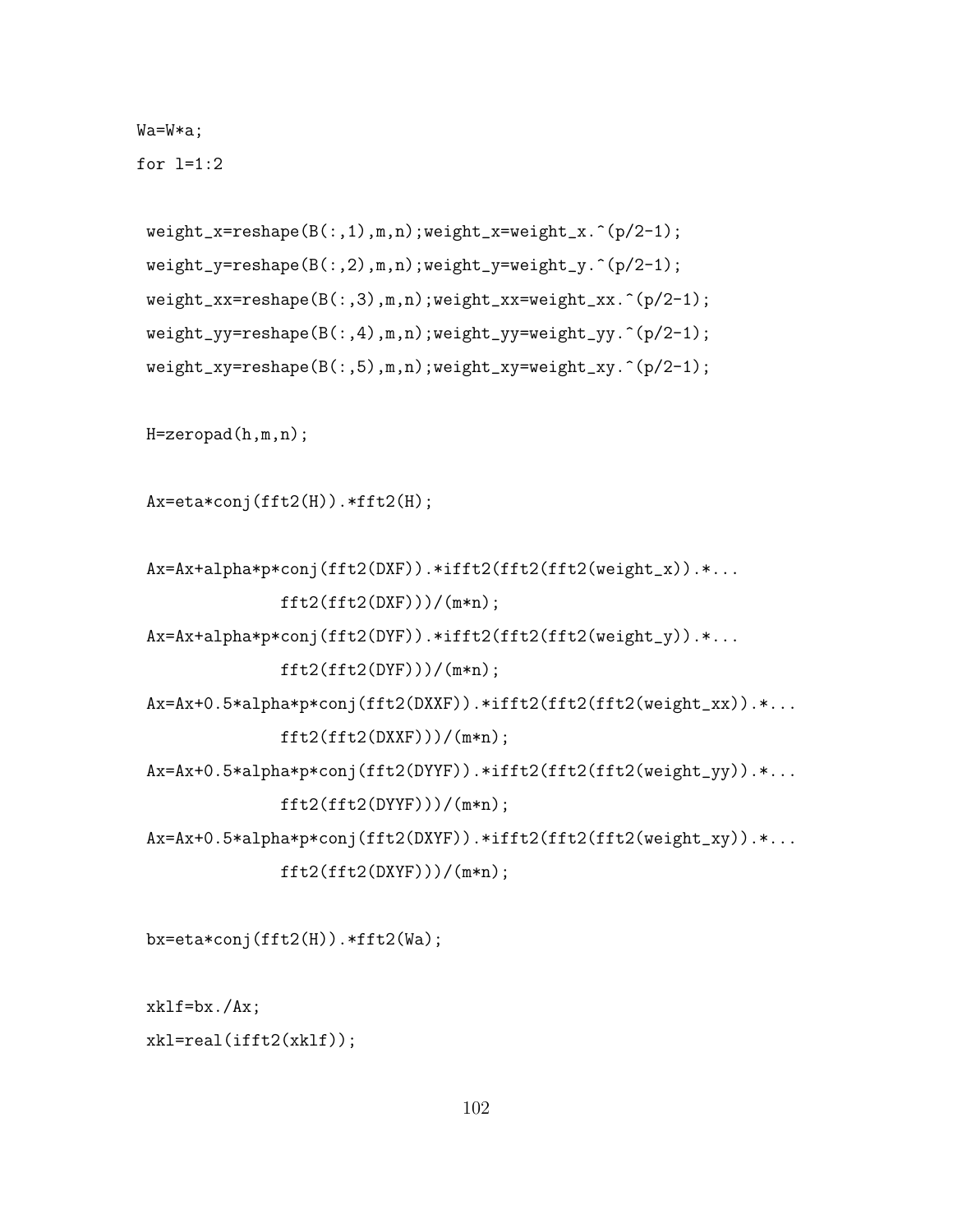```
xkl=reshape(xkl,m,n);
xklT=xkl;
xklT=fftshift(xklT);
Ahf=eta*conj(fft2(xklT)).*fft2(xklT)+gamma*conj(fft2(C)).*fft2(C);
bhf=eta*conj(fft2(xklT)).*fft2(Wa);
hf=bhf./Ahf;
h=real(ifft2(hf));
h=h(120:136,120:136);
figure(4)
subplot(1,2,1)mesh(h1)
subplot(1,2,2)mesh(h);
pause(0.1)
dx=convolution(xkl,dxf,1);
dy=convolution(xkl,dyf,1);
dxx=convolution(xkl,dxxf,1);
dyy=convolution(xkl,dyyf,1);
dxy=convolution(xkl,dxyf,1);
W1 = .5*max(abs(dx)).^2+abs(dy).^2, thr_e); B(:,1)=W1(:,);W2=W1; B(:,2) = W2(:);W3 = max(abs(dxx) . 2, thr_e); B(:,3) = W3(:);
```

```
W4 = max(abs(dyy) . 2, thr_e); B(:,4) = W4(:,);W5 = max(abs(dy).^2, thr_e);B(:,5) = W5(:);
```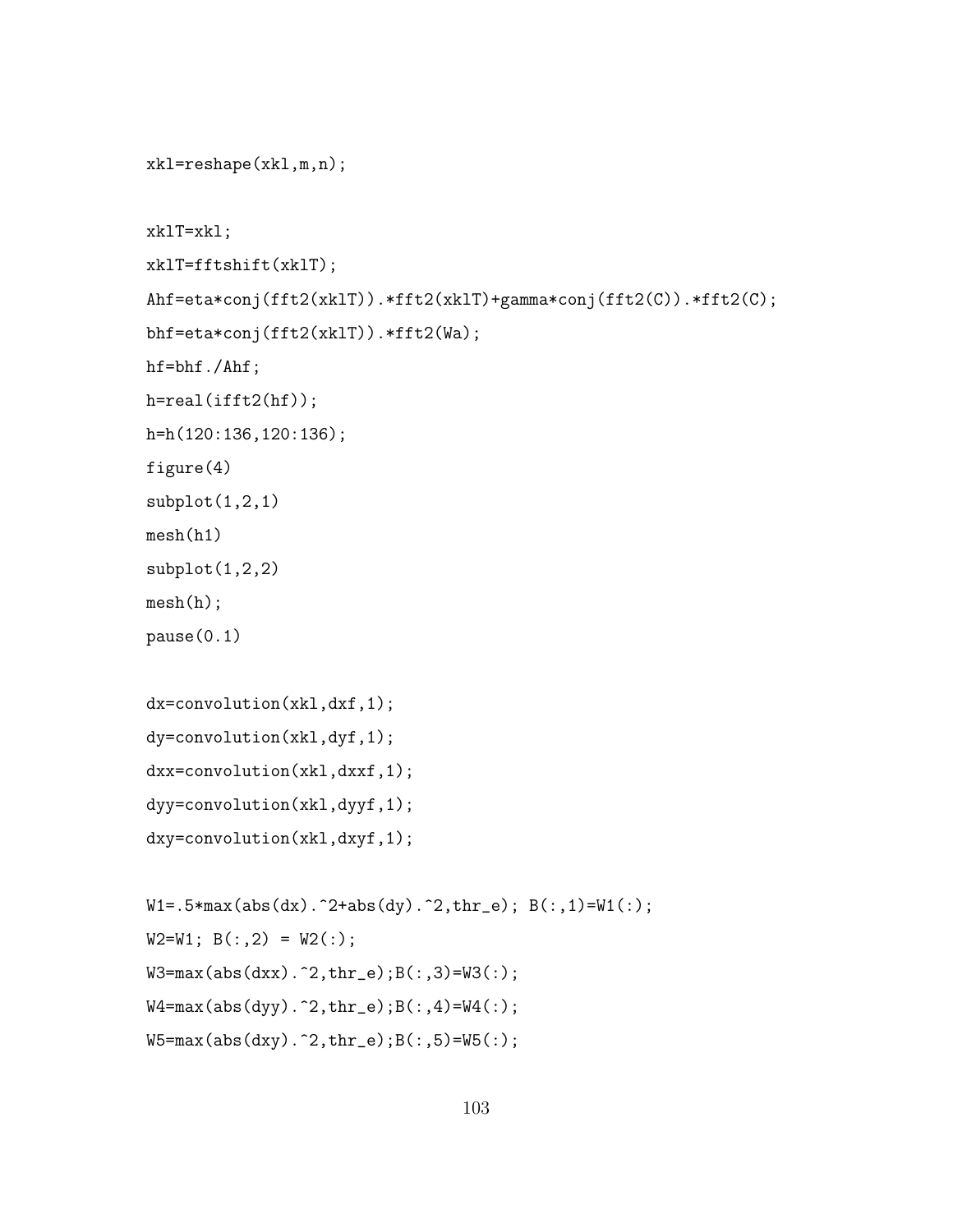```
end
```

```
norma=norm(xkl-xklold)/norm(xklold);
  if norma<1e-2
     break
  end
  figure(3)
  imagesc(xkl); colormap gray
 pause(0.01)
 HX=convolution(xkl,h,1);
  for i=1:n
   Y(:,i)=[sqrt(beta/2)*y(:,i);sqrt(eta/2)*HX(:,i);zeros(size(F,1),1)];
   PHI=[sqrt(beta/2)*eye(n)*W;sqrt(eta/2)*W;sqrt(omicron/2)*F];
    A=PHI;
   b=Y(:,i);[a(:,i),status,history] = 11<sub>-</sub>ls(A,b,tau);
  end
  eta=eta*theta;
end
toc;
```

```
disp([\text{'d}(xorig, xrec) = ', num2str(norm(f-xk1)));
```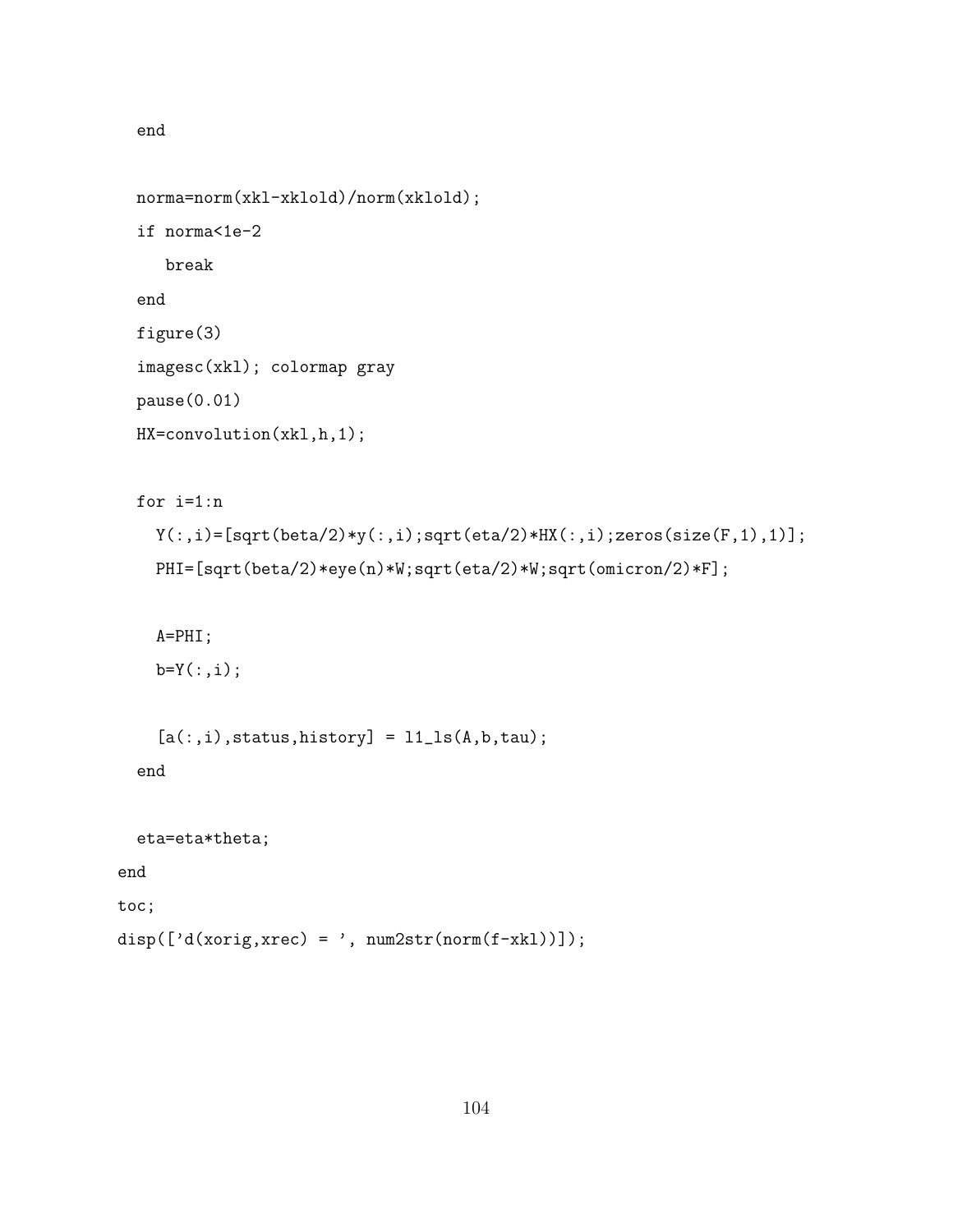## A.5 Matlab Code for the Method Using the Second EZW Idea

```
clc, clear all, close all; warning off;
% Creating the mage
[Wav, high, low, k] = wavelet_factory4('db1', 256, 256/8); W = Wav'; f =double(imread('cameraman.tif')); [m,n]=size(f); N=m*n; figure(1)
pause(0.01) imagesc(f), colormap gray;
h1=fspecial('gaussian',17,sqrt(5)); sigma=1e-3;
y=convolution(f,h1,1)+sigma*randn(m,n); a=Wav*y; figure(2)
imagesc(y), colormap gray; pause(0.01)
%%%%%%%%%%%%%%%%%%%%%%%%%%%%%%%%%
lag = fspecial('laplacian',0.0);
```
 $C = zeros(m, n);$ 

primerIndiceX=floor((m-3)/2); ultimoIndiceX=primerIndiceX+3;

```
primerIndiceY=floor((n-3)/2); ultimoIndiceY=primerIndiceY+3;
```
C(primerIndiceX+1:ultimoIndiceX,primerIndiceY+1:ultimoIndiceY)=lag;

```
C = fftshift(C);
% w(1) is w0, and it should have the largest weight
% w(2) is w1, and it should a number between w0 and w2 (w0 > w1 > w2)
% w(3) is w2, and it should have the smallest weight
w = 1e-6*[10 5 1];%%%%%%%%%%%%%%%%%%%%%%%%%%%%%%%%%
```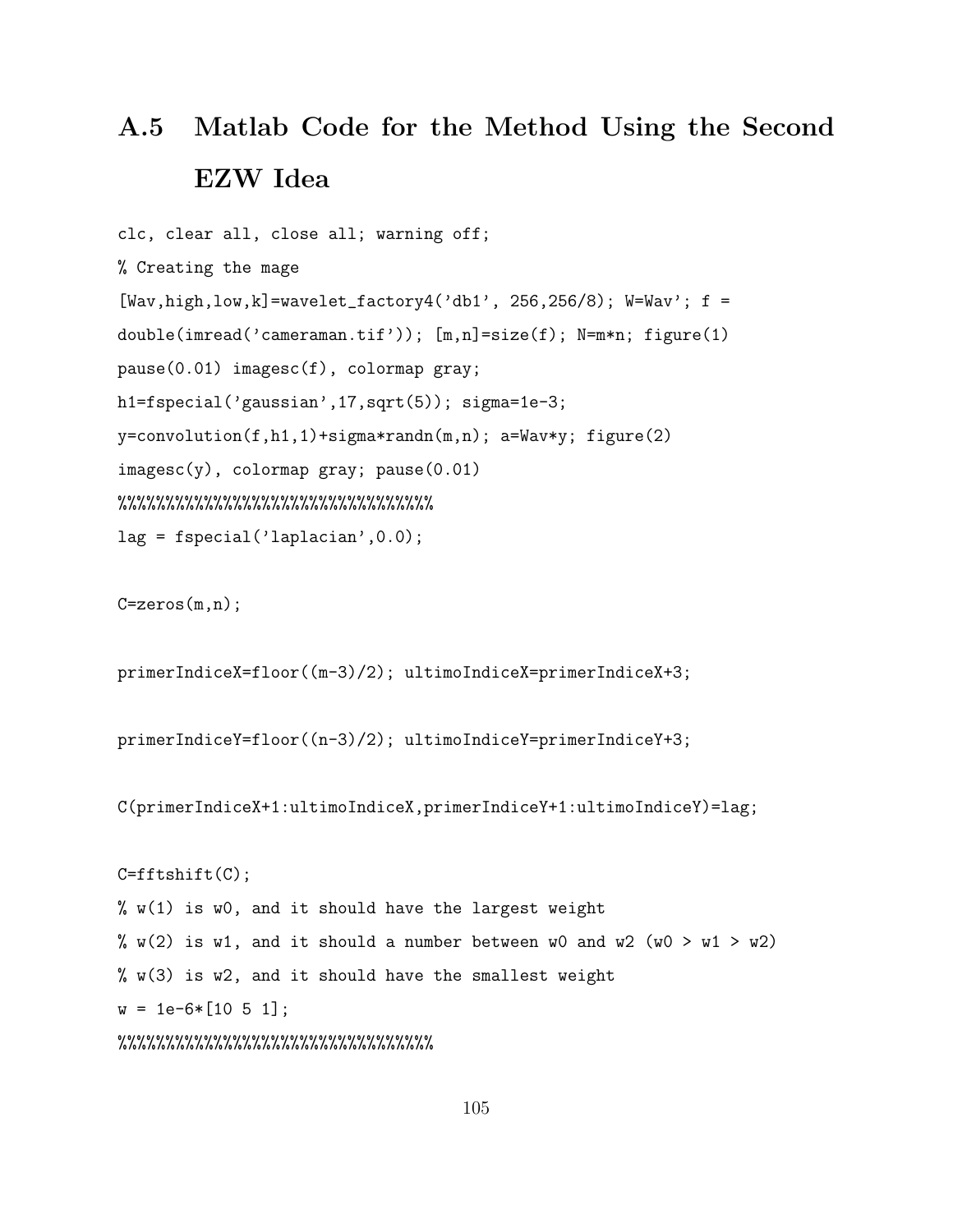```
% Using the program
% Estimating a new filter
h=fspecial('gaussian',17,sqrt(2));
```

```
alpha=1; p=0.8; B=rand(N,5); eta=1042; gamma=5e5; exp_a=0.8;
thr_e=0.0001; beta=sigma^2; tau=0.125; theta=1.3;
```

```
dxf=[1 -1]; DXF=zeropad(dxf,m,n); dyf=[1;-1];
DYF = zeropad(dyf,m,n); dxxf = [-1, 2, -1]; DXXF = zeropad(dxxf,m,n);dyyf=[-1; 2; -1]; DYYF=zeropad(dyyf,m,n); dxyf=[-1; 1; 1 -1];
DXYF=zeropad(dxyf,m,n);
```

```
tic; xkl=y; for k=1:10
```

```
xklold=xkl;
```
Wa=W\*a;

```
for l=1:2
```

```
weight_x = reshape(B(:,1),m,n); weight_x = weight_x.^(p/2-1);weight_y=reshape(B(:,2),m,n);weight_y=weight_y.^(p/2-1);
weight_xx=reshape(B(:,3),m,n);weight_xx=weight_xx.^(p/2-1);
weight_yy=reshape(B(:,4),m,n);weight_yy=weight_yy.^(p/2-1);
weight_xy=reshape(B(:,5),m,n);weight_xy=weight_xy.^(p/2-1);
```
H=zeropad(h,m,n);

```
Ax=eta*conj(fft2(H)).*fft2(H);
```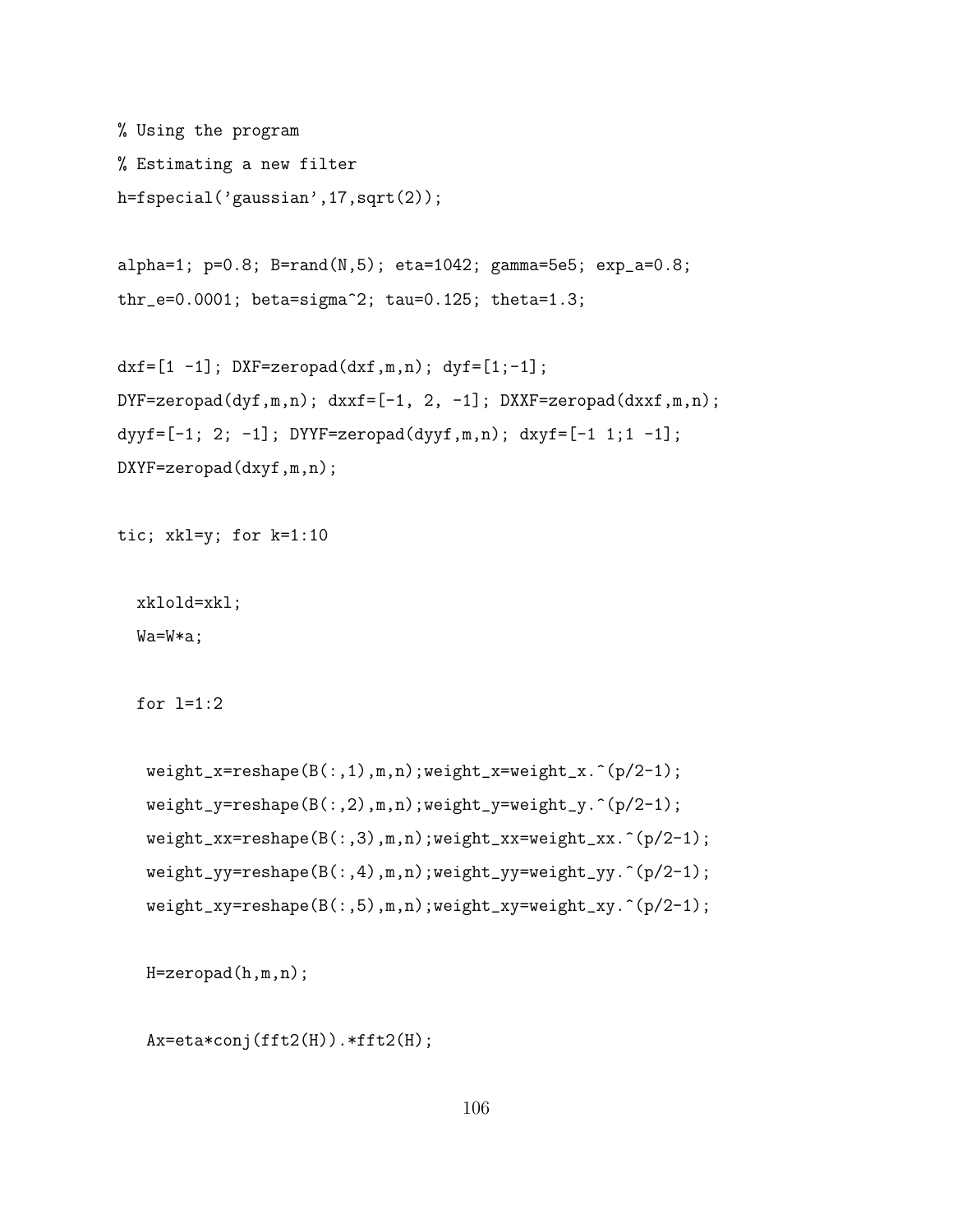```
Ax=Ax+alpha*p*conj(fft2(DXF)).*ifft2(fft2(fft2(weight_x)).*...
```

```
ft2(fft2(DXF)))/(m*n);
```
Ax=Ax+alpha\*p\*conj(fft2(DYF)).\*ifft2(fft2(fft2(weight\_y)).\*...

```
fft2(fft2(DYF)))/(m*n);
```
Ax=Ax+0.5\*alpha\*p\*conj(fft2(DXXF)).\*ifft2(fft2(fft2(weight\_xx)).\*...  $fft2(fft2(DXXF)))/(m*n);$ 

```
Ax=Ax+0.5*alpha*p*conj(fft2(DYYF)).*ifft2(fft2(fft2(weight_yy)).*...
              fft2(fft2(DYYF)))/(m*n);
```
Ax=Ax+0.5\*alpha\*p\*conj(fft2(DXYF)).\*ifft2(fft2(fft2(weight\_xy)).\*...

```
ft2(fft2(DXYF)))/(m*n);
```
bx=eta\*conj(fft2(H)).\*fft2(Wa);

xklf=bx./Ax;

```
xkl=real(ifft2(xklf));
```

```
xkl=reshape(xkl,m,n);
```
xklT=xkl;

```
xklT=fftshift(xklT);
Ahf=eta*conj(fft2(xklT)).*fft2(xklT)+gamma*conj(fft2(C)).*fft2(C);
bhf=eta*conj(fft2(xklT)).*fft2(Wa);
hf=bhf./Ahf;
h=real(ifft2(hf));
h=h(120:136,120:136);
figure(4)
subplot(1,2,1)
```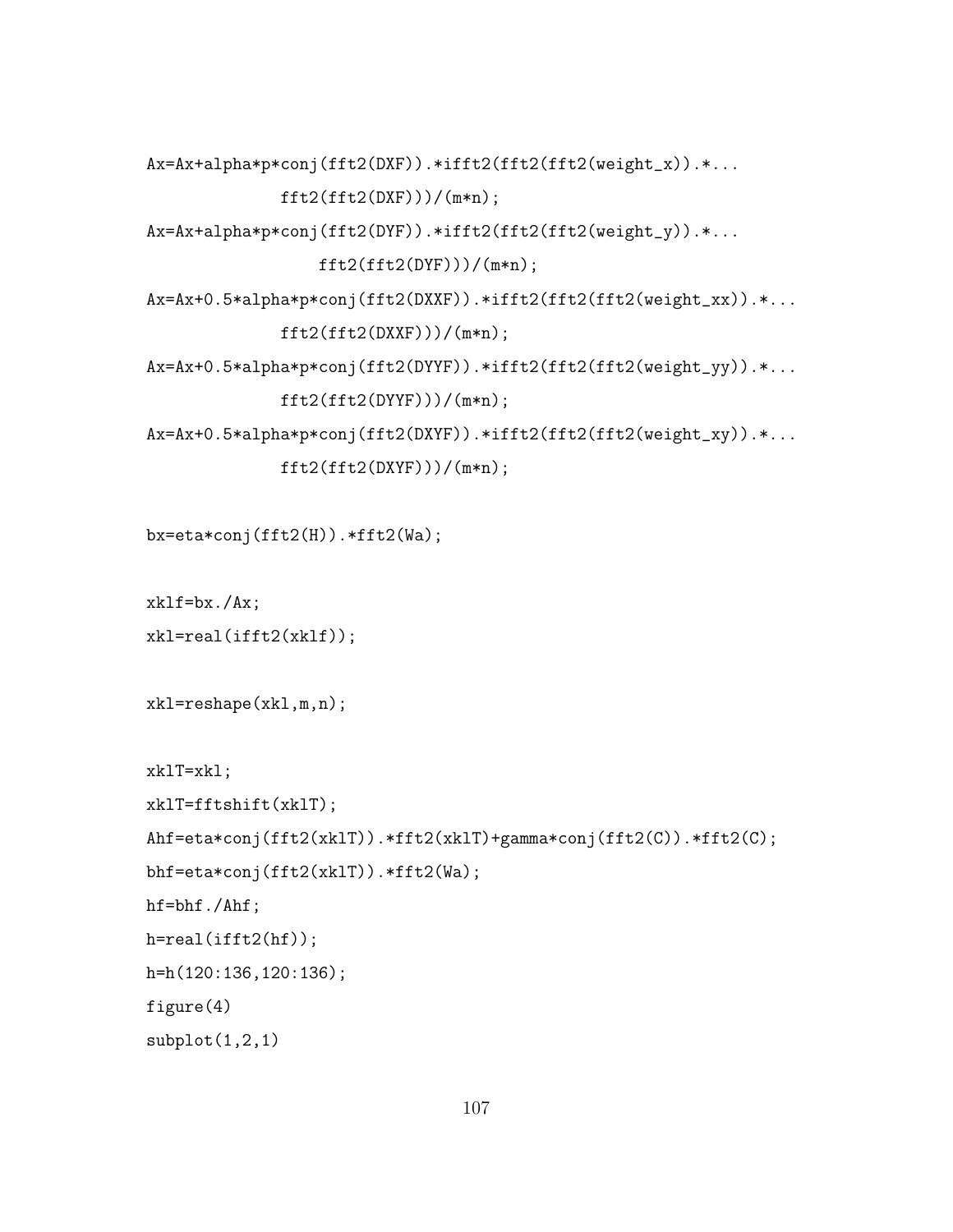```
mesh(h1)
\text{subplot}(1,2,2)mesh(h);
pause(0.1)
```

```
dx=convolution(xkl,dxf,1);
dy=convolution(xkl,dyf,1);
dxx=convolution(xkl,dxxf,1);
dyy=convolution(xkl,dyyf,1);
dxy=convolution(xkl,dxyf,1);
```

```
W1 = max(abs(dx).^2, thr_e); B(:,1) = W1(:,);W2 = max(abs(dy).^2, thr_e); B(:,2)=W2(:);W3 = max(abs(dxx).^2, thr_e);B(:,3) = W3(:,);W4 = max(abs(dyy) . 2, thr_e);B(:,4) = W4(:,);W5 = max(abs(dxy) . 2, thr_e);B(:,5) = W5(:,);end
```

```
norma=norm(xkl-xklold)/norm(xklold);
```
if norma<1e-2 break end

figure(3) imagesc(xkl); colormap gray pause(0.01)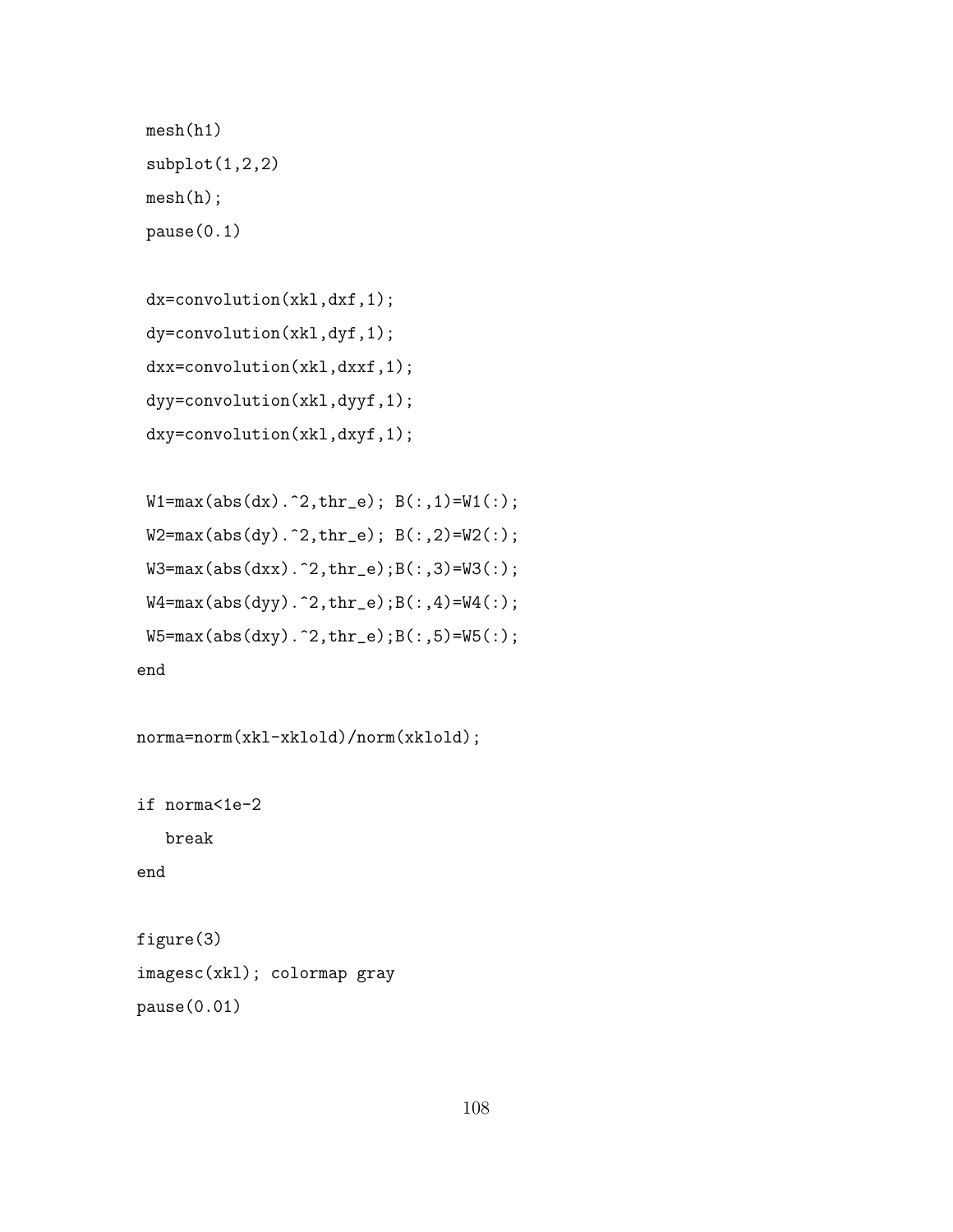```
HX=convolution(xkl,h,1);
for i=1:n
  ff = \mathfrak{A}(a) minimizar_a2(beta, eta, W, a, HX(:,i), y(:,i), n, w);
  a(:,i) = fminunc(f, a(:,i));end
eta=eta*theta;
```

```
end toc; disp(['d(xorig,xrec) = ', num2str(norm(f-xkl))]);
```
## A.6 Matlab Code for the Method Using the Second EZW Idea Combined With Rotation-Invariance

```
clc, clear all, close all;
warning off;
% Creating the mage
[Wav,high,low,k]=wavelet_factory4('db1', 256,256/8);
W=Wav';
f = double(imread('cameraman.tif'));
[m,n]=size(f);
N=m*n;
figure(1)
pause(0.01)
imagesc(f), colormap gray;
h1=fspecial('gaussian',17,sqrt(5));
sigma=1e-3;
y=convolution(f,h1,1)+sigma*randn(m,n);
```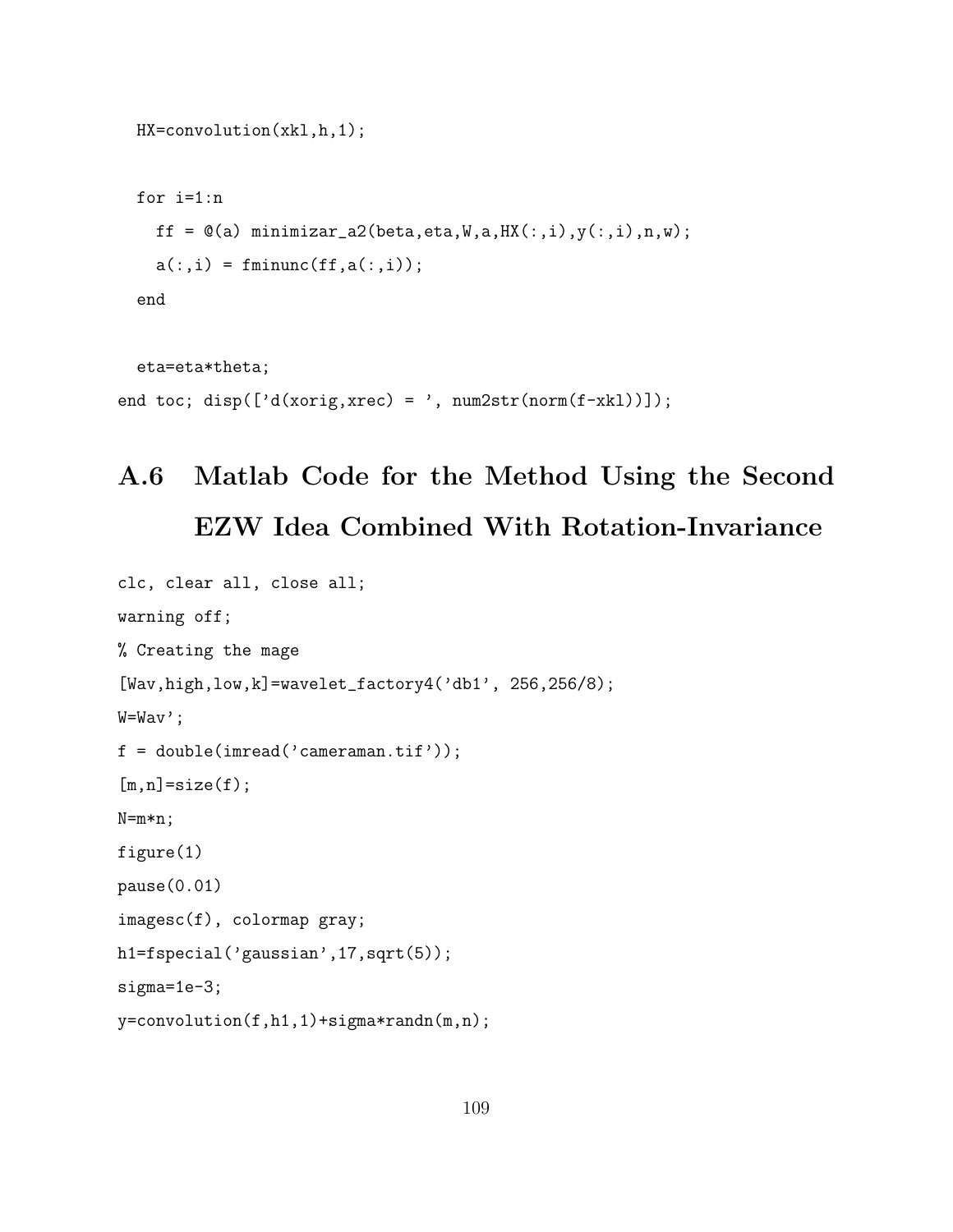```
a=Wav*y;
figure(2)
imagesc(y), colormap gray;
pause(0.01)
%%%%%%%%%%%%%%%%%%%%%%%%%%%%%%%%%
lag = fspecial('laplacian',0.0);
```

```
C = zeros(m, n);
```

```
primerIndiceX=floor((m-3)/2);
ultimoIndiceX=primerIndiceX+3;
```

```
primerIndiceY=floor((n-3)/2);
ultimoIndiceY=primerIndiceY+3;
```
C(primerIndiceX+1:ultimoIndiceX,primerIndiceY+1:ultimoIndiceY)=lag;

```
C = fftshift(C);
% w(1) is w0, and it should have the largest weight
% w(2) is w1, and it should a number between w0 and w2 (w0 > w1 > w2)
% w(3) is w2, and it should have the smallest weight
w = 1e-6*[10 5 1];%%%%%%%%%%%%%%%%%%%%%%%%%%%%%%%%%
% Using the program
% Estimating a new filter
h=fspecial('gaussian',17,sqrt(2));
```
alpha=1;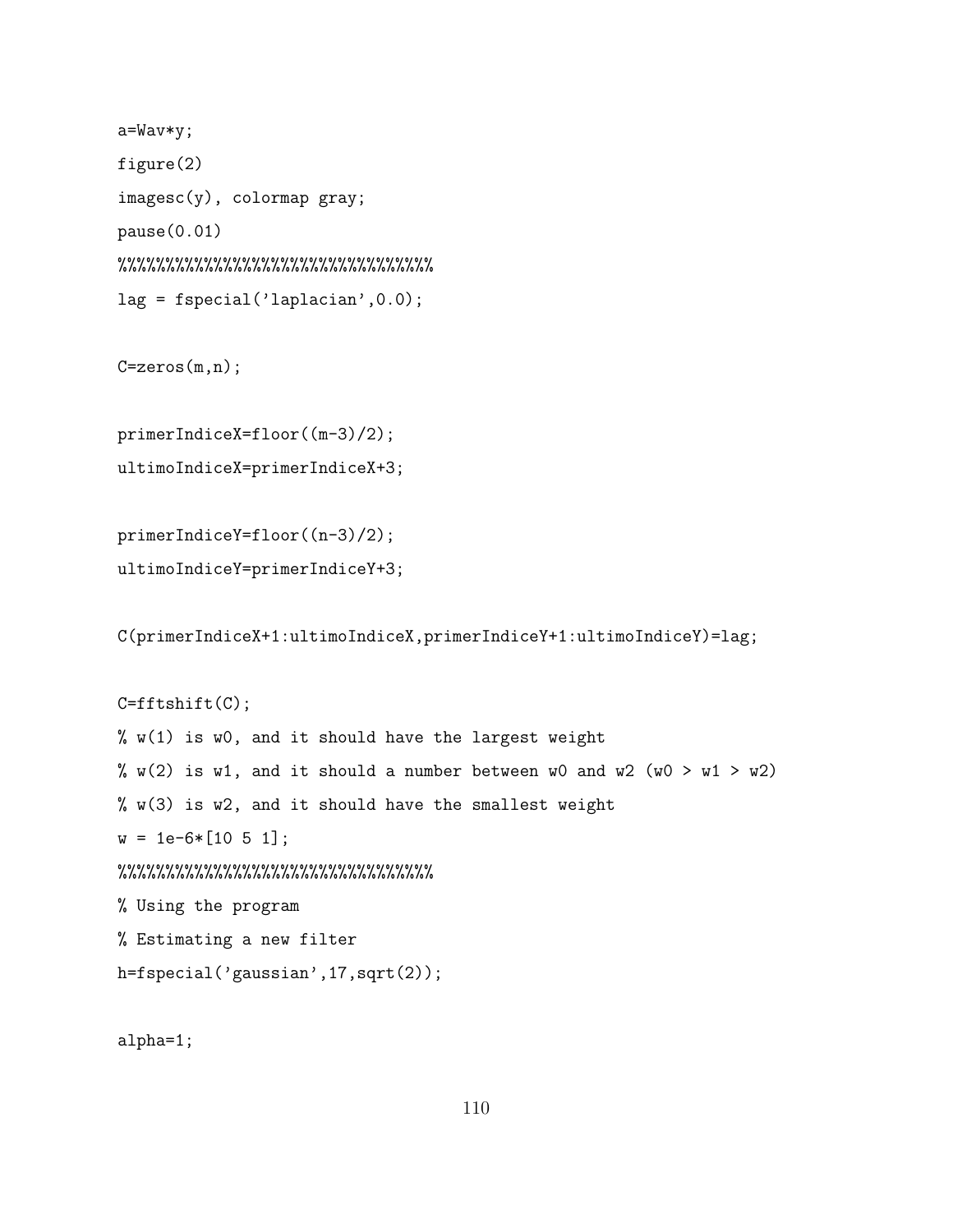```
p=0.8;
B=rand(N,5);eta=1042;
gamma=5e5;
exp_2 = 0.8;
thr_e=0.0001;
beta=sigma^2;
tau=0.125;
theta=1.3;
```

```
dxf=[1 -1]; DXF=zeropad(dxf,m,n);
dyf=[1;-1]; DYF=zeropad(dyf,m,n);
dxxf=[-1, 2, -1]; DXXF=zeropad(dxxf,m,n);dyyf=[-1; 2; -1]; DYYF=zeropad(dyyf,m,n);dxyf=[-1 1;1 -1]; DXYF=zeropad(dxyf,m,n);
```
tic;

xkl=y;

for k=1:10

xklold=xkl;

Wa=W\*a;

for  $l=1:2$ 

```
weight_x=reshape(B(:,1),m,n);weight_x=weight_x.^(p/2-1);
weight_y=reshape(B(:,2),m,n);weight_y=weight_y.^(p/2-1);
weight_xx=reshape(B(:,3),m,n);weight_xx=weight_xx.^(p/2-1);
weight_yy=reshape(B(:,4),m,n);weight_yy=weight_yy.^(p/2-1);
weight_xy=reshape(B(:,5),m,n);weight_xy=weight_xy.^(p/2-1);
```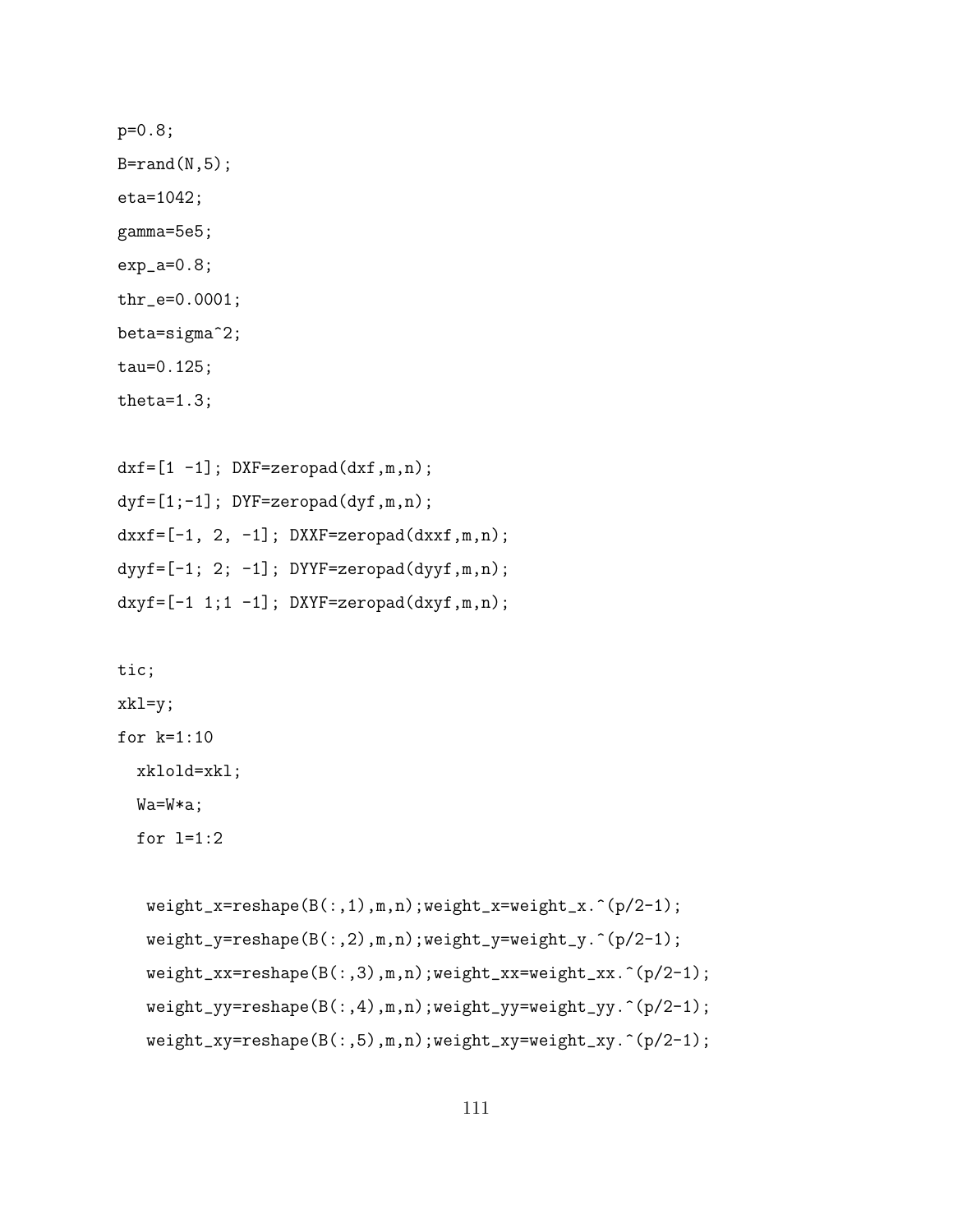```
H=zeropad(h,m,n);
```

```
Ax=eta*conj(fft2(H)).*fft2(H);
```

```
Ax=Ax+alpha*p*conj(fft2(DXF)).*ifft2(fft2(fft2(weight_x)).*...
          ft2(fft2(DXF)))/(m*n);Ax=Ax+alpha*p*conj(fft2(DYF)).*ifft2(fft2(fft2(weight_y)).*...
          fft2(fft2(DYF)))/(m*n);
Ax=Ax+0.5*alpha*p*conj(fft2(DXXF)).*ifft2(fft2(fft2(weight_xx)).*...
          ft2(fft2(DXXF)))/(m*n);Ax=Ax+0.5*alpha*p*conj(fft2(DYYF)).*ifft2(fft2(fft2(weight_yy)).*...
          fft2(fft2(DYYF)))/(m*n);Ax=Ax+0.5*alpha*p*conj(fft2(DXYF)).*ifft2(fft2(fft2(weight_xy)).*...
```

```
fft2(fft2(DXYF)))/(m*n);
```

```
bx=eta*conj(fft2(H)).*fft2(Wa);
```

```
xklf=bx./Ax;
xkl=real(ifft2(xklf));
```
xkl=reshape(xkl,m,n);

```
xklT=xkl;
```

```
xklT=fftshift(xklT);
```

```
Ahf=eta*conj(fft2(xklT)).*fft2(xklT)+gamma*conj(fft2(C)).*fft2(C);
```

```
bhf=eta*conj(fft2(xklT)).*fft2(Wa);
```
hf=bhf./Ahf;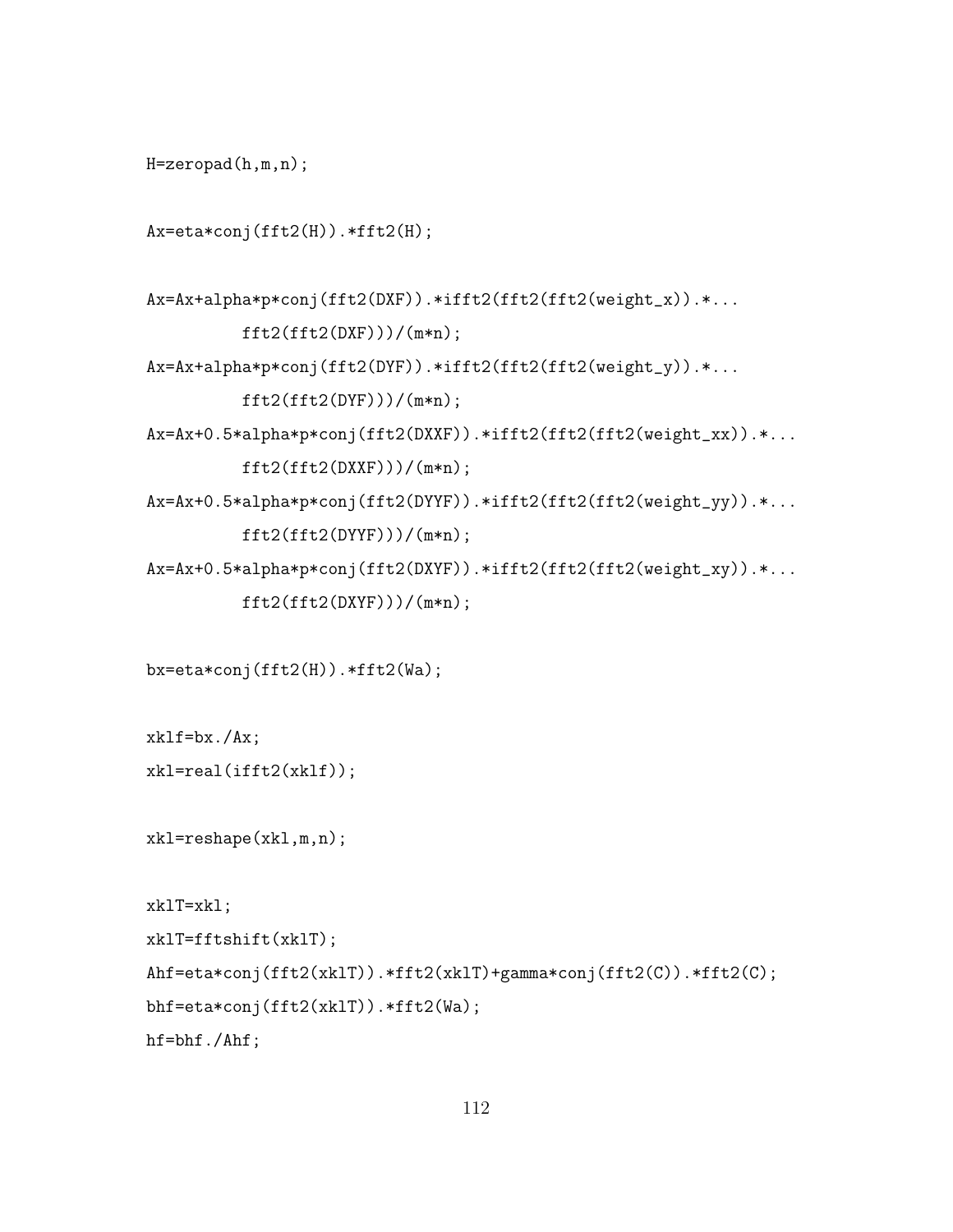```
h=real(ifft2(hf));
h=h(120:136,120:136);
figure(4)
subplot(1,2,1)mesh(h1)
subplot(1,2,2)
mesh(h);
pause(0.1)
```

```
dx=convolution(xkl,dxf,1);
dy=convolution(xkl,dyf,1);
dxx=convolution(xkl,dxxf,1);
dyy=convolution(xkl,dyyf,1);
dxy=convolution(xkl,dxyf,1);
```

```
W1 = .5*max(abs(dx)).^2+abs(dy).^2, thr_e); B(:,1)=W1(:,);W2=W1; B(:,2) = W2(:);
W3 = max(abs(dxx) . 2, thr_e); B(:,3) = W3(:);W4 = max(abs(dyy) . 2, thr_e); B(:,4) = W4(:,);W5 = max(abs(dy).^2, thr_e);B(:,5) = W5(:,;
```
end

```
norma=norm(xkl-xklold)/norm(xklold);
if norma<1e-2
   break
end
figure(3)
imagesc(xkl); colormap gray
```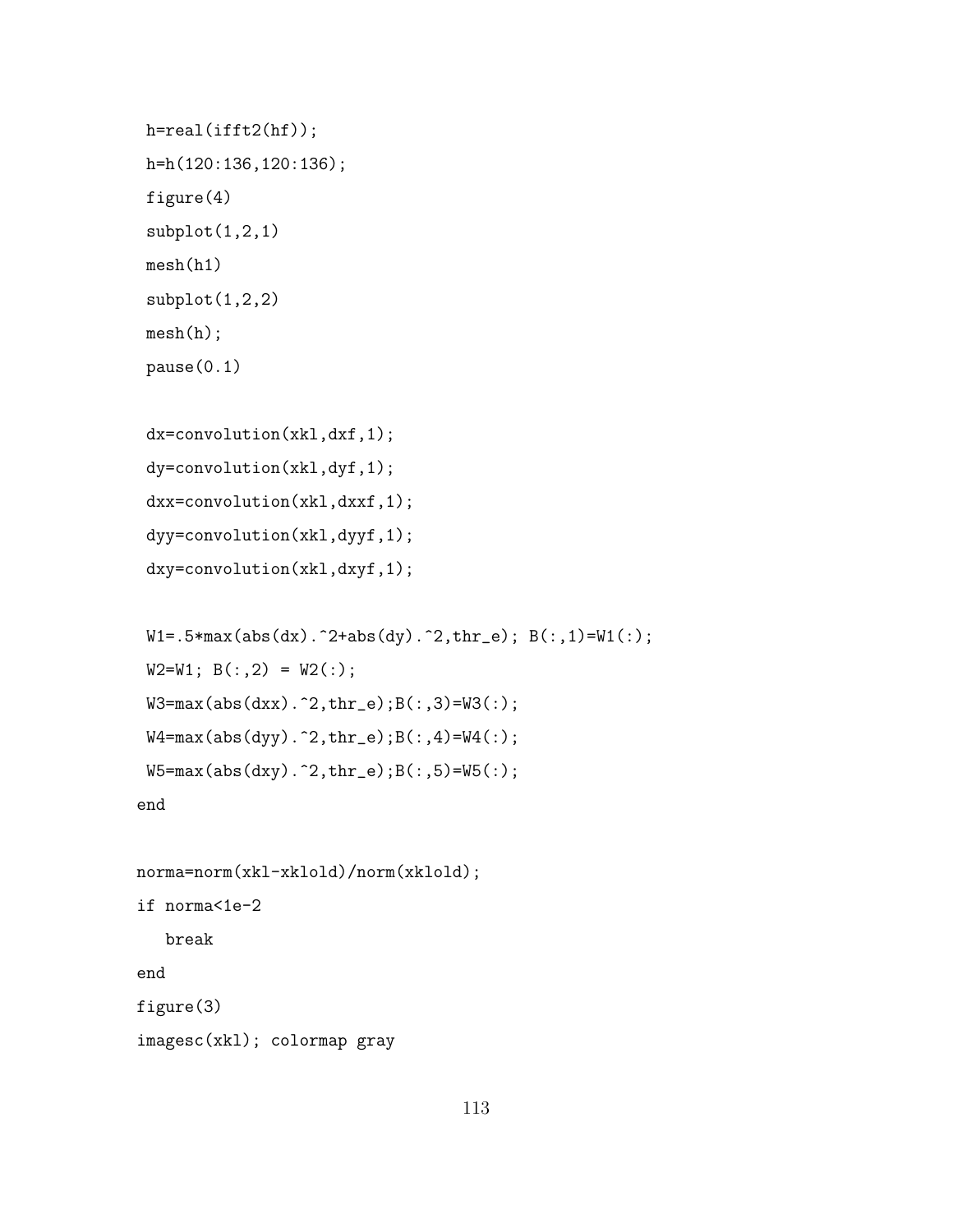```
pause(0.01)
HX=convolution(xkl,h,1);
for i=1:n
  ff = \mathfrak{A}(a) minimizar_a(beta,eta,W,a,HX(:,i),y(:,i),n,w);
  a(:,i) = fminunc(f, a(:,i));
```
end

eta=eta\*theta;

end

toc;

disp( $[ 'd(xorig, xrec) = ', num2str(norm(f-xk1)) ]$ );